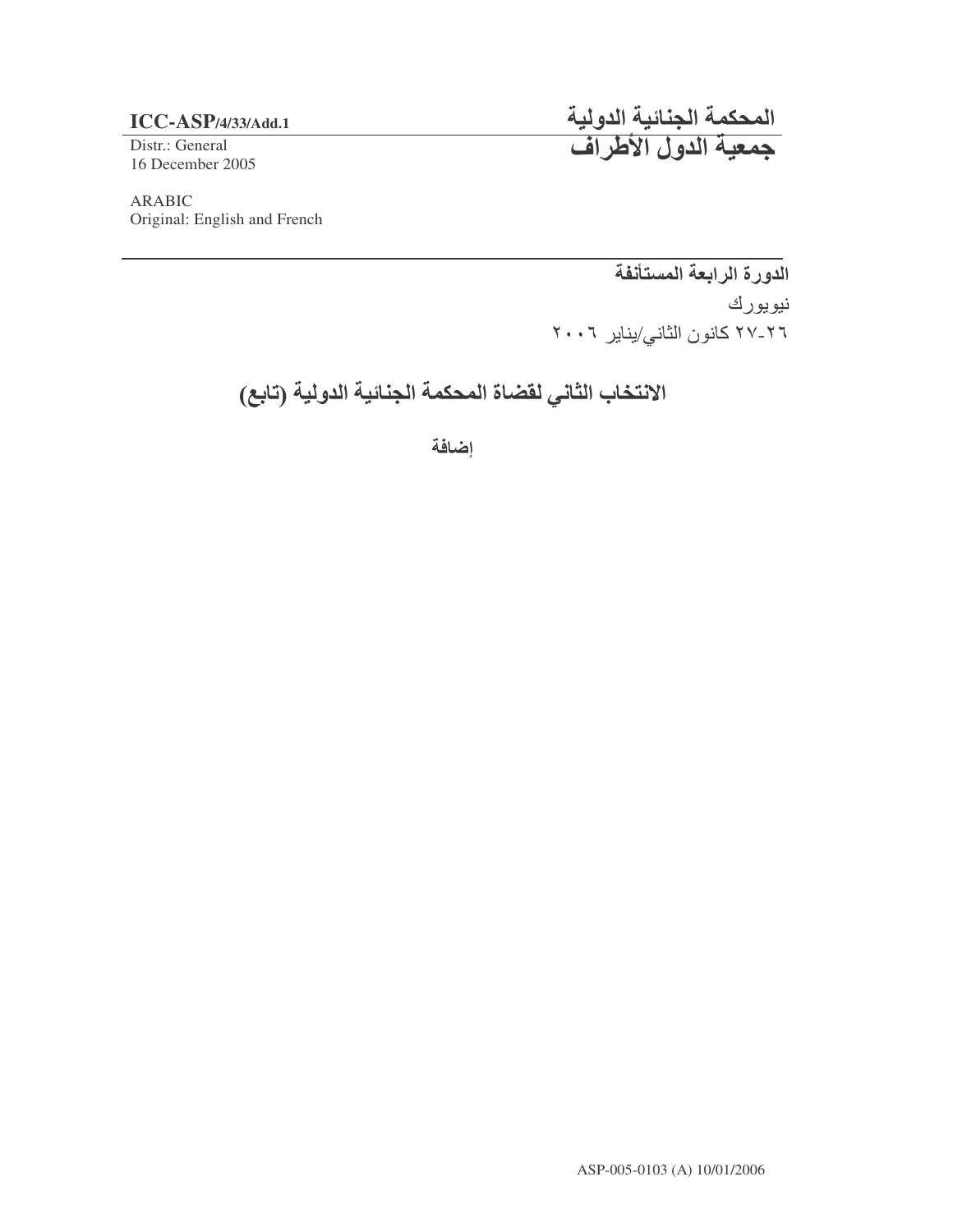# المرفق الأول

# قائمة مرتبة أبجديا بأسماء المرشحين

# (مع بيان المؤهلات)

#### المحتويات

الصفحة ./لاسم والجنسية\* بارد، کارولی (هنغاریا)...................  $-1$  $\overline{\mathbf{r}}$  $-\tau$  $\sqrt{7}$  $-\tau$  $Y \n\leq$  $-\xi$  $\tau\tau$  $\overline{\phantom{a}}$  $r q$  $\overline{J}$  $\circ \tau$  $-V$  $09$  $-\lambda$  $77$  $-9$  $V \xi$  $\Lambda$ 0

<sup>\*</sup> والدولة القائمة بالترشيح أيضا ما لم يُشار إلى خلاف ذلك.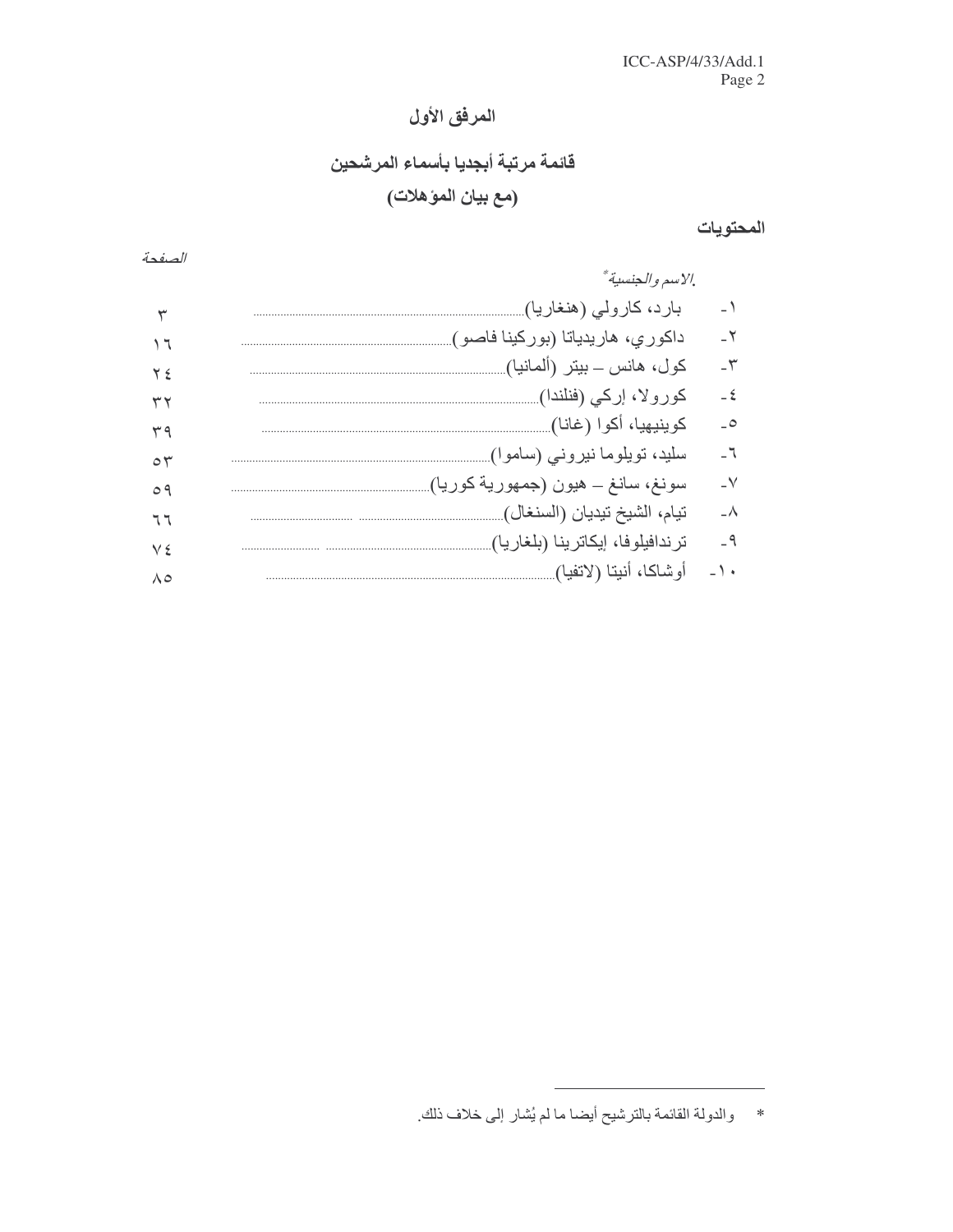#### بارد، کارولی (هنغاریا)  $\rightarrow$

[الأصل: بالإنكليزية]

مذكرة شفوية

تهدي سفارة جمهورية هنغاريا في لاهاي تحياتها إلى أمانة جمعية الدول الأطراف في نظام روما الأساسي وتتشرف بإبلاغكم، بالإشارة إلى مذكرة الجمعية ICC-ASP/4/S/4 المؤرخة ١٨ نيسان/أبريل ٢٠٠٥، بأن جمهورية هنغاريا ترشح الأستاذ كارولى بارد لانتخابه قاضيا في المحكمة الجنائية الدولية.

والأستاذ كارولبي بارد مواطن هنغاري، يتمتع بأخلاق رفيعة، وبالعدالة والنزاهة، كما يتبين من حياته الوظيفية ولديه جميع المؤهلات المطلوبة في هنغاريا لتعيينه في أعلى المناصب القضائية. ويجيد السيد كارولي بارد اللغتين الانكليزية والألمانية، ويتحدث بالروسية والفرنسية.

وبينما يتمتع السيد كارولي بارد بالمؤ هلات اللازمة لإدارجه في القائمتين ألف وباء وفقًا للفقرة ٥ من المُدة ٣٦ من نظام روما الأساسي، فقد تم اختياره وترشيحه بموجب هذه المذكرة لإدراجه في القائمة باء.

ومرفق مع هذه المذكرة السيرة الذاتية للسيد بارد وقائمة بمؤلفاته وفقا للفقرة ٤ (أ) من الممادة ٣٦ من نظام روما الأساسي للمحكمة الجنائية الدولية والفقرة ٧ من قرار جمعية الدول الأطراف بشأن ترشيح وانتخاب القضاة والمدعى العام ونواب المدعى العام للمحكمة الجنائية الدولية

بيان الموّ هلات

الأستاذ كارولي بارد هو المرشح الذي تدعمه جمهورية هنغاريا للانتخاب في المحكمة الجنائية الدولية

والأستاذ كارولي بارد مواطن هنغاري، يقوم حاليا بتدريس حقوق الإنسان والقانون الجنائبي والاجراءات الجنائية كما أنه يمارس المحاماة منذ أكثر من عشر سنوات ويتمتع الأستاذ كارولي بارد بأخلاق رفيعة، وبالعدالة والنزاهة، ولديه جميع المؤهلات المطلوبة في هنغاريا لتعيينه في أعلى المناصب القضائية ويجيد السيد كار ولي بار د اللغتين الانكليز ية والألمانية، ويتحدث بالر وسية و الفر نسية.

ويستوفى السيد بارد المتطلبات الواردة فى كل من الفقرة ٣ (ب) ١٠ من المادة ٣٦ والفقرة ٣ (ب) ٢٠، على النحو المبين في سيرته الذاتية. ولديه بصفته رئيسا لقسم القانون الجنائي بجامعة إيوتفوس لوراند في بودابست ومديرا لبرنامج حقوق الإنسان في جامعة وسط أوروبا (CEU) كفاءة نظرية في القانون الجنائي والإجراءات الجنائية وحقوق الإنسان والقانون الدولى الإنساني ولديه أيضا، نتيجة لتمثيل موكليه أمام المحاكم الوطنية والمحكمة الأوروبية لحقوق الإنسان، الخبرة العملية اللازمة

وقام السيد بارد بصفته نائبا لوزير الدولة بدور بارز في تعديل النظام القانوني الهنغاري بعد تغيير النظام السياسي في البلد. وكان رئيسا للجنة المشتركة بين الإدار ات المكلفة بالأعمال التحضيرية للتصديق على الاتفاقية الأوروبية لحقوق الإنسان والحريات الأساسية ولاتساق القانون الهنغاري مع السوابق القضائية للمحكمة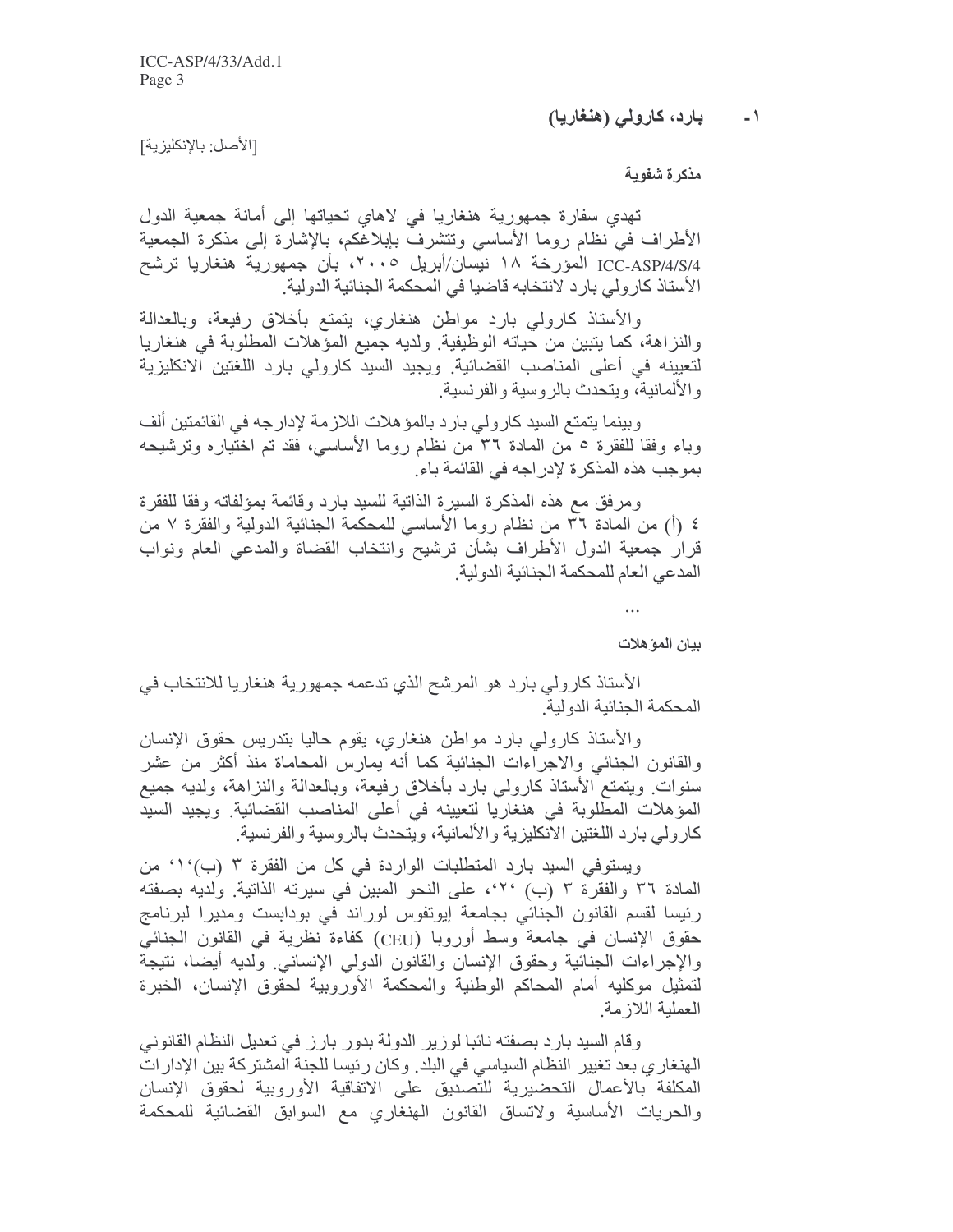الأور وبية لحقوق الإنسان. وقام السيد بار د بصفته رئيسا مشاركا للجنة الصياغة بدور هام في إعداد قانون الإجراءات الجنائية الجديد الذي اعتمده البرلمان الهنغار ي في عام ١٩٩٨. ولديه خبرة واسعة في القانون الجنائي الدولي وعمل كثيرا كمستشار أو خبير للأمم المتحدة، ومجلس أوروبا، والمفوضية الأوروبية، ومنظمة الأمن التعاون في أوروبا (OSCE) .

وكان إسهامه في تعديل النظم القانونية وتعزيز حقوق الإنسان في روسيا والبانيا وكازاخستان وجورجيا بصفته خبيرا للمنظمات الدولية المشار إليها أعلاه موضعا للتقدير البالغ

وتشهد عضويته في الهيئات الرئاسية للمنظمات الدولية بسمعته كخبير في القانون الجنائي الدولي. فكان الاستاذ بارد بين عامي ١٩٩٤ و٢٠٠٤ عضوا في مجلس إدارة الرابطة الدولية لقانون العقوبات (AIDP) وكان بين عامي ١٩٩٩ و ٢٠٠٤ نائبا للأمين العام لهذه الرابطة. وكان بين عامي ١٩٩٦ و ٢٠٠١ عضوا في مجلس أمناء ۖ معهد الأمم المتحدة الأقاليمي لبحوث الجريمة والعدالة الجنائية . ويعمل الأستاذ بارد بناء على قرار من الأمين العام للأمم المتحدة في المجلس الاستشاري للمعهد الأوروبي لمنع الجريمة ومكافحتها (HEUNI). والأستاذ بارد هو أول مندوب من منطقة وسط أوروبا وأوروبا الشرقية يتم انتخابه عضوا في اللجنة الأوروبية لمشاكل الإجرام (CDPC) التابعة لمجلس أوروبا.

وكان الأستاذ بارد من المؤيدين المخلصين للمحكمة الجنائية الدولية. وشارك بصفته مديرا للبحوث في معهد السياسات الدستورية والقانونية التابع لمعهد المجتمع المفتوح في إعداد وتنظيم المحاضرات والمشاريع المشتركة مع المنظمات الدولية لحقوق الإنسان من أجل إعداد المندوبين المحتملين لبلدان وسط أوروبا وأوروبا الشَّرْقية والاتَّحاد السُّوفياتي السَّابق لمؤتَّمر روماً، ومن أجلَّ مساعدة بلَّدان المنطقة في صباغة القوانين التنفيذية لنظام روما الأساسي بعد اعتماد هذا النظام

وكان الأستاذ بارد عضوا في الوفد الهنغاري بمؤتمر الأمم المتحدة الدبلوماسي للمفوضين المعنى بإنشاء محكمة جنائية دولية، وشارك في دورات اللجنة التحضيرية للمحكمة الجنائية الدولية التي عقدت بعد مؤتمر روما. وكان في طليعة من قدم دور ة در اسية كاملة بشأن المحكمة الجنائية الدولية في عام ١٩٩٩ (في جامعة وسط أوروبا).

وقام الأستاذ بارد طوال حياته الوظيفية بتعزيز وحماية حقوق الإنسان وعلاوة على أنشطته في مجال صياغة مشاريع القوانين، عمل السيد بارد، بصفته نائبا لوزير الدولة، مندوبا لجمهورية هنغاريا لدى المحكمة الأوروبية لحقوق الإنسان. وكان عضوا في اللجنة الأوروبية لمكافحة العنصرية والتعصب وهو عضو إداري في العديد من المنظمات غير الحكومية المرموقة وكان نتيجة لأنشطته في مجال حماية حقوق الإنسان من أول الحاصلين على جائزة حقوق الإنسان من وزير العدل في عام  $Y \cdot \cdot Y$ 

ويرشح السيد كارولي بارد لإدارجه في القائمة باء لأغراض الفقرة ٥ من المعادة ٣٦ من نظام روما الأساسي

وفيما يلِّي المعلِّومات المتعلِّقة بالفقرات الفرعية من ' ١ ْ إلى '٣ ْ من الفقرة ٨ (أ) من المادة ٣٦ من نظام روما الساسي: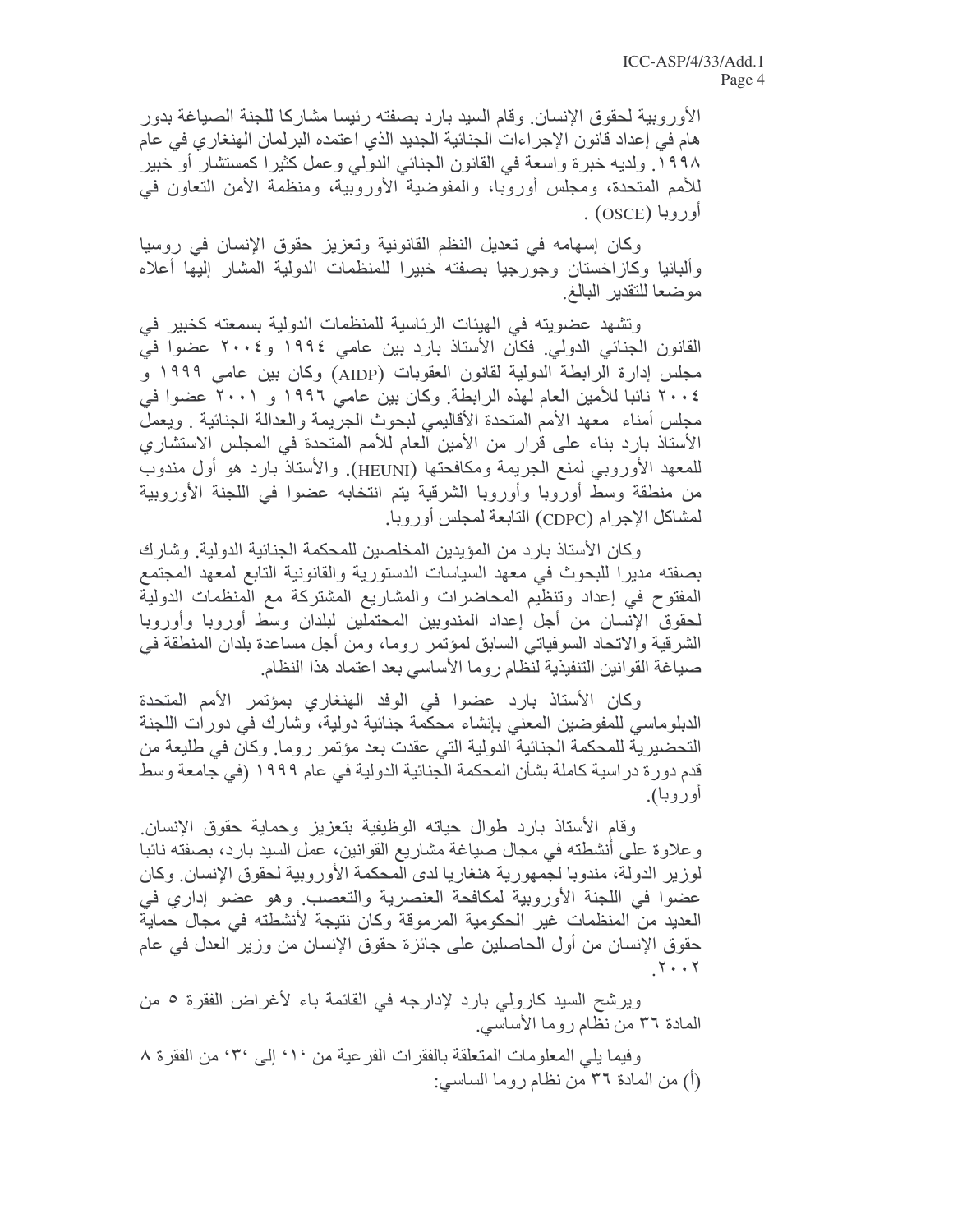يتمتع السيد بارد ــ كما ذكر أعلاه ــ بالكفاءة في المجالات ذات  $\left( \alpha \right)$ الصلة للقانون الدولي مثل القانون الإنساني الدولي وقانون حقوق الإنسان، كما يتمتع بخبرة واسعة في مجال المحاماة المتصلة بالأعمال القضائية للمحكمة السيد بارد مواطن هنغاري وبالتالي عضو في مجموعة دول  $c \gamma c$ أوروبا الشرقية. ولا يتمتع السيد بارد بجنسية دولة أخرى. ٣٠° السيد بار د من الذكور.

\*\*\*

البيانات الشخصية

| ۷ أيار ⁄مايو ۱۹۰۱                                   | تاريخ الملاد: |
|-----------------------------------------------------|---------------|
| بودابست (هنغاريا)                                   | مكان الميلاد: |
| هنغاري                                              | الجنسبة       |
| 32 328 361 324 أو 34 327 32 341+                    | الهاتف:       |
| +361 327 31 98                                      | الفاكس:       |
| البريد الإلكتروني: bardk@ceu.hu أو bard@ajk.elte.hu |               |

#### الدرجات العلمية

| جامعة إيوتفوس لوراند، بودابست، هنغاريا                    | ۱۹۷۵          |
|-----------------------------------------------------------|---------------|
| كلية الحقوق، دكتوراه في القانون                           |               |
| جامعة إيونفوس لوراند، بودابست، هنغاريا                    | $1911 - 1911$ |
| كلية علم الإجتماع                                         | ۱۹۸٦          |
| شهادة الدكتوراه؛ مرشح لجائزة العلوم القانونية بالأكاديمية |               |

الهنغارية للعلوم.

الخبرة العملية

٢٠٠٠ حتى الآن جامعة إيونفوس لوراند، كلية الحقوق، رئيس قسم القانون الجنائي آب/أغسطس ١٩٩٨ حتى الآن جامعة وسط أوروبا، الدراسات القانونية، بو دابست، هنغار يا أستاذ، مدير برنامج حقوق الإنسان المستشار الشخصي لوزير العدل في هنغاريا ۱۹۹۹ حتی الآن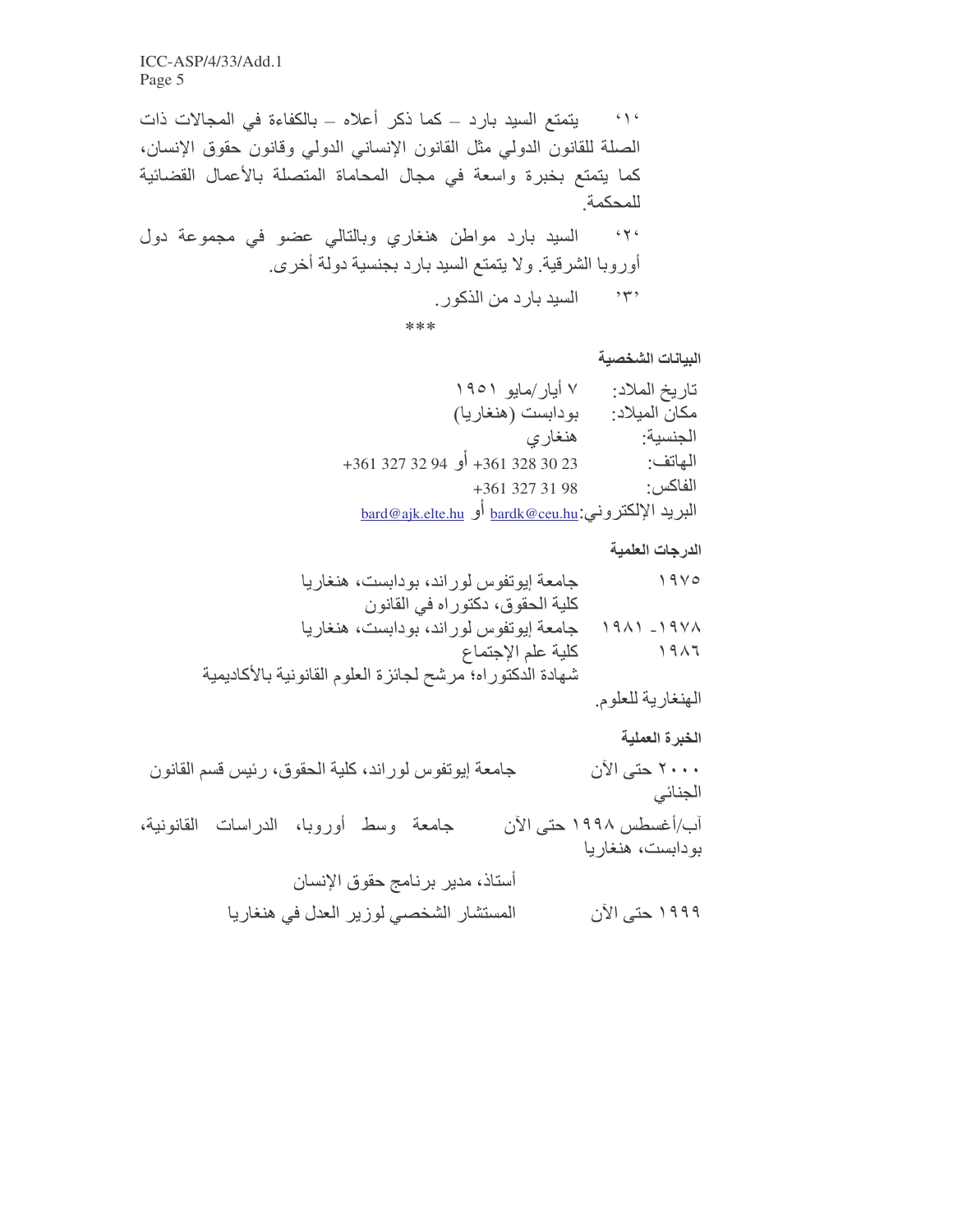| مديرا للبحوث بمعهد السياسات الدستورية والقانونية<br>فی بودابست، هنغاریا                                                                                                                        | أيار /مايو ١٩٩٧- كانون<br>الأول/ديسمبر ٢٠٠٠ |
|------------------------------------------------------------------------------------------------------------------------------------------------------------------------------------------------|---------------------------------------------|
| أشرف على برامج المعهد المتعلقة بحقوق الإنسان<br>والشرطة والجهاز القضائي والوصول إلى المحاكم<br>والفساد والسجون                                                                                 |                                             |
|                                                                                                                                                                                                | تموز/يوليو ١٩٩٠ ــ                          |
| وزارة العدل، بودابست، هنغاريا                                                                                                                                                                  | آذار/مارس ۱۹۹۷                              |
| نائب وزير                                                                                                                                                                                      |                                             |
| أشرف على أنشطة الإدارات التالية: القانون الجنائي،<br>القانون الدولمي العام، حقوق الإنسان، قانون الجماعة<br>الأوروبية، البحوث وتحليل البيانات الإحصائية.                                        |                                             |
| رئيس اللجنة الحكومية الدولية المعنية بالإعداد للتصديق<br>على الاتفاقية الأوروبية لحقوق الإنسان وتحضير<br>التشريعات اللازمة لاتساق القانون الهنغاري مع أحكام<br>المحكمة الأوروبية لحقوق الإنسان |                                             |
| رئيس وفد هنغاريا لدى اللجنة المعنية بمنع الجريمة<br>التابعة للأمم المتحدة                                                                                                                      |                                             |
| رئيس وفد هنغاريـا لـدى اللجنــة الأوروبيــة لمشــاكل                                                                                                                                           |                                             |
| الإجرام التابع لمجلس أوروبا وعضو مكتب اللجنة                                                                                                                                                   |                                             |
| منسدوب الحكومسة الهنغاريسة بالمفوضسية الأوروبيسة                                                                                                                                               |                                             |
| والمحكمة الأوروبية لحقوق الإنسان                                                                                                                                                               |                                             |
| عضو باللجنة الأوروبية لمكافحة العنصرية والتعصب                                                                                                                                                 |                                             |
| الرئيس المشارك للجنة المعنية بإعداد قانون الإجراءات                                                                                                                                            |                                             |
| الجنائية                                                                                                                                                                                       |                                             |
| معهد العلوم الجنائية، بودابست                                                                                                                                                                  | $1997 - 199.$                               |
| مدير (غير متفرغ)                                                                                                                                                                               |                                             |
| قام بتنسيق الأنشطة الأكاديمية لأقسام القانون الجنائي،                                                                                                                                          |                                             |
| والاجراءات جنائية، وعلم الإجرام                                                                                                                                                                |                                             |
|                                                                                                                                                                                                | كانون الأول/ديسمبر ١٩٨٩-                    |
| وزارة العدل، بودابست، هنغاريا                                                                                                                                                                  | حزيران/يونيو ١٩٩٠                           |
| نائب وزير العدل                                                                                                                                                                                |                                             |
| نيسان/أبريل ١٩٧٥ حتى الآن  جامعة  إيونفوس  لوراند،  بودابست،  هنغاريا،  كلية<br>الحقوق، قسم قانون الإجراءات الجنائية ثم قسم القانون<br>الجنائي حيث قام بتدريس قانون الإجراءات الجنائية،        |                                             |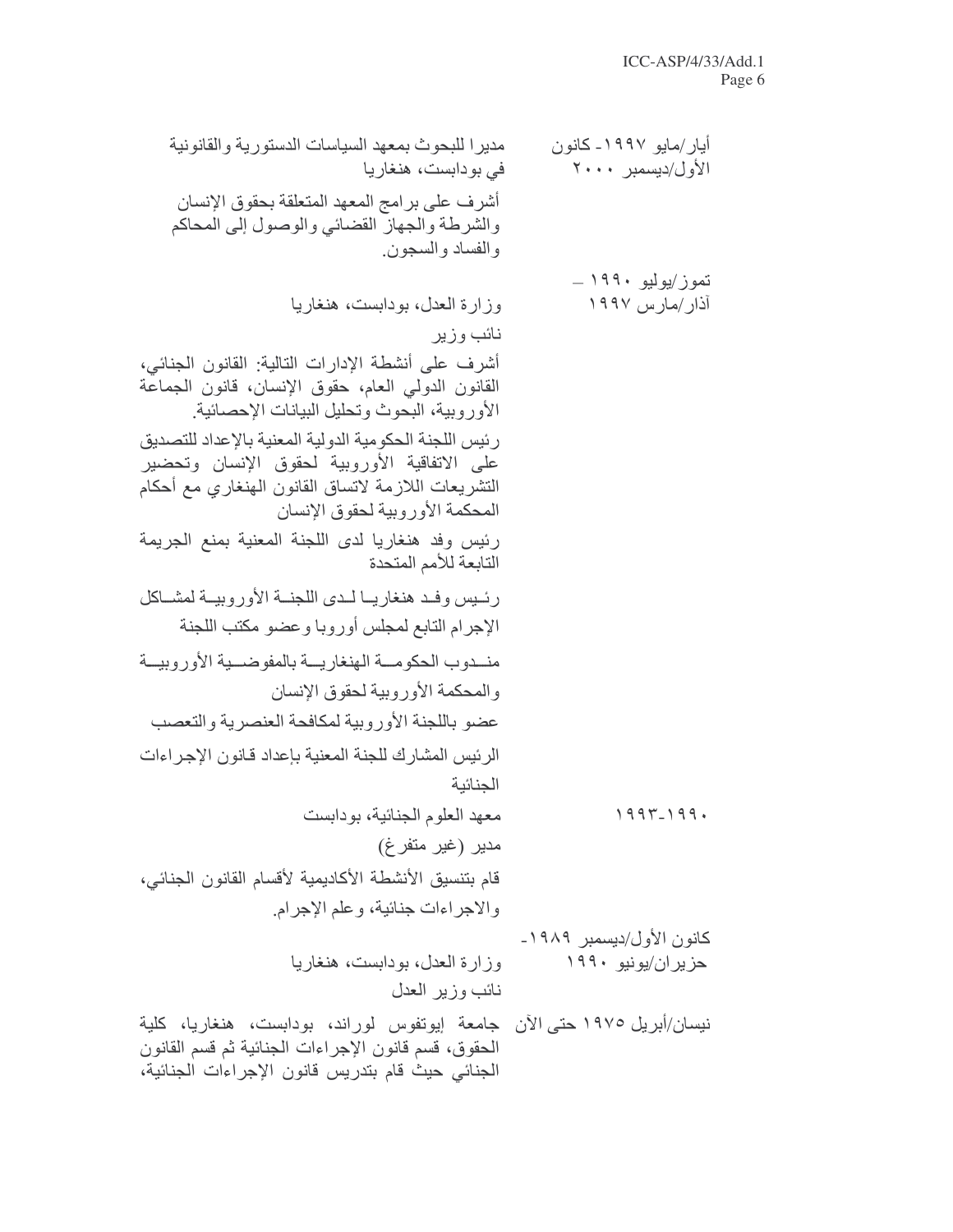والقانون الجنائبي المقارن، وحقوق الإنسان، والقانون الجنائي.

الخبر ة العملية ١٩٨٦ ـكانون الأول/ديسمبر ۱۹۸۹ و ۱۹۹۷ حتبی الآن محامي ممارس وعضو في نقابة المحامين الهنغارية المنظمات الدو لبة عضو في مجلس أمناء ۖ معهد الأمم المتحدة الأقاليمي  $Y + 1 - 1997$ لبحو ث الجر بمة و العدالة الجنائبة  $Y + 2 - 1992$ عضو في مجلس إدارة الرابطة الدولية لقانون العقوبات  $Y + 2 - 1999$ نـائب أمين عـام الر ابـطـة الدو ليـة لقانو ن الـعقو بـات عضو في مجلس إدارة المعهد الأوروبي لمنع الجريمة ۱۹۹۳ حتی الآن و مكافحتها تشرين الأول/أكتوبــر – كانون الأول/ديسمبر ١٩٨٥ مستشار المعهد الأوروبي لمنع الجريمة ومكافحتها التابع لمعهد الأمم المتحدة لبحوث الجريمة والعدالة الجنائية مستشار معهد الأمم المتحدة الأقاليمي لبحوث أيار/مايو – تموز/يوليو ١٩٨٤ الجربمة والعدالة الجنائبة (فيينا، النمسا)

الأنشطة في مجال القانون الدولي لحقوق الإنسان والقانون الجناني الدولي

- رئيس الوفد بدورة اللجنة المعنية بحقوق الإنسان التابعة للأمم المتحدة  $1995$ (النظر في التقرير الدوري المقدم من هنغاريا بشأن تنفيذ العهد الدولي الخاص بالحقوق المدنية والسياسية)
- عضو الوفد الهنغاري في مؤتمر الأمم المتحدة الدبلوماسي للمفوضين  $199\lambda$ المعنى بإنشاء محكمة جنائية (مؤتمر روما)
- ١٩٩٩-٢٠٠٠ حضو الوفد الهنغاري في دورات اللجنة التحضيرية للمحكمة الجنائية الدولية (نيويورك)
- انتخب نائبا لرئيس اللجنة المخصصة المعنية بالتفاوض بشأن وضع  $Y \cdot Y$ معاهدة لمكافحة الفساد

عضو الوفد الهنغاري بدورة اللجنة المعنية بحقوق الإنسان التابعة للأمم المتحدة (النظر في التقرير الدوري المقدم من هنغاريا بشأن تنفيذ العهد الدولي الخاص بالحقوق المدنية والسياسية)

المنظمات غير الحكومية

رئيس مجلس إدارة مؤسسة ESZTER (المعنية بإعادة ١٩٩٤ حتى الآن تأهيل ضحايا العنف الجنسي)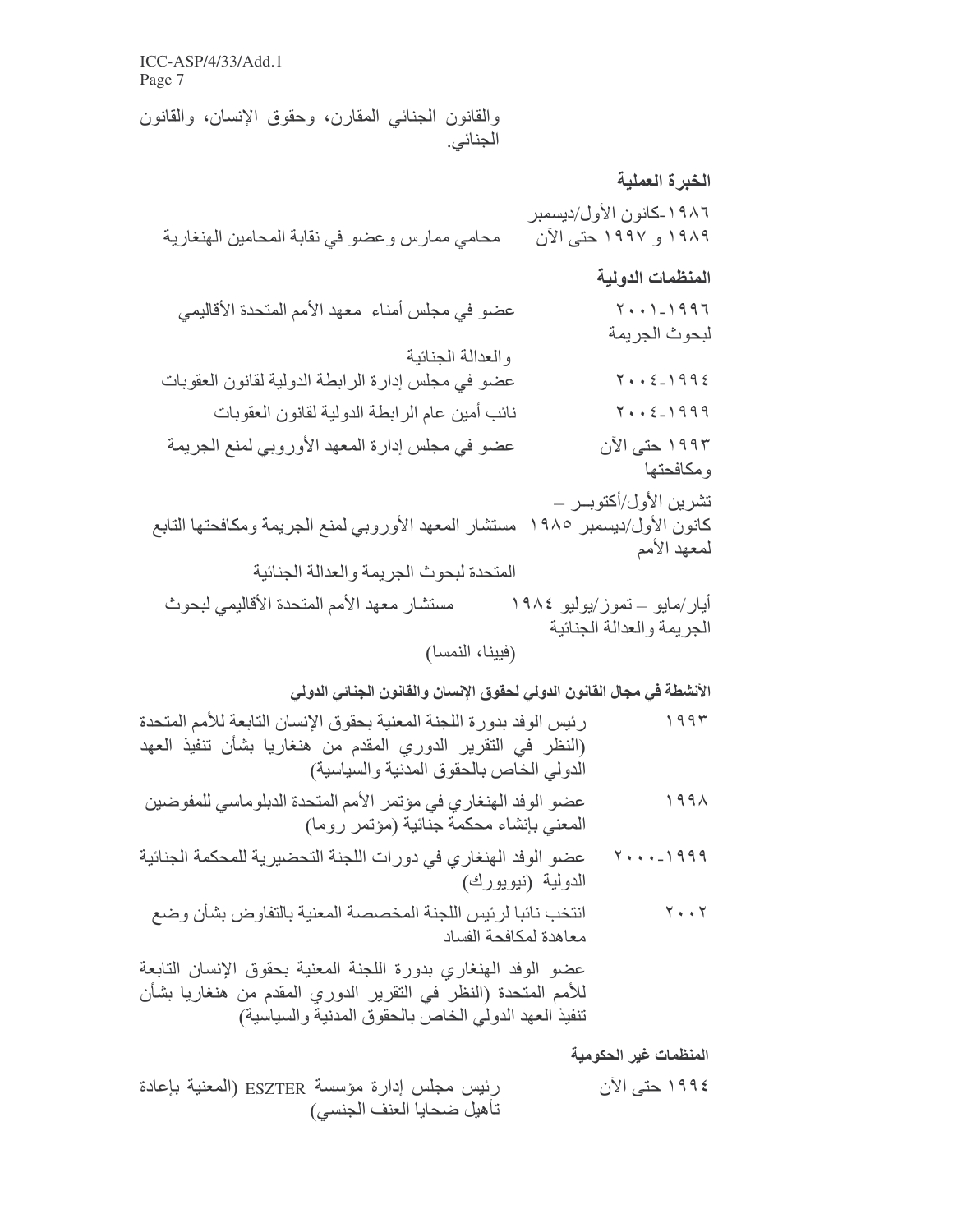البحوث والأنشطة العلمية الأخرى

مؤلَّف عدة كتب وشروح ومواد تعليمية وما يقرب من ١٠٠ مقال بشأن العدالة الجنائية؛ والعلوم الاجتماعية ونظام القضاء الجنائبي؛ ومعاملة الضحايا؛ والقانون الْجِنائِي الدولي والمحاكم الدولية في القانون الْجِنائِي الأوروبي؛ والمسائل المتعلقة بحقوق الإنسان (الحق في الحرية، والحق في محاكمة عادلة، والإجراءات أمام الأجهزة الرقابية للاتفاقية الأوروبية لحقوق الإنسان والحريات الأساسية)، فضلا عن المشاكل المتعلقة بالعدالة التاريخية في هنغاريا، وانكلترا، وألمانيا، وفرنسا، وهولندا، وفنلندا، وتركيا؛ خبير في مجلس أوروبا، والاتحاد الأوروبي، والمنظمة الأوروبية للأمن والنعاون في أوروبا (القانون الجنائبي وقانون الإجراءات الجنائية في روسيا وألبانيا؛ ونظام القضاء في أذربيجان وكازاخستان؛ وقانون التعويضات بسبب الاحتجاز في ألبانيا،؛ ودور وزارة العدل في جورجيا وأرمينيا؛ واتساق مشروع قانون العقوبات الروسي مع الاتفاقية الأوروبية لحقوق الإنسان؛ واتساق النظام القانوني الألباني مع السوابقُ القَّصَائية للمحكمة الأوروبية لحقوق الإنسان؛ وإعادة تشكيل النَّظام القضَّائيَّ الإيطالي؛ وما إلى ذلك).

مقرر في عدة مؤتمرات ولقاءات دولية مثل:

- المؤتمر العالمي للرابطة الدولية للقانون المقارن، أثينا، ١٩٩٤ ــ "بدائل الإيداع بالسجون"
	- المؤتمر السنو ي الألماني للقانون المقارن، بر لين، ١٩٩٤ ــ

"Die strafrechtliche Aufarbeitung von staatlich gesteuertem Unrecht"

- الندوة الأوروبية للعلوم الجنائية، ستر اسبور غ، ١٩٩١ ــ "المجر مون الأحداث"
- مؤتمر مجلس أوروبا المعنى بالعلوم الجنائية، ستراسبور غ، ١٩٩٦ ــ "المحاكمة والعقاب، وتدريب القضاة وتعيينهم، ووالهيكل التنظيمي للإجراءات الجنائية، ونماذج العقاب، ودور الدفاع في البلدان التي تمر اقتصادياتها بمرحلة انتقالية".

اللغات

\* \* \*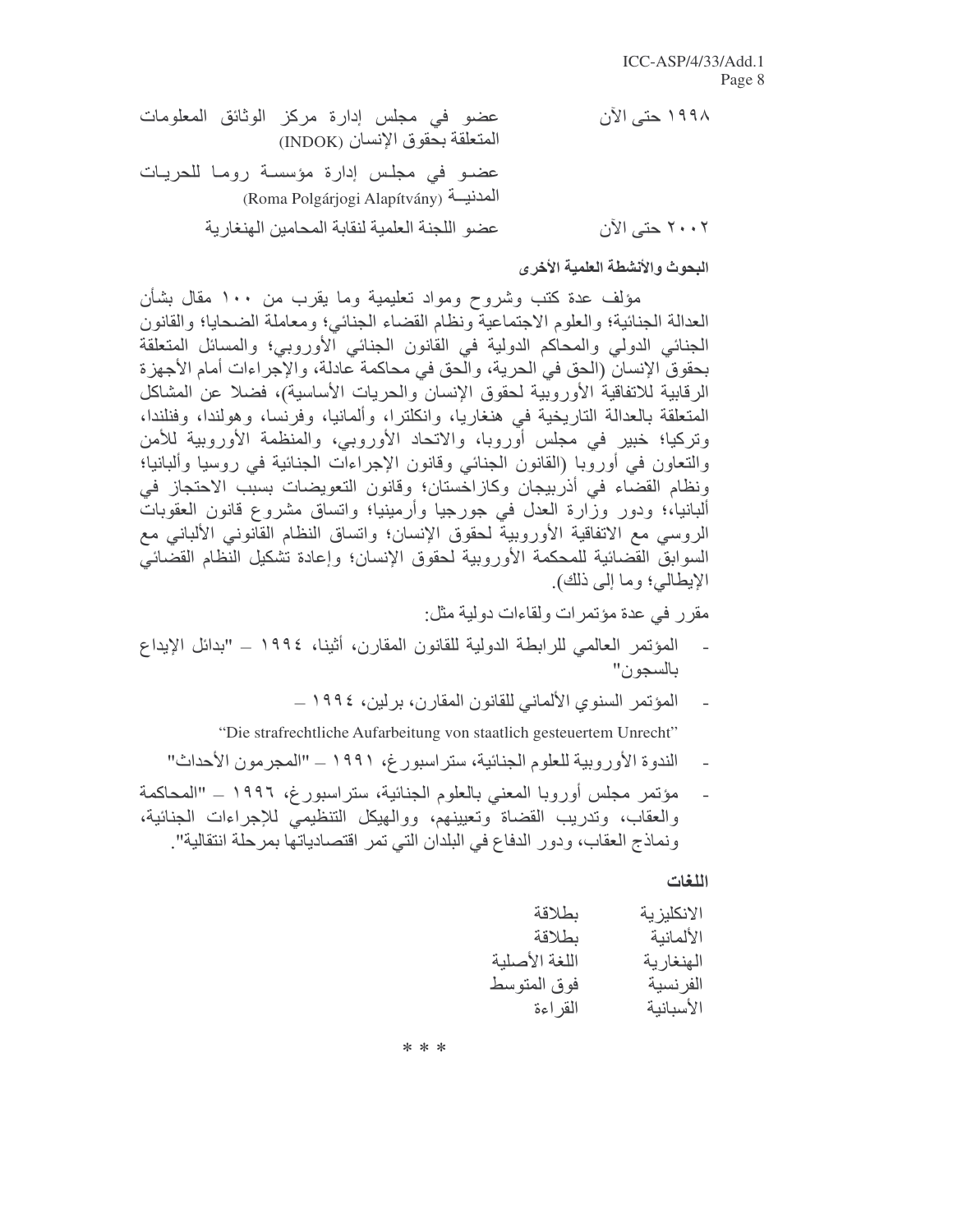- "Actions de la police, poursuites judiciaires, condamnations, role des parties civiles, aides aux victimes", *Ce racisme qui menace l'Europe*, La documentation française*,* Paris, 1996, 180-183
- "European Criminal Law?", *Towards <sup>a</sup> Rational and Humane Criminal Policy* (Raimo Lahti (ed.)), dedicated to Inkeri Attila, 29 November 1996, Helsinki, 1996, 241-253
- National Report, Hungary Association Internationale de Droit Penal, Organized Crime, Section III Criminal Procedure, *International Review of Penal Law,* 1997 (with coauthor)
- Preface, *Punished before sentence*, Constitutional and Legislative Policy Institute/Hungarian Helsinki Committee, Budapest 1998, 10-12
- "Access to Legal Aid for Indigent Criminal Defendants in Central and Eastern Europe Hungary", Columbia University, *Parker School Journal of East European Law*, Vol. 5, 1998, No.1-2; 151-171
- "Legal Services for Indigent Criminal Defendants in Central and Eastern Europe", Columbia University*, Parker School Journal of East European Law*, Vol.5, 1998, No.1-2: 209-241 (with co-author)
- "The Right to Silence", in *Personal Liberty and Fair Trial* (in Hungarian), INDOK, Budapest, 1999 11-23
- *Comments on the Russian Federation Draft Code of Criminal Procedure,* Council of Europe & European Commission, H(99)10, 1999, p64 (co-authors: Hartmuth Horstkotte and Stefan Trechsel)
- "Beweisverbote im Ungarischen Recht und Verwertung ausländischer Erhebungsergebnisse" in *Beweisverbote in Ländern der EU und vergleichbaren Rechtsordnungen,* Europäisches Kolloquium Wien, September 1997. *Beiträge und Materialien aus dem Max-Planck-Institut für ausländisches und internationales Strafrecht*, Freiburg im Breisgau,1999, 223-232
- "Trial and Sentencing: Judicial Independence, Training and Appointment of Judges, Structure of Criminal Procedure, Sentencing Patterns, the Role of the Defence in the Countries of Transition", *European Journal of Crime, Criminal Law and Criminal Justice*, Vol.7/4, 1999, 433-447
- "Entwicklung der Kriminalität in verschiedenen Rechtskreisen und die jeweiligen Ursachen- Ungarn" in *Krise des Strafrechts und der Kriminalwissenschaften?* (H.J. Hirsch (Ed.)), Duncker & Humblot, Berlin 2001, 98-102

"Constitutional Reforms in Eastern Europe" (in Turkish), in *Türkiye'de anayasa reformu, prensipler ve sonuçlar,* Ocak , Ankara 2001, 120-128

- *Monitoring the EU Accession Process: Judicial Independence* (Legal consultant), CEU Press, Budapest 2001
- "The International Criminal Court" (in Hungarian) in *Criminal Law-General Part* (Imre A. Wiener (Ed.)) KJK-KERSZÖV Jogi és Üzleti Kiadó, Budapest 2002, 31-325
- "Kontinuität oder Nostalgie?" in *Strafrechtsgeschichte an der Grenze des nächsten Jahrhundertes* (Barna Mezey (Hrsg.)), Gondolat Kiadói Kör, Budapest 2003. 19-26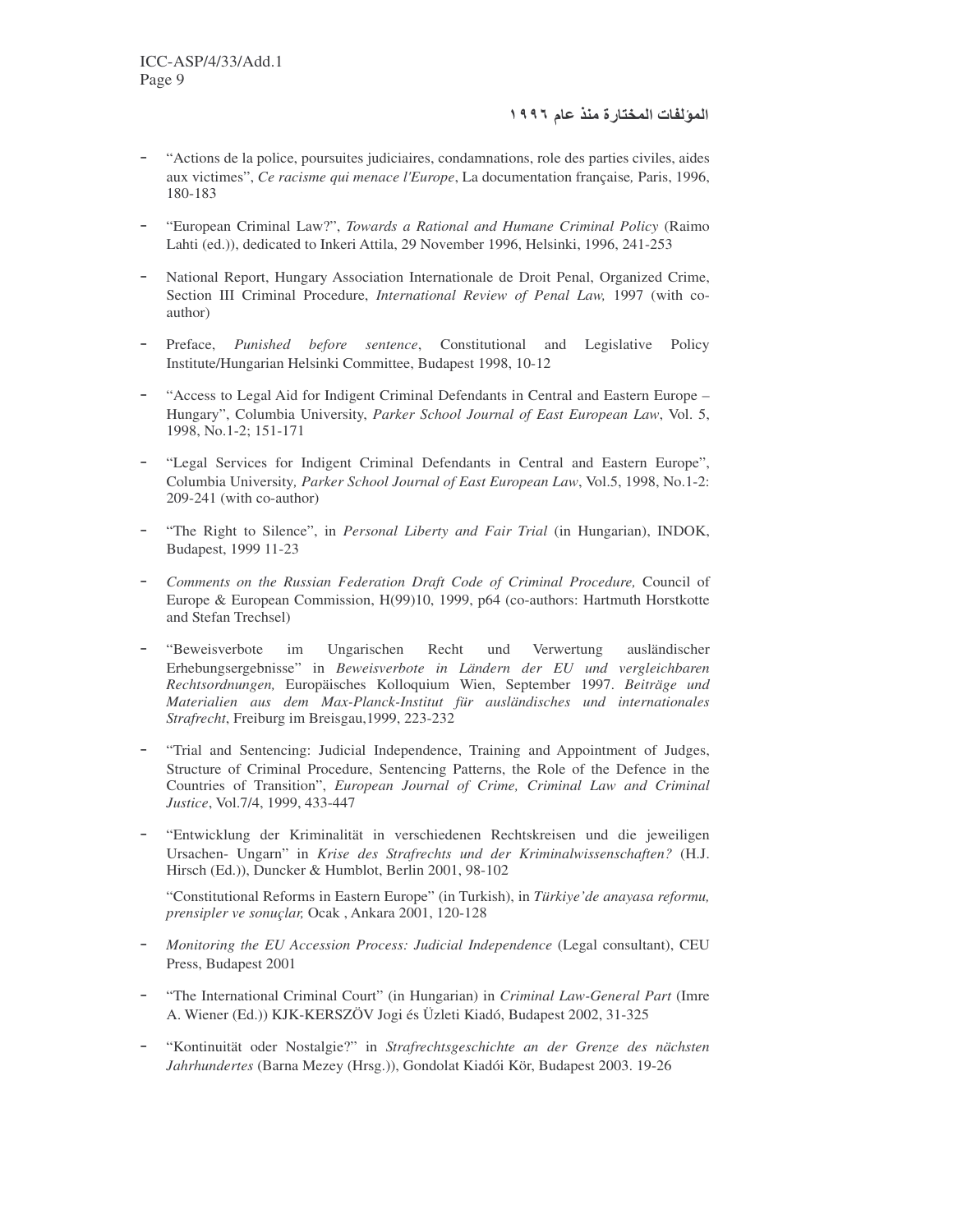- "A Backgrounder to the Criminal Justice Systems of the Region" in *Crime and Criminal Justice Systems in Europe and North America 1995-1997* (Kauko Aromaa, Seppo Leppä, Sami Nevala, Natalia Ollus (editors)), HEUNI*,* Helsinki 2003, 14-22, (with co-authors)
- "The Right to a Fair Trial in Criminal Cases: The Impact of the European Convention on Human Rights and Fundamental Freedoms on the Jurisprudence of the Hungarian Constitutional Court" in *The Spanish Constitution in the European Context* (Francisco Fernández Segado (Ed.)), Dykinson S.L., Madrid 2003. 1575-1592
- "The Geneva Conventions and the International Criminal Court" (in Hungarian) in *Symposium on the occasion of the 25 th anniversary of the adoption of the Additional Protocols to the Geneva Conventions* (A. Jantsits and A. Prandler (editors))*,* Hungarian Red Cross, Budapest 2003. 31-39
- "Truth, Justice and Fair Trial" (in Hungarian), *Fundamentum*, Budapest 2004/1: 44-50.
- "Judicial Independence in the Accession Countries of Central and Eastern Europe and the Baltics" in *Judicial Integrity* (András Sajó (editor)), Martinus Nijhoff Publishers, Leiden/Boston 2004. 265-313
- "Richterliche Unabhängigkeit in den Beitrittsländern der Europäischen Union wie steht es damit in Ungarn?" *Annales Universitatis Scientiarum Budapestinensis de Lorando Eötvös Nominatae. Sectio Iuridica Tomus XLV*., Budapest 2004. 77-99
- "Trial in absentia- treaties in human rights law" (in Hungarian) in *Papers in Honour of Imre A. Wiener* (K.Ligeti (editor))*,* KJK-KERSZÖV Jogi és Üzleti Kiadó*,* Libri Amicorum 16*.*, Budapest 2005, 209-230

القائمة الكاملة لمولفات الأستاذ كارولي بارد

- A Német Demokratikus Köztársaság büntető perrendtartásának novellája. Belügyi Szemle Tájékoztatója, 1976/21. sz. 14-19. o.
- A szabálysértés büntetőeljárásban történő elbírálásának egyes gyakorlati kérdései. Magyar Jog 1976. 3. 185-191. o.
- A gyanúsítás közlésének tárgya a büntetőeljárás tárgya. Belügyi Szemle 1977/6. sz. 19-26.
- Kodifikatorische Probleme der Geldstrafe (Györgyi Kálmánnal társszerzõként), Annales Bp. Tomus 20. 1978. 3-19. o.
- A pénzbüntetés és a kodifikáció (Györgyi Kálmánnal társszerzçként), Jogtudományi Közlöny XXXIII. 1978/1. 10-17. o.
- Vita a Büntető Törvénykönyv Tervezetéről. Magyar Jog XXV. 1978/8. 762-767. o.
- A finn büntető törvénykönyv reformja. Jogtudományi Közlöny XXXIII. 1978/10. 625-630. o.
- A napi pénzbüntetés (Györgyi Kálmánnal társszerzçként) Acta Facultatis Politico-Iuridice Universitatis Scientiarum Budapestinensis de Rolando Eötvös Nominatae 1978. 103-124. o.
- Gönczöl Katalin "A visszaeső bűnelkövetők tipológiája" című kandidátusi értekezésének vitája a Magyar Tudományos Akadémián, Magyar Jog 1979. XXVI. évf. 3. sz. 279-283. o.
- The stage of violent criminality and studies on violence in Hungary, Quaderni 1979 (Instituto Superione Internazionale de Scienze Criminali Siracusa)
- A pénzbüntetés kiszabása és a súlyosítási tilalom (Györgyi Kálmánnal társszerzőként), Magyar Jog 1980/3. 205-212. o.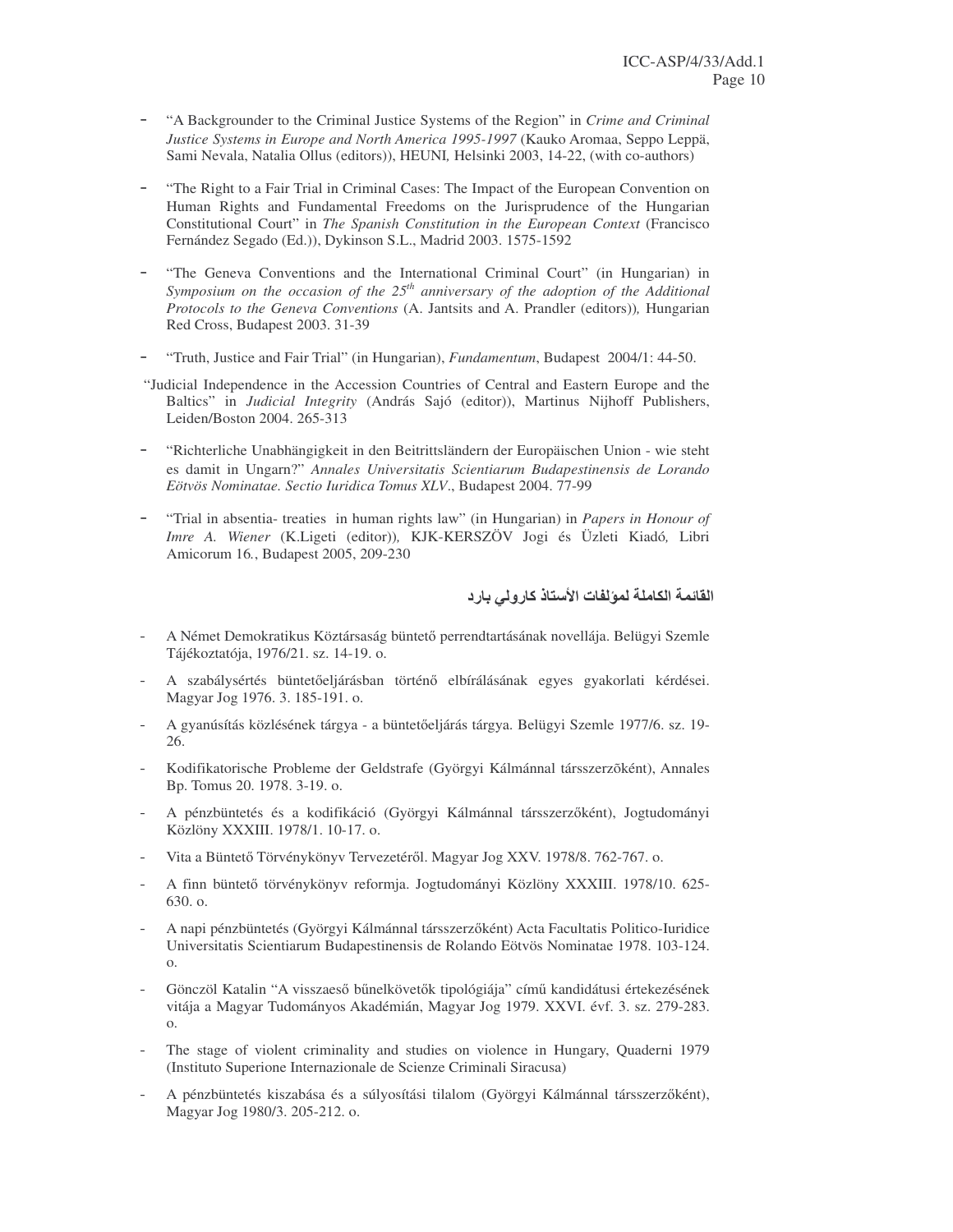- Jogesetek a büntetőeljárás köréből (társszerzőként). Szerkesztő Hofszang József Tankönyvkiadó Budapest, 1980.
- Egyetemi oktatás és kiscsoport (Kéri Lászlóval társszerzçként), ELTE oktatók méhelytanulm. 2. kötet 1981. 107-134. o.
- Legal Education in Hungary (Erdei Árpáddal társszerzőként), Comparative Law Year book Vol. 5. The Hague - Boston-London. Nijhoff 1982. 83-102.
- Die Wirksamkeit des gerichtlichen Verfahrens und der richterlichen Entscheidung. In Gasellschaftliche Wirksamkeit des Strafverfahrens und differenzierte Prozessform. Humbold Universität zu Berlin 1983. 25-27. o.
- Zascsita prav grazsdan v ugolovnom prave Vengrii (Szabó Lászlónéval társszerzőként), Annales. Bp. Tomus 25. 1983. 19-38. o.
- Szöveggyűjtemény a büntető eljárási jog köréből (Pusztai Lászlóval társszerzőként), Tankönyvkiadó. Budapest 1983.
- Jogesetek a büntető eljárás köréből (Társszerzőkkel), Szerk.: Hofszang József Tankönyvkiadó Budapest 1983.
- Alkalmazott viktimológia Észak-Amerikában. Magyar Jog 1984/1. sz. 20-29. o.
- Rationality in Truth Finding: Procedural and Evidential Needs. In: HEUNI Publications No. 3. Helsinki 1984. 132-146. o.
- Crime Prevention Strategies. Paper presented for the United Nations Secretariat in preparation for the VII United Nations Congress on the "Prevention of Crime and the Treatment of Offenders Milan 1985. Vienna 1984.
- The Operation of the Criminal Justice System. Paper presented for the United Nations Secretariat in preparation for the VII United Nations Congress on the "Prevention of Crime and Treatment of Offenders" Milan 1985. Vienna 1984.
- A tárgyalás kettéosztásáról. Jogtudományi Közlöny 1985/1. sz. 14-21. o.
- Some General Traits of the Criminal Justice Systems of the Socialist Countries with Special Reference to Hungary. In: Bárd-Joutsen-Yakovlev: Papers in Crime Policy. HEUNI Publications No. 7. Helsinki 1986. 1-12. o.
- Legalitás és bénüldözés; Jogtudományi Közlöny 1986/9. sz. 402-409. o.
- Das Recht zum Strafen (szerk.), Kriminológiai Közlemények. Különkiadás. Budapest 1986.
- The Analysis of Non-Prosecution in Europe. In: Bárd (szerk.) Non-Prosecution in Europe, HEUNI Publications No. 9. Helsinki 1986.
- Über die Zweiteilung der Verhandlung Acta Juridica Academiae Scientiarum Hungaricae, 29. 1987 Akadémia Kiadó, Budapest 193-212. o.
- The Concept of the Criminal Offence in the Socialist Countries Kansainoikeus ius Gentium (KOIG 4. Vousikerta 1-2/1987) 29-43. o.
- Non-Custodial Sanctions Hungary; In: Bishop, Norman: Non-Custodial Alternatives in Europe, HEUNI Publications No. 14. Helsinki 1988. 234-237. o.
- Voorstellen voor de reorganisatie van de rechtspraak en Hongarije; Justitiele Verkenningen 1989/4. 124-134. o.
- Társadalomtudományok és büntető igazságszolgáltatás; Kriminológiai Közlemények 26-27. kötet, MTA Magyar Kriminológiai Társaság Budapest, 1989. 5-19. o.
- Legality and the Prosecution of Crimes; Acta Juridica Academiae Scientiarum Hungaricae 31 (1-2) 153-181. o. Budapest, 1989.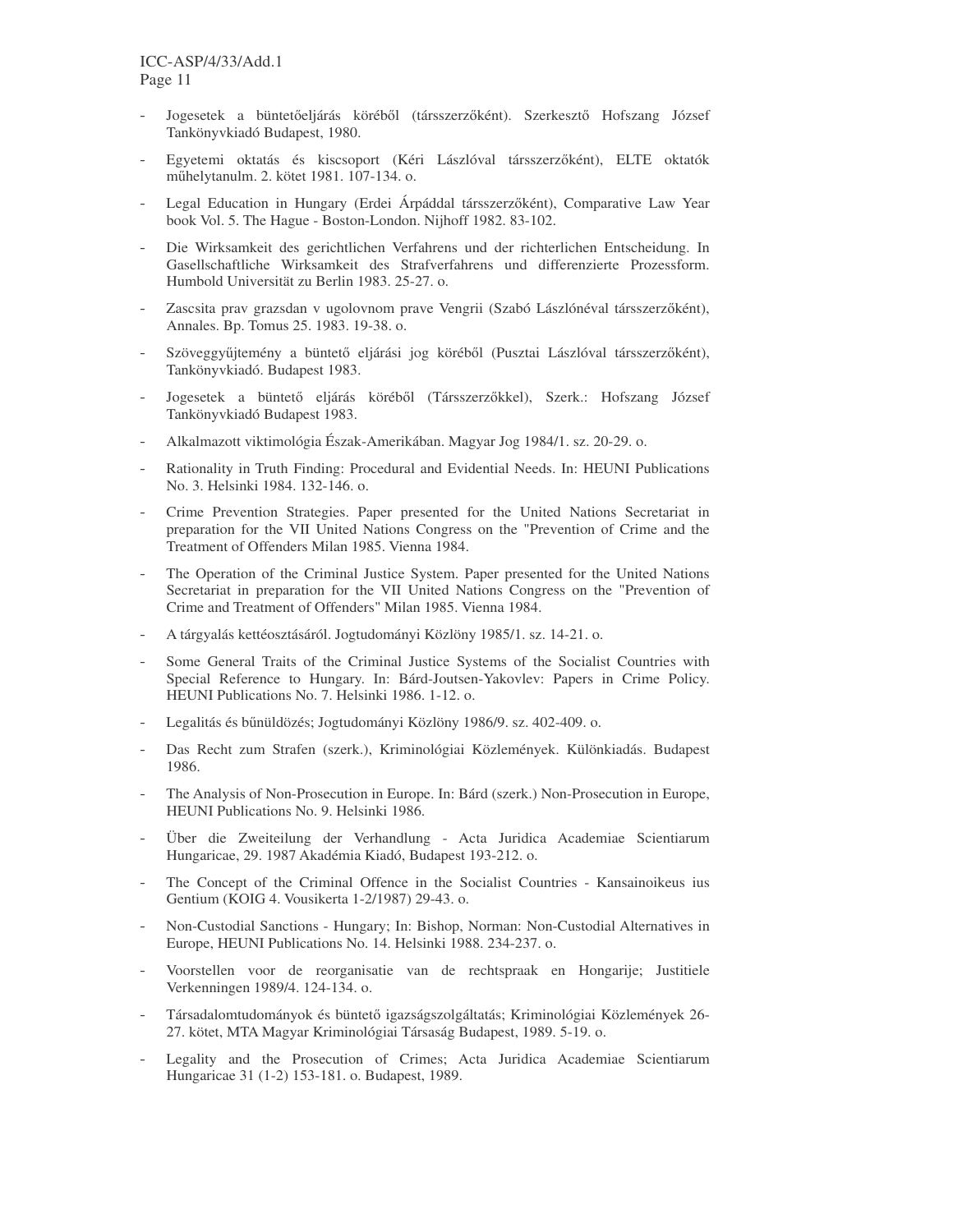- Mittermaier und die Reform des ungarischen Strafverfahrens Annales Universitatis Scientiarum Budapestinensis de Rolando Eötvös Nominatae Tomus XXX. Budapest, 1989. 5-14. o.
- A jogállamiság határai? Magyar Jog 1989/9. 787-792. o.
- The Relationship between the Organisation of the Judiciary and the Rules of Criminal Procedure in Hungary (Erdei Árpáddal társszerzçként) - Revue International de Droit Pénal 1989/3-4. 841-851. o.
- Justizorganisation und richterliche Unabhängigkeit im Lichte der Verfassungsreform in Ungarn - Zeitschrift für die gesamte Strafrechtswissenschaft (ZStW) 102 (1990) Heft 4. 400-412. o.
- Magyar büntetőeljárási jog II. (Társszerzőkkel) Szerk.: Cséka Ervin Tankönyvkiadó Budapest 1990.
- Neuer Kurs. Neue Kriminalpolitik, 1990. Febuar 12-13. o.
- A bűnbeesett büntetőjog. Gondolattöredékek Király Tibor hetvenedik születésnapján. Kriminológiai Közlemények 33. 13-23. o. Budapest, 1990.
- Work in Liberty under Surveillance in Hungary. In: Research Workshop Document vol. I. 291-303. o. United Nations Interregional Crime and Justice Research Institute - Roma 1990.
- Nachwort. Ein Jahr danach. In: Hrsg. Albin Eser und Günther Kaiser. Deutsch-Ungarisches Kolloquium über Strafrecht und Kriminologie. Nomus Verlagsgesellschaft Baden-Baden 1990. 303-310. o.
- Az emberi jogok a bírósági szakaszban In: Az emberi jogok érvényesülése a büntető igazságszolgáltatásban, szerk: Horváth Tibor/Grmela Zoltán, Miskolc 1991 71-87. o.
- Visszamenç igazságszolgáltatás, alkotmányosság, emberi jogok. Társadalmi Szemle 3/1992. 29-38. o.
- The up-to date administration of justice, reduction strategies, In: Kriminalinfo '91. 241-248. o., Budapest, 1992.
- Bán Tamással együtt: Az Európai Emberi Jogok Egyezménye és a magyar jog, Acta Humana 1992 No. 6-7.
- A felülvizsgálat és egyéb lényeges változások a büntetőeljárásban, Harmadik Jogász Vándorgyélés. Szerk.: Breznay Tibor, Budapest 1992. 59-64. o.
- Sozialwissenschaften und Stafrechtspflege. In: Bárd Károly (szerk.), Kriminalpolitik und Rechtstaatlichkeit; Strafrechtliche und kriminologische Beiträge Ungarn 1988-1991 - Hungarian Society for Criminology Ungarische Geselschaft für Kriminologie Budapest 1992. 31-54. o.
- Az Emberi Jogok és Szabadságok védelméről szóló európai egyezmény; Kapu 1992. 18. szám 8-9. o.
- A büntető eljárás kézikönyve (Pusztai Lászlóval társszerzőként); Közgazdasági és Jogi Könyvkiadó Budapest 1993.
- A büntetőjogi kodifikáció kérdései (1990-1992 között) Kriminológiai Közlemények 47. sz. 1993. 93-105. o.
- Időtálló novella; Gondolatok a büntető törvénykönyv módosításáról; Börtönügyi Szemle 1993/2.sz. 1-4. o.
- Young adult offenders in the new European context Young adult offenders Council of Europe Press 1994. 111-124. o.
- A gazdasági bűncselekmények új jogi szabályozása Hatodik Jogász Vándorgyűlés, szerk.: Erdei Árpád, Budapest, 1994. 45-52. o.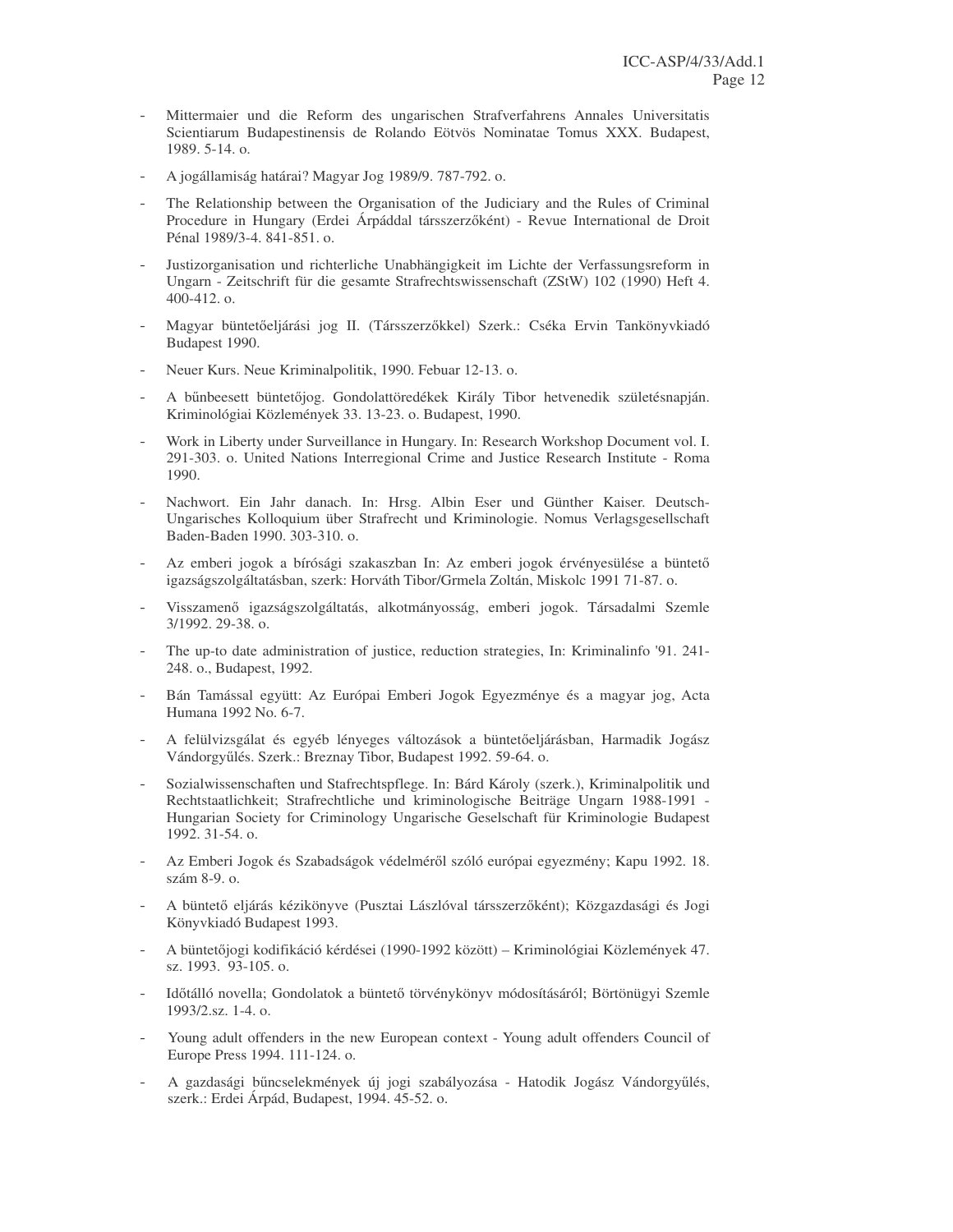- Work in liberty under surveillance in Hungary, In: Alternatives to Imprisonment in Comparative Perspective Ed-ed by Ugljesa Zvekic, Nelson-Hall Publishers Chicago, 1994. 293-305. o.
- A belső jogorvoslati lehetőségek kimerítése mint a nemzetközi fórumok igénybevételének feltétele, Acta Humana 1994. No.15-16. 75-81. o.
- Die strafrechtliche Aufarbeitung von staatlich gesteuertem Unrecht in Ungarn ZStW 107 (1995) Heft 1. 119-133. o.
- Kriminálpolitika Kriminológiai Közlemények 52. 137-148. o. Magyar Kriminológiai Társaság Budapest, 1995.
- Szervezett bénözés. A bénüldözés és az igazságszolgáltatás nemzetközi összehangolása Börtönügyi Szemle 95/4. 1-8. o.
- Európai büntetőpolitika. In: Tények és kilátások (Tanulmányok Király Tibor tiszteletére) szerk.: Erdei Árpád, Közgazdasági és Jogi Könyvkiadó Budapest 1995. 149-159. o.
- Actions de la police, poursuites judiciaires, condamnations, role des parties civiles, aides aux victimes. In: Ce racisme qui menace l'Europe, La documentation Francaise, Paris 1996, 180-183. o.
- European Criminal Law? In: Towards a Rational and Humane Criminal Policy. Dedicated to Inkeri Anttila, 29. November 1996. Edited by Raimo Lahti, Helsinki 1996. 241-253. o.
- A jövő magyar büntetőeljárási joga. Harmadik Magyar Jogászgyűlés. Balatonfüred 1996. május 17-19. Magyar Jogász Egylet Budapest 1996. 259-270. o.
- Trial and Sentencing: Judicial Independence, Training and Appointment of Judges, Structure of Criminal procedure, Sentencing patterns, the Role of the Defense in the Countries in Transition. In: Ünnepi tanulmányok II. Horváth Tibor tiszteletére. Bíbor Kiadó Miskolc 1997. 147-170. o.
- Az Emberi Jogi Egyezmény és a jövő büntető eljárása. In: A bűnözés jövője. Emlékkönyv Pusztai László tiszteletére. OKKRI Budapest 1997. 44-52. o.
- National Report, Hungary Association International de Droit Penal, Organized Crime. Section III. Criminal Procedure, International Review of Penal Law. 1997 (Farkas Ákossal)
- Jogalkalmazkodás, Magyar Narancs, 1997. 45. szám 46-47. o.
- A törvény és az ő alkalmazói, Fundamentum, 1997. 2. szám 91-100. o.
- Előszó. Előrehozott büntetés. Alkotmány-és Jogpolitikai Intézet/Magyar Helsinki Bizottság. Budapest 1997. 7-9. o.
- Preface. Punished before sentence (a 69. alatt említett írás angol nyelvű változata) Constitutional and Legislative Policy Institute/Hungarian Helsinki Committee. Budapest 1998. 10-12. o.
- Az emberi jogok a büntető eljárási törvény tervezetében. In: Tizedik Jogász Vándorgyélés. Sopron 1997. május 29-30. Magyar Jogász Egylet Budapest 1997. 35-40. o.
- A pártatlan bírósághoz való jog az Európai Emberi Jogi Egyezményben és a büntető igazságszolgáltatás rendszere. In: Tanulmányok Szabó András 70. születésnapjára. Magyar Kriminológiai Társaság. Budapest 1998. 34-41. o.
- A büntetőeljárási törvény tervezete az európai jogfejlődésben. Jogtudományi Közlöny 1998/4. 121-126.
- Access to Legal Aid for Indigent Criminal Defendants in Central and Eastern Europe-Hungary; Columbia University, Parker School Journal of East European Law, Vol. 5, 1998, No.1-2; 151-171. o.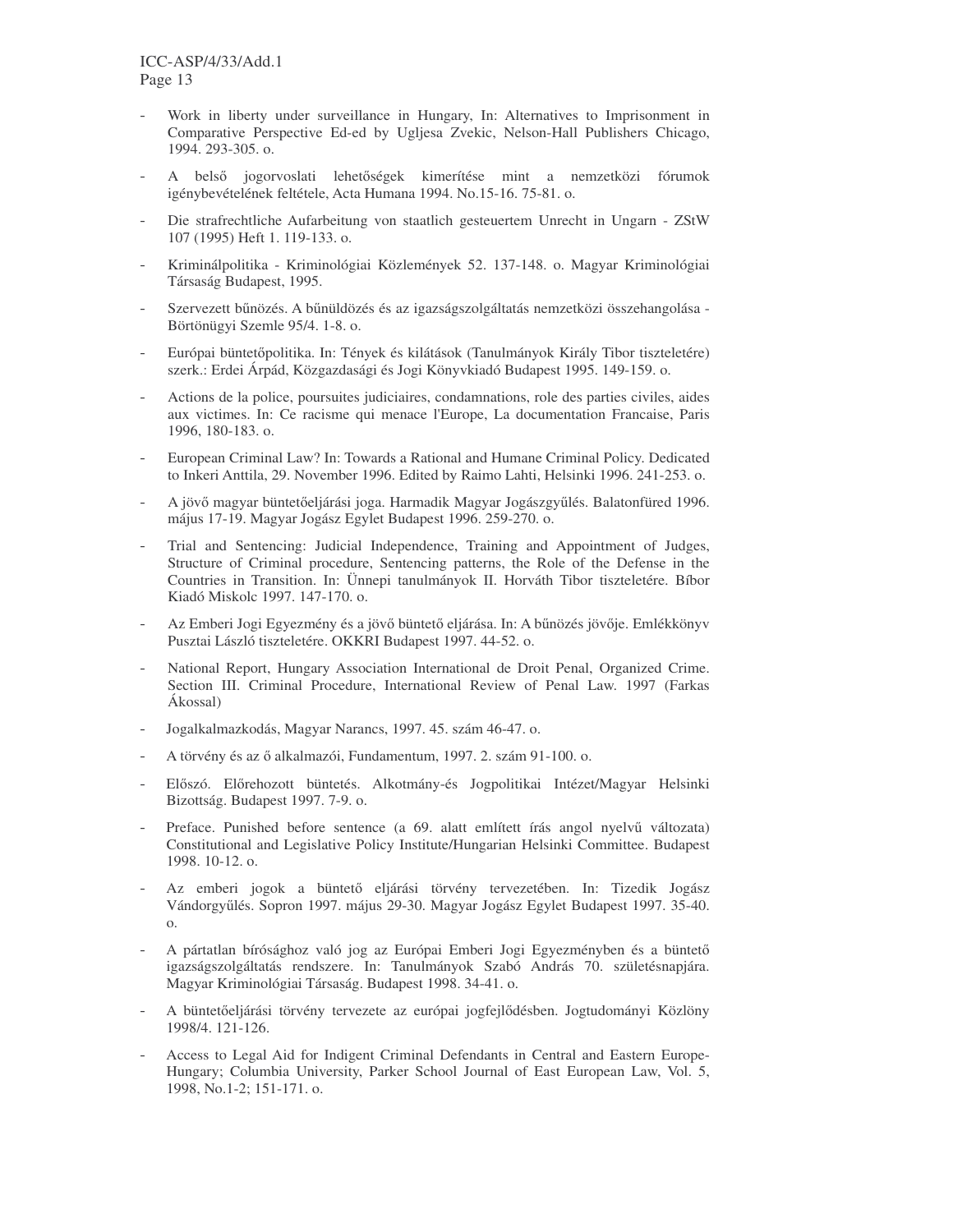- Legal Services for Indigent Criminal Defendants in Central and Eastern Europe, Columbia University, Parker School Journal of East European Law, Vol.5, 1998,No.1-2; 209-241. o. (társszerző : Vessela Terzieva)
- A hallgatás joga. In: Személyi szabadság és tisztességes eljárás, INDOK, Budapest,1999. 11-23.
- Comments on the Russian Federation Draft Code of Criminal Procedure; Council of Europe & European Commission, H(99)10,1999, pp. 64 (társszerzők: Hartmuth Horstkotte és Stefan Trechsel )
- Kommentarij k zakonproekty ugolovno-processualnovo kodeksa Rossijckoj Federacii (a 75. alatt jelölt írás orosz nyelvé változata) H(99) 11 rus
- Beweisverbote im ungarischen Recht und Verwertung ausländischer Erhebungsergebnisse In : Beweisverbote in Ländern der EU und vergleichbaren Rechtsordnungen. Europäisches Kolloquium Wien, September 1997. Beiträge und Materialien aus dem Max-Planck-Institut für ausländisches und internationales Strafrecht, Freiburg im Breisgau,1999, 223-232. o.
- Trial and Sentencing: Judicial Independence, Training and Appointment of Judges,Structure of Criminal Procedure, Sentencing Patterns, the Role of the Defence in the Countries of Transition. European Journal of Crime, Criminal Law and Criminal Justice,Vol.7/4, 433-447, 1999
- Entwicklung der Kriminalität in verschiedenen Rechtskreisen und die jeweiligen Ursachen- Ungarn In: H.J. Hirsch (editor), Krise des Strafrechts und der Kriminalwissesnschaften?, Duncker & Humblot, Berlin 2001, pp. 98-102
- Alkotmányjogi reformok Kelet-Európában (törökül), *In: "Türkiye'de anayasa reformu, prensipler ve sonuçlar* Ankara, Ocak 2001, 120-128 o.
- Monitoring the EU Accession Process: Judicial Independence (Legal consultant), CEU Press, Budapest 2001
- Bírói függetlenség az Európai Unió társult országaiban. Hol állunk mi, magyarok? Fundamentum 2002./1. sz. 5-15. o.
- Igazságszolgáltatási reform és jogalkalmazói szerepek. In: Böhm Antal és Guba László (szerk.) Társadalomismeret és társadalomkutatás az ezredfordulón. Akadémiai Kiadó, Budapest 2002. 9o-98. o.
- Büntetőjog. Általános Rész (szerk. Wiener A. Imre) KJK-KERSZÖV Jogi és Üzleti Kiadó, Budapest 2002. 31-325. o.
- Az USA felülkerekedik? HVG 2002/37. sz. 52. o.
- A legfontosabb kérdésekben nem értünk el eredményt. Interjú Király Tiborral és Bárd Károllyal (készítette Fahidi Gergely és Tordai Csaba) Fundamentum 2002/2. 41-45. o. (Rövidített formában megjelent az Élet és Irodalom 2002. július 5. számában 7. o.)
- Büntetőjog. Általános Rész (szerk. Wiener A. Imre) Átdolgozott kiadás KJK-KERSZÖV Jogi és Üzleti Kiadó, Budapest 2003. 320-335. o.
- Kontinuität oder Nostalgie? In: Barna Mezey (Hrsg.): Strafrechtsgeschichte an der Grenze des nächsten Jahrhundertes. Gondolat Kiadói Kör, Budapest 2003. 19-26. o.
- Demokrácia-tisztességes eljárás-megismerés a büntető perben. In: Farkas Ákos (szerk.): Emlékkönyv Kratochwill Ferenc tiszteletére. Bibor Kiadó, Miskolc 2003. 65-100. o.
- A Backgrounder to the Criminal Justice Systems of the Region (with co-authors). In: Kauko Aromaa, Seppo Leppä, Sami Nevala, Natalia Ollus (editors), Crime and Criminal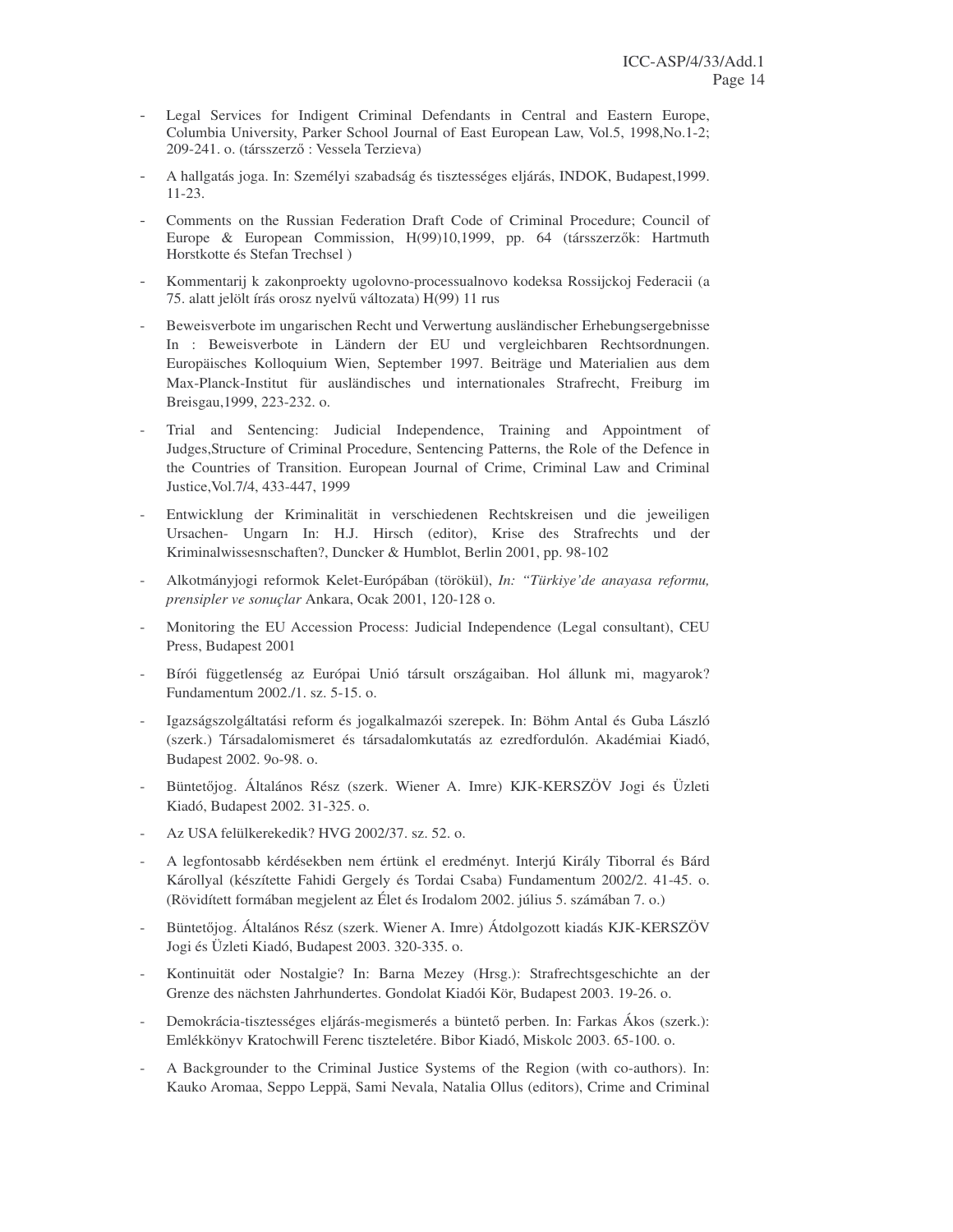Justice Systems in Europe and North America 1995-1997, HEUNI, Helsinki 2003 14-22. o.

- The Right to a Fair Trial in Criminal Cases: The Impact of the European Convention on Human Rights and Fundamental Freedoms on the Jurisprudence of the Hungarian Constitutional Court, In: Francisco Fernández Segado (editor), The Spanish Constitution in the European Context. Dykinson, S.L. Madrid 2003 1575-1592. o.
- A Genfi Egyezmények és az állandó Nemzetközi Büntetőbíróság. In : Jantsits Ágnes és Prandler Árpád (szerk.) Szimpózium az 1949. Genfi Egyezmények két Kiegészítç Jegyzçkönyve elfogadásának 25. évfordulója alkalmából. Magyar Vöröskereszt Budapest 2003. 31-39. o.
- Igazság, igazságosság és tisztességes eljárás, Fundamentum, 2004/1. 44-50. o.
- Judicial Independence in the Accession Countries of Central and Eastern Europe and the Baltics. In: András Sajó (editor), Judicial Integrity, Martinus Nijhoff Publishers Leiden/Boston, 2004. 265-313. o.
- Kit illet a tisztességes eljárás ? In: Györgyi Kálmán ünnepi kötet. KJK-KERSZÖV Jogi és Üzleti Kiadó, Budapest 2004. 31-51.o.
- Richterliche Unabhängigkeit in den Beitrittsländern der Europäischen Union- wie steht es damit in Ungarn ? Annales Universitatis Scientiarum Budapestinensis de Rolando Eötvös Nominatae. Sectio Iuridica Tomus XLV. Budapest 2004. 77-99.o.
- Tárgyalás a vádlott távollétében-emberijog-dogmatikai analízis. In: Wiener A. Imre ünnepi kötet. KJK-KERSZÖV Jogi és Üzleti Kiadó. Libri Amicorum 16. Budapest 2005. 209-230.o
- Kontinentaleuropäische und angelsächsische Elemente in den Verfahrensregeln internationaler Strafgerichtshöfe (to be published in autumn 2005 in the 'Schriftenreihe der Vereinigung Österreichischer . StrafverteidigerInnen')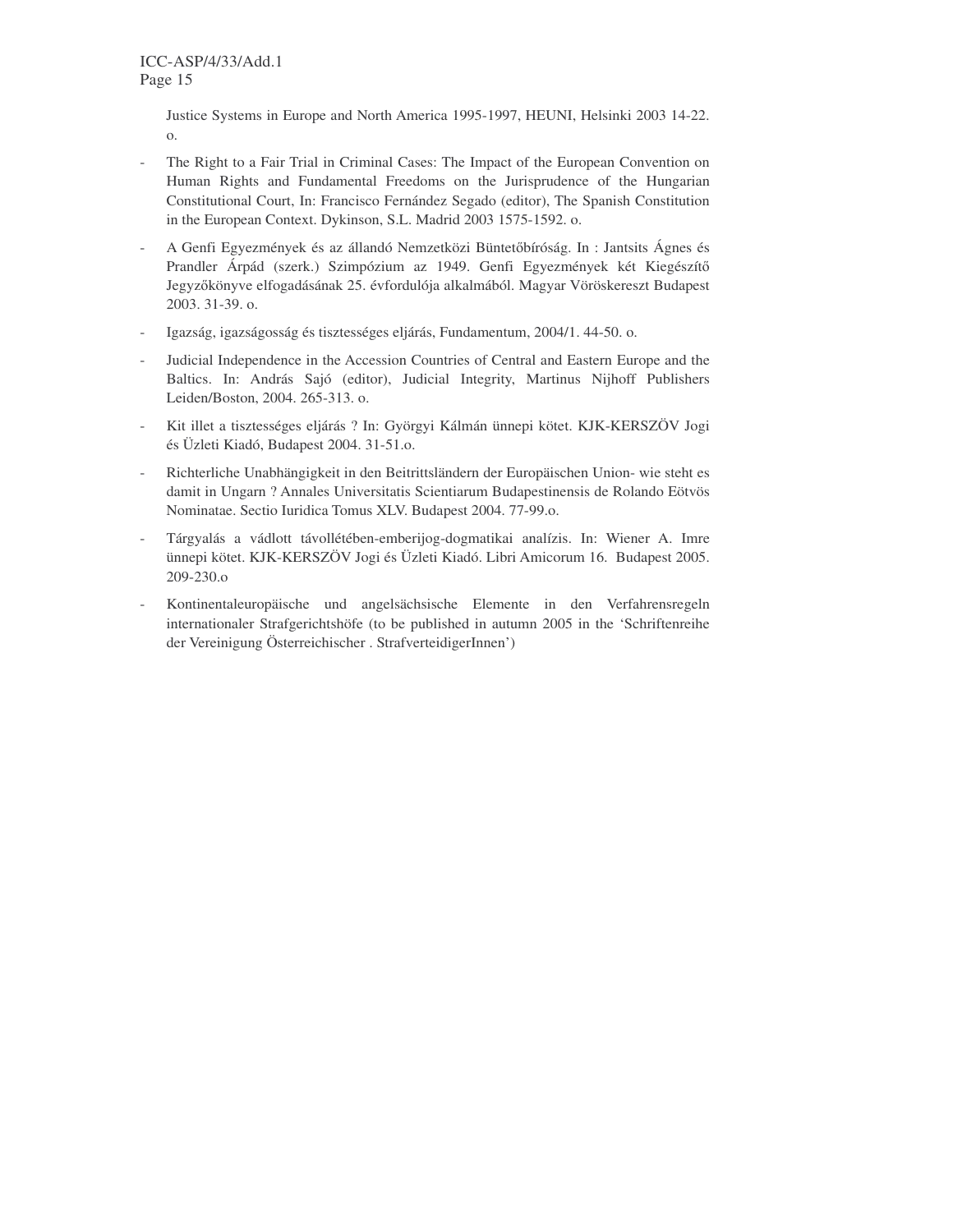#### داكور ي، هاريدياتا (بوركينا فاصو)  $-7$

[الأصل:بالفرنسية]

مذكرة شفوية

تهدى البعثة الدائمة لبور كينا فاصو لدى الأمم المتحدة تحياتها إلى أمانة جمعية الدول الأطراف في المحكمة الجنائية الدولية وتتشرف، بالإشارة إلى مذكرتها الشفوية ICC-ASP/4/S/4 المؤرخة ١٨ نيسان/أبريل ٢٠٠٥، بترشيح السيدة هاريدياتا داكوري لانتخابها قاضبا في المحكمة الجنائية الدولية، في إطار القائمة ألف.

وتوصبي حكومة بوركينا فاصو بقبول ترشيح السيدة هاريدياتا داكوري لما نتمتع به من أخلاق رفيعة وكفاءة عالية وعدالة ونزاهة، على النحو الذي نشهد به خدمتها الطويلة والحافلة في الجهاز القضائي وترد المؤهلات المذكورة في بيان المؤهلات المرفق.

\* \* \*

بيان بالمو هلات

الببانات الشخصبة

| السن:         | ∧٥ سنة                     |
|---------------|----------------------------|
| مكان الولادة: | اغبوفيل (كوت ديفوار)       |
| الجنسية:      | بوركينا فاصو               |
|               | أرملة (٤ أطفال)            |
| الهاتف:       | (المكتب) (226) 50 30 64 18 |
|               | 50 33 52 48 (المنزل)       |

قاض، الدرجة الأخيرة، الفئة: "استثنائية" خبرة مشهود لها بها في مجال القانون الخاص ومعرفة شاملة بالنظام  $\overline{a}$ القضائي لبوركينا فاصو خبرة واسعة النطاق بالتعليم الأولى والمستمر اهتمام عميق بحقوق المرأة وبالنهوض بالمرأة اقتصاديا واجتماعيا وثقافيا اهتمام خاص بالقضايا ذات الصلة بالديمقر اطية والحكم السديد  $\overline{a}$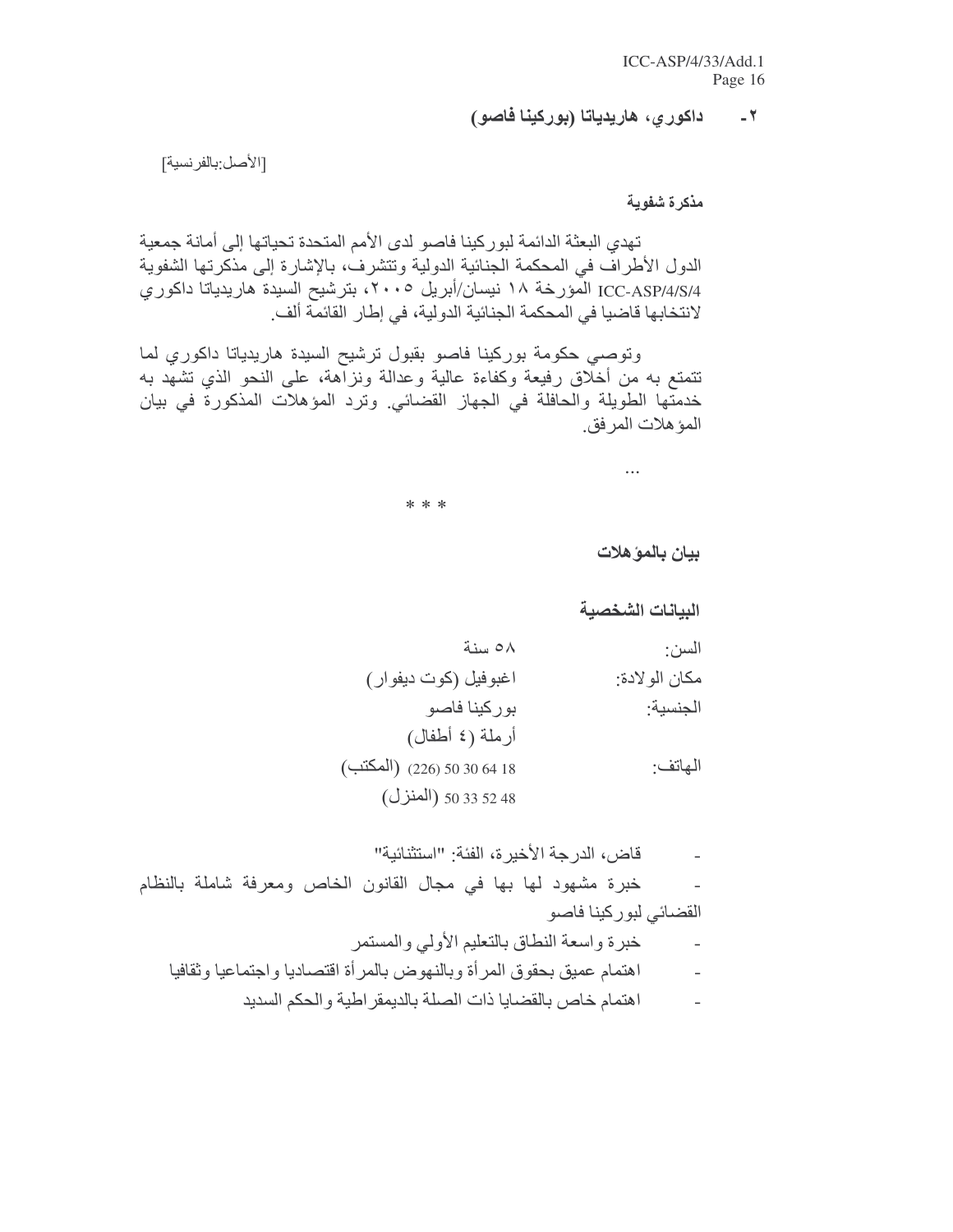# الدراسات والشهادات العلمية

# الخبرة المهنية

## - إدارة محكمة النقض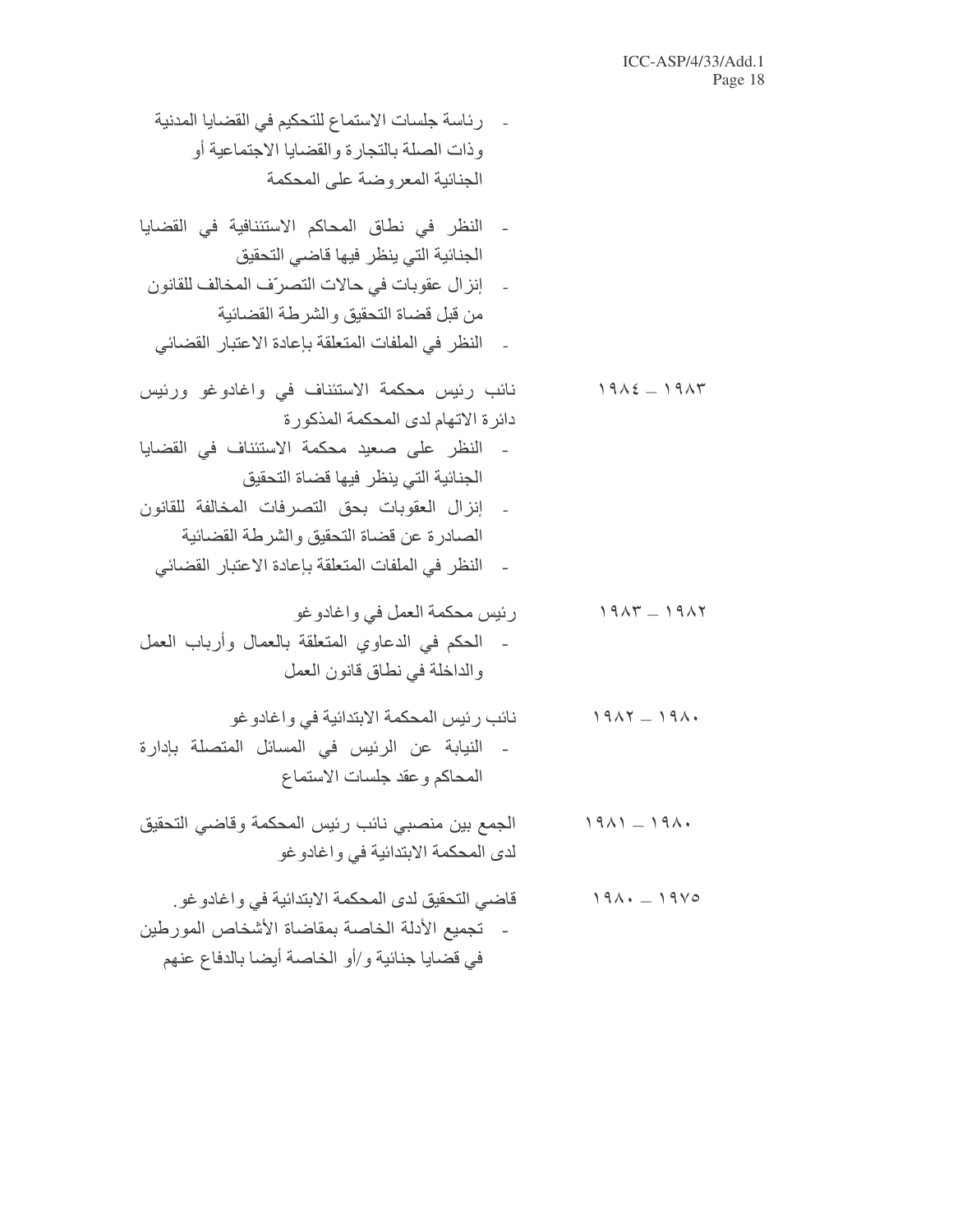### الدورات التعليمية والتدريبية

- الدورة الرابعة والعشرون للبرنامج الدولى للتدريب على حز پر ان/يو نيه ۲۰۰۳ حقوق الانسان التى تنظمها المؤسسة الكندية لحقوق الإنسان
- البرنامج الخاص بالزوار الأجانب الذي تنظمه الولايات آذار ⁄مارس ۲۰۰۲ المتحدة الأمريكية لموضوع: "المرأة بوصفها الشريك الاقتصادي والسباسي في الحكم"
- كانون الأول/ديسمبر ١٩٩٩ "وضع دليل يتعلق بتوفير الرعاية للنساء ضحايا العنف"، حلقة العمل دون الاقليمية المعقودة في لومي، توغو
- تشرين الثاني/نوفمبر ١٩٩٩ "المؤتمر الاقليمي السادس المعنى بالمرأة"، المعقود في أديس أبابا، أثيوبيا
- كانون الأول/ديسمبر ١٩٩٨ "حقوق الانسان والشعوب في أفريقيا" حلقة دراسية نظمتها لجنة الحقوقيين الدولية واللجنة الأفريقية لحقوق الانسان والشعوب
- "قانون البيئة" ــ دورة تدريبية نظمها المشروع المشترك  $199 \wedge q$ بين برنامج الأمم المتحدة الانمائي/برنامج الأمم المتحدة للبيئة بعنوان "التشريعات والمؤسسات البيئية في أفريقيا"، الاتحاد العالمي لحفظ الطبيعة، واغادوغو
- حلقة دراسية موضوعها "الفساد" نظمتها حركة حقوق  $199V$ الانسان والشعوب ومنظمة "الشفافية الدولية" (International Transparency) بواغادوغو
- "دور السلطة القضائية في حماية حقوق الانسان في اذار /مارس افريقيا" ــ حلقة دراسية نظمتها لجنة الحقوقيين الدولية واللجنة الافريقية لحقوق الانسان والشعوب ـ واغادوغو
- أيار/مايوحزير ان/يونيه ١٩٩٥ "برنامج متكامل يتعلق بالإدار ة وخاص بالكوادر الأجنبية" (المدرسة الوطنية للإدارة العامة) كيباك، كندا

نيسان/أبر پل-كانو ن

الأول/ديسمبر ١٩٩٥ سلسلة من ٤ حلقات دراسية بشأن "الندريب على منهجية تعليم الكبار، واغادوغو، نظمتها *البرنامج الاقليمي*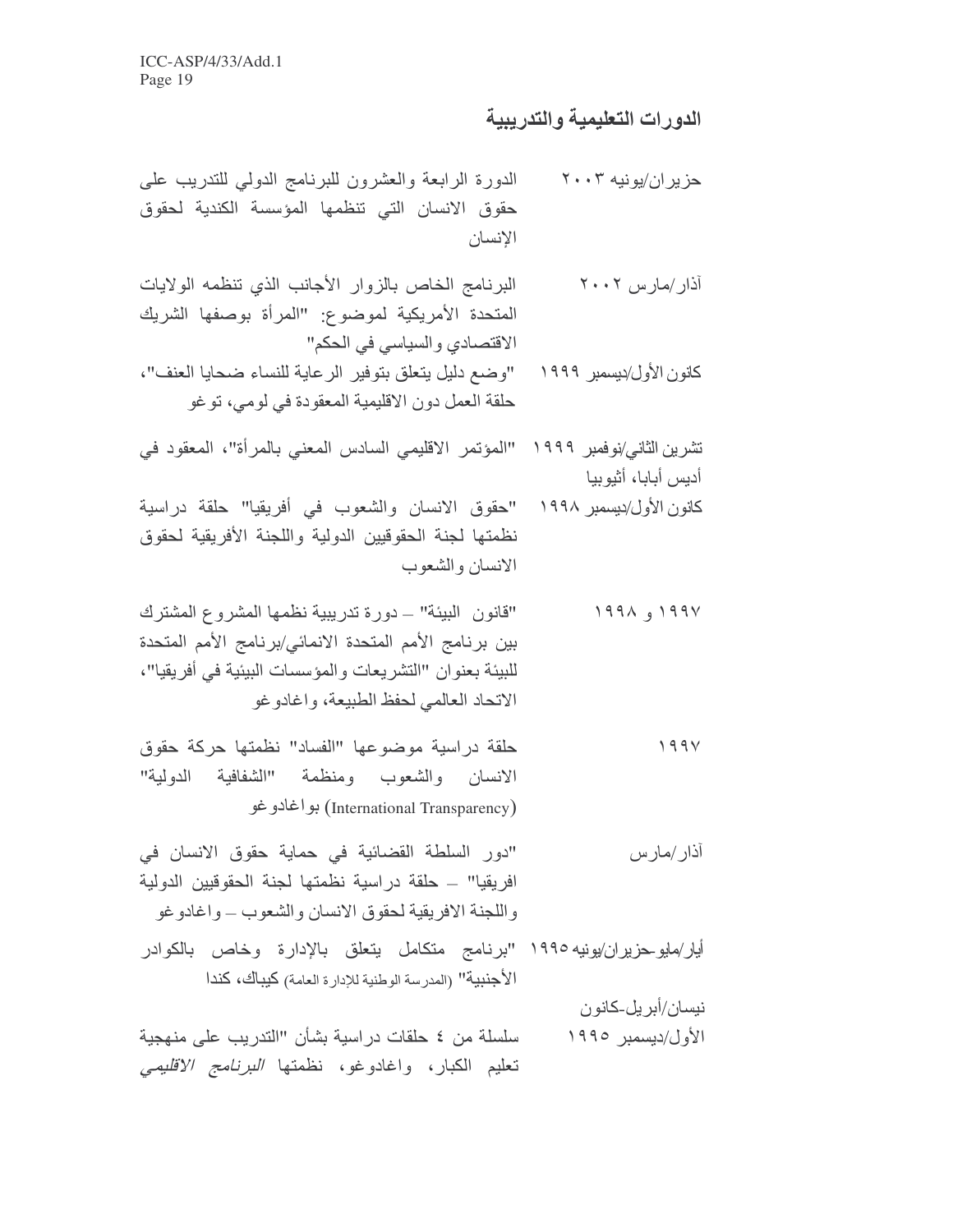*للتدريب وتطوير المهارات*، بتمويل من الوكالة الكندبة للتنمبة الدولبة

- المحاكم الرقابية العليا ـ أبيدجان كوت ديفوار ـ حلقة حز پر ان/يو نپه ۱۹۹۳ تدريبية تتعلق بالرقابة القضائية عقدتها المنظمة الدولية لمؤسسات المراجعة العليا
- المؤتمر الرابع للمؤسسات الرقابية القضائية العليا، حزیر ان/یونیو ۱۹۹۰ القاهر ة، مصر

حز پر اِن/يو نيو - تمو ز /يو ليو ١٩٨٠ "محاكم الأحداث" — بار پس و بو ر دو ، فر نسا

التعليم، وتوجيه أعمال الحلقات الدراسية، والمؤتمرات، والمنشورات

- دليل المشاركين لتدريب أعضاء لجنة الدفاع عن حقوق  $Y + 2E$ الإنسان بعنوان "أساليب الرقابة وحقوق الإنسان"، كانون الأول/ديسمبر ٢٠٠٤. وضع بدعم مالي من التحالف للدفاع عن حقوق المرأة في بوركينا فاصو وتمويل برنامج الأمم المتحدة الإنمائي
- دليل المشاركين لأعضاء التحالف للدفاع عن حقوق المرأة  $Y \cdot \cdot 2$ في بوركينا فاصو بعنوان "الحقوق الاقتصادية والاجتماعية وِ الثقافية للعاملات بالمنازل". وضع بدعم مالي من التحالف للدفاع عن حقوق المرأة في بوركينا فاصو وتمويل من الوكالة الكندية للتنمية الدولية
- دليل المشاركين لتدريب قضاة التحقيق ورجال القضاء  $Y \cdot \cdot 2$ التابعين لمكتب المدعى العام في بوركينا فاصو بعنوان "التحقيق الابتدائي". وضع بدعم مالي من الاتحاد الأوروبي وبرنامج توفير الدعم لتعزيز العملية الديمقراطية وسيادة القانون والحكم السديد
- الإسهام في مجموعة الأدوات التدريبية للمساعدين  $Y \cdot Y$ القانونيين المعنيين بحقوق المرأة والعنف ضد المرأة من إعداد المنظمة غير الحكومية المعنية بالمرأة والقانون وِ النّنمية في أفريقيا/بوركينا وبدعم مالي من اليونيسيف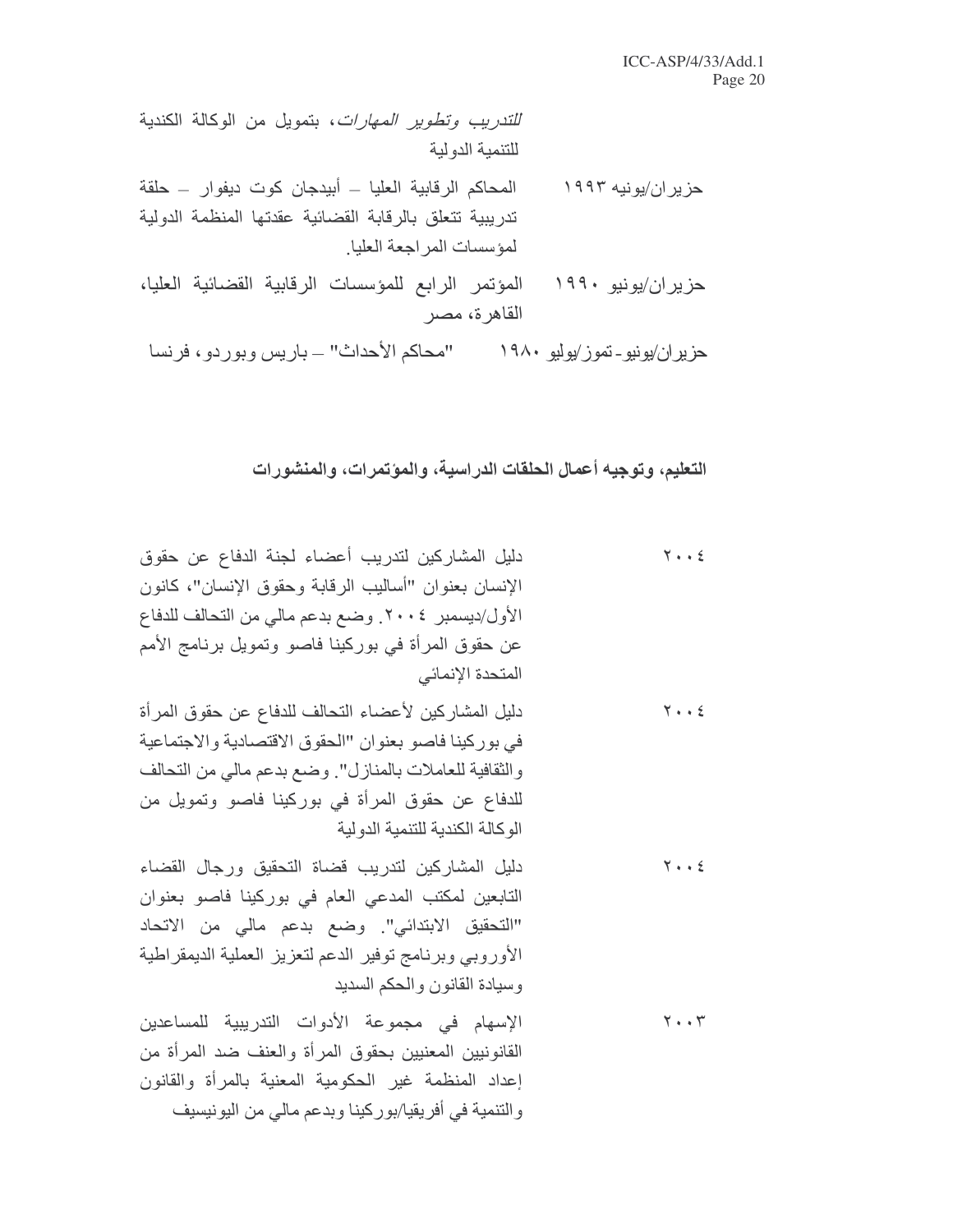| ورقة مناقشة بشأن طبيعة العقبات التي تعترض إعمال<br>حقوق المرأة في بوركينا فاصو والحلول المتاحة للتغلب<br>عليها ورقة مقدمة لحلقة العمل التدريبية المعنية بحقوق<br>المرأة التي عقدتها اللجنة الاقتصادية لأفريقيا في واغادوغو<br>فی ۲۷ تشرین الأول/أكتوبر ۲۰۰۳                                                       | $Y \cdot \cdot Y$                   |
|-------------------------------------------------------------------------------------------------------------------------------------------------------------------------------------------------------------------------------------------------------------------------------------------------------------------|-------------------------------------|
| مسؤولة عن الدورة التعليمية المعنية بمدونة قواعد السلوك<br>في الشعبة القضائية للمدرسة الوطنية للإدارة والقضاء                                                                                                                                                                                                      | $Y \cdot \cdot Y$                   |
| عضو في هيئة التدريس بمركز الحكم السديد لأعضاء<br>مراكز الإقتراع                                                                                                                                                                                                                                                   | $Y \cdot \cdot Y$                   |
| الإسهام في الدفاع عن تنفيذ سلسة حقوق المرأة في بوركينا<br>فاصو لتعزيز قدرات الفعاليات القضائية وغير القضائية في<br>المسائل المتعلقة بحقوق المرأة من إعداد المنظمة غير<br>الحكومية المعنية بالمرأة والقانون والتنمية في<br>أفريقيا/بوركينا وبدعم مالي من الاتحاد الأوروبي                                          | $Y \cdot \cdot Y$                   |
| استاذ زائر بجامعة بربينيان بناء على مرسوم من مدير<br>أكاديمية مونبلييه بتاريخ ٢٠ آذار /مارس ٢٠٠١                                                                                                                                                                                                                  | أيار/مايو ۲۰۰۱                      |
| مسؤولة عن الدورة التعليمية المعنية بمدونة قواعد السلوك<br>في الشعبة القضائية للمدرسة الوطنية للإدارة والقضاء                                                                                                                                                                                                      | $\mathbf{Y} \cdot \cdot \mathbf{Y}$ |
| الإسهام في دليل المشاركين لتدريب المساعدين القانونيين<br>باللغة الفرنسية: أيلول/سبتمبر ٢٠٠١ من إعداد المنظمة<br>غير الحكومية المعنية بالمرأة والقانون والتنمية في<br>أفريقيا/بوركينا وبدعم مالي من اليونيسيف                                                                                                      | $Y \cdot \cdot Y$                   |
| الإسهام في الدليل المبسط للنصوص المؤاتية للمرأة بعنوان<br>" الدليل العملي للرابطات النسائية" من إعداد المنظمة غير<br>الحكومية المعنية بالمرأة والقانون والتنمية في<br>أفريقيا/بوركينا، بدعم من مشروع حقوق ومواطنية المرأة<br>التابع للمركز الأوروبي للتعاون الدولي، وبتمويل من<br>الوكالة الكندية للتنمية الدولية | $Y \leftrightarrow \star$           |
| الإسهام في مطبوع "إصلاح النظام الانتخابي في بوركينا<br>فاصو". نشر تحت رعاية المعهد الدولي للديمقراطية<br>والمساعدة الانتخابية                                                                                                                                                                                     | 1999                                |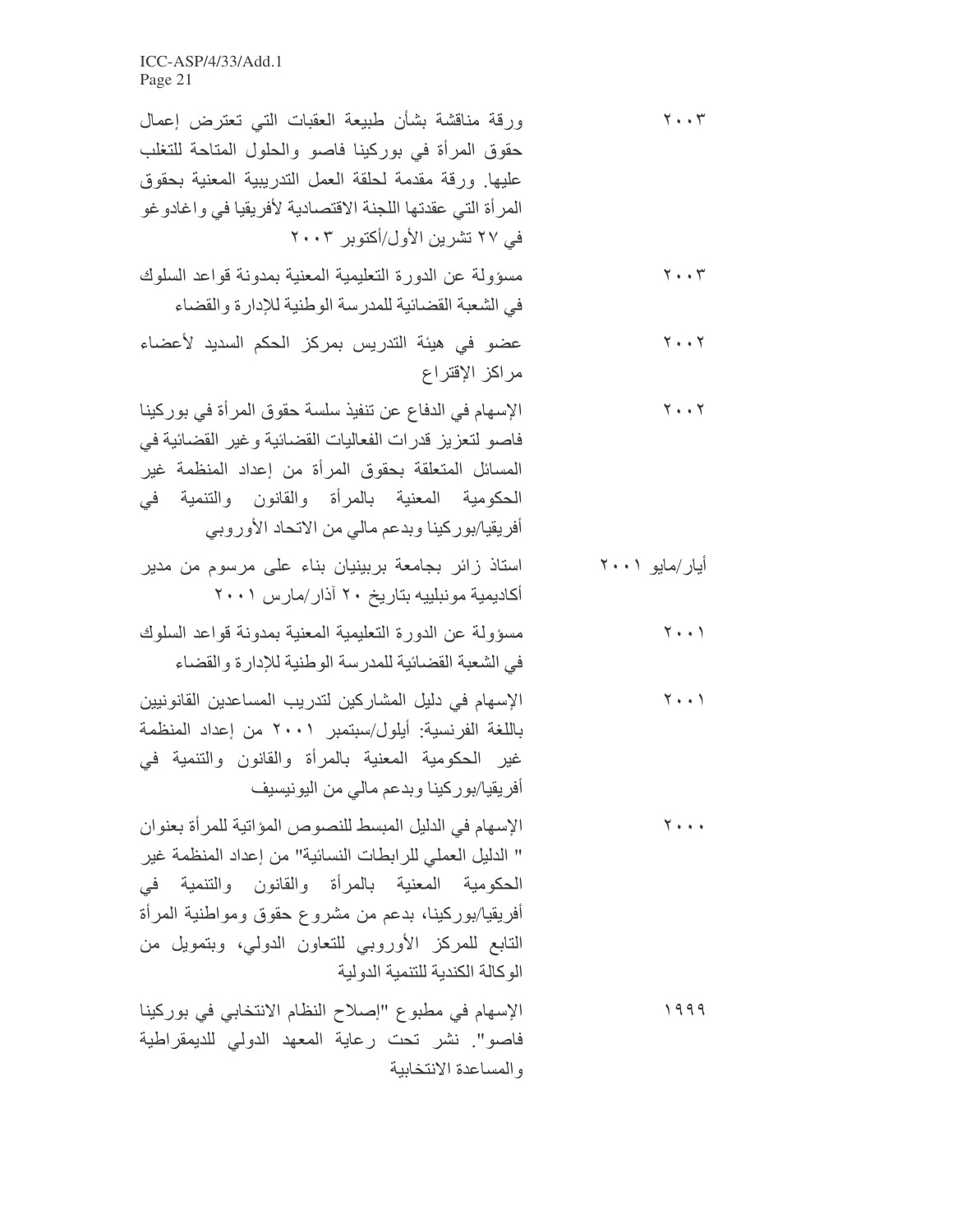### اللغات

# الأنشطة المهنية الفرعية

| رئيسة اللجنة المعنية بالنظر في الفساد في النظام القضائي                                                         | $Y \cdot \cdot \xi$                           |
|-----------------------------------------------------------------------------------------------------------------|-----------------------------------------------|
| عضو منتخب في اللجنة الوطنية لحقوق الإنسان                                                                       | $Y \cdot \cdot \xi_{-} Y \cdot \cdot \cdot$   |
| عضو في الفريق الاستشاري المعنى بإجراء "دراسة                                                                    | $Y \cdot \cdot Y$                             |
| استقصائية للقوانين المتعلقة بمكافحة الفساد وأليات الرصد                                                         |                                               |
| المتاحة للسطات الإدارية". در اسة بتكليف من برنامج الأمم                                                         |                                               |
| المتحدة الإنمائي لصالح الهيئة العليا لتنسيق عملية مكافحة                                                        |                                               |
| الفساد                                                                                                          |                                               |
| عضو مؤسس للمركز المعنى بالحكم السديد، كانون<br>الأول/ديسمبر ٢٠٠٠                                                | $\mathbf{Y} \leftarrow \mathbf{X} \mathbf{X}$ |
| عضو شرف في المسيرة العالمية للمرأة                                                                              | $\mathbf{Y}$ + + +                            |
| رئيسة المكتب الوطني للمنظمة غير الحكومية المعنية<br>بالمرأة والقانون والتنمية في أفريقيا/الجمعية الوطنية للمرأة | 1991                                          |
| والقانون والتنمية في أفريقيا                                                                                    |                                               |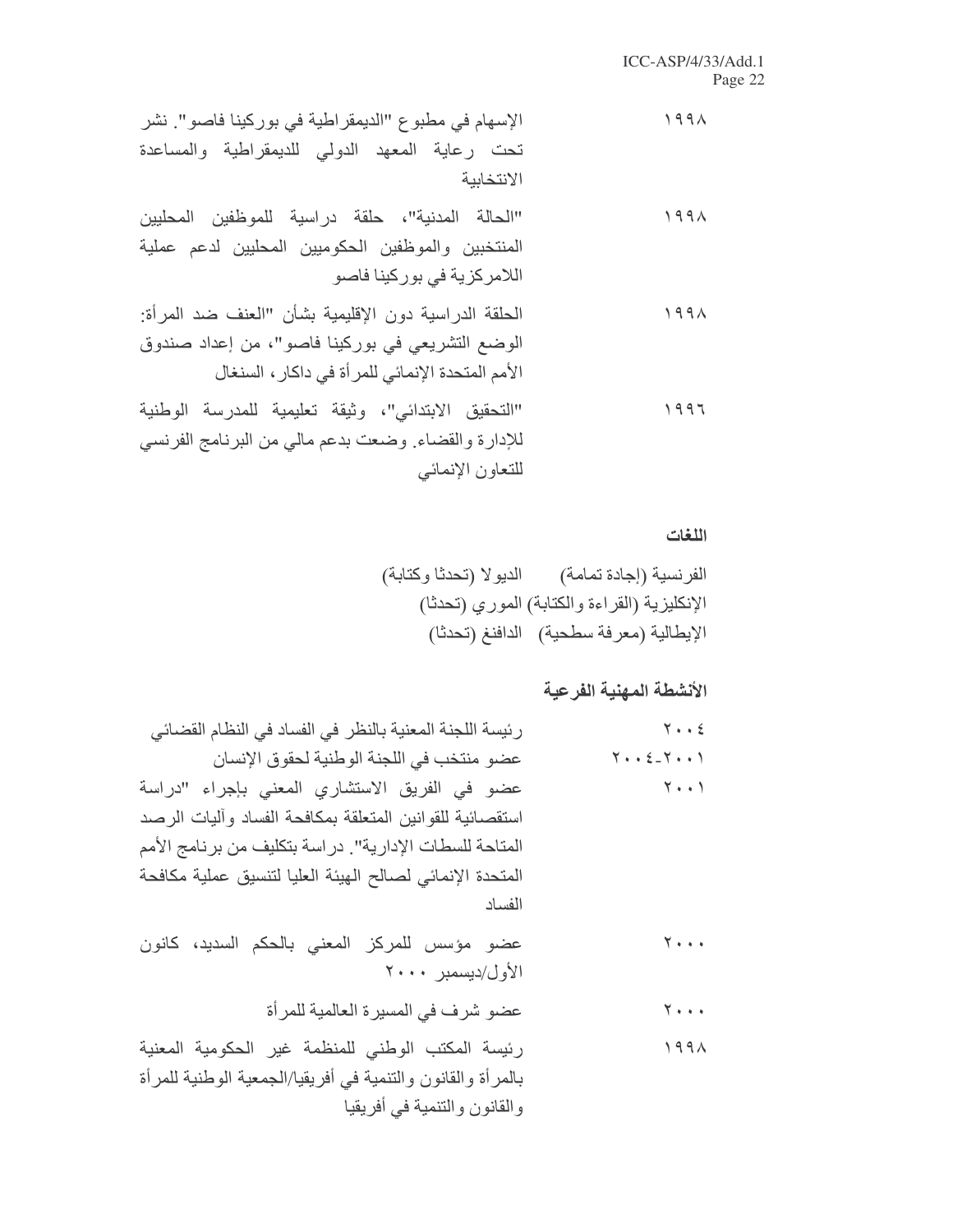- عضو في فريق الاتصال التابع للمعهد الدولي للديمقر اطية  $199V$ والمساعدة الانتخابية في بوركينا فاصو
- عضو في لجنة الوساطة في النزاع بين النقابة الوطنية  $199V$ للصحة البشرية والحيوانية والحكومة في عام ١٩٩٧
- عضو في اللجنة المعنية بمتابعة توصيات المؤتمر العالمي 1997 الرابع المعنى بالمرأة في بيجين، الصين، في عام ١٩٩٥
- عضو في هيئة التحكيم المعنية بموضوع "التنمية البشرية 1990 المستدامة" في المهرجان الأفريقي للسينما والتليفزيون بو اغادو غو

- عضو في الفرق الجوالة لفريق المراقبين المستقلين في 1990 الانتخابات البلدية لعام ١٩٩٥، والانتخابات التشريعية لعام ١٩٩٧، وانتخابات الرئاسة لعام ١٩٩٨
	- عضو مؤسس لرابطة القانونيات في بوركينا  $1992$
- عضو منتخب في مجلس القضاء الأعلى من عام ١٩٧٦  $1917$ 
	- إلى عام ١٩٧٨، ومن عام ١٩٩٤ إلى عام ١٩٩٧

### الأوسمة والألقاب

- وسام برنبة فارس من الطبقة الوطنية في بوركينا فاصو - وسام برنبة ضابط من الطبقة الوطنية في بوركينا فاصو

### القدر ات و المهار ات الخاصة

- المعرفة بالحاسبات الإلكتر ونية (معالجة البيانات، نظام Windows)  $\sim$ - الخبرة في الشؤون الإدارية ومراقبة الهيئات العامة - المهارة في التفاوض - الخبرة فيّ إدارة المشاريع الإنمائية - القدرة علَّى توجيه المعلوماتُ وتنظيم حملات النَّوعية للنَّهوض بالمرأة ۔ القدرۃ علی تولید روح الفریق
	- القدر ة على المحاسبة والإدار ة المالية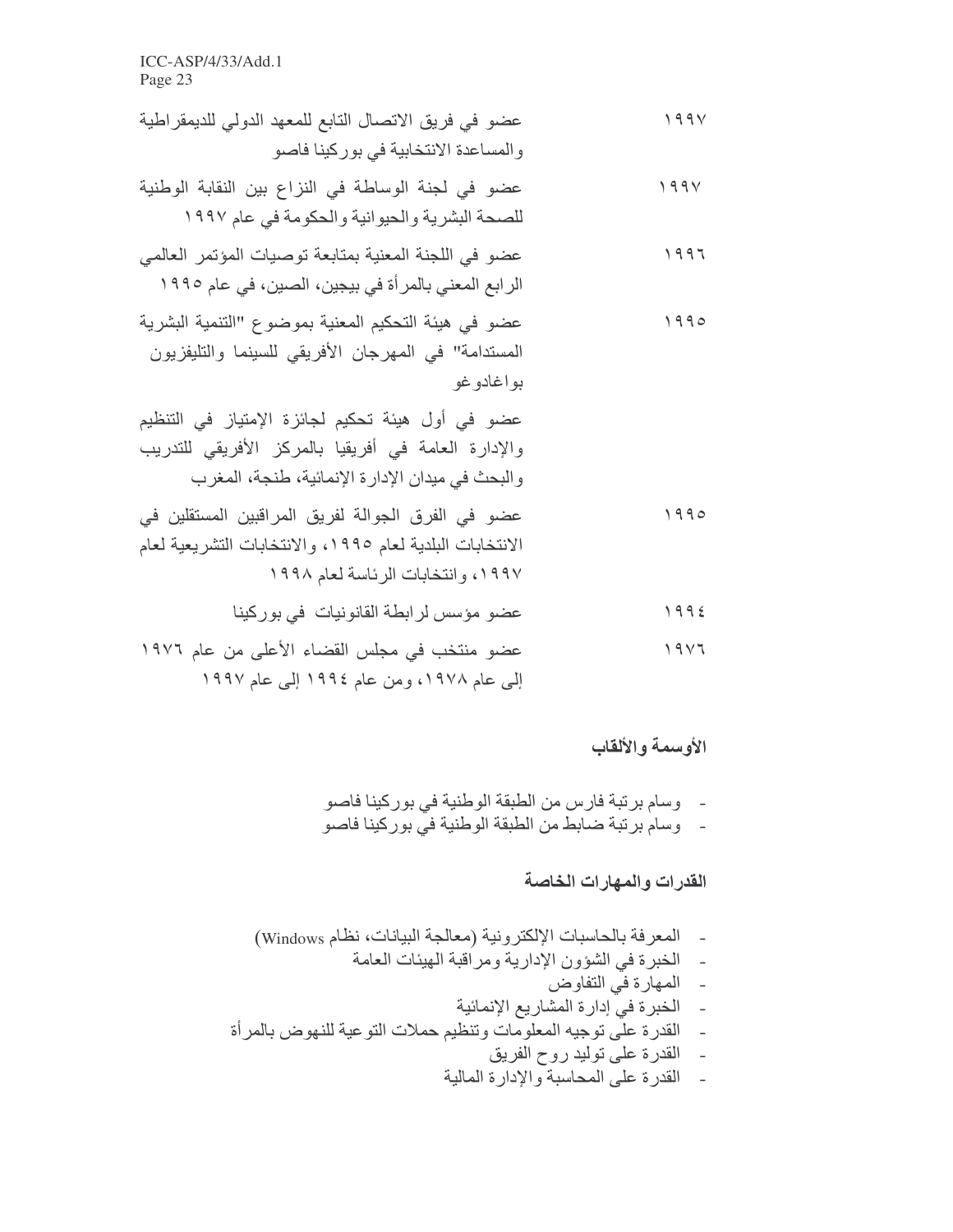#### كول، هانس ـــ بيتر (ألمانيا)  $-\tau$

[الأصل: بالانكليزية]

مذكرة شفوية

أتشرف بإبلاغكم أن ألمانيا ترشح القاضي هانس-بيتر كول لانتخابه قاضيا من جديد في المحكمة الجنائية الدولية في الانتخابات المقرر إجراؤها خلال اجتماع الدول الأطراف في كانون الثاني/يناير ٢٠٠٦. والقاضي كول مرشح ضمن القائمة باء لأغراض الفقرة ٥ من المادة ٣٦ من نظـام رومـا الأساسى

ويقدم هذا البيان وفقا للفقرة ٤(أ) من المادة ٣٦ من نظام روما الأساسي ومرفق مـع هذه المذكر ة السير ة الذاتية للقاضى كول.

وتم الترشيح تبعا لإجراء تقديم المرشحين لمحكمة العدل الدولية وفقا لنظامها الأساسي (الفقـرة ٤ (أ) ٢٠، مـن المـادة ٣٦ مـن نظــام رومــا الأساســي) وفــي ١٢ تمـوز/يوليـو ١٠٠٥، أبلغَ الفريق الـوطني الألمـاني فـي محكمـة التحكيم الدائمـة حكومـة ألمانيـا بأنهـا قررت بالإجماع، بعد مداولات مكثفة، أن ترشح القاضي كول لانتخابـه قاضـيا مـن جديد في المحكمة الجنائية الدولية. وتؤيد الحكومة الألمانية ترشيح القاضي كول.

\* \* \*

بيان المو هلات

يتحلَّى القاضـي هانس ـ بيتر كول بالأخلاق الرفيعة، والحيـاد والنزاهـة وتتـوافر  $(\mathfrak{h})$ فيه المؤ هلات المطلوبة في ألمانيا لتعيينه في أسمي المناصب القضائية (الفقر ة ٣ (أ) من المادة ٣٦)

وتم ترشيح القاضي كول تبعا لإجراء تقديم المرشحين لمحكمة العدل الدولية في نظامها الأساسي (المادة ٣٦-٤ (أ)).

ويتمتع القاضي كول بخبرة كبيرة في مجموعة واسعة من القضبايا الخاصية ذات الصلة بعمل المحكمة منها على سبيل المثال لا الحصر ٍ ما يلي:

- تجربته العملية بصفته قاضيا في المحكمة الجنائية الدولية وخاصـة بصـفته رِ ئيساً للشعبة التمهيدية في المحكمة؛
- مشاركته ومساهمته الواسعة في صباغة نظام المحكمة، محددا تفاصيل  $\overline{a}$ الإطار الإجرائي الجنائي للمحكمة الجنائية الدولية؛
- مساهمته في وضع إطار قانوني يلائم إدارة المحكمة وأعمالها القضائية، وذلك بوصـفه عضـوا فـي اللجنــة الاستشــارية التابعــة للمحكمــة المعنيــة بالنصوص القانونية، وفي الفريق العامل المعنى بالمنشورات الإدارية؛
- معرفته في مجالات القانون الدولي ذات الصلة بالموضوع، مثل القانون الإنساني الدولي وقانون حقوق الإنسان؛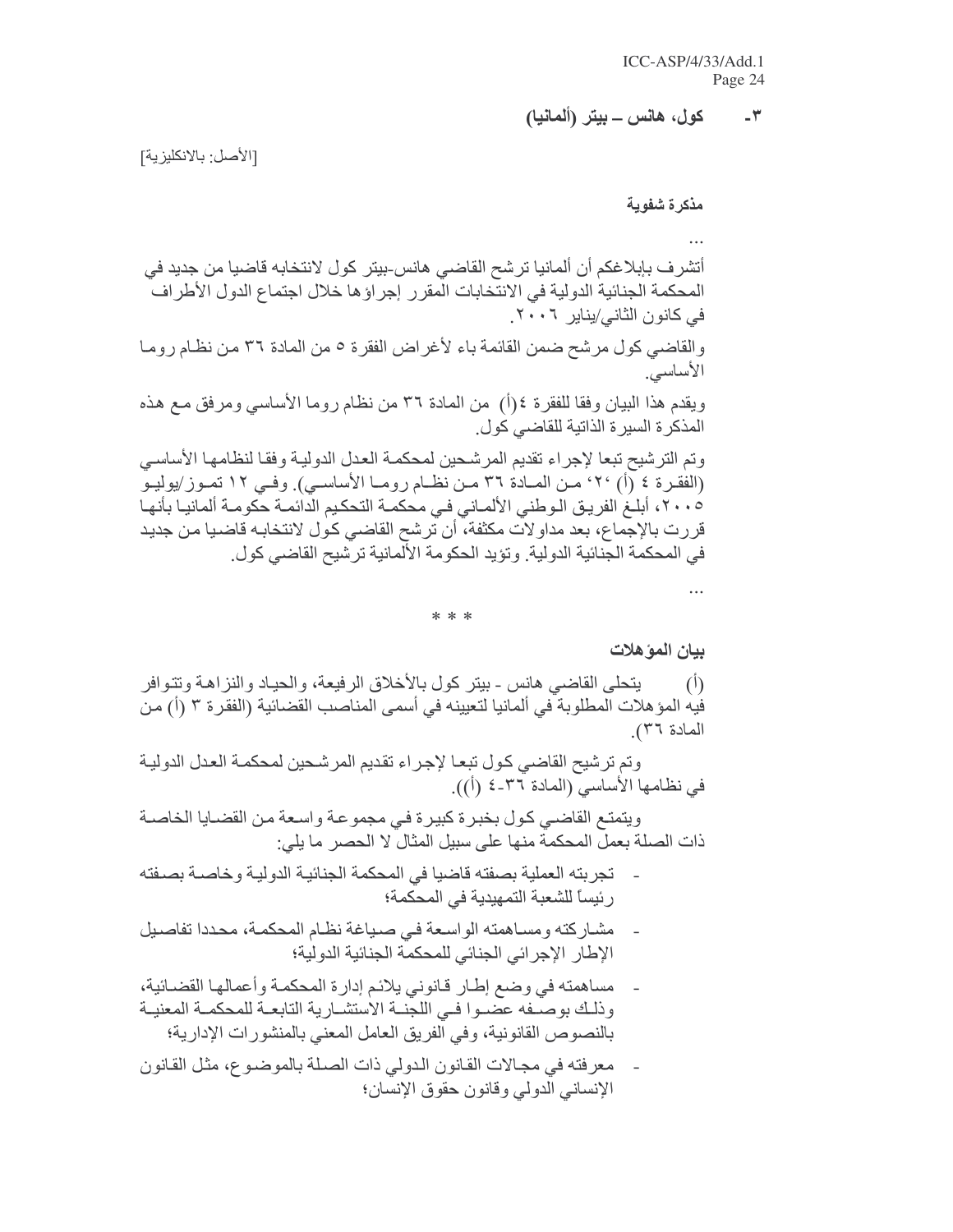من نجر بنـه الو اسـعة أبضـا بصـفته محامبـا دو لبـا عملبـة تـدو بن نظـام ر و مـا الأساسي ككل، مع التأكيد بوجه خاص على الجزء ٢ من النظام الأساسي (بشــأن الولايــة القضــائية، والمقبوليــة والقـانون الواجـب التطبيـق) وبشــأنّ وضع تعريف للجرائم في إطار الولاية القضائية للمحكمة وأركان الجرائم عملا بالمادة ٩ من النظام الأساسي؛

وبالتالي يستوفي القاضي كول الشروط المنصوص عليها في الفقرتين٣ (ب) ٬۱٬ و۳ (ب) ٬۲٬ من المادة ۳۲، كما هو مبين في سيرته الذاتية. ويُشهد لـه بالكفاءة فـي مجالات القانون الدولي ذات الصلة بالموضوع، مثل القانون الإنساني الدولي وقانون حقوق الإنسان، وبخبرة مهنية واسعة وكفاءة قانونية مهنية ذات صلة بالعمل القضائي للمحكمـة. وفـي الوقت نفسـه، بصـفته رئيسـاً للشـعبة التمهيديـة وقاضـياً بالدائرة التمهيديـة الثالثــة، أثبـت القاضــي كـول كفاءتــه فـي القــانون الجنــائي الـدولي والإجـراءات الجنائيــة الدولية. وبناء عليه يعدّ مؤهلا للقائمتين ألف وباء.

(ب) ليرشح القاضي كول ضمن القائمة باء لأغراض الفقرة ٥ من المادة ٣٦ من نظام روما الأساسي

وللقاضي كول، الذي يتحدث الألمانية بصفتها اللغة الأصلية، معرفة ممتازة  $(\tau)$ وَطَّلاقة في اللغتين الانكليزية والفرنسية (الفقرة ٣ (ج) من المادة ٣٦).

- وفيما يلي المعلومات المتعلقة بالفقرات الفرعية من ١ إلى ٣ من الفقرة ٨ (أ)  $\left( \begin{array}{c} 2 \end{array} \right)$ من المادة ٣٦ من نظام روما الأساسي:
- ٬٬٬ تلقى القاضي كول التدريب والتأهيل للعمل كمحامى وتابع عمله بصفة محاميا في ألمانيا، التي تعمل بنظام القانون المدني إلى أن عُيّن قاضيا في المحكمة الجنائبة الدو لبة؛
- ٢٠ القاضـي كـول مـن ر عايـا ألمانيـا، النابعـة لمجموعـة دول أوروبـا الغربيـة و دو ل أخر ي؛ ۳٬ القاضبي کول ذکر القاضي كول من رعايا ألمانيا ولا يحمل جنسية أي دولة أخرى.  $(\mathbb{A})$

\* \* \*

قاض من مواطنبي ألمانيا تاريخ الميلَّاد: ٢٥ تموز/يوليو ١٩٤٣ العنوان: International Criminal Court (ICC) P.O.Box 19519, Maanweg 174 2500 CM The Hague, The Netherlands الهاتف:  $+31-70-5158237$ الفاكس +31-70-5158789 البريد الالكتروني: Hans-Peter.Kaul@icc-cpi.int

المسووليات التي يتولاها في المحكمة الجنائية الدولية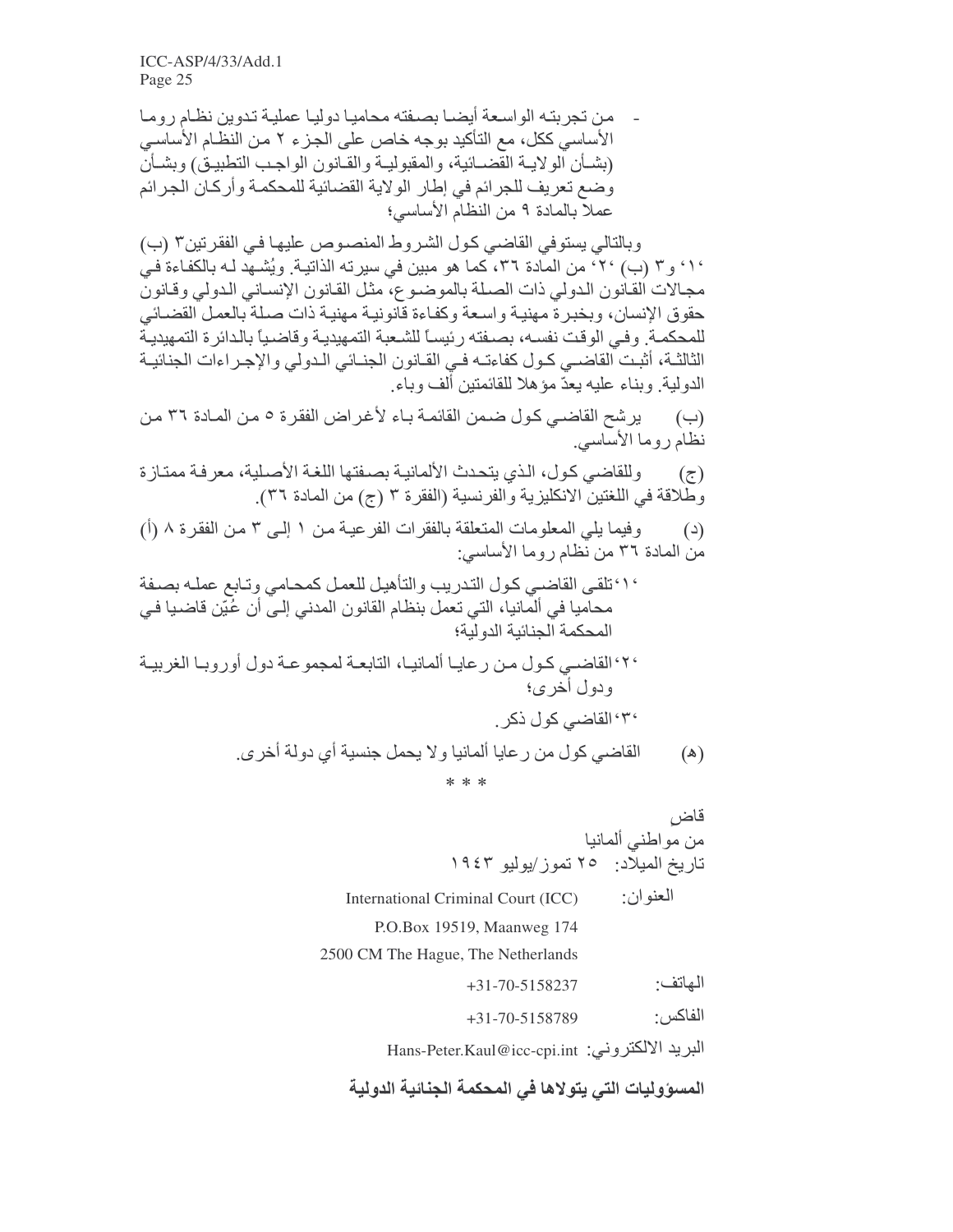قاضي في الشعبة التمهيدية

- رئيس الشعبة التمهيدية
- قاضي في الدائرة التمهيدية الثالثة (يختص حاليا بالحالة في جمهورية أفريقيا الوسطى)
	- ممثل الشعبة التمهيدية في اللجنة المعنية بالنصوص القانونية
	- رئيس لجنة المحكمة المشتركة فيما بين الأجهزة المعنية بالمباني الدائمة
		- رئيس الفريق العامل في المحكمة المعنى بالمنشورات الإدارية
- عضو في اللجنة التوجيهية المعنية بميزانية المحكمة (سابقا ميسر/رئيس الفريق العامل غير الرسمي المعني بمشروع ميزانية المحكمة لعاَم ٢٠٠٥)

الوظائف السابقة

- $Y \cdot Y$ سفير، مفوض وزارة الخارجية يعنى بالمسائل المتعلقة بالتأشيرات والمجرة إلى ألمانيا
- سفير، مفوض وزارة الخارجية الاتحادية لدى المحكمة الجنائية  $Y \cdot Y - Y - Y \cdot Y$ الدو لية
- مدير مكتب القانون الدولى العام، وزارة الخارجية الاتحادية،  $Y \cdot Y - 1997$ بون/برلین، ۱۹۹۲-۲۰۰۲

مسؤول عن عدة قضايا منها القضايا التالية التي عرضت على محكمة العدل الدولية:

- قضبة لاغراند (١٩٩٩-٢٠٠١)
- قضية مشروعية استعمال القوة (١٩٩٩-٢٠٠٤)
- قضية ممتلكات معينة للبختنشتاين (٢٠٠١-٢٠٠٥)
- مستشار أول في البعثة الدائمة لألمانيا لدى الأمم المتحدة، في  $1997 - 1997$ نيويورك (أثناء عضوية ألمانيا في مجلس الأمن بصفتها عضوا غير دائم في المجلس (١٩٩٥-١٩٩٦)
- نائب مدير مكتب شؤون الشرق الأدنى، وزارة الخارجية  $1997 - 199.$ الاتحادية، بو ن
- مستشار سياسي في سفارة ألمانيا لدى الولايات المتحدة، واشنطن  $199. - 1917$
- مستشار صحفي ومتحدث باسم سفارة ألمانيا لدى إسرائيل، تل  $1911-1912$ أىيت
- مكتب شؤون الأمم المتحدة (مجلس الأمن والجمعية العامة)،  $19\lambda \xi - 19\lambda$ وزارة الخارجية الاتحادية، بون
	- قنصل وملحق صحفي في سفارة ألمانيا لدى النرويج، أوسلو  $191 \cdot 1911$
- مساعد الدكتور كارل أوغست فليشهاور، مؤتمر الأمم المتحدة  $19YY$ المعنى بخلافة الدول في المعاهدات، فيينا

باشر عمله في الشؤون الخارجية  $19V0$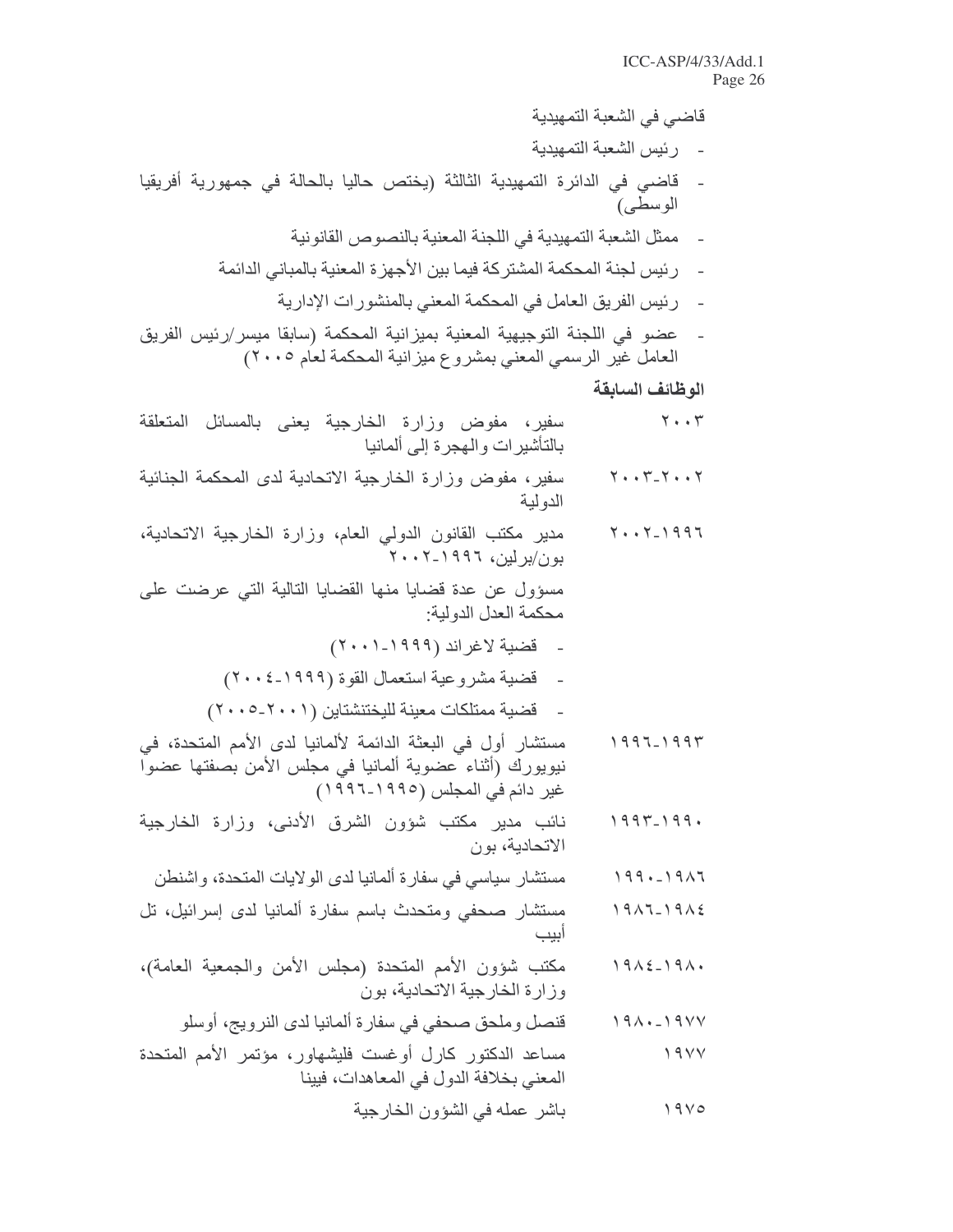مساعد الأسناذ هيرمان موسلر في معهد ماكس بلانك للقانون  $19V0 - 19V5$ الدولمي المقارن والقانون الدولمي العام، هيدلبر غ الخدمة العسكر بة في الجبش الألماني، أعلى ر تبة بلغها، نقبب  $1971' - 1971'$ 

#### الدراسة والتدريب المهنى

- أكاديمية السلام الدولية، فيينا، ١٩٨٣.
- الامتحــان العــام الثــاني فــي القــانون (مقابــل شــهادة القبــول فــي نقابــة المحــامين)، هبدلبرغ، ١٩٧٥.
	- أكاديمية القانو ن الدو لي، لاهاي، ١٩٧٤
	- المدرسة الوطنية للإدارة، باريس، ١٩٧٢-١٩٧٣
	- كلية سيدنى ساسيكس، كيمبريدج، المملكة المتحدة، ١٩٧٢ (دورة صيفية).
- الامتحـان العـام الأول فـي القـانون، هيـدلبر غ، ١٩٧١ (مقابـل الإجـاز ة فـي القـانون، جامعتا هيدلبرغ ولوزان).

اللغات

الألمانية والانكليزية والفرنسية والنرويجية

بعض الأنشطة القانونية والدبلوماسية المتعلقة بالمحكمة الجنائية الدولية

- مفوض إلى المحكمــة الجنائيــة الدوليــة، رئـيس الوفـد الألمــاني إلـي الاجتمــاع الأول الذي عقدتــه جمعيــة الــدول الأطــراف فــي نظــام رومــا الأساســي فــي نيويــورك، أبلول/سيتمير ٢٠٠٢؛
- رِ ئِيسِ الْوِفِدِ الأَلْمَانِي إِلَـى الْلَجِنْـةِ الْتَحِصْدِرِ بِهْ لِإِنشَاءِ محكمـة جِنائِيـة دوليـة، ١٩٩٩- $5Y + Y$
- رئيس بالنيابـة/نائب رئيس الوفد الألمـاني إلـى مـؤتمر الأمـم المتحدة الدبلوماسـي للمفو ضبين المعنى بإنشاء محكمة جنائية دولية، ١٩٩٨؛
- ر ئيس الو فد الألمـاني إلـى اللجنــة التحضـير بـة للمحكمــة الجنائيــة الدو ليــة، ١٩٩٦ ـ  $5199A$
- مشارك ألماني في اجتماع المكتب الموسع للجنـة التحضـيرية لإنشـاء محكمـة جنائيـة دولية، الذي عقد في زوتفن، بهولندا، في الفترة من ١٧ إلـي٢١ كـانون الثـانـي/ينـاير ١٩٩٨ (إعداد ''مسودة زوتفن'' للنظام الأساسي للمحكمة الجنائية الدولية)؛
- رئيس/منظم اجتماعات العمل بين الدورات بشأن تعريف جرائم الحرب، بون، حزير إن/يونيو. وتشرين الأول/أكتوبر ١٩٩٧ (''ورقة بون عن جرائم الحرب''،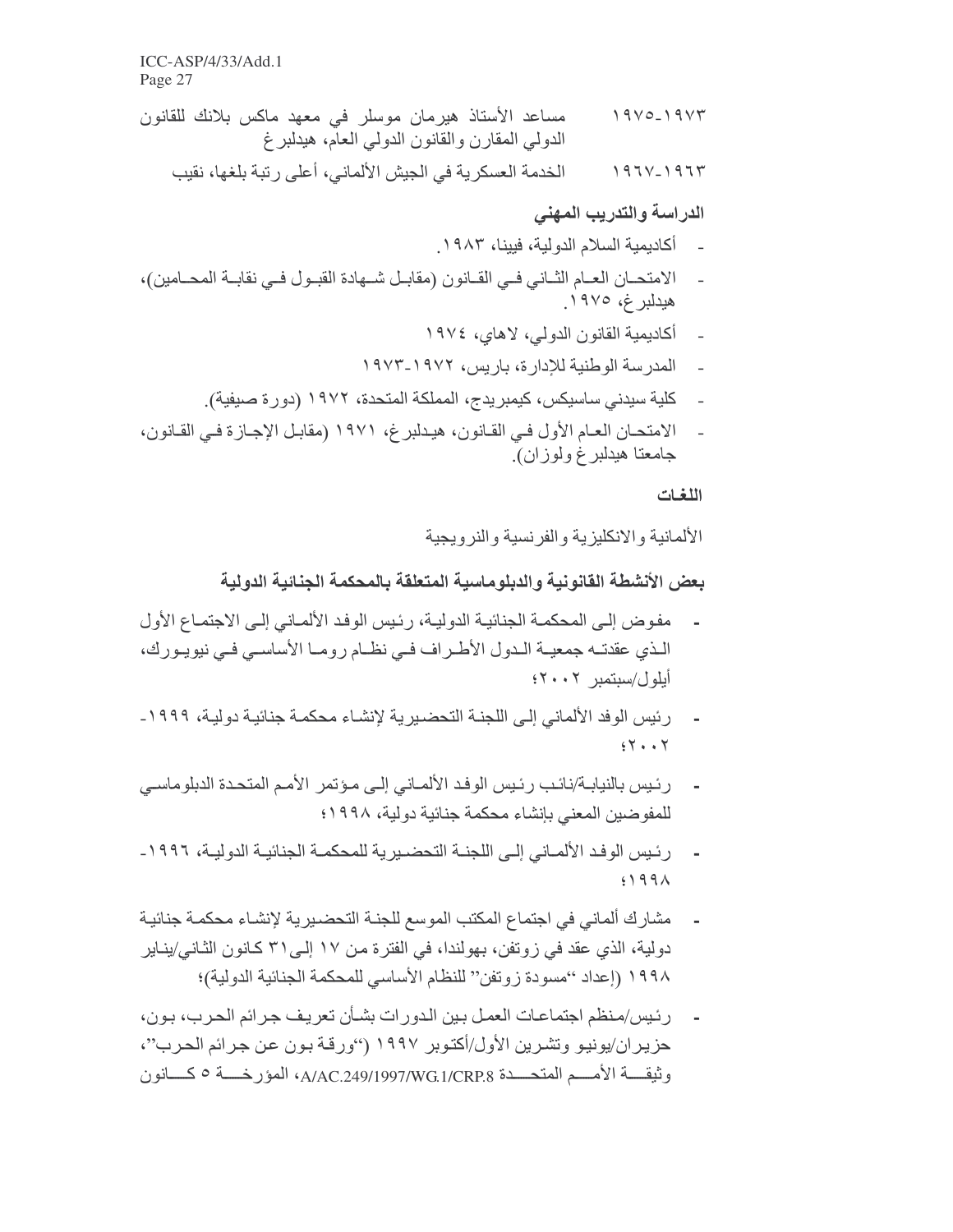الأول/ديسمبر ١٩٩٧، بوصـفها أساسـا للمـادة ٨ المتعلقـة بجـر ائم الـحر ب فـي نظـام روما الأساسي)؛

- رئيس مؤتمر دول وسط أوروبا وأوروبا الشرقية الـ ١٤ التحضيري لمؤتمر روما الدبلو ماسی فی بو دبست، ۱۳-۱۵ أبار /مابو ۱۹۹۸
- منظم/ر ئيس مشار ك لاجتماعات الحوار العادي والاجتماعات التنسيقية، و عددها ١٨، بين الدول ذات التوجه المشترك والتحالف الدولي للمنظمات غير الحكومية من أجل المحكمــة الجنائيــة الدوليــة، الـذي ير أســه ويليــاّم بـيس، الاجتماعــات التــى عقدت بصورة منتظمة عند كل اجتماع للجنة التحضيرية، في مؤتمر روما وفي كل اجتماع للجنة التحضير ية و جمعية الدو ل الأطر اف ِ
- رئيس المشــاورة الأولــي لمجلـس أوروبــا بشــأن المحكمــة الجنائيــة الدوليــة فــي ستر اسبور غ، ١٦ و ١٧ أيـار /مـايو ٢٠٠٠، رئيس الوفد الألمـاني خـلال المشـاورة الثانيــة لمجلـس أوروبــا بشــأن المـحكمــة الـجنائيــة الدوليــة، ستر اسـبور غ، ١٣ و ١٤ ا أيلول/سبتمبر ٢٠٠١.

أنشطة قانونية ودبلوماسية مختارة تتعلق بالقانون الإنساني الدولي

- عضو اللجنة الاستشار بة الوطنبة لجمعبة الصلبب الأحمر الألمانيـة لشـؤون القـانون الإنساني الدولي، من ١٩٩٦ إلى الوقت الحاضر ؛
- عضو لجنة الخبراء الوطنية المعنية بوضع مدونة الجرائم ضد القانون الدولي، التي أعدت مـا بـين تشرين الأول/أكتوبر ١٩٩٩ وأيـار/مـايو ٢٠٠١ مشروع نـص المدونـــة، الــذي اعتمــده البرلمـــان الألمـــاني لاحقــا ودخــل حيــز النفــاذ فــي ٣٠ حز بر ان/يو نيه ٢٠٠٢؛

## العضوية في الجمعيات المهنية

- الجمعية الألمانية للقانون الدولي.
- الجمعبة الألمانية للأمم المتحدة
- الجمعية الألمانية للعلاقات الخارجية.  $\mathbb{R}^2$
- الجمعية الألمانية للقانون العسكري والقانون الإنساني الدولي.
	- شبكة القانون الجنائي الدولي.

## أنشطة مختارة في مجال التوعية

أكثــر مــن ٧٠ كلمــة ومحاضــرة ومقابلــة (عبــر وســائط الإعــلام المكتــوب، والإذاعة والتلفزيون) بشأن المحكمة الجنائية الدولية والقانون الإنساني الدولي والقانون الجنـائي الـدولي أجراهـا فـي ألمانيـا، وأوروبـا الغربيــة والشـرقية، والولايــات المتحـدة الأمريكية وشيلى وسوريا والصين والفلبين والبابان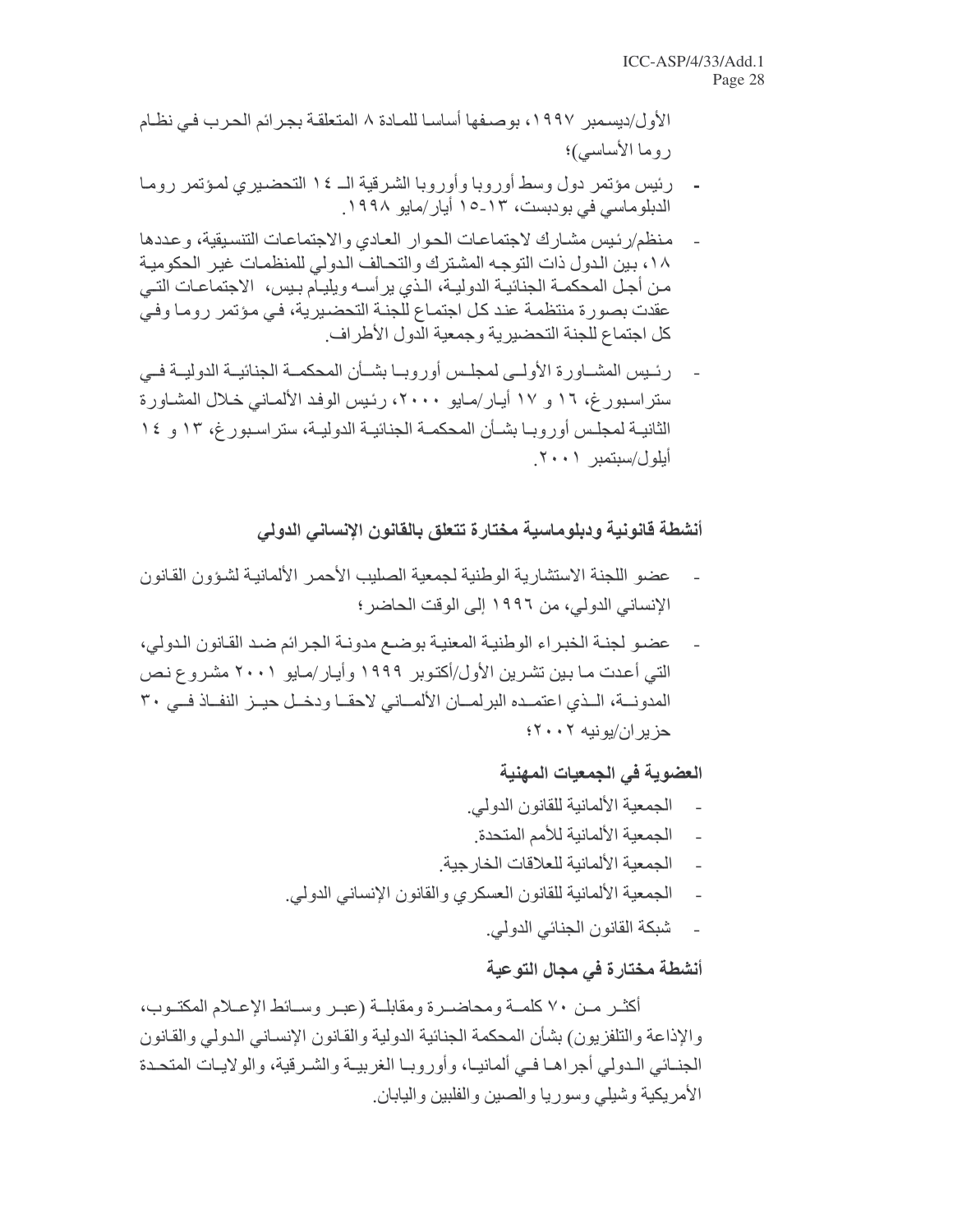منشورات مختارة

بشأن المحكمة الجنائية الدولية

- − "Developments at the International Criminal Court Construction Site for More Justice: The International Criminal Court After Two Years", American Journal of International Law, Vol. 99, No 2, April 2005, pp 370-384
- − "Baustelle für mehr Gerechtigkeit Der Internationale Strafgerichtshof in seinem zweiten Jahr", Vereinte Nationen, No 4/2004, pp 1-9
- − "Der Internationale Strafgerichtshof Stand und Perspektiven", Vortrag bei der Jahrestagung der Deutschen Vereinigung für Internationales Recht, Max-Planck-Institut für ausländisches öffentliches Recht und Völkerrecht, Heidelberg, 18. Juni 2004, (available on request)
- − "La Corte Penal Internacional" in Dialogo Politico, Publicación trimestral de la Konrad-Adenauer Stiftung A.C. Año XXI - No 3 (2004), pp. 11-28
- "Germany: Methods and techniques used to deal with constitutional, sovereignty and criminal law issues", in Roy S. Lee (ed.), Giving Effect to the International Criminal Court: Methods and Techniques for Handling Issues of Criminal Law, Constitution, and Sovereignty, forthcoming (2005)
- − "Der Internationale Strafgerichtshof Das Vermächtnis von Nürnberg", in Andreas Zimmermann (ed.), Deutschland und die internationale Gerichtsbarkeit, Veröffentlichungen des Walther-Schücking-Instituts für Internationales Recht an der Universität Kiel, Band 149, Duncker& Humblot, Berlin, 2004
- − "Substantive Criminal Law in the Rome Statute and its implementation in national legislation", in ICRC/Damascus University Faculty of Law, The International Criminal Court and Enlarging the Scope of International Humanitarian Law - Damascus Symposium, 13-14 December 2003, (2004), pp. 277-306 (also published in Arabic)
- − "Preconditions to the Exercise of Jurisdiction", in: Antonio Cassese et al. (eds.), The Rome Statute of the International Criminal Court: A Commentary, pp. 583-618, Oxford University Press, 3 volumes, 2002
- − "Der Internationale Strafgerichtshof: Eine Bestandsaufnahme in Frühjahr 2003", in: Die Friedens-Warte – Journal of International Peace and Organization, Vol. 78 (2003), No. 1, pp. 11-270
- "The International Criminal Court Current Perspective", in: Andreas Zimmermann (ed.), International Criminal Law and the Current Development of Public International Law, pp. 15-25, Veröffentlichungen des Walther-Schücking-Instituts für Internationales Recht an der Universität Kiel, Band 144, Duncker& Humblot, Berlin, 2003
- "The International Criminal Court", Country Report submitted by Germany to the XVIth Congress of the International Academy of Comparative Law, Brisbane, 14 - 20 July 2002, Section IV.A. Public International Law, in: Eibe Riedel, Stocktaking in German Public Law - German Reports on Public Law, Nomos-Verlag, 2002
- − "Jurisdicción y cooperación en el Estatuto de la Corte Penal Internacional: Prinicipios y Compromisos", Hans-Peter Kaul/Claus Kreß in: Kai Ambos et al., La Nueva Justicia Penal Supranacional - Desarrollos post-Roma, pp. 297-342, Valencia, 2002
- − "Der Aufbau des Internationalen Strafgerichtshofs Schwierigkeiten und Fortschritte", Vereinte Nationen, N° 6/2001, pp. 215-222
- − "Der künftige Internationale Strafgerichtshof Eine Hoffnung auf mehr Gerechtigkeit?", Vortrag in München am 23. November 2001 bei der Veranstaltung des Landesverbandes Bayern der Deutschen Gesellschaft für die Vereinten Nationen (available on request)
- − "Die Entwicklung des Völkerstrafrechts: Auf dem Weg zur Herrschaft des Rechts in den internationalen Beziehungen?", Vortrag in Berlin am 15. Oktober 2001 anlässlich der Vorstellung des Buches "International and National Prosecution of Crimes under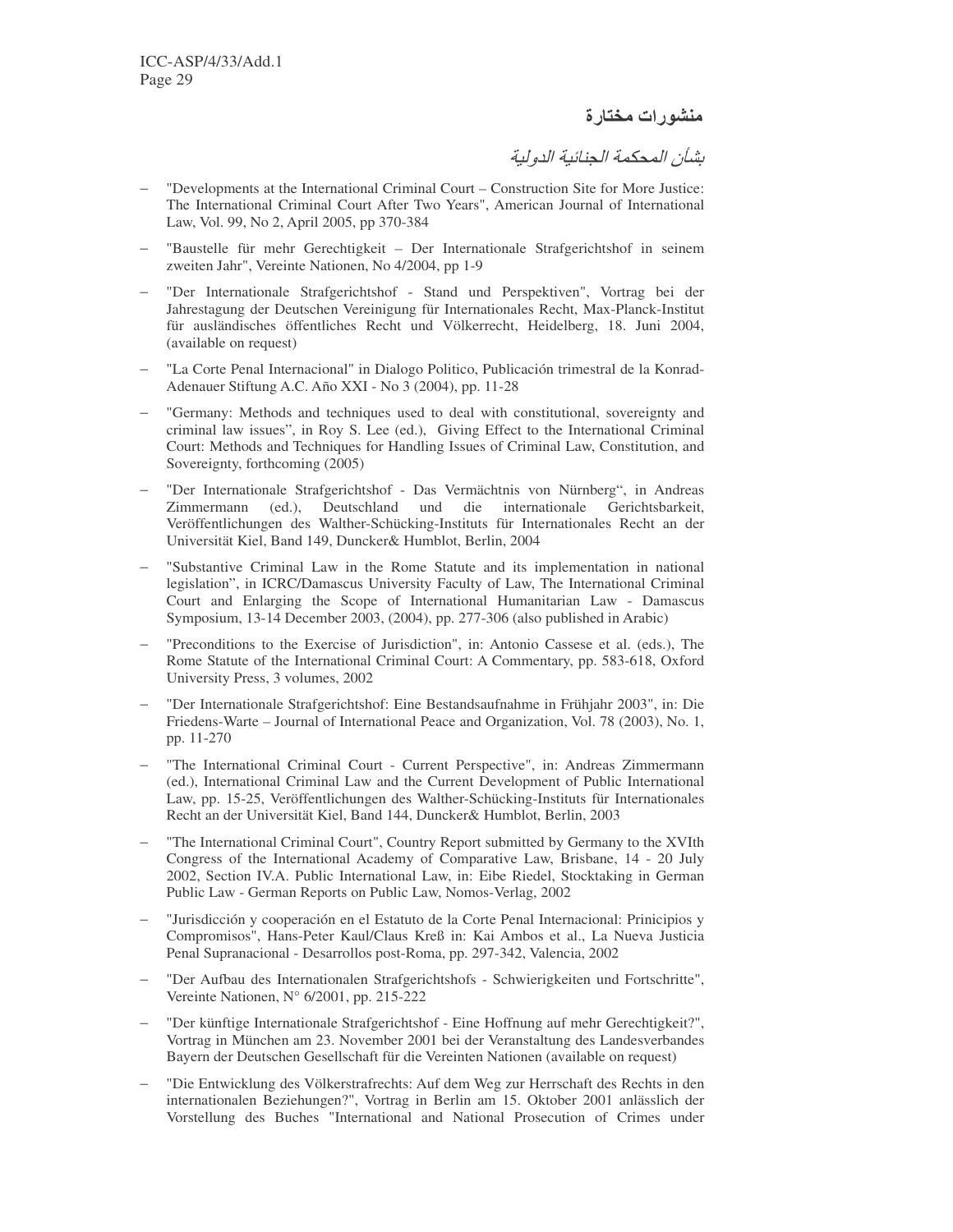International Law - Current Developments", Humanitäres Völkerrecht, N° 4/2001, pp. 251-254

- The Continuing Struggle on the Jurisdiction of the International Criminal Court", in: Horst Fischer, Claus Kreß, Sascha Lüder (ed.), International and National Prosecution of Crimes under International Law - Current Developments, 2001, pp. 21-46
- "The Crime of Aggression Definitional Options for the Way Forward", in: Mauro Politi, Giuseppe Nesi (ed.), The International Criminal Court and the Crime of Aggression, Ashgate Publishing Ltd., 2004, pp. 97-108
- − "A Corte Internacional Criminal: A Luta pela sua Instalação e seus Esopos", in: Fauzi Hassan Choukr, Kai Ambos, Tribunal Penal Internacional, Editora Revista dos Tribunais Ltda., Sao Paulo, 2000, pp. 109-124
- − "Globalisierung und NGO's am Beispiel der internationalen NGO-Koalition für den Internationalen Strafgerichtshof", Referat bei der Konferenz der Deutschen Gesellschaft für Auswärtige Politik am 18. Januar 2001 zu "Globalisierung und NGO's: Zielsetzungen, Aktivitäten und Rolle der Nichtregierungsorganisationen", forthcoming in: "Berliner Schriften zur Internationalen Politik", Leske+Budrich Verlag, 2005
- "Some Thoughts on the Jurisdiction System of the International Criminal Court", in Conference Report of "No Peace without Justice" on the European Intergovernmental Conference, Rome, 17/18 July 2000, on the 2nd Anniversary of the Rome Statute, in European Conference on the Rome Statute of the International Criminal Court, 2001, pp. 142-148
- − "Jurisdiction and Cooperation in the Statute of the International Criminal Court Principles and Compromises", in Yearbook of International Humanitarian Law, Vol. 2 (1999), pp. 143-175 (Co-Author Claus Kreß)
- − "The International Criminal Court: Jurisdiction, Trigger Mechanism and Relationship to National Jurisdiction", in: Mauro Politi, Guiseppe Nesi (ed.), The Rome Statute of the International Criminal Court - A Challenge to Impunity, (2001), pp. 59-62
- "The Crime of Aggression Towards its Effective Inclusion in the Subject-Matter Jurisdiction of the International Criminal Court", in: S. Perrakis (ed.), International Criminal Court- A new dimension in international justice. Questions and prospects for a new humanitarian order, Proceedings of the Santorini Colloquium, Essays on the International Protection of Human Rights and International Humanitarian Law, Ant. T. Sakkoulas Publ. (2002), pp. 105-113
- "Special Note: The Struggle for the International Criminal Court's Jurisdiction", in: European Journal of Crime, Criminal Law and Criminal Justice, Vol. 6 (1999),  $N^{\circ}$  4, pp. 364-376. (also available in Spanish, see immediately below)
- − "La Corte Penal Internacional: la lucha por su competencia y su alcance", in: Kai Ambos, Oscar Julián Guerrero, El Estatuto de Roma de la Corte Penal Internacional, Universidad Externado de Colombia, Bogota, October 1999
- − "Breakthrough in Rome The Statute of the International Criminal Court", in Law and State, Vol. 59/60 (1999), edited by the Institut für wissenschaftliche Kooperation, Tübingen, pp. 114-130
- − "Völkerrechtlicher Vertrag und staatliches Recht am Beispiel des Statuts über den Internationalen Strafgerichtshof" – Vortrag am 29. Januar 1999 bei dem Symposium der Universität Leipzig "Völkerrechtlicher Vertrag und staatliches Recht vor dem Hintergrund zunehmender Verdichtung der internationalen Beziehungen", in: Leipziger Schriften zum Völkerrecht, Europarecht und ausländischen öffentlichen Recht, Vol. 1 (2000), pp. 53-67
- − "Das Römische Statut des Internationalen Strafgerichtshofs: Auf dem Weg zu einer humaneren Weltordnung unter dem Schutz des Rechts?", Schriftenreihe des Walther-Schücking-Kollegs Nr. 22, Europa-Union-Verlag, Bonn, 1999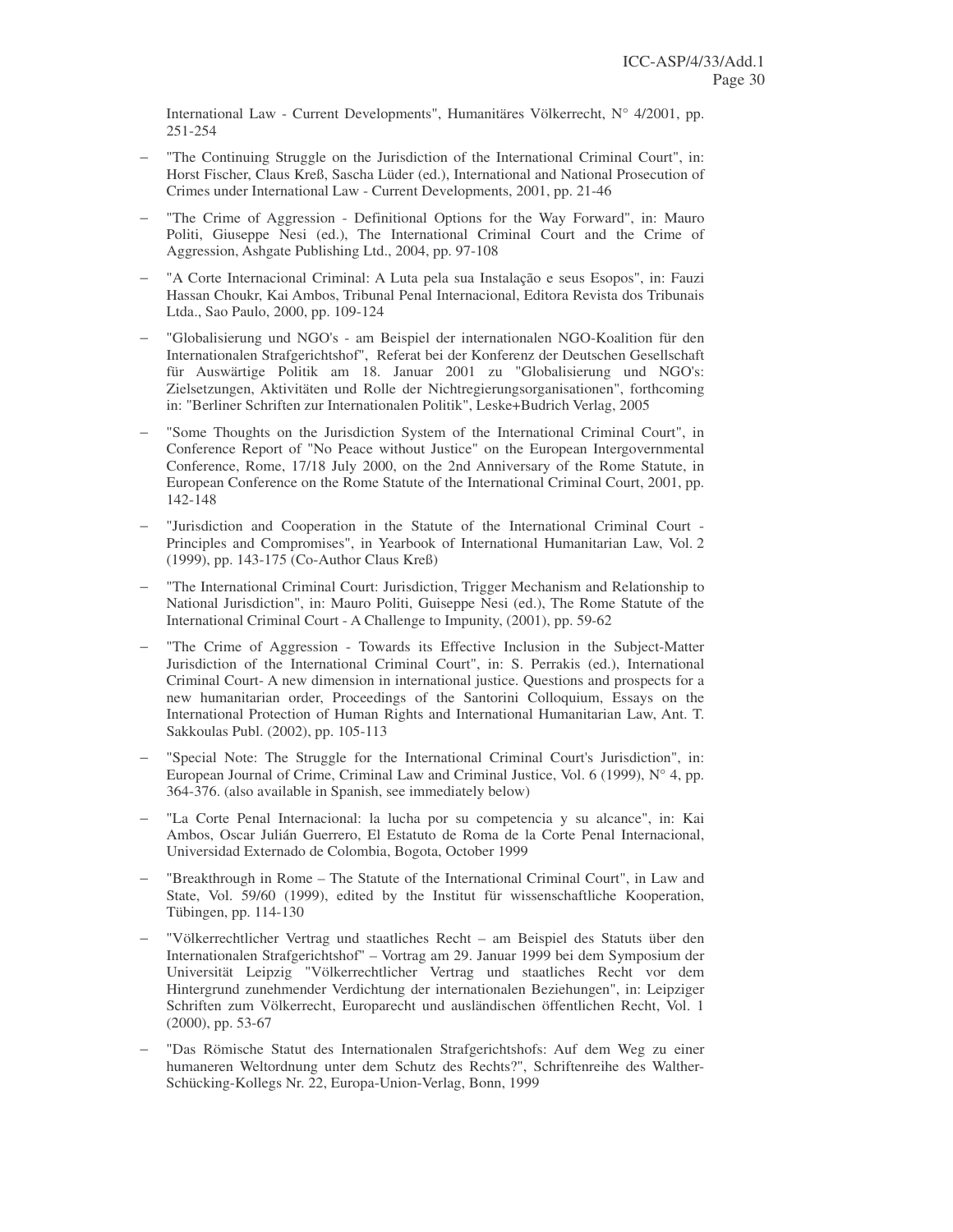- − "Der Vertrag über den Internationalen Strafgerichtshof und seine Bedeutung für das Humanitäre Völkerrecht" – Vortrag am 11. September 1998 vor der 42. Tagung der Justitiare und Konventionsbeauftragten des Deutschen Roten Kreuzes (available on request)
- − "Internationaler Strafgerichtshof Ein bedeutender Anfang in Rom", in: Menschenrechtsschutz in der Praxis der Vereinten Nationen, von Gerhart Baum, Eibe Riedel, Michael Schäfer, 1998, pp. 273-278
- − "Der Internationale Strafgerichtshof: Das Ringen um seine Zuständigkeit und Reichweite", Humanitäres Völkerrecht, 1998, N° 3, pp. 138-144. This contribution is also published in Völkerrechtliche Verbrechen vor dem Jugoslawien-Tribunal, nationalen Gerichten und dem Internationalen Strafgerichtshof - Beiträge zur Entwicklung einer effektiven internationalen Strafgerichtsbarkeit, Bochumer Schriften zur Friedenssicherung und zum Humanitären Völkerrecht, von Horst Fischer, Sascha Rolf Lüder, Vol. 35 (1999), pp. 177-191
- "Towards a Permanent Criminal Court Some Observations of a Negotiator", Human Rights Law Journal, 1997, N° 5-8 vom 28. November 1997, pp. 169-174
- − "Durchbruch in Rom Der Vertrag über den Internationalen Strafgerichtshof", Vereinte Nationen, 1998, N°4, pp. 125-130
- "Auf dem Weg zum Weltstrafgerichtshof Verhandlungsstand und Perspektiven", Vereinte Nationen, 1997, N° 5, pp. 177-181
- − "Establishment of a Permanent International Criminal Court", A report on the state of negotiations presented at a hearing conducted by Alliance 90/Greens in Bonn on 30 June 1997 (available on request)
- − "Das Vorhaben der Errichtung eines Ständigen Internationalen Strafgerichtshofs Verhandlungsstand und Perspektiven" – Vortrag am 30. Juni 1997 bei einer Veranstaltung von Bündnis 90/Grüne (available on request)

ـ ميـادين أخر ى في الـقانـون الدولي الـعام

- − "Article 27 of the Charter of the United Nations" (with Bruno Simma), in The Charter of the United Nations - A Commentary, (2nd edition), edited by Bruno Simma (2002) pp. 476-522
- − "Fink, Udo: Kollektive Friedenssicherung. Kapitel VII United Nations Charta in der Praxis des Sicherheitsrats der Vereinten Nationen", Book review, in Vereinte Nationen, 1999, N° 3, pp. 114, 115
- − "Arbeitsweise und informelle Verfahren des Sicherheitsrats der Vereinten Nationen Beobachtungen eines Unterhändlers", Vereinte Nationen, 1998 N° 1, (1998), pp. 6-13
- − "Die Sanktionsausschüsse des Sicherheitsrats Ein Einblick in Arbeitsweise und Verfahren", Vereinte Nationen, 1996, N° 3, (1996), pp. 96-103
- − "37. Generalversammlung: Fortgang der Flüchtlingsinitiative der Bundesrepublik Deutschland", Vereinte Nationen, 1983, N° 3, (1983), pp. 91/92
- − "UN-Friedenstruppen: Versuch einer Bilanz Ein Diskussionsbeitrag aus deutscher Sicht in 33 Thesen", Vereinte Nationen, 1983, N° 1, (1983), pp. 1-7
- − "Das Staatshaftungsrecht der Schweiz", Ländergutachten, Rechtsvergleichender Gutachtenband des Max-Planck-Instituts für ausländisches öffentliches Recht und Völkerrecht, (1976)
- − "Das Arzneimittelrecht der Schweiz", Ländergutachten, Rechtsvergleichender Gutachtenband des Max-Planck-Instituts für ausländisches öffentliches Recht und Völkerrecht, (1975)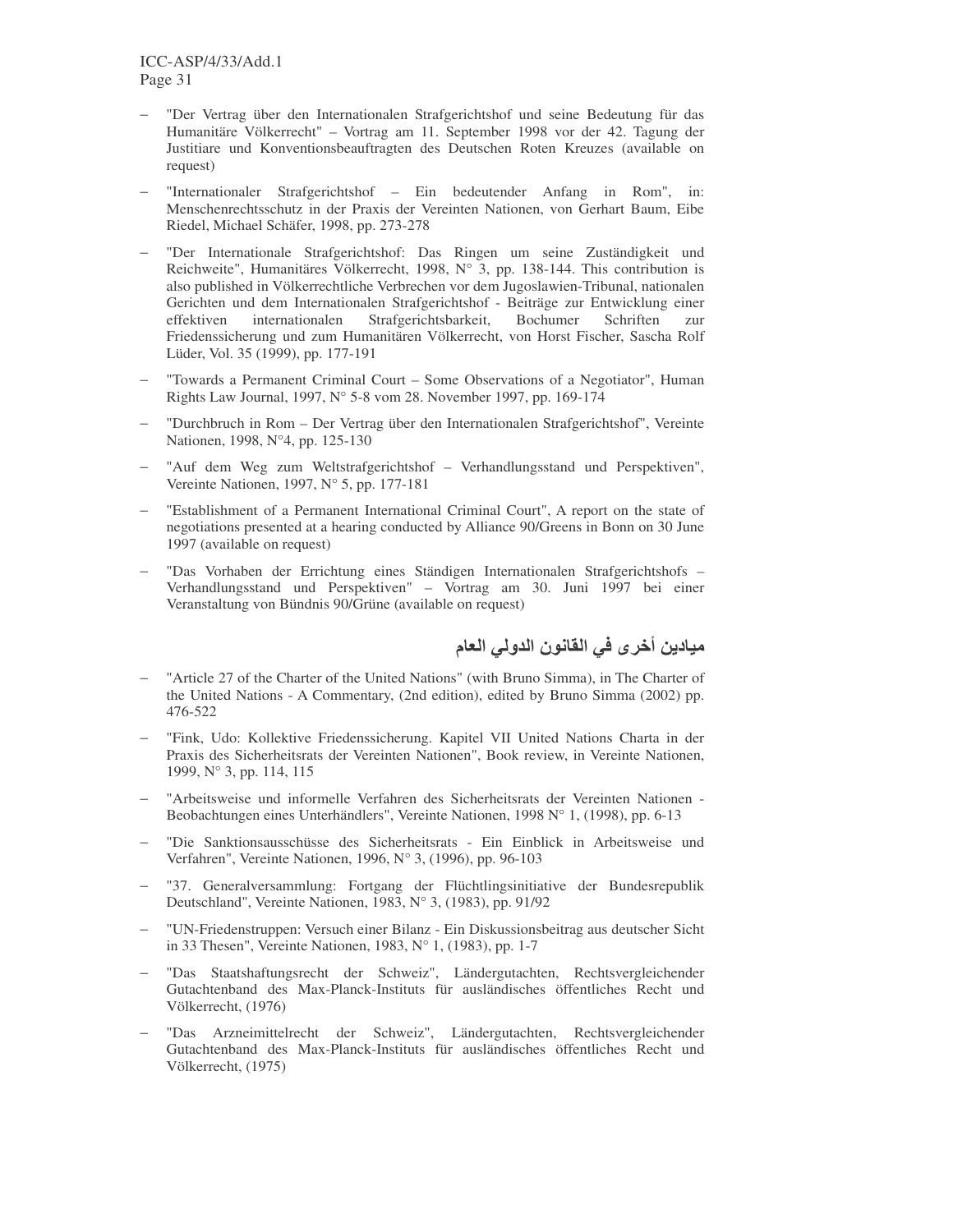#### كورولا، إركى (فَنَلْنَدا)  $=$   $\frac{2}{3}$

[الأصل: بالانكليزية والفرنسية]

مذكر ة شفوية

تهدى البعثة الدائمة لفنلندا تحياتها إلى مدير أمانة جمعية الدول الأطراف وتتشرف بإبلاغكم، بالإشارة إلى مذكرة الأمانة ICC-ASP/4/S/4 نیسان/أبریل ۲۰۰۰، بترشیح الدکتور إیرکی کورولا لانتخابه من جدید قاضیا فی المحكمة الحنائية الدولية

ويتمتع ترشيح القاضي كورولا بتأييد المجموعة الوطنية لفنلندا في محكمة التحكيم الدائمة. وتر فق بهذه المذكر ة ر سالة من المجموعة الوطنية وبيـان يحدد مـؤ هلات القاضـي كـورولا، وسيرته الذاتيـة. ويقدم بـاللغتين الانكليزيـة والفرنسـية كـل مـن السـيرة الذاتيــة والبيــان المقـدم بموجـب المــادة ٣٦ـ ٤ (أ) مــن نظــام رومــا الأساســي للمحكمــة الْجِنائِية الدولية، والفقرة ٦ من قرار جمعية الدول الأطراف المتعلِّق بـإجراءات ترشيح و انتخاب قضاة المحكمة الجنائية الدو لية

ويتمتع ترشيح الدكتور كورولا بتأييد جميع بلدان شمال أوروبا الخمسة

وتغتنم سفارة فنلندا هذه الفرصــة للإعـراب مـن جديد عـن فـائق تقدير ها لمـدير أمانة جمعية الدول الأطراف.

 $* * *$ 

بيان المؤهلات

الفقر ة الفرعية (أ) من الفقر ة ٣ من المادة ٣٦  $\mathcal{L}$ 

يتحلى القاضي كورولا بأخلاق رفيعة وبالحياد وبالنزاهة، ويتمتع بالمؤهلات المطلوبة في دولته لتعيينه في أعلى المناصب القضائية .

ووفقـا للجـز ء الفر عـى ١ مـن الجـز ء الـــ ١١ مـن قــانون التعيينــات القضــائية الفنلندي (القانون رقم ٢٠٠٠/٢٠٠)، يجب أن يكون أعضـاء المحكمـة العليـا والمحكمـة الإدارية العليا خبراء قانونيين بارزين يستوفون الشروط التالية: يجب أن يكون المرشح مواطنــا فنلنـديـا قـويم الأخــلاق وحــائز ا علــى در جــة المـاجسـتير ِ فــى القــانون مـن جامعــة فنلندية، وأبدى، من خلال أنشطته السابقة في المحاكم القانونية أو في غير هـا مـن المهـام، الكفاءة المهنية والمزايا الشخصية اللازمة لأدائه الناجح للواجبات التي ينطوي عليها منصب القاضي وللمرشحين أن يحوزوا المؤهلات في المهن القانونية غير تلك التي تُكوِّن جـزءا مـن نظـام القضــاء. وتشـمل هـذه المهـن مناصـب المحـامين الممارسـين، والمـدعين العــامين، والــزملاء البــاحثين، والمحاضــرين الـجــامعيين، وكــذلك المــوظفين القـانونيين المسـؤولين عـن صـياغة مشـاريع القـوانين وعـلاوة علـى ذلـك، قـد تسـتوفي الواجبات الدولية وبعض واجبات إنفاذ الأحكام الإدارية والقوانين المؤهلات اللازمة

حصل القاضي كورولا على إجازة وماجستير في القانون من جامعة هلسنكي، ودكتـوراه فـي القـانون الـدولي مـن جامعـة أوكسـفورد. وخـدم بوصـفه قاضـباً بالمحـاكم الابتدائية في فنلندا المختصّة بالقضايا الجنائية. ومن شـأن مؤهلاتـه وخبرتـه الواسـعة فـي مهنة القانون (المفصلة أدناه) أن تؤ هلـه لتعيينـه فـي أعلـى المناصـب القضـائية فـي فنلنـدا ِ ويضاف إلى ذلك أن القاضـي كـورولا، بصـفته مـدير ا عامـا للشـؤون القانونيـة فـي وزارة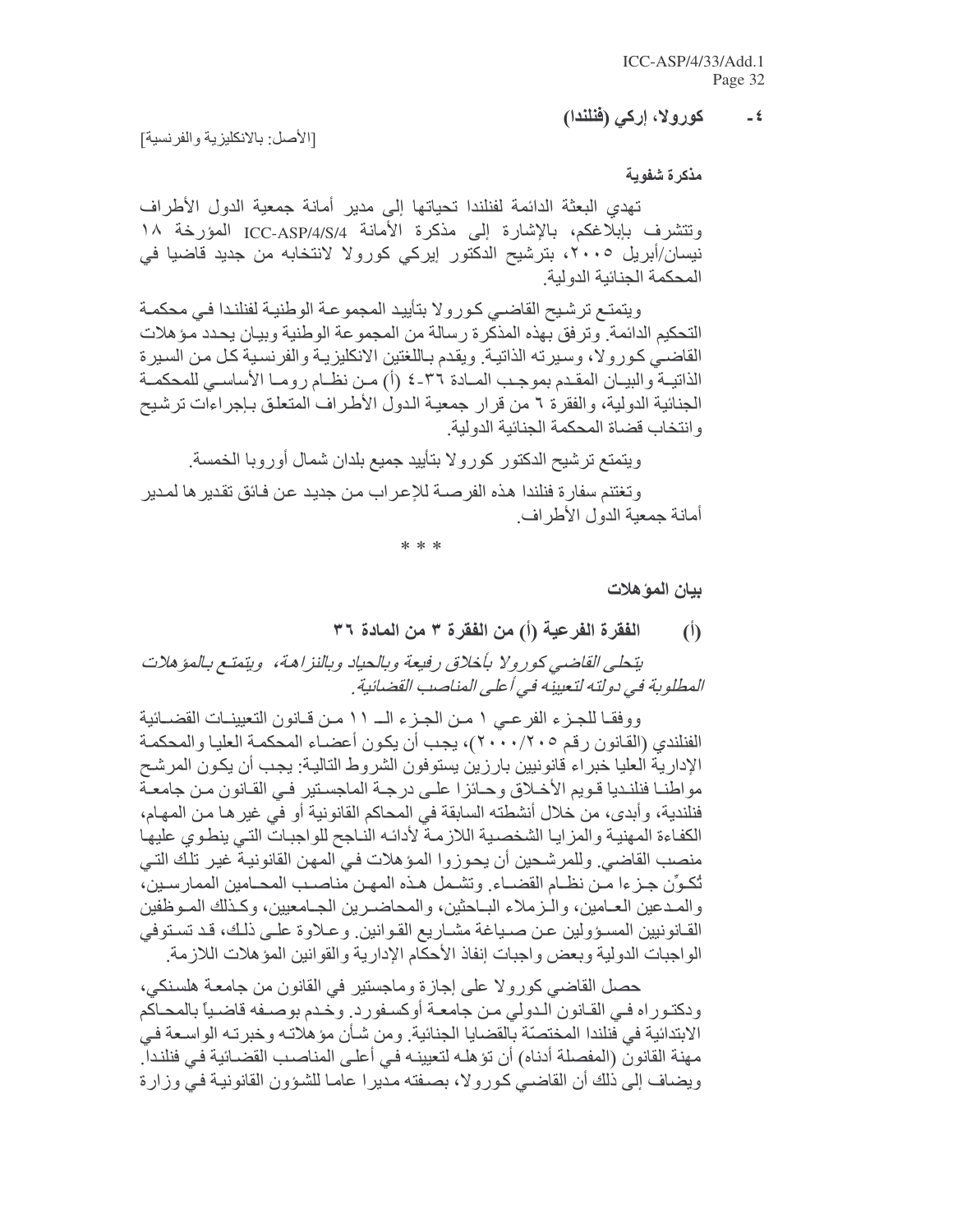الخار جية، شغل منصبا عاما يتطلب الجزء ١٢٥ من الدستور ِ الفنلندي من أجلـه تو افر مهارات وقدرات معينة وسلوكا لا عيب فيه.

> الفقرة الفرعية (ب) من الفقرة ٣ من المادة ٣٦  $(\div)$

يتمتـع القاضــي كـور ولا بكفـاءة ثابتـة فـي القـانون الـدولـي فـي المجـالات ذات الصلة بالموضوع، بما في ذلك القانون الإنساني الدولي وقانون حقوق الإنسان، وبخبرة واسعة في الأعمال القانونية ذات الصلة بالعمل القضائي للمحكمة .

والقاضي كورولا محام دولي بارز ذو خبرة متميزة ومعرفة واسعة بالقانون الدولي ِ ويحمل دكتوراه في القانون الدولي من جامعة أكسفورد، وشارك بنشاط في قضبايا القانون الدولي العام، بما في ذلك القانون الإنساني الدولي، وقانون حقوق الإنسان، طوال حياته الأكاديمية والدبلوماسية. واكتسب بصـفته مـن القضـاة الأوائـل فـي المحكمة الجنائية الدولية قدراً كبيراً من الخبرة والدراية بأعمال المحكمة. وليس ثمة شك في خبرة القاضي كورولا ومؤهلاته وإخلاصه الواضح للمحكمة الجنائية الدولية

وانتخب القاضيي كورولا قاضيا في المحكمة الجنائية الدولية في الانتخابات الأولى التي أجريت في شهر شباط/فبراير ٢٠٠٣. وطُلب إليه العمل على أساس التفر غ في المحكمــة الجنائيــة الدوليــة فــي شــهر تشـرين الثــانـي/نــوفمبر ٢٠٠٣، وتـمّ تعيينــه فــي شعبة الاستئناف وكان القاضي كورولا عضواً نشطاً في المحكمة طوال مدّة ولايته ِ

وفي الفترة ٢٠٠٣ ــ ٢٠٠٤ شارك القاضي كورولا في إعداد نظام المحكمة بصفته رئيساً لفريق القضاة العامل المعنى بالصباغة. وبعد اعتماد النظام في شهر أيار/مايو ٢٠٠٤، شارك القاضي كورولا في إعداد تقرير عن النظام لجمعية الدول الأطراف وفي تقديمه إلى الجمعية.

وكان القاضيي كورولا عضوا في عدد من أفرقة العمل في المحكمة، وساهم مســاهمة كبيرـة فــى مختلـف المســائل التــى أثيـرت ضـمن المحكمــة، منـهـا مـثلا تلك التــى أثيرت في إطار مدونة سلوك الجهاز القضائي وتمّ انتخابه بصفته عضوأ في شعبة الاستئناف ليعمـل بوصــفه قاضــي شــعبة الاسـتئناف فــي اللـجنــة الاستشــارية المعنيــة بالنصوص القانو نية

وعمل القاضيي كورولا منسقا ببن القضباة للمسائل المتعلقة بالضحايا، وهو مجال يتطلب الابتكار وبعد النظر لكونه المرة الأولى التي يتمتع فيها الضحايا بحق المشاركة في إجراءات محكمة جنائية دولية.

وساهم عمليا في النشاط الإعلامي للمحكمة في مقر المحكمة بلاهاي وفي الخارج. فمثل الرئيس على سبيل المثال في اجتمـاع الاتحـاد البرلمـاني الـدولي الـذي عقد في مستهل العـام الحـالي وأطلـع جمـاهير مختلفـة علـى أهداف المحكمـة وأنشطتها فـي طوکيو ويراغ وستوکھولم وکيپف وهلسنکي وروما وأوسلو وباريس.

وقبل أن يصبح قاضيا في المحكمة الجنائية الدولية عمل في وزارة الشؤون الخار جيــة الفنلنديــة فــي الفتـر ة مــا بـين ١٩٨٥ و ٢٠٠٣ بصــفات قانو نيــة مختلفــة و عـين مديراً عاماً للشؤون القانونية في عام ٢٠٠٢. وقبل توليه منصب المدير العام للشؤون القانونية خدم ممثلا دائما لفنلندا لدى مجلس أوروبـا في ستر اسبور غ (١٩٩٨-٢٠٠٢)؛ ومديرا عاما للشؤون القانونية، وممثلا دائما لفنلندا لدي مجلس أوروبـا فـي سنر اسبور غ (٢٠٠٧-٢٠٠٢)، ونائبــا للمــدير العــام للشــؤون القانونيــة (١٩٩٥-١٩٩٨) ومستشــار ا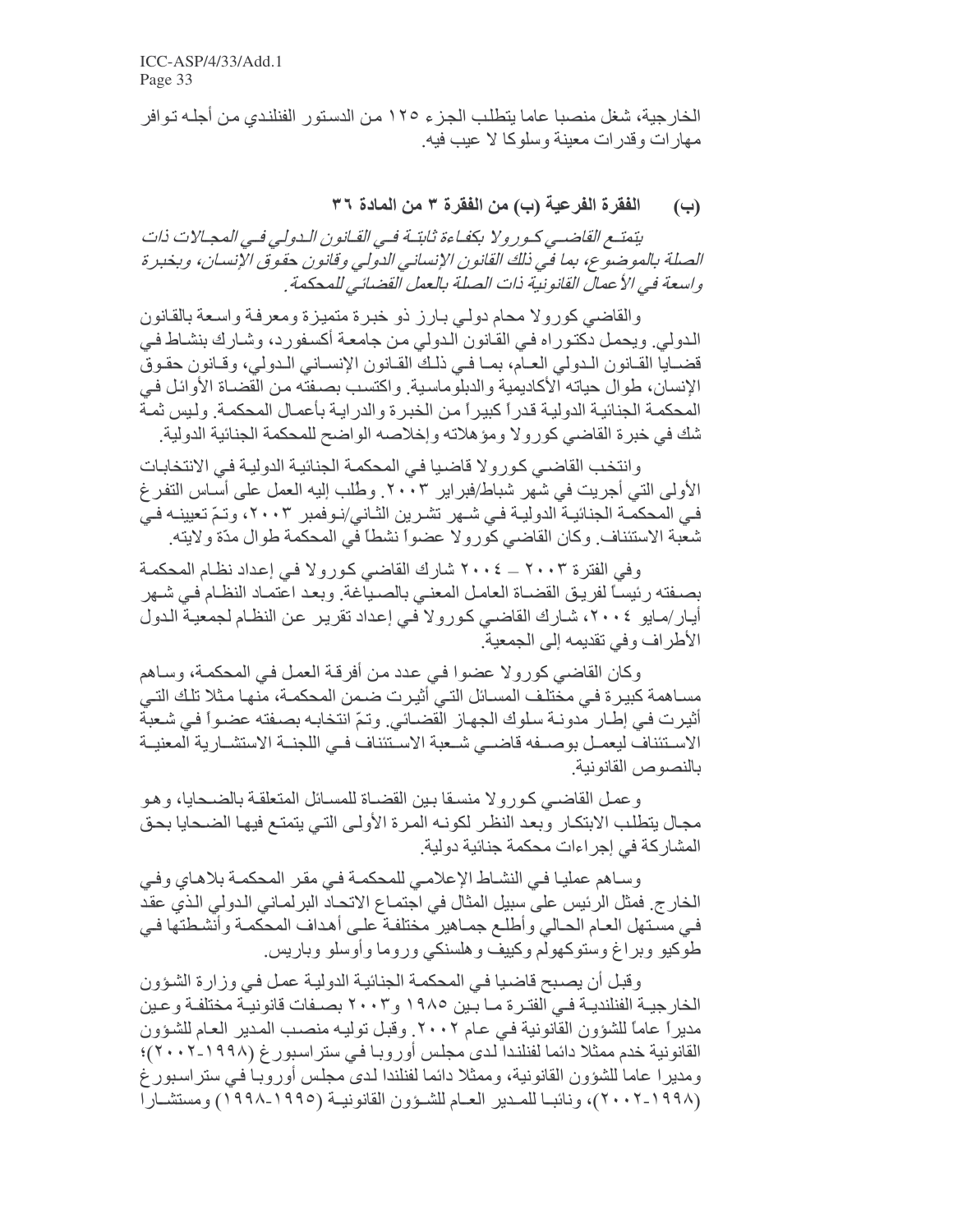برتبـة وزير ومستشـارا قانونيـا لدى البعثـة الدائمـة لفنلندا لدى الأمـم المتحدة بنيويـورك (١٩٩١-١٩٩٥)، ومديرا لشعبة القانون الدولي في وزارة الخارجية (١٩٨٩-١٩٩١)، ومستشارا، ومستشارا قانونيا في وزارة الخارجية (١٩٨٦-١٩٨٩).

وبوصفه مستشارا قانونيا في البعثة الدائمة لفنلندا لدى الأمم المتحدة في الفترة من ١٩٩١ إلى ١٩٩٥، تابع القاضي كورولا عن كثب التطورات التي أدت إلى إنشاء المحكمـة الدوليـة ليوغوسـلافيا السـابقة والمحكمـة الدوليـة لروانـدا تـم أصـبح بعـد ذلـك عضوا في الوفد الوزاري إلى المحكمة الدولية ليوغوسلافيا السابقة في لاهاي في عام ١٩٩٧ ور ئيساً لبعثــة التقييم الفنلنديــة لأداء المـحكمــة الدوليــة لر و انـدا فـي أر و شــا فـي عـام ١٩٩٨. وشارك في المفاوضـات بشـأن نظـام رومـا الأساسـي، مـن عـام ١٩٩٥ إلـي عـام ١٩٩٨، ورئيســا للوفـد الفنلنـدي فـي اللجنــة التحضــيرية وفـي مـؤتمر الأمـم المتحـدة الدبلوماسي للمفوضين بشأن إنشاء محكمة جنائية دولية وشغل أيضا عدة مناصب مسؤولة بصفته عضوا في المكتب الموسع، ومنسقا للمسائل المتعلقة بالاختصاص.

وأثناء عمله ممثلا دائما لفنلندا بمجلس أوروبا، اكتسب القاضيي كورولا معرفة عميقة وخبرة واسعة في ميادين حماية حقوق الإنسـان وسيادة القـانون، بمـا فـي ذلك فـي أعمال المحكمة الأوروبية لحقوق الإنسان وعُيِّن رئيساً لفريق المقررين المعنى بحقوق الإنسان ورئيساً لفريق المقررين المعنى بالأقليات القومية وخدم، بتلك الصفة، وعمل أيضا مقررأ للعلاقات بين مجلس أوروبا والأمم المتحدة

وبصفته مديراً عاماً للشؤون القانونية، كان القاضي كورولا هو المسؤول الرئيسي عن إسداء المشورة إلى الحكومة في المسائل المتعلقة بالقانون الدولي، بمـا فـي ذلك القانون الإنساني الدولي وقانون حقوق الإنسان وهو ممثل حكومة فنلندا في القضبايا المقامة ضد فنلندا أمام المحكمة الأوروبية لحقوق الإنسان والقضبايا المقامة ضد فنلندا أمام محكمة العدل الأوروبية. وتشمل مسؤولياته أيضـا رئاسـة اللجنـة الوطنيـة الفنلندية للقانون الإنساني الدولي.

وأســهم القاضــي كـورولا طــوال حياتــه المـهنيــة المرموقــة مســاهمة كبيـرة فــي المنشور ات والمقالات عن المسائل الراهنة في مجال القانون الدولي وخاصــة فـي أنشـطة الأمم المتحدة وهيئاتها، وفي بعض المسائل الرئيسية المتصلة بتنفيذ نظام روما الأساسي

#### الفقرة الفرعية (ج) من الفقرة ٣ من المادة ٣٦  $(\overline{c})$

يسنوفي القاضمي كورولا الشروط اللغويبة المتعلقية بلغتمي عمل المحكمية، الانكليزية والفرنسية. وفيمـا يتعلق باللغـات الرسمية الأخرى للمحكمـة، فإنـه بإمكانـه أن يستخدم الروسية ويفهم الاسبانية. وبالإضافة إلى لغتـه الأصـلية أي الفنلنديـة، فإنـه يـتكلم السويدية والألمانية بطلاقة، ويفهم الهولندية.

#### الفقرة ٥ من المادة ٣٦  $(4)$

يجري ترشيح القاضـي كـورولا لإدراج اسـمه فـي القائمـة بـاء لأغراض الفقرة ٥ من المادة ٣٦ من نظام روما الأساسي.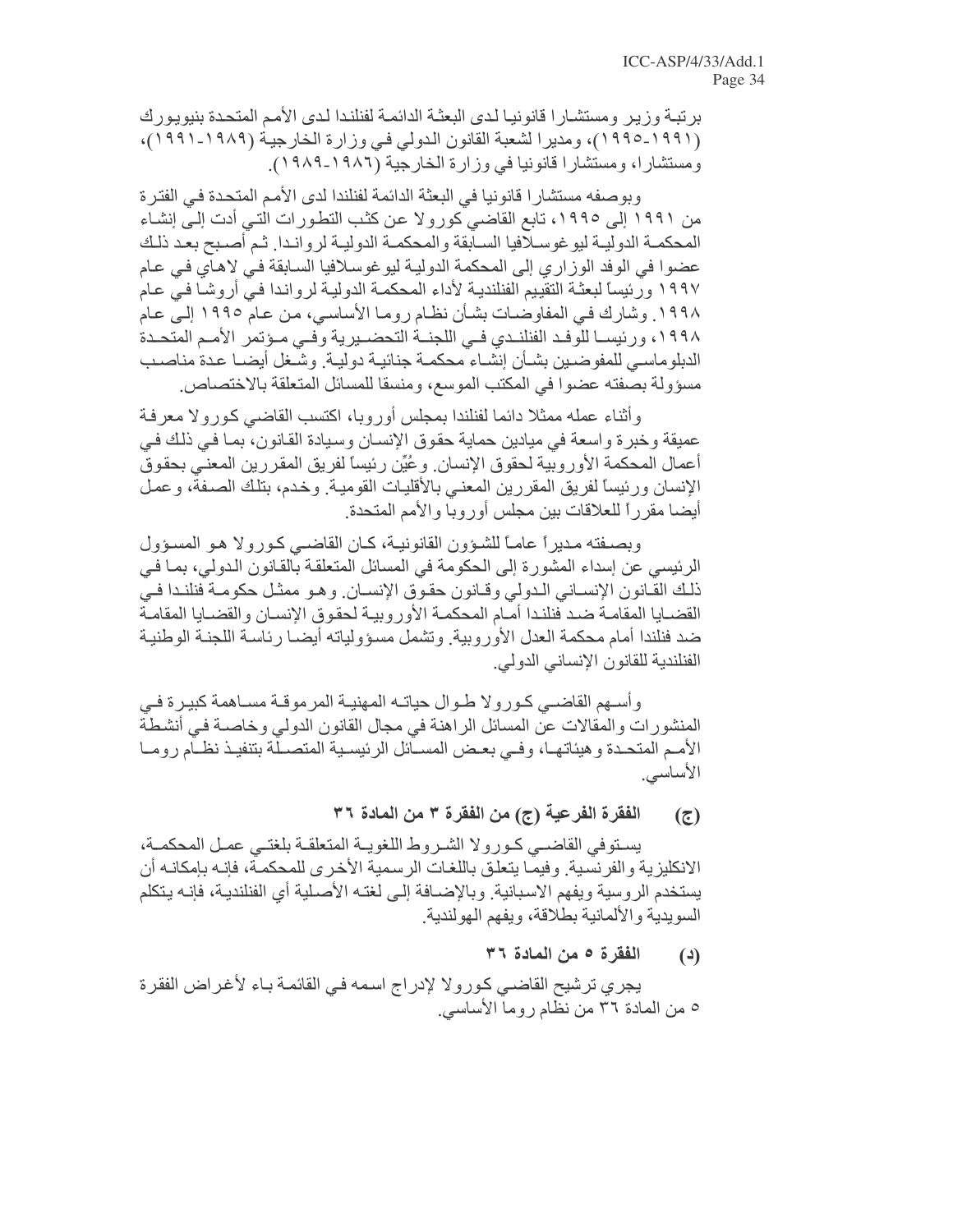تُعدّ خبرة القاضـي كورولا القانونيـة خبرة كبيرة خاصـة فـي المسـائل المتعلقـة بالضحايا فقد عمل بصفته منسقا لقضايا الضحايا بين القضاة وينبغي مراعاة كفاءته في المدان، و هي لا شك تر تبط ار تباطا كبير ا بالأعمال القضائية في المحكمة.

 $* * *$ 

التعليم والمؤهلات

الخبرات الوظيفية

- مدير عام للشؤون القانونية، سفير، وزارة الخارجية (٢٠٠٢ ٢٠٠٣)
- سفیر ، ممثل دائم لفنلندا لدی مجلس أوروبا، سنر اسبورغ (۱۹۹۸-۲۰۰۲)
- سفير، نائب المدير العام للشؤون القانونية، وزارة الخارجية (١٩٩٥-١٩٩٨)
- مستشار برتبة وزير ومستشار قانوني، البعثة الدائمة لفنلندا لدى الأمم المتحدة،  $\overline{a}$ نيويورك (١٩٩١-١٩٩٥)
	- مدير شعبة القانون الدولي، وزارة الخارجية (١٩٨٩-١٩٩١)
	- مستشار ومستشار قانوني، وزارة الخارجية (١٩٨٦-١٩٨٩)
- مناصب بحثية متعددة في ميادين القانون الدولي والدستوري والإداري (جامعة هلسنكي، جامعة أوكسفورد، أكاديمية فنلندا، الأمم المتحدة، جنَّبِف ١٩٧٢-١٩٨٢  $(19\lambda0-19\lambda\epsilon)$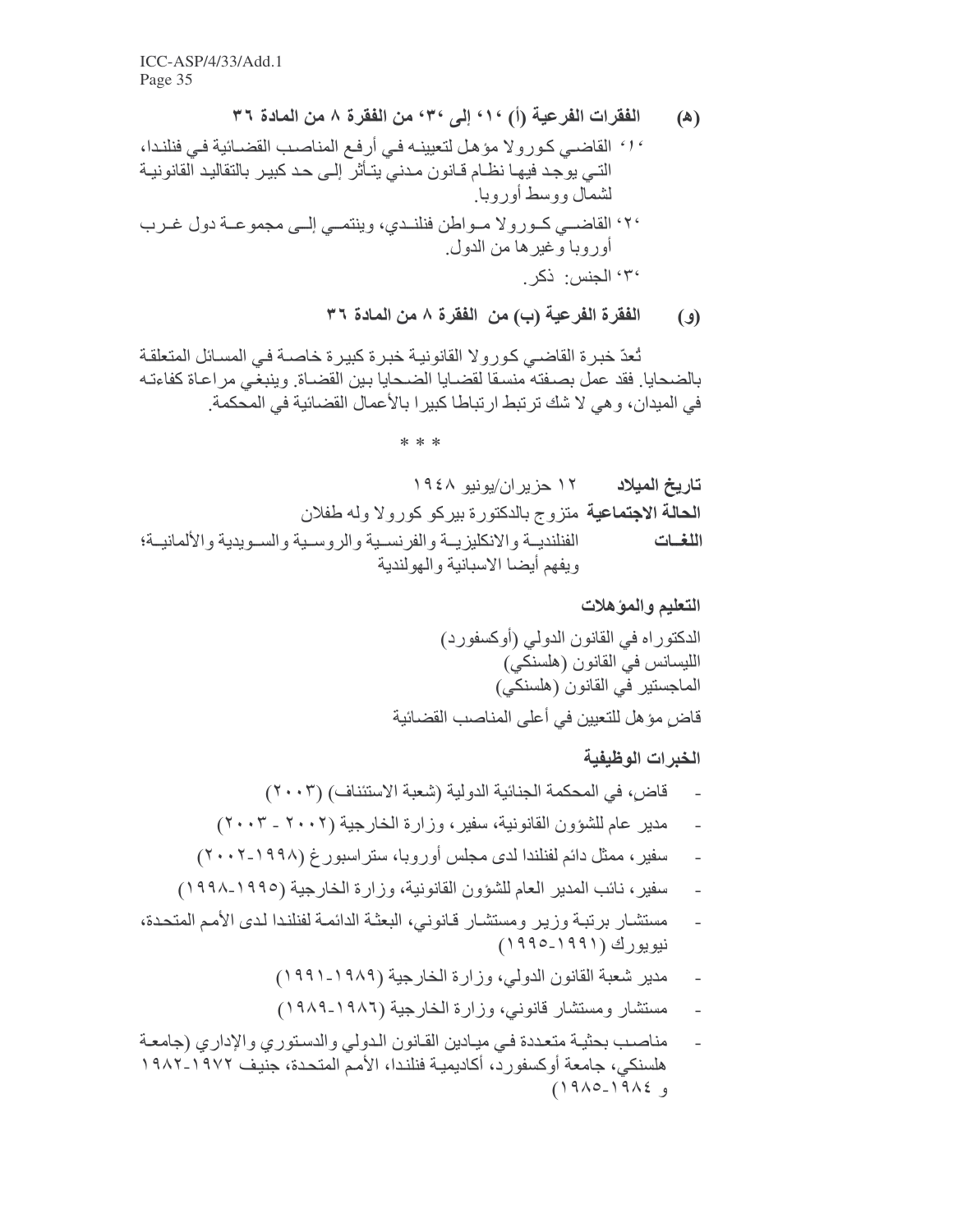- أستاذ القانون الدولي، جامعة لابلاند، روفانيمي (١٩٨٢-١٩٨٣)
	- قاض بالمحكمة الابتدائية (١٩٧٩)

#### قاض بالمحكمة الجنائية الدولية

- انتخب قاضيا بالمحكمة الجنائية الدولية في الانتخابات الأولى في شباط/فبر اير  $55.7$ 
	- عين في شعبة الاستئناف؛
- طلب للعمــل علــي أســـاس النفــر غ فــي المحكمــة الجنائيــة الدوليــة فــي تشــرين الثاني/نوفمبر ٢٠٠٣ وشارك منذ ذلك الحين في عدّة مسائل؛
- كرس الكثير من الوقت في إعداد لوائح المحكمة وخدم رئيساً لفريق القضـاة العامـل المعنى بالصياغة؛ وشارك في إعداد تقرير عن اللوائح لجمعية الدول الأطراف، وهو أحد القضاة الأربعة الذين قدموا عرضـا عن اللوائح لجمعيـة الدول الأطراف في أبلول/سبتمبر ٤٠٠٢٠
- عينته شـعبة الاسـتئناف ليعمـل قاضـيـا فـي شـعبة الاسـتئناف فـي اللـجنـة الاستشـار يـة المعنبة بالنصوص القانو نبة؛
- عمل أيضا منسقا فيما بين القضاة للمسائل المتعلقة بالضحايا، وهو مجال في غايـة الأهمية؛ وشارك بنشاط في الإعلام نيابة عن المحكمة في لاهاي وفي الخارج (مثل الرئيس، على سبيل المثال في اجتماع الاتحاد البرلماني الدولي الذي عقد في مانيلا في أوائل العام الحالي، إضافة إلى العروض التي ألقاها في طوكيو، وبراغ، وستوكهولم، وكبيف، وهلسنكي، وروما، وأوسلو وباريس)؛
- كان عضوا نشطا في أفريقة العمل الهامة المختلفة وكـان مهتمـا بصـفة عامـة وبشدة بدراسة المسائل التي تستحق البحث وساهم في جميع المسائل التي أثيرت والتي وجب معالجتها ضمن الجهاز القضائي (من الأمثلة الأخرى مدونـة قواعد السلوك الخاصة بالجهاز القضائي) وشعبة الاستئناف وقام بدور نشط في المشاريع الهامة الجا*ر ي* تنفيذها ِ

### المهام القانونية الأخرى

- ممثــل حكومــة فنلنــدا لــدى المحكمــة الأوروبيــة لحقـوق الإنســان (ستر اســبور غ)  $(Y \cdot \cdot Y = Y \cdot \cdot Y)$
- ممثل حكومة فنلندا لدى محكمة العدل الأوروبية (لكسمبورغ) (٢٠٠٢ ــ ٢٠٠٣)

### اللجان والمؤتمرات والبعثات:

- رئيس الوفد الفنلندي للجنة التحضيرية ورئيس الوفد الفنلندي لمؤتمر الأمم المتحدة الدبلوماسي للمفوضـين (فـي رومــا) المعنـي بإنشــاء محكمــة جنائيــة دوليــة (عضــو المكتب الموسع ومنسق مسائل الاختصاص) ١٩٩٤-١٩٩٨.
- شارك في الفريق العامل المعنى بإنشاء المحكمة الجنائية الدولية وعمل رئيساً لهذا الفريـق (سـبر اكوز ١٩٩٥ و ١٩٩٦) كمـا شـار ك فـي المشـاور ات غيـر الرسـمية بشأن إنشاء المحكمة الجنائية الدولية (وزوتفين ١٩٩٨)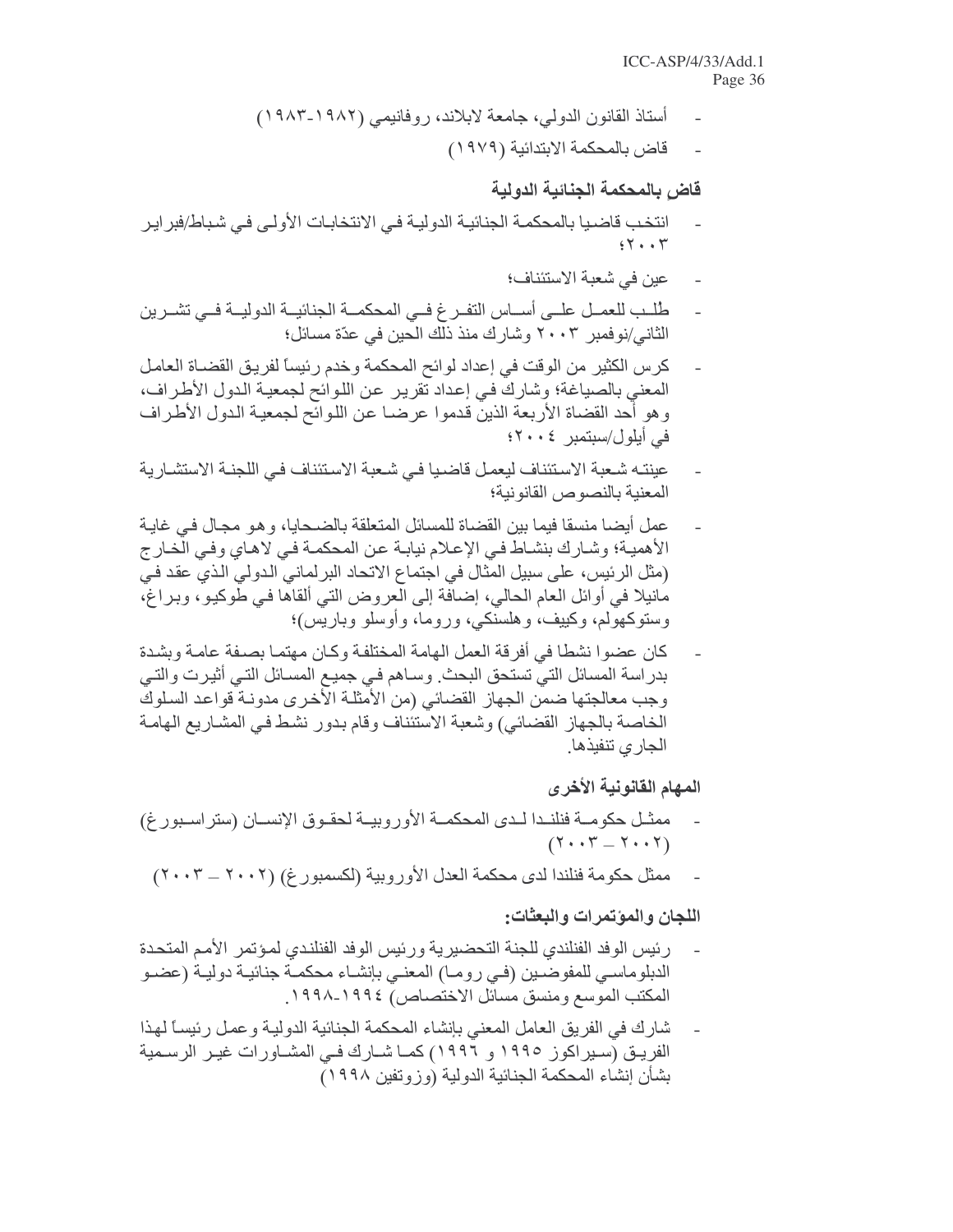ICC-ASP/4/33/Add.1 Page 37

- رئيس اللجنــة الخاصــة المعنيــة بميثــاق الأمــم المتحــدة وتعزيــز دور المنظمــة، (نيويورك ١٩٩٤)
- مستشــار ِ خــاص لـر ئيس الفر يـق الـعامـل المـعنــى بمسـألـة التمثيـل الـعـادل فـي مـجلـس الأمن وزيادة عدد أعضائه (نيويورك ١٩٩٣-١٩٩٥)

- مجلس أور وبا:
- المقرر المعنى بعلاقات مجلس أوروبا مع الأمم المتحدة (١٩٩٩-٢٠٠٢)
- رئـيس فريـق المقـررين المعنـي بحقـوق الإنسـان ورئـيس فريـق المقـررين المعنى بالأقليات القومية (٢٠٠٠-٢٠٠٢)
- رِئيس بعثة التقييم الفنلندية لأداء المحكمة الدولية لرواندا (أروشـا، ١٩٩٨) وعضـو الوفد الوزاري إلى المحكمة الدولية ليو غوسلافيا السابقة (لاهاي، ١٩٩٧)
- المشاركة طوال عدة سنوات في المؤتمرات والندوات والحلقات الدراسية الدولية المعنيــة بالقــانون الـدولي وبقـانون المنظمــات الدوليــة وحقـوق الإنســان، وكـذلك بالقانون الإنساني والجنائي، بما في ذلك إلقاء محاضرات والقيام ببحوث في أكاديمية لاهاي للقانون الدولي، (١٩٧٢ و ١٩٧٥)

#### المنشورات

- "The Identification and Characteristics of Regional Arrangements for the Purpose of "the United Nations Charter (أطروحة رسالة الدكتوراه، جامعة أوكسفورد).
- مساهمات في المنشورات والمقالات المتعلقة بأنشطة الأمم المتحدة وهيئاتها، ولا سيما تلك المتصلة بصون السلم والأمن الدوليين ونظم الأمن الجماعي وإدارة حفظ السلام والأز مات المدنيـة، والمسـائل الرئيسية لتنفيذ نظـام ر ومـا الأساسـي للمحكمـة الجنائبة الدولبة
- محاضـرات عديـدة عـن مواضـيع متعـددة عـن القـانون الـدولي فـي الجامعـات والمؤسســات فــي عــدد مــن البلــدان الأوروبيــة والأســيوية والولايــات المتحــدة الأمر بكبة، والأمم المتحدة

 $**$  \*

هلسنکی ۲۱ تموز/یولیو ۲۰۰۰

سيدي،

بالإشارة إلى مذكرة أمانـة جمعيـة الدول الأطـراف ICC-ASP/4/S/4، المؤرخـة ١٨ نيسـان/أبريـل ٢٠٠٥، بشـأن تسـمية مرشـحين لانتخـاب قـاض فـى المحكمــة الـجنائيــة الدولية، يتشرف الفريق الوطني لفنلندا في هيئـة التحكيم الدائمـة بـإبلاغكم بـأن الفريـق قد رشـح، فـي اجتماعــه المعقـود فــي ٧ تشّـرين الأول/أكتـوبر ٢٠٠٤، الـدكتور إيركــي كورو لا، لانتخابه قاضيا في المحكمة الجنائية الدولية، واتخذ قرار الترشيح مع إيلاء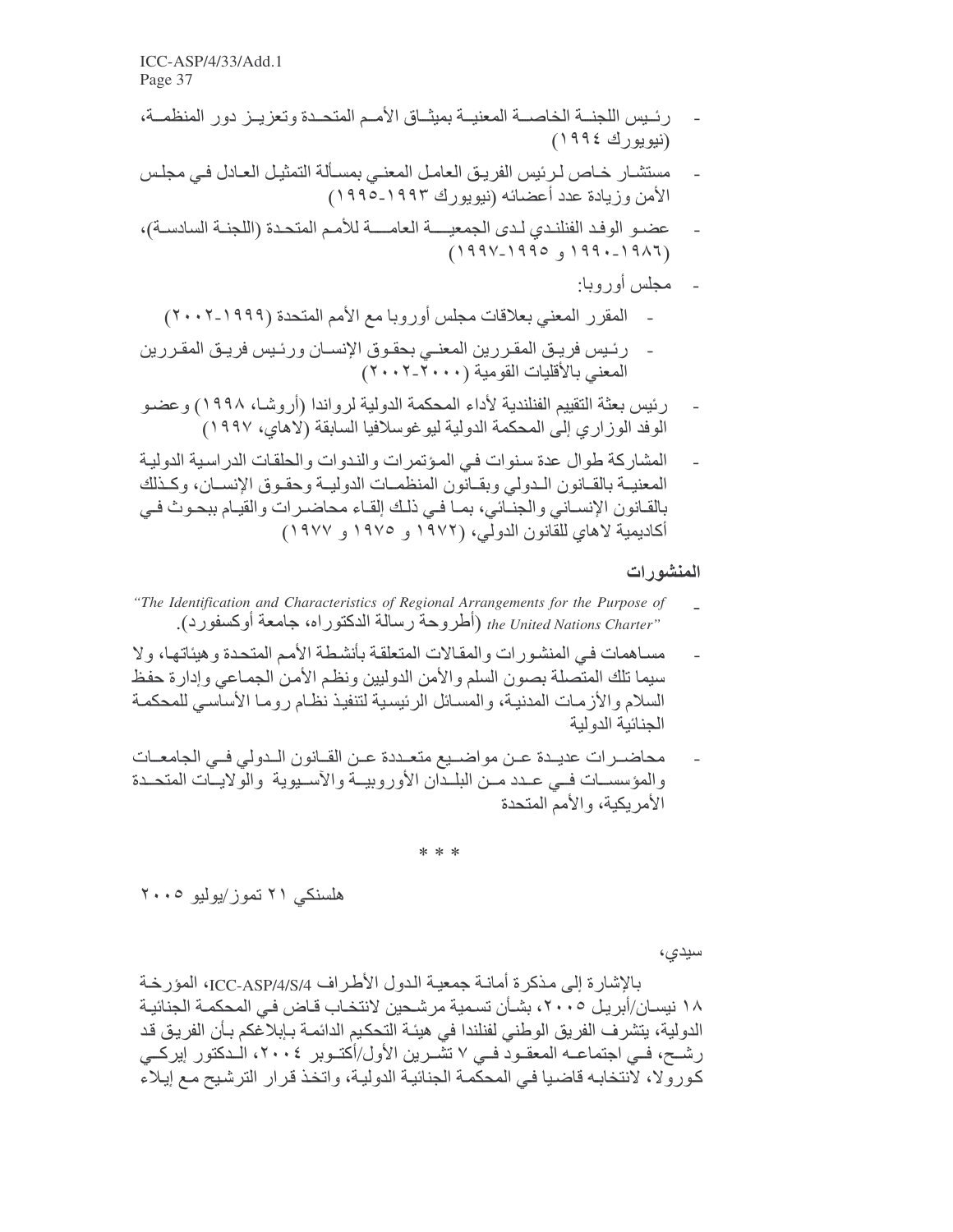المر اعاة الواجبة للإجر اءات المنصوص عليها لتسمية المر شحين لمحكمـة العدل الدوليـة في النظام الأساسي لتلك المحكمة.

وتجدون طي هذه الرسالة البيان المقدم وفقا للفقرة ٤ (أ) من المـادة ٣٦ من نظـام رومـا الأساسـي للمحكمـة الجنائيـة الدوليـة، وللفقـرة ٦ مـن قـرار جمعيـة الـدول الأطراف بشأن إجراءات ترشيح وانتخاب القضاة والمدعي العام ونواب المدعي العام للمحكمة الجنائية الدولية، والسيرة الذاتية للدكتور كورولا أيضا

ويدرك الفريق مـا سبكون لإعـادة انتخـاب الدكتور كـورولا مـن أهميـة كبيرة لضمان استمرارية المحكمـة فـي المرحلـة الأولـي مـن عملهـا. ونحـن علـي اقتنـاع بـأن الدكتور كورولا يستوفى كامل الشروط والأمال الكبيرة المعقودة على قضاة المحكمة الجنائية الدولية، وبـأن خبراتـه الممتـازة سنظل إسـهاما كبيرا فـي أداء المحكمـة واجباتهـا الهامة

> ونقبل سيدى فائق احترامنا عن الفريق الوطني لفنلندا في محكمة التحكيم الدائمة:

*(توقيع)* بنجت برومز ، أستاذ، عضو في محكمة المطالبات المشتركة ما بين إير ان والولايات المتحدة

*(توقيع)* إيرما إيرتمان، سفيرة، وزارة الخارجية (*توقیع)* کریستی ریسانان ، أمین عام، وزارة العدل

(توقيع) غوستاف مولر، العدل، المحكمة العليا لفنلندا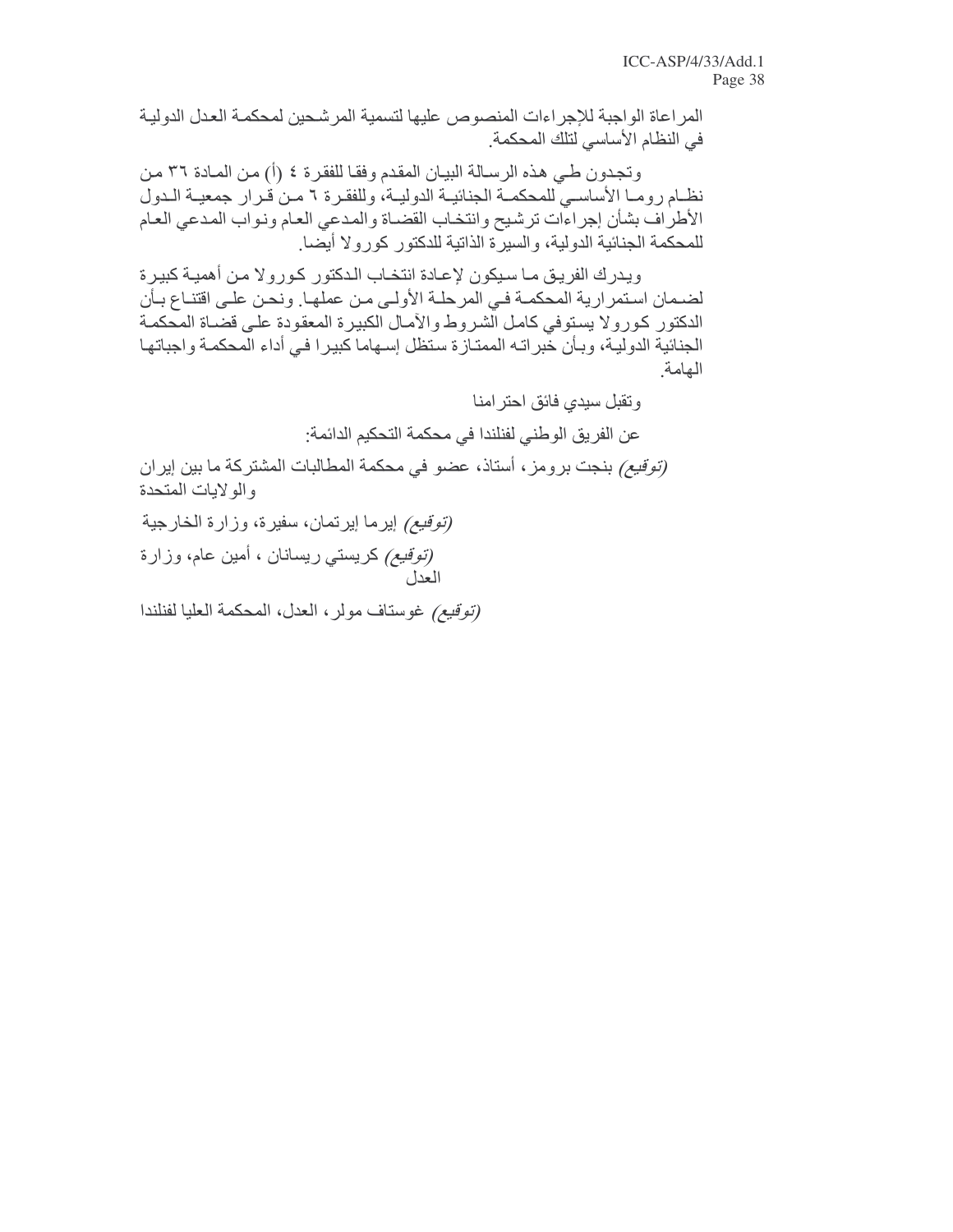كوينيهيا، أكوا (غانا)  $\overline{\phantom{a}}$ 

[الأصل: بالانكليزية]

مذكر ة شفوبة

تهدى البعثـة الدائمـة لغانـا لـدى الأمـم المتحدة تحياتهـا إلـى مـدير ِ أمانـة جمعيـة الدول الأطراف في المحكمة الجنائية الدولية، وبالإشـارة إلـي مـذكرة أمانـة جمعيـة الدول الأطراف ICC-ASP/4/S/4 المؤرخة ١٨ نيسان/أبريل ٢٠٠٥، يشرفها إبلاغ الأمانـة بـأن حكومة جمهورية غانا رشحت الأستاذة أكوا كوينيهيا، نائبة الرئيس الأولى في المحكمـة الجنائية الدولية، لانتخابها من جديد قاضية في المحكمة الجنائية الدولية. وأيد ترشيح الأستاذة كوينيهيا الاتحاد الأفريقي في اجتماع المجلس التنفيذي المعقود في سيرت بليبيـا في الفترة ما بين ٢٨ حزير ان/يونيو و٢ تموز/يوليو ٢٠٠٥.

وقد تم ترشيح الأستاذة أكوا كوينيهيا عملا بالمتطلبات المشـار إليهـا فـي الفقر ة (٤) (أ) '١° من المادة ٣٦ من نظام روما الأساسي للمحكمـة الجنائيـة الدوليـة، ووفقـا للفقرِ تين (٣) (أ) و ٣ (ب) ٢٠° من المادة ٣٦، يندر ج هذا التر شيح في القائمة باء.

و عملت الأستاذة كو بنيهيا، منذ شهر آذار /مـار س ٢٠٠٣ بصـفتها النائبـة الأولـي لـرئيس المحكمــة و هــي تتــولـي مســؤولية إدار ة المحكمــة. وإضـــافة إلــي الاتصـــال بقلــم المحكمة بشأن المسائل الإداريـة، أعدت وثيقـة شـاملة عن أحكـام وشـروط خدمـة القضـاة في المحكمة، اعتمدتها جمعية الدول الأطراف في اجتماعها العام السادس المعقود في أيلول/سبتمبر ٢٠٠٤. ومن بين مـا قامت بـه أيضـا، أنهـا يسرت صـياغة النظـام الإدار ي لموظفي المحكمة

وبفضل تجربتها الواسعة في المسائل المتعلقة بـالفوارق بـين الجنسـين، سـاعدت الأستاذة كوينيهيا في تنظيم بر امج التوعيـة المتعلقـة بـهـذه المسـائل للقضـاة أثنـاء الـدور نين المعقودتين في أذار /مارس وأيار /مايو ٢٠٠٤. وهي بالتالي مؤهلة تماما بموجب الفقرة ٨ (ب) من المادة ٣٦ من النظام الأساسي.

وحكومـة غانــا، إذ تـدرك الـدور الجـوهري الـذي بجـب أن تقـوم بـه المحكمـة الجنائية في مكافحة الإفلات من العقاب على أخطر الجرائم الدولية، وفي المساهمة في تطوير القانون الجنائي الدولي والقانون الإنساني الدولي، ترى أن المحكمة الجنائية الدوليـة ينبغـي أن يعمـل بـهـا قضـاة يتمتعـون بـأعلـي خبـرة مـهنيـة، وأكبـر كفـاءة، ووعـي بالمسائل المتعلقة بالفوارق بين الجنسين ولهذا السبب رشحت حكومة غانا الأسناذة أكوا كوينيهيا وهي تتمتع بخبرة واسعة ومتنوعة بوصفها قاضية وأكاديمية ونشطة في تلك المسائل على المستوى الدولي، لكي تنتخب من جديد قاضية في المحكمة الجنائية الدولية.

ومرفق طيـه بيـان يقدم بموجب الفقرة ٤(أ) مـن المـادة ٣٦ مـن نظـام رومـا الأساسي ونسخة من سيرة الأستاذة كوينيهيا الذاتية، التي تشير بوضوح إلى الجوانب المتعددة التي تكتسبها حباتها المهنبة

\* \* \*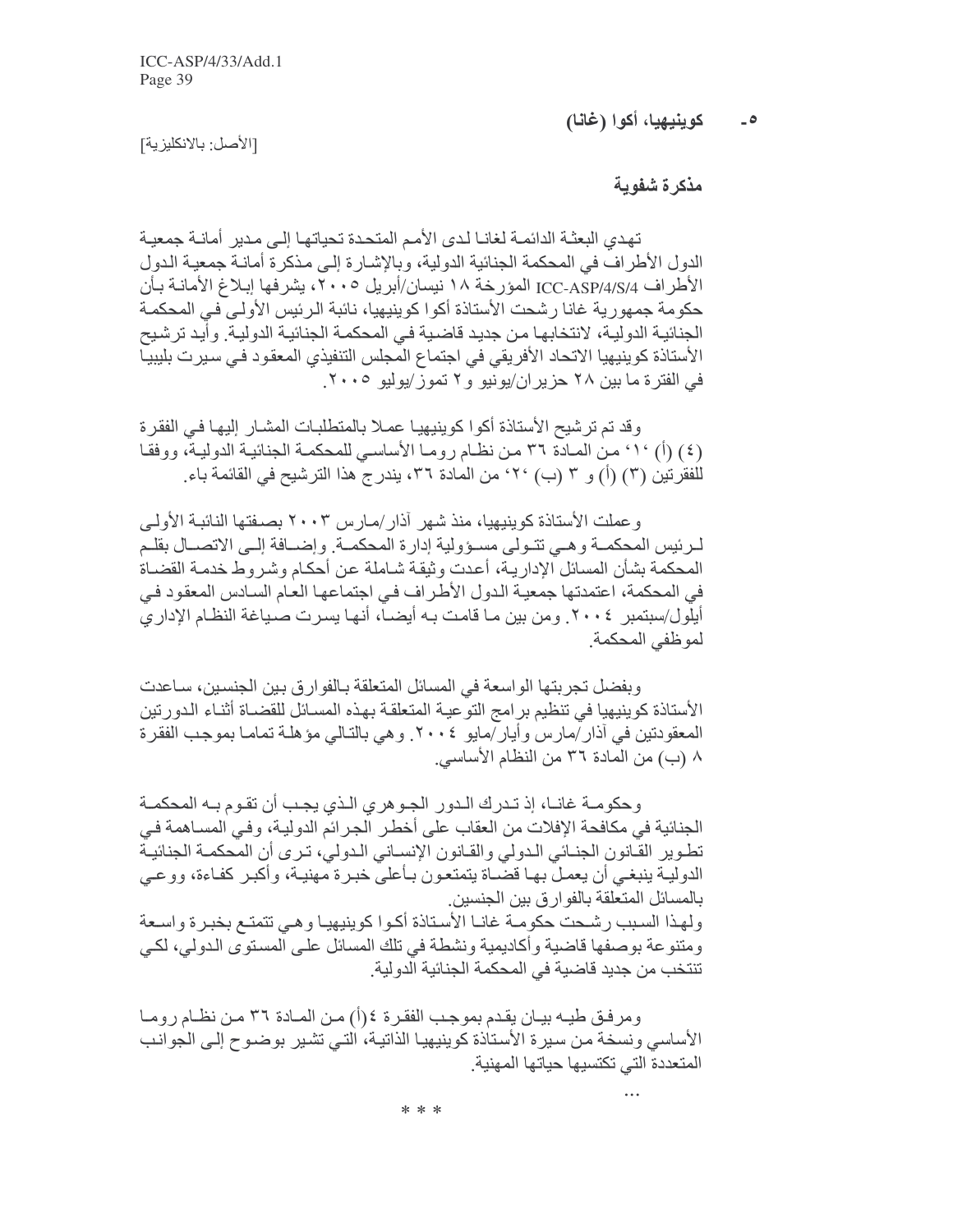#### بيان المؤهلات

الأستاذة أكوا كوينيهيا محامية ومستشارة قانونية لدى محكمة غانـا العليـا وقد  $-1$ انضمت إلى نقابة المحامين في عام ١٩٧٠ وبالتالي فهي مؤ هلة لممارسة المحامـاة في غانـا وهيي تتحلـى بـأخلاق رفيعـة وبالحيـاد والنزاهـة وتتوافر فيهـا المـؤهلات المطلوبـة لتقلد أرفع المناصب القضائية، ليس في غانـا وحدها، بـل داخل الكمنولث أيضـا ويتم ترشيحها بموجب إجراءات التعبين في أعلى المناصب القضائية في الدولة المعنية.

ولدى الأستاذة كوينيهيا الخبرة اللازمة للعمل كمحامية ومستشارة قانونية ومُدرِّسة للقانون كمـا أنهـا خبيرة بحقوق الإنسـان وتتمتـع بالكفـاءة فـي القـانون الجنـائي والإجراءات الجنائية. وقد درَّست القانون الدولي، والقانون الدولي لحقوق الإنسان، ولها أيضا كتابات في هذه المجالات ِ

> و هي تتقن الإنكليز بة ولديها إلمام معقول بالفر نسبة.  $-\tau$

واكتسبت نتيجة لعملها في المحكمة الجنائية الدولية قدرا كبيرا من الخبرة.  $-\xi$ 

و هي مسؤولة، بصفتها النائب الأول لرئيس المحكمـة، عن الشـؤون الإداريـة  $\overline{\phantom{a}}$ للمحكمة والاتصال بالمسجل الذي يباشر الأعمال اليومية للمحكمة

وتستخدم، مـع النائب الثَّاني لرئيس المحكمـة، معارفهـا وخبرتهـا فـي المسـائل  $-7$ المتعلقة بالفوارق بين الجنسين لتنظيم دورات تدريبية للقضاة في تلك المسائل.

> وتحمل السيدة كوينيهيا جنسية غانا ولا تحمل جنسية أي بلد آخر.  $-V$

وتنتمي الأستاذة كوينيهيا إلى نظام القانون العام الذي يعد من أبرز النظم  $-\lambda$ القانونية في العالم، وسيؤدي اختيار ها أيضا إلى تمثيل عادل بين القضاة ذكور ا وإناثا.

\* \* \*

| عنو ان العمل: | International Criminal Court, Den Haag                        |
|---------------|---------------------------------------------------------------|
| الهاتف:       | 00 31 70 515 8195                                             |
| الفاكس        | 00 31 70 515 8789                                             |
|               | akua.kuenyehia@icc-cpi.int ألبريد الإلكتروني:                 |
| اللغات·       | طلاقة فيي الانكليزية، وإلمام بأصول اللغة الفرنسية؛ وأربع لغات |
| غانبة محلبة   |                                                               |
|               | الحالة الاجتماعية: متزوجة ولها ثلاثة أطفال ر اشدين            |

# المو هلات الأكاديمية

| ليسانس الحقوق، من جامعة أوكسفورد، بمدينة أوكسفورد.           | :19YY |
|--------------------------------------------------------------|-------|
| ماجستر في القانون، الفصل الثاني (الشعبة العليا)، جامعة غانـا | :1979 |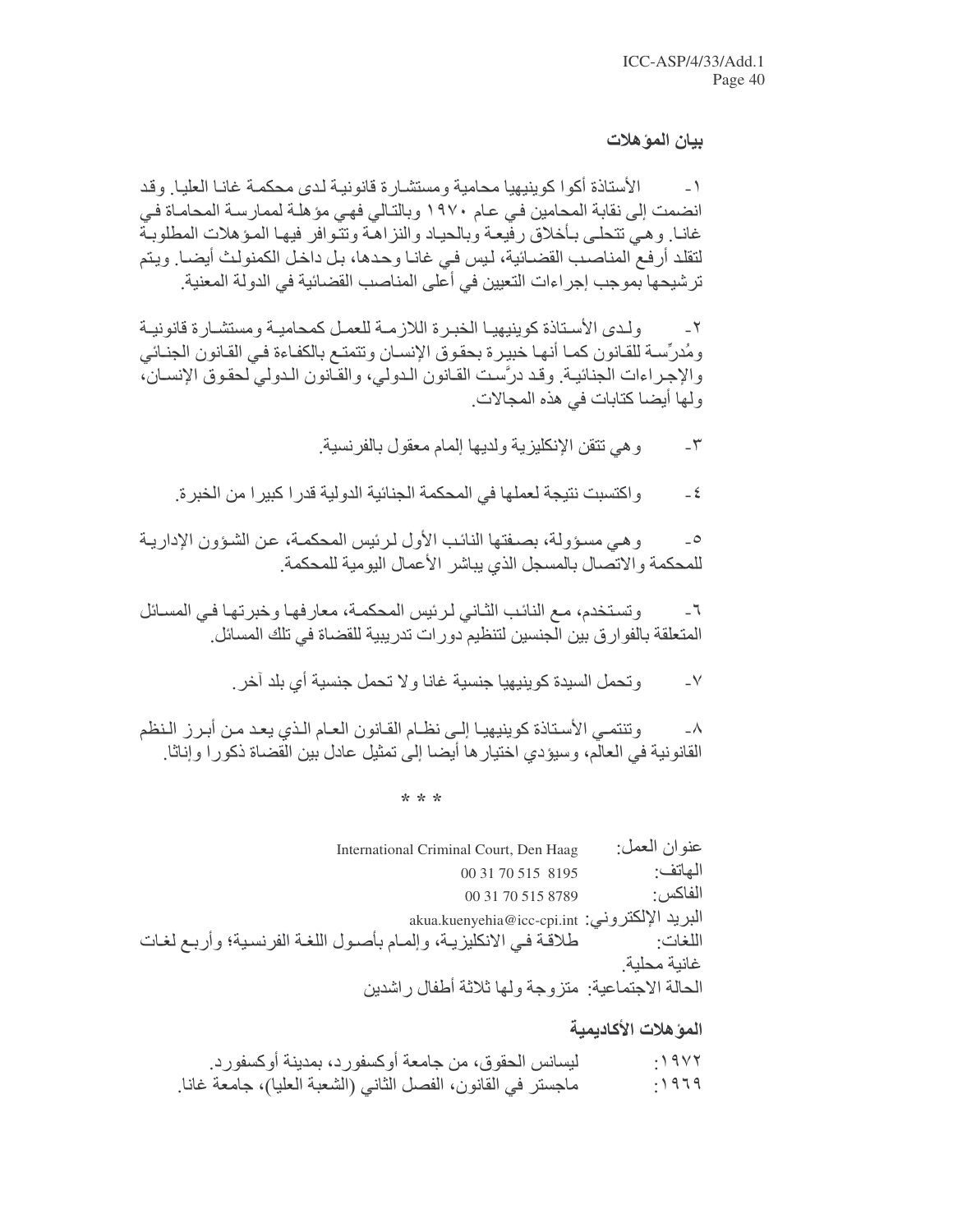#### المو هلات المهنية

الدبلوم المهني المؤهل للانضمام إلى نقابة المحامين في غانـا، ١٩٧٠.

# الجوائز والأوسمة

- حصلت على جائزة مينساه سارباه لكونها أفضل طالبة في دورة التأهيل لممارسة مهنة القانون في عام ١٩٧٠
	- مُنحت زمالة دراسية من الكمنولث للباحثين المرموقين في عام ١٩٩١

### عضوية الجمعيات المهنية

- عضو، نقابة المحامين في غانا.
- عضو، اتحاد المحاميات الدولي.
- عضو ، ر ابطة المحامين الدو لبة  $\overline{a}$
- عضو، الجمعية الأفريقية للقانون الدولي والقانون المقارن.  $\overline{a}$ 
	- عضو، رابطة الاستشاريين في غانا.
	- عضو ، المنظمة الأفريقية للمر أة والقانون والتنمية.  $\overline{a}$ 
		- عضو ، جمعبة التنمبة الدولبة

# الخبرة العملية

- آذار /مــار س ٢٠٠٣ حتــي الآن- قاضــيـة و النائبــة الأو لــي لـر ئيس المحكمــة الجنائيــة الدو لبة
	- أيار /مايو ١٩٩٦ إلى حزير ان/يونيو ٢٠٠٣- عميد كلية الحقوق، بجامعة غانا
	- نيسان/أبريل ٢٠٠١ إلى أيلول/سبتمبر ٢٠٠٢ ـ مديرة بالنيابة لمدرسة غانا للقانون
		- شباط/فبر ابر ١٩٩٦ أستاذة مشاركة بكلية الحقوق، جامعة غانا .
			- ١٩٨٥-١٩٩٦ مُدرِ سة أولى بِكلِّبةِ الْحقوقِ، جامعةِ غانا ِ
				- ١٩٧٢ \_ ١٩٨٥ محاضر بكلية الحقوق، جامعة غانا
- من أيلول/سبتمبر إلى كانون الأول/ديسمبر ١٩٨٨- دارسة زائرة في قسم القانون الدستوري، بكلية الحقوق جامعة ليدين العامة، ليدين، هولندا ِ
- من أيـار /مـايو إلـى أيلـول/سـبتمبر ١٩٨٧- مُدرسـة أولـى استشـارية، بكليـة الحقـوق، جامعة إيمو العامة، أوكيغويي، نيجيريا.
- نيســان/أبريــل ١٩٨٥ إلى حزيــران/يونيــو ١٩٨٦- سكرتيرة ومستشارة قانونية لشركة Unilever of Ghana Ltd.
	- ـ ١٩٨٤ ــ ١٩٨٥ أستاذة بكلية غانا للقانون
- آب/أغسطس ١٩٨٠ إلـي حزيـران/يونيـو ١٩٨١ ـ أسـتاذة مشـاركة زائـرة وزميلـة  $\sim$ بحوث، كلية الحقوق بجامعة تيمبل، فيلادلفيا، بنسلفانيا، الولايات المتحدة الأمر يكية
	- ـ ١٩٧٢ ــ ١٩٧٨ ـ مدر سة، بكلية العاملين بغانـا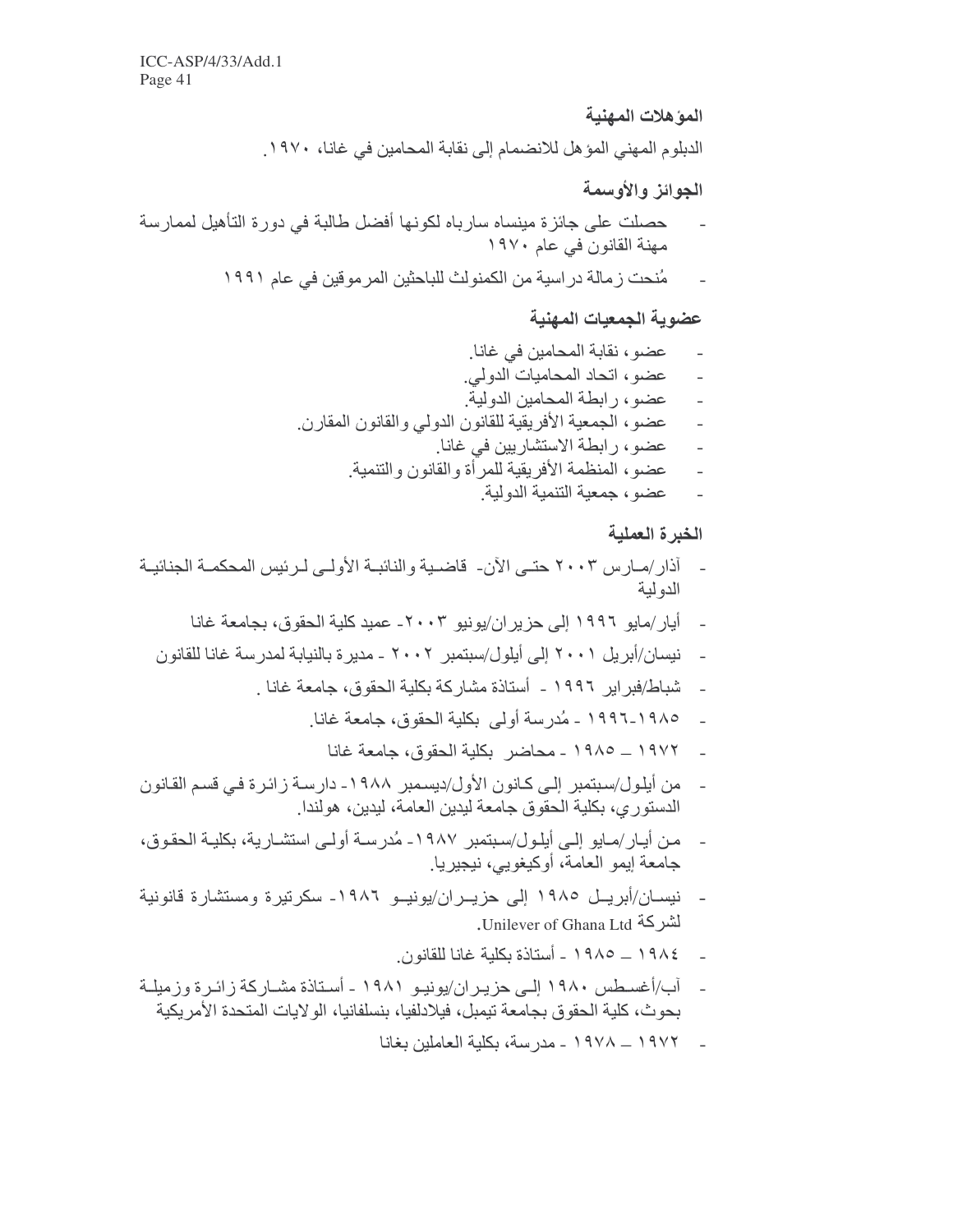المناهج الدراسية التي قامت بتدريسها حتى الآن

- جامعــة غانــا العقـود، القــانون الــدولي، قــانون العقـانون الـجنــائـي، القــانون الصحي والإدارة العامة، نوع الجنس والقانون، القانون الدولي لحقوق الإنسان
	- كلية الحقوق بجامعة نورث ويسترن، المرأة والقانون، ١٩٩٩ ــ ٢٠٠٢
- جامعة إيمو العامة، نيجيريا، القانون الدولي، من أيار/مايو إلى أيلول/سبتمبر ١٩٨٦
- كليـــة تمبــل للحقــو ق، فيلادلفيـــا، الو لايـــات المتحــدة، المــر أة و القـــانون مــن كـــانو ن الثاني/يناير إلى أيار/مايو ١٩٨١

# المنشورات

# التأليف:

*Women and Law in Sub Saharan Africa* with Prof. Cynthia Bowman: Published by SEDCO, Ghana - July 2003

النشر:

*Gender Relations in the Family: A West African Perspective*. Published by Women and Law in West Africa, printed by Yamens - Dec. 2003

*Women and Law in West Africa- Situational Analysis of Some Key Issues Affecting Women*, 1998

# فصول في كتب

- "Economic and Social Rights of Women: A West African Perspective", in *Common Ground or Mutual Exclusion? Women's Movements & International Relations*, Eds: Marriane Braig and Sonja Wolte, pp. 160-170, Zed Books, 2002
- "Improving the Reform Process through Legal Training", in *Comprehensive Legal and Judicial Development. Towards an Agenda for a Just and Equitable Society in the 21 st Century*, Ed. Rudolf V Van Puymbroeck. The World Bank, 2001, pp.  $299 - 306$
- "Legal Literacy and the process of Empowerment A Personal Experience", in *Experiences in Capacity-Building for Ghanaian Women*, ed. Florence Dolphyne and Esther Ofei-Aboagye, 2001, pp. 9 – 13
- "Family Law in Ghana and its Implications for Women", with Esther Ofei-Aboagye, in *Situational Analysis of Some Key Issues Affecting Women*, pp.23 – 61
- "Violence Against Women in Ghana", with Ellen Bortei-Doku Aryeetey, in *Situational Analysis of Some Key Issues Affecting Women*, pp.272 – 29
- "Organizing at the Regional Level The Case of WiLDAF", published in *From Basic Needs to Basic Rights* - ed. M. Schuler ,Chapter 32
- "The Impact of Structural Adjustment Programmes on Women's International Human Rights: The Example of Ghana", Chap. 18, pp. 422 - 436, *Human Rights of Women National Perspectives*: Ed. by Rebecca J. Cook. University of Pennsylvania Press, Philadelphia, 1994
- "Legal Literacy and Law Enforcement Agencies", in *Ghana: Legal Literacy - A Tool for Women's Empowerment*, Part 5, pp. 301 – 311, ed. Margaret Schuler and another. Published by OEF International, 1992
- Regional Enforcement of Human Rights: Claiming Our Place: The African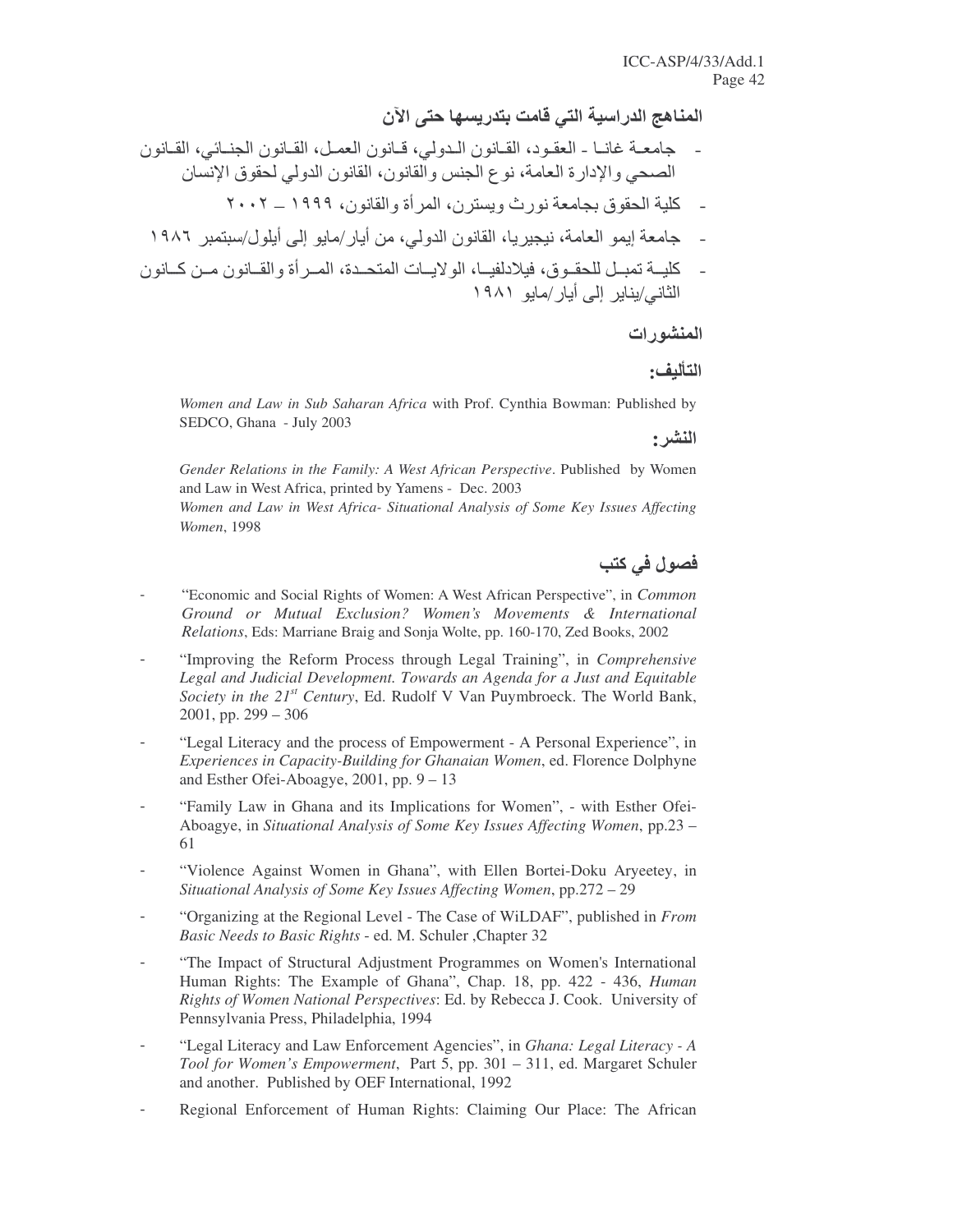System: Working The Human Rights System to Women's Advantage, pp. 95 – 99, ed. Margaret Schuler, published by Institute For Women Law and Development

مقالات رئيسية

- "The Role of Social and Economic Rights of Women in Africa", published in *WiLDAF NEWS* - Issue Number 1, 1998 pp.4-9
- "50 Years of The Universal Declaration of Human Rights and The Rights of Women in Africa" - *Africa Legal Aid Quarterly* - July to September 1998, pp. 7 - 9
- "Distribution of Property between Spouses or Divorce in Ghana" Vol. 18, *University of Ghana Law Journal,* pp. 94 - 108
- "Women and Family Law in Ghana An Appraisal of the Property Rights of Married Women in Ghana". Vol. 17, *University of Ghana Law Journal*, pp. 72 - 99
- Legal Services and Education to Grassroots Women in Ghana Women, Law and Development in Africa Origins and Issues - pp. 117-125 - published by OEF International, Washington, 1990
- Legal Aid Services to Women in Ghana Women, Law and Development -Action for Change. pp. 53 - 60 - Published by OEF International, Washington, D.C., 1990
- "The Problem of the Persistent Offender in the Ghanaian Penal System" Vol. 15, *University of Ghana Law Journal*, pp. 84 - 96
- "Women and Family Law in Ghana" *Proceedings of Seminar on Ghanaian Women in Development* - Vol. 1, pp. 316, 1978
- Labour Laws on Retirement in Ghana Ageing and Social Change 34th Annual New Year School - Editor: Opare Abetia, pp. 48 - 52

مجموعة من ورقات المؤتمرات

- 2005 An Introduction to the ICC: Structure, Organs and Mandate, paper delivered at a specialised Training Course for Diplomats and Embassy Staff on the International Criminal Court organized by the TMC Asser Institute in February
- 2004 Gender Challenges of the Rome Statute, paper delivered at the School of Law, Nottingham University in February
- 2004 The International Criminal Court and the various challenges ahead, paper delivered at the Human Rights Centre, Faculty of Law, Queens University Belfast, April
- 2004 International Criminal Court and the challenges ahead keynote address at the research coordination day of Faculty of Law, University of Maastricht in May
- 2004 An overview of the International Criminal Court, its mandate, organs and trigger mechanisms, paper presented at a training workshop on the ICC organized by the University of Nottingham and the Human Rights Law Centre of the University of Cape Town, South Africa in June
- 2004 The ICC Challenges and Prospects, paper delivered at a Workshop on Implementing Legislation of the Rome Statute of the International Criminal Court organized by the ICRC in Lusaka, Zambia, in September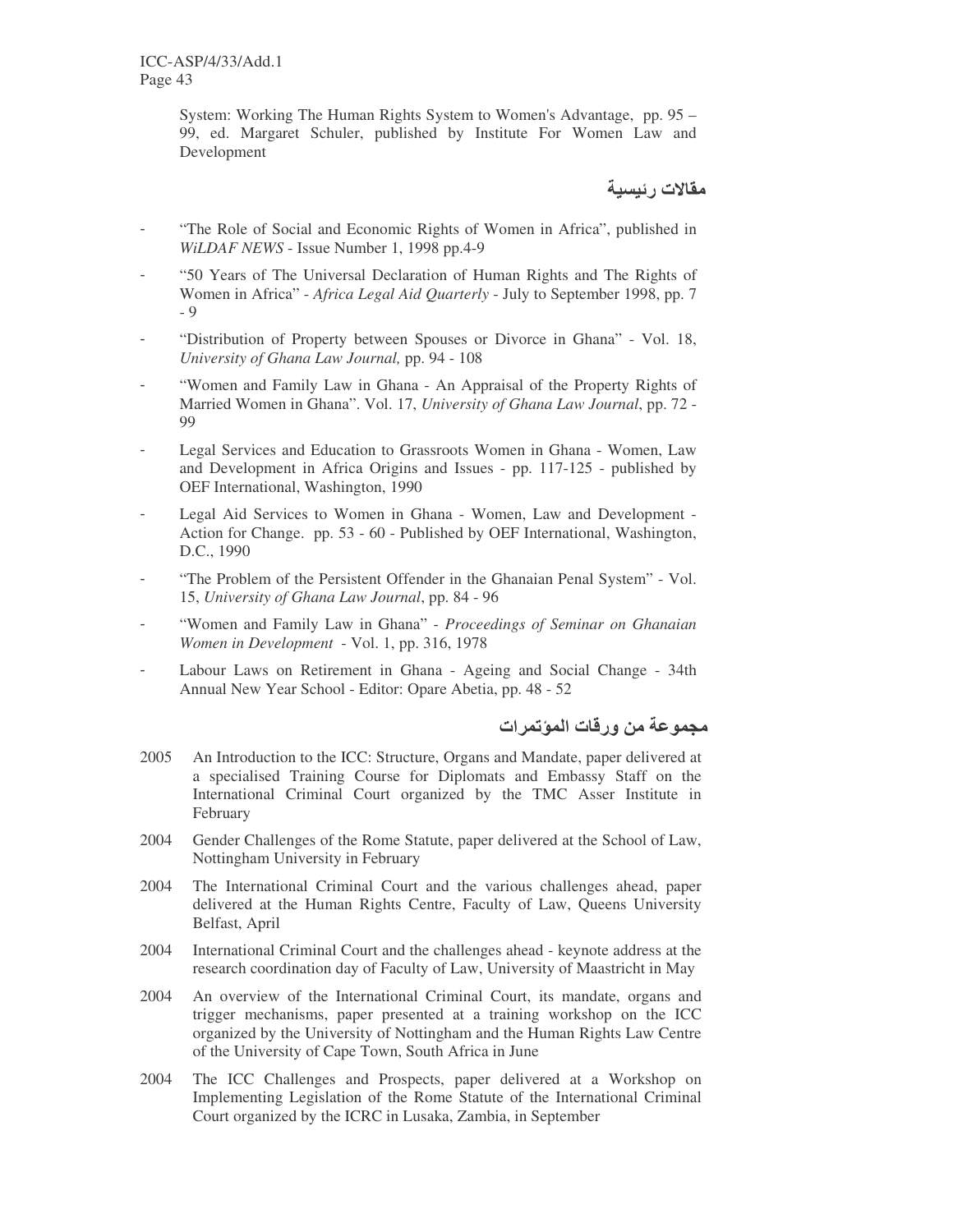- 2004 Women in Peace Building: Adjudication as part of a process of Reconciliation and Reconstruction, paper delivered at Match International, Ottawa, Canada, in September
- 2003 The role of ICC Judges in the Implementation and Cooperation activities of States Parties to the Rome Statute: A paper delivered at an ICC Implementation in Central and Eastern Europe organized by NGO Coalition for the ICC Europe office in Bucharest, Romania, in May
- 2003 The ICC at the start of its operations. Paper delivered at the 5th Anniversary celebrations of the adoption of the Rome Statute organized by No Peace Without Justice in Rome on 17 July
- 2003 What difference will the ICC make in post conflict justice? A paper delivered at a conference on Post Conflict Justice: Lessons for the future, organized by Wilton Park, in England, in September
- 2002 Protecting Women's Rights under the African Charter on Human and Peoples' Rights. Capacity Building Training Courses on Promoting Accessibility to the African Commission on Human & Peoples' Rights etc., organized by Africa Legal Aid, Accra
- 2002 Ethics and Justice in the Family in the Era of HIV/AIDS A workshop on Gendered Family Dynamics & Health. African Family Studies in a Globalising World. Organized by the Institute of African Studies & School of Public Health. University of Ghana, Legon
- 2000 Economic and Social Rights of Women in Africa A conference organized by the Gender Studies Centre and the Institute for Comparative Politics and International Relations, Johann Wolfgang Goethe University, Frankfurt, Germany
- 2000 World Bank Conference Comprehensive Legal and Judicial Development: Towards an Agenda for a Just and Equitable Society in the 21st century. Improving Participation in the Reform Process Through Training
- 2000 Parliamentarians for Global Action 3rd Annual Conference West African Pilot Programme on Population and Development. Review of Laws affecting Reproductive Health and Rights, Sexual Health and Rights and Family Planning
- 2000 Speaker of Parliament's Breakfast Forum, Accra. The State of Women's Human Rights in Ghana – The Law and Implementation
- 1999 The Empowerment of the African Woman in Decision-Making Hope for the 3rd Millennium. Keynote address at the Africa Regional Conference of the World Union of Catholic Women's Organisations
- 1998 Perceptions About Women in Public Life; Fact and Fiction: The Implications for Legislation - Workshop for Senior Female Civil Servants under the Women in Public Life Project, GIMPA.
- 1997 The Role of Economic and Social Rights in the Achievement of Gender Equality for Women in Africa and Inter-linkages of Such Rights with Development: A Regional Case Study - presented at a UN Division on Advancement Expert Group Meeting in Turku, Finland
- 1996 Platform for Action Paper presented at a Post Beijing Workshop Organized by Integrated Social Development Centre (ISODEC), Accra
- 1996 Legal Aspects of Drug Prescribing and Treatment Guidelines paper presented at a Scientific Symposium at the Ghana Medical Association - Accra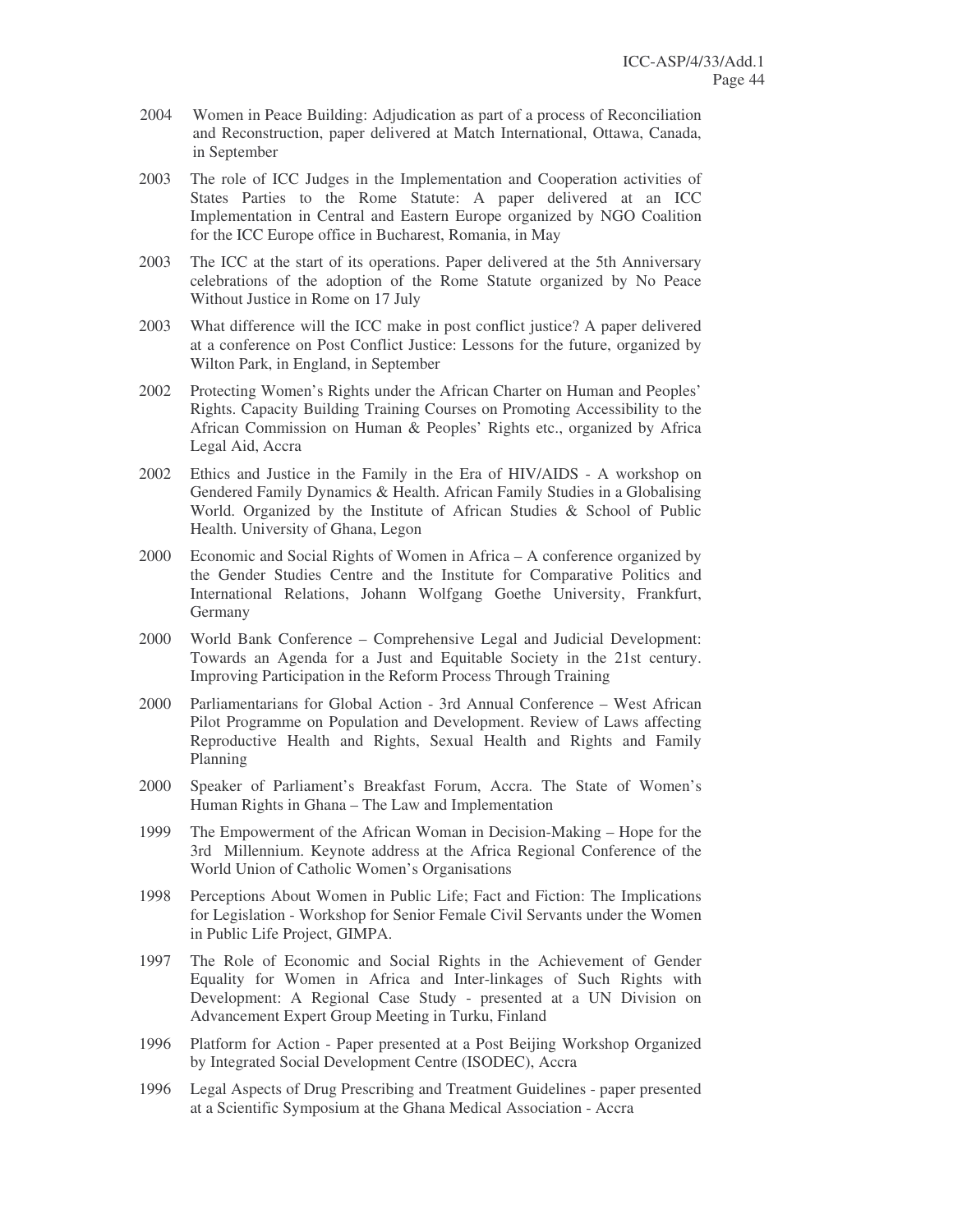- 1996 Making Law Accessible to the Lay Person The Court System Paper presented at a workshop organized by the Human Rights Study Centre, Faculty of Law, and Konrad Adenauer Foundation - Accra
- 1995 Property Rights of Women in Marriage in Ghana National International Perspectives Seminar organized by FIDA, Ghana and Friedrich Ebert Foundation on Women's Rights in Ghana - Accra
- 1995 Participation of Women in the Democratic Process in Ghana, Workshop Organized by Associates in Rural Development in Africa. Washington, D.C., USA
- 1995 University Curriculum, Law and Gender Paper presented at the 25th Triennial Conference of the International Federation of University Women - Yokohama, Japan
- 1995 UN 4th World Conference on Women, Beijing, China
- 1995 A Continental Initiative to rethink issues of Gender and Human Rights In Africa -Accra
- 1994 General Outline of Ghana's 1992 Constitution and the Extent to Which it Satisfies the Human Rights Obligations Assumed by Ghana. Paper presented at a workshop for Women Members of Parliament, Akosombo
- 1994 Women and Their Legal Rights in Ghana. Paper delivered at a Workshop on Empowerment: Taking Responsibility for Change, Abokobi, Ghana
- 1994 Law and Family Life in Ghana. Paper presented at a Seminar Marriage, Divorce, Remarriage and its effects on Children, Parents, Extended Families, Church and Society - organized by the Presbyterian Church of Ghana - Abokobi, Ghana
- 1994 The Age of Majority Women's Rights and Responsibilities. Paper presented at a seminar organized by Law Reform Commission of Ghana - Accra, Ghana
- 1994 Legal Aid and Services to Disadvantaged Women in Ghana. A paper presented at a seminar on poverty organized by the Conferences and Research Committee of the University of Ghana, Legon
- 1994 Convention on the Elimination of All Forms of Discrimination Against Women – Paper presented at a seminar organized by ISODEC (Integrated Social Development Centre), at Abokobi, on Gender Equality and Social Development, The Social Summit and the Beijing Women's Conference Process in the Ghanaian Context - Abokobi
- 1993 Human Rights in Health Law. Paper delivered at a Workshop organized by the Human Rights Study Centre, Faculty of Law, University of Ghana, and Legon - Accra
- 1993 The Legal Status of Rural and Urban Poor Women in Ghana ICJ/WiLDAF/FIDA workshop on Para Legal Training in Ghana - Accra
- 1993 The Constitution: Women's Rights and Responsibilities. Paper presented at a Workshop for Women Members of Parliament, Ministers and Deputy Ministers on Enhancing the Effectiveness of Women Parliamentarians, Ministers and Deputy Ministers - Accra
- 1993 World Conference on Human Rights The African System of Human Rights and How it Can be Used to Advance Women's Rights
- 1992 The Impact of Structural Adjustment on Human Rights of Women: The Example of Ghana - Consultation on Women's Human Rights Toronto, Canada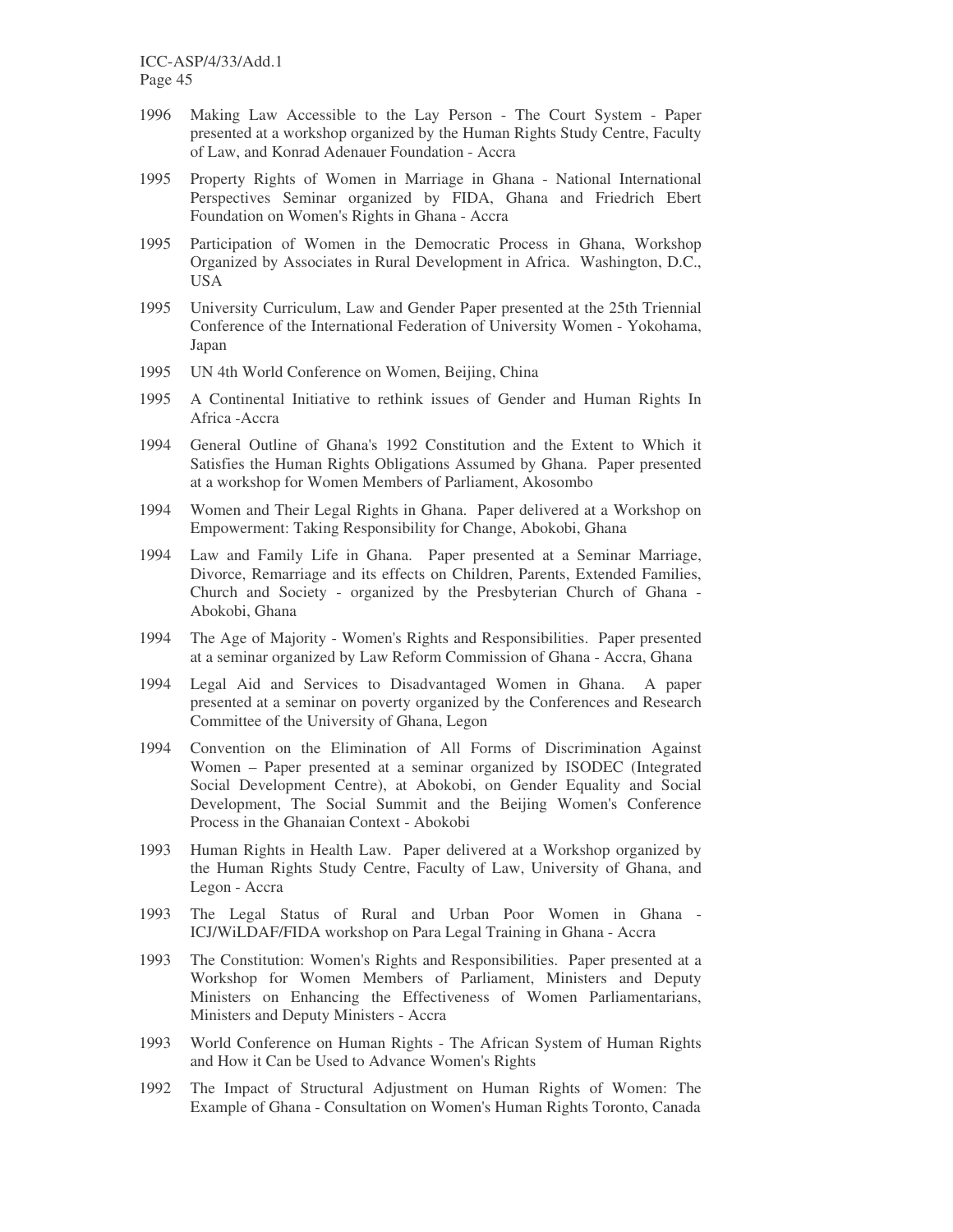- 1992 UN Expert Group Meeting on Increased Awareness by Women of their Rights including Legal Literacy - A case study
- 1992 Empowerment Strategies in Health Promotion at Household, Community and National Levels - Legal and Policy Issued - Paper delivered at a Sub-Regional Awareness Seminar on Women and Health
- 1992 Trade Union Rights within the Labour Laws of Ghana - Accra, Ghana - West Africa Sub-regional meeting of the International Transport Workers Federation
- 1992 The Participation of Women in Politics in Ghana - A Re-appraisal of the Problems - Accra, Ghana, Conference of Institute of Economic Affairs on Peace and Democracy in Ghana in the 4th Republic
- Fostering Rights Awareness among Women The Ghanaian Experience -1991 Arusha, Tanzania - Meeting of Africa Society of International and Comparative Law
- 1989 Importance of Legal Aid in the Realisation of Peoples and Human Rights -Banjul, Gambia - Seminar on the Judiciary and Human Rights in Africa
- 1987 Protecting the Rights of Women by Law: Notes on the Ghanaian Situation -Jos, Nigeria - Rights and Humanity's first Pan African Workshop
- Employment Law and Women in Ghana Workshop on the Law, Family 1978 Welfare and the Status of Women in Anglophone Africa - Nairobi, Kenya
- 1976 Labour Laws Affecting Ghanaian Women - Africa Regional Conference of the International Federation of Women Lawyers (FIDA), Accra, Ghana
- 1975 Legal Channels for Change in the Status of Women in Ghana, National Seminar on Women and Development, Accra, Ghana

#### مجموعة من المؤتمرات والحلقات الدر اسية التي حضر تها

تحالف المنظمات غير الحكومية لمكتب المحكمة في بو خر ست في رومانيا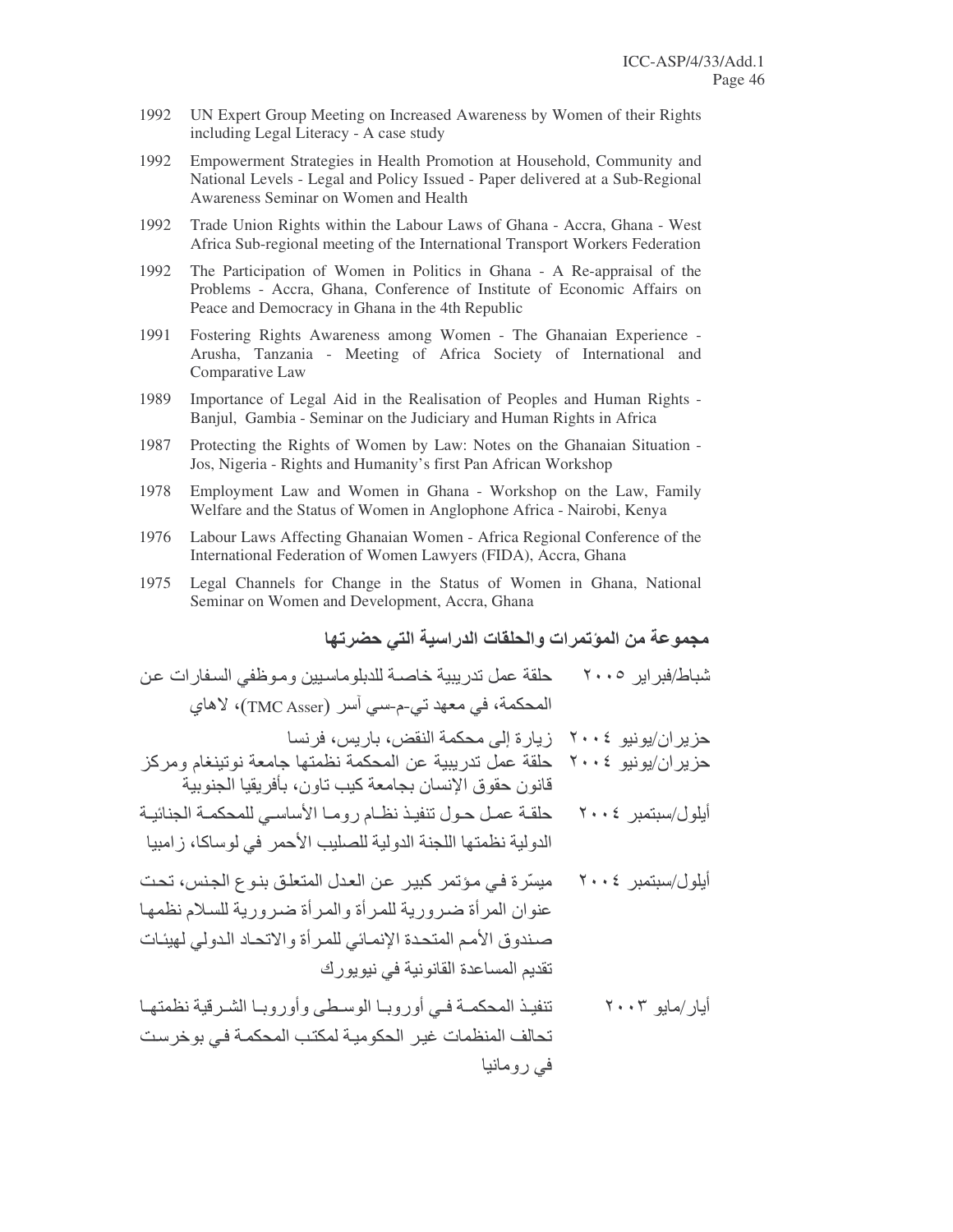ICC-ASP/4/33/Add.1 Page 47

- احتفالات الذكرى الخامسة لاعتماد نظام روما الأساسي نظمتها تموز ⁄بولبو ۲۰۰۳ منظمة لا سلام بدون عدل، في روما بإيطاليا
- مـوَتَمر حـول العدالــة بعـد المناز عــات: الــدر وس المستخلصـــة أيلول/سبتمبر ٢٠٠٣ للمستقبل، نظمه ويلتون بارك في انكلترا
- تشرين الأول/أكتوبر ٢٠٠٣ مسلم حول تنفيذ نظـام رومـا الأساسـي للمحكمـة، فـي أكر ا، غانا
- تشرين الأول أكتوبر ٢٠٠٢ الديناميـــة الأســرية والصــــحة بمنظــور يراعـــى نــوع الجــنس. الدراسات الأفريقية بشـأن الأسرة فـي عـالم يتحوّل إلـي العولمـة، نظمه معهد الدراسات الأفريقية ومدرسة الصحّة العمومية
- دور ات تدر ببيــة علــي بنــاء القـدر ات بشــأن تعز بـز الوصــول إلــي أبلول/سبتمبر ٢٠٠٢ اللجنة الأفريقية المعنية بحقوق الإنسان وحقوق الشعوب، إلخ، المساعدة القانونية في أفريقيا، في أكرا
- مؤتمر الكمنولث المعقود في إطار مبادرات حقوق الإنسان اذار/مارس ۲۰۰۱ والمعنى بحقوق الإنسان والتخفيف من وطأة الفقر
- تموز/يوليو ۲۰۰۰ المؤتمر اللذى نظمه مركز دراسات نوع الجنس ومعهد السياسات المقارنة والعلاقات الدولية التلبع لجامعة جوهان وولفغانغ جوته، فرانكفورت، ألمانيا ِ
- مئومر البنك المدولي المعنسي بسالتطوير القبانوني والقضبائي حزیران/یونیه ۲۰۰۰ الشامل: نحو برنـامج مّن أجل إقامـة مجتمـع عـادل ومنصـف فـيّ القرن ۲۱.
- لجنسة وضبع المبرأة، كخبيبرة لمراقبية المفاوضيات المتعلقية آذار /مار س ۱۹۹۸ بالبروتوكول الإضافي لاتفاقية القضاء على جميع أشكال التمييز ضد المرأة وتقديم تقرير عن هذه المفاوضات.
- حزير ان/يونيو ١٩٩٨ الاجتمـاع الـذي عقده البنـك الـدولي فـي واشـنطن العاصـمـة بشـأن المر أة والقانون في شرق أفريقيا، وذلك بوصفها خبيرة.
- كانون الأول/بسمبر ١٩٩٧ اجتمــاع فريــق الخبــراء التــابع لشــعبة النهـوض بــالمرأة بـالأمانــة العامة بشأن "دور الحقوق الاقتصادية والاجتماعية في تحقيق المساو اة بين الجنسين".
- مرحلة ما بعد بيجين: النظر في منهاج العمل، الحد من الفقر في شباط/فبر ایر ۱۹۹۲ غانا
- الحلقة الدر اسبية الدوليـة المتعلقـة بالتحديث، أو كسفور د، المملكـة أيار /مايو المتحدة
	- مشاكل توصبف العقاقير في غانـا، أكر ل تشر ين الثاني/نو فمبر تقديم المساعدة إلى مبادر ات الاكتفاء الذاتي، أكر ا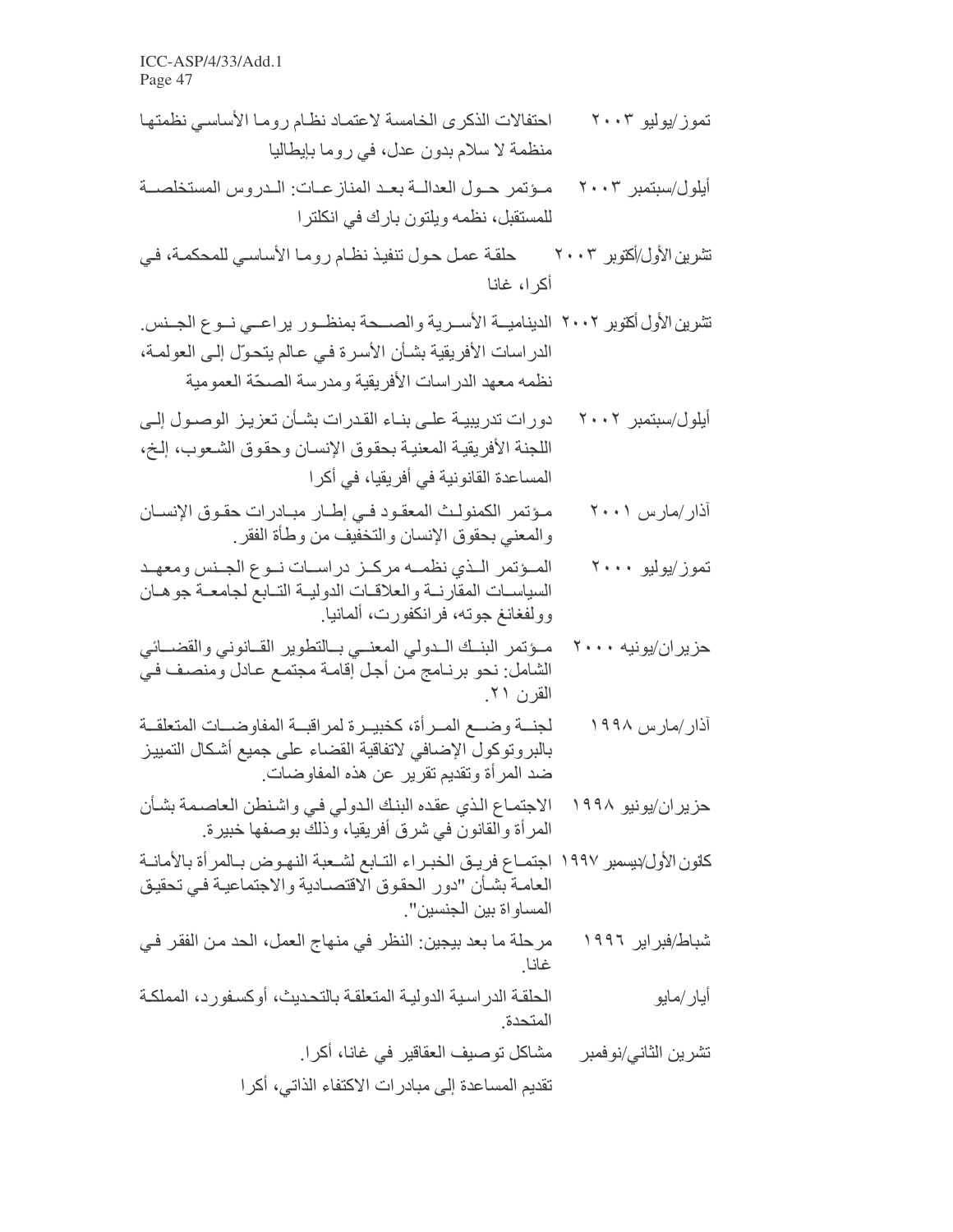#### ICC-ASP/4/33/Add.1 Page 48

| كانون الأول/ديسمبر              | النظام القضائي وحقوق الإنسان في غانا، أكرا                                                                                                          |
|---------------------------------|-----------------------------------------------------------------------------------------------------------------------------------------------------|
| نیسان/أبریل ۱۹۹۰                | حقوق الملكية للمر أة في غانـا، أكر ا.                                                                                                               |
| تموز/يوليو                      | الديمقر اطيــة فــي مجــال نــوع الجــنس فــي أفريقيــا، واشــنطن<br>العاصمة                                                                        |
| أب/أغسطس                        | مـؤتمر الاتحـاد الـدولي للجامعيـات الخـامس والعشـرون (يعقـد<br>المؤتمر مرة كل ثلاث سنوات)، يوكوهاما، اليابان                                        |
| أيلول/سبتمبر                    | المؤتمر العالمي الرابع المعني بالمرأة، بيجين                                                                                                        |
| كانون الأول/ديسمبر              | المبادر ة القارية: نوع الجنس وحقوق الإنسان في أفريقيا، أكرا.                                                                                        |
| كانون الثاني/يناير ١٩٩٤         | حلقة عمل لعضوات البرلمان، أكوسومبو، غانا ِ                                                                                                          |
| أذار/مارس                       | المر أة وحقوقها القانونية في غانا، أبوكوبي، غانـا.                                                                                                  |
| نیسا <i>ن/</i> أبریل            | الحلقة الدراسية المنعلقة بالزواج، والطلاق، والزواج من جديد<br>وأثــاره علــي الأطفــال والأبــوين والأســر الممتــدة والكنيســة،<br>أبوكوبي، غانا ِ |
| أب/أغسطس                        | حلقة در اسية عن أعمار الأغلبية في غانا، أكر ا.                                                                                                      |
| أيلول/سبتمبر                    | حلقة در اسية عن الفقر ، أكرا ِ                                                                                                                      |
| كانون الأول/ديسمبر              | حلقة در اسية بشأن التنمية الاجتماعية، أبوكوبي، غانا ِ                                                                                               |
| حزیران/یونیو ۱۹۹۳               | المؤتمر العالمي لحقوق الإنسان، فيينا                                                                                                                |
| تموز/يوليو                      | حلقة عمل بشأن الخدمات القانونية للمرأة الريفية والتدريب على<br>الأعمال القانونية المعاونة، أكرا.                                                    |
| تموز/يوليو                      | حلقة عمل بشأن تعزيز فعالية النساء الأعضاء في البرلمان                                                                                               |
| تشرين الأول/أكتوبر              | حقوق الإنسان والقانون الصحي، حلقة عمل قام بتنظيمها مركز<br>دراسات حقوق الإنسان، كلية الحقوق، جامعة غانا                                             |
| كانون الثاني/يناير ١٩٩٢         | معهد الشؤون الاقتصادية: حلقة دراسية دولية بشأن أفاق<br>السلام والازدهار والتنمية في غانا.                                                           |
| أذار ⁄مارس                      | اجتماع الاتحاد الدولي لعمال النقل دون الإقليمي لغرب أفريقيا.                                                                                        |
| آب/أغسطس                        | حلقـة التشـاور المتعلقـة بحقـوق الإنسـان للمـراة، كليـة الحقـوق،<br>جامعة تورونتو، كندا                                                             |
| شباط/فبراير ۔<br>آذار/مارس ۱۹۹۱ | المرأة والقانون والتنمية في أفريقيا المعني بتدريب المدربين<br>على محو الأمية القانونية، هراري، زمبابوي ِ                                            |
| آذار/مارس-نيسان/أبريل           | الاجتماع السنوي للجمعية الأفريقية للقانون الدولي والمقارن،<br>أروشاً.                                                                               |
| نیسان/أبریل                     | الاجتماع السنوي لرابطة الكمنولث لتعليم القانون، كمبرلاند<br>لودج، المملكة المتحدة.                                                                  |
| أبار/مابوحزبران/بونبه           | حلقة التشاور الدولية المعنية بدور الإرساليات، القدس، اسرائيل                                                                                        |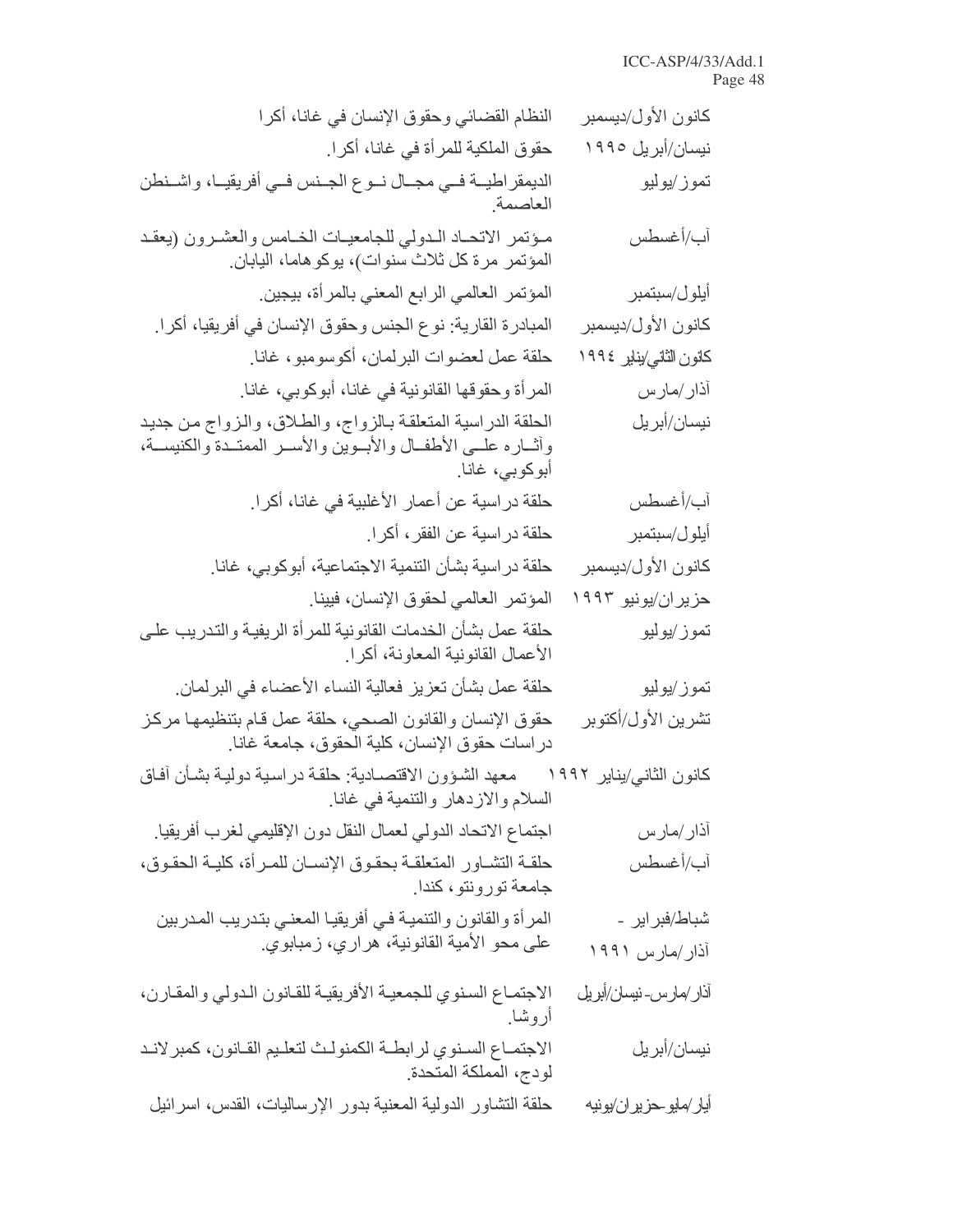| مؤتمر حقوق الإنسان، الذي نظمته مؤسسة الموارد القانونية،<br>هراري، زمبابوي                                                                               | تشرين الأول/ أكتوبر       |
|---------------------------------------------------------------------------------------------------------------------------------------------------------|---------------------------|
| الحلقة الدراسية لبرنـامج الأمم المتحدة الإنمـائي المتعلقـة بـدور<br>المر أة في مجال الاستشار ات                                                         | شباط/فبراير ۱۹۹۰          |
| المؤتمر الإقليمي الأفريقي المعني بالمرأة والقانون والتنمية،<br>هراري، زمبابوي                                                                           | شباط/فبراير               |
| الحلقــة الدر اســية لبرنـــامج الأمـــم المنحــدة الإنمـــائي المتعلقــة<br>بالاستشارات الجامعية لأغراض التنمية الاقتصادية                             | نيسان/أبريل               |
| حلقــة التشــاور الدوليــة المتعلقــة بــدور الإرســاليات، غــوات،<br>سويسرا                                                                            | حزيران/يونيو              |
| حلقة عمل بشأن إعداد دليل مناسب لمحو الأمية القانونية للمرأة،<br>نظمتها مؤسسة O E F إنترناشيونال، سـانتا فـي، نيو مكسيكو،<br>الو لايات المتحدة           | حزيران/يونيو              |
| الاجتماع التخطيطي الأول بشأن المرأة والقانون والتنمية في<br>أفريقيا، هراري، زمبابوي                                                                     | نیسا <i>ن/أبر</i> یل ۱۹۸۹ |
| الاجتماع الأقاليمي المعني بـالمرأة والقانون والتتمية، واشنطن<br>العاصمة، الولايات المتحدة الأمريكية                                                     | حزيران/يونيو              |
| حلقة دراسية بشأن معاملة المجرمين، أكرا، غانا ِ                                                                                                          | تشرين الأول/ أكتوبر       |
| حلقة دراسية وطنية بشأن المرأة والقانون والتنمية، أكرا، غانا                                                                                             | تشرين الأول/ أكتوبر       |
| حلقــة در اســية بشــأن الســلطة القضـــائية وحقــوق الإنســان فــي<br>أفريقيا، بانجول، غامبيا                                                          | تشرين الثاني/ نوفمبر      |
| الاجتماع التخطيطي الأخير بشأن المرأة والقانون والتنمية في<br>أفريقيا، نيروبي، كينيا.                                                                    | كانون الأول/ ديسمبر       |
| تشرين الأول/ أكموير ١٩٨٨ حلقـــة العمــل المشــتر كـة بــين غـانـــا ونيجيريـــا بشــأن محــو الأميــة<br>القانونية لنساء القواعد الشعبية، أكر ا، غانـا |                           |
| كانون الأول/ بيسمبر ١٩٨٧ حلقة عمل البلدان الأفريقية الأولى المعنية بـالحقوق والإنسـانية،<br>كلية الحقوق، جامعة جوس، نيجيريا.                            |                           |
| المؤتمر الثالث والعشرون لاتحاد المحاميات الدولي، بروكسل،<br>بلجيكا                                                                                      | حزیر ان/یونیو ۱۹۸٦        |
| عمليـــة مفتــرـق الطــرـق ــ أفريقيــا: دور المـهنيــات فــي الولايــات<br>المتحدة                                                                     | حزیر ان/یونیو ۱۹۸۳        |
| حزيران/يونيو ١٩٨٠ حلقة تشاورية بشأن البغاء بين نساء غانا، أكرا، غانا                                                                                    |                           |
| حلقة دراسية بشأن المرأة والتنمية، أكرا، غانا                                                                                                            | 19YA                      |
| مؤتمر اتحاد المحاميات الدولى، نيجيريا.                                                                                                                  |                           |
| حلقة عمل بشأن القانون ورعاية الأسرة ووضع المرأة في بلدان<br>أفريقيا غربا.                                                                               |                           |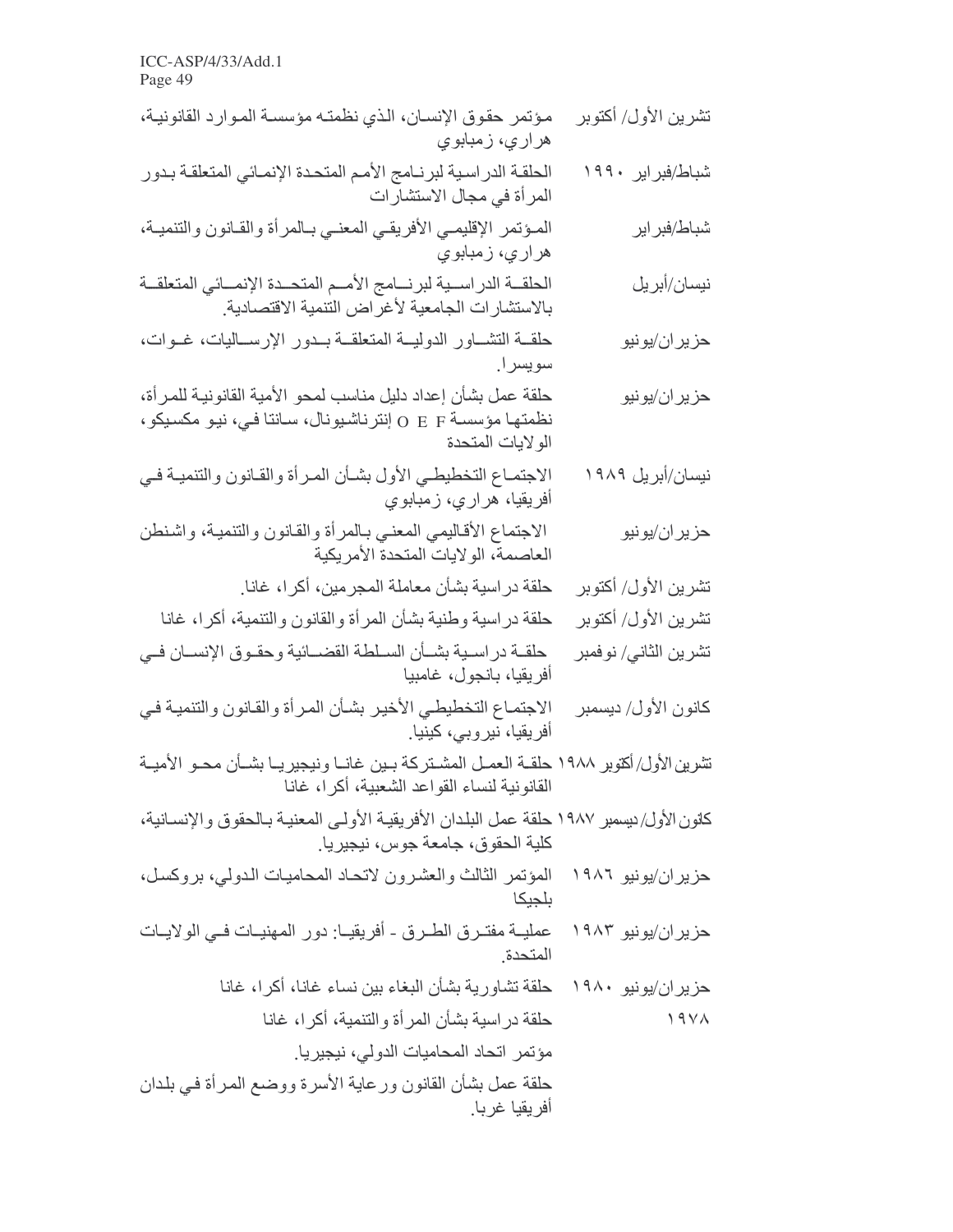المهام الاستشارية

- مراجعة اقتراحات بشأن وضع برامج تتعلق بفيروس نقص المناعة البشرية/الإيدز في المؤسسات الجامعية ـــ رابطة الجامعات الأفريقية، ٢٠٠٢
- مر اجعة نقرير أعد بنـاء علـى طلب المجلس الـوطني المعنـى بـالنعليم العـالي والبنـك الدولي بشأن فيروس نقص المناعة البشرية/الإيدز في المؤسسات الجامعية فـي غانـا،  $\mathbf{y}$ .,  $\mathbf{y}$
- مراجعة مشروع قـانون الـزواج والطـلاق فـي غانـا GTZ Ghana، مشروع التعدديـة القانونية، ٢٠٠٢
- تقييم أنشطة مشروع الدعم المقدم للجنة الأفريقية المعنية بحقوق الإنسان وحقوق الشعوب من طرف مفوضية الأمم المتحدة لشؤون اللاجئين في جنيف في إطار النعاون النقني مع مشروع منظمة الوحدة الأفريقية RAF/96/AN/30 2002
- تولت ضمن مشروع لإصلاح القطاع القانوني مهمة جمع محتويات تقارير مقدمة  $\overline{a}$ من ٨ استشاريين في وثيقة واحدة وأعدت خطة استر اتيجية لذلك القطاع، ١٩٩٩.
- صبحة المررأة والعنف منظور منظمية الصبحة العالميية، ورقية مفاهيميية لمنظمية الصحة العالمية، هر ار ي، زمبابو ي، ١٩٩٨.
- إعداد مشروع سياسة بشأن فيروس نقص المناعة البشرية/الإيدز في غانـا، ١٩٩٧ و  $\overline{a}$ 1999
- در اســـة استقصـــائية لقضـــايـا القــذف فــي غانـــا مــن عــام ١٩٩٣ وحتــي ١٩٩٦. معهـد  $\overline{a}$ تطوير الديمقر اطبة ووسائط الإعلام، مونتر بال، ١٩٩٦.
- مـدى تــوافر القــروض لمنْظِمــات المشــاريع الصـــغيرة فــى غانــا، المســاواة الآن، نيويورك، كانون الأول/ديسمبر ١٩٩٥.
	- الفرص المتاحة للاستشاريات في غانا، برنامج الأمم المتحدة الإنمائي، ١٩٩١.

### أنشطة خارجة عن التخصص

- عضو لجنة الخبراء التابعة للجنة المعنية بالقضاء على التمييز ضد المرأة، كانون الثاني/يناير إلى حزير ان يونيو ٢٠٠٣
	- عضو مجلس الخدمة المدنية في غانا، نيسان/أبريل ٢٠٠٢ إلى تموز /يوليو ٢٠٠٣
		- رئيسة المجلس التنفيذي الوطني لمؤسسة المرأة والقانون والتنمية في أفريقيا
- عضـو ، مجلـس جامعــة كيـب كوسـت، حز يـر ان/يونيـو ٢٠٠١ إلــي حز يـر ان/يونيـو  $Y \cdot Y$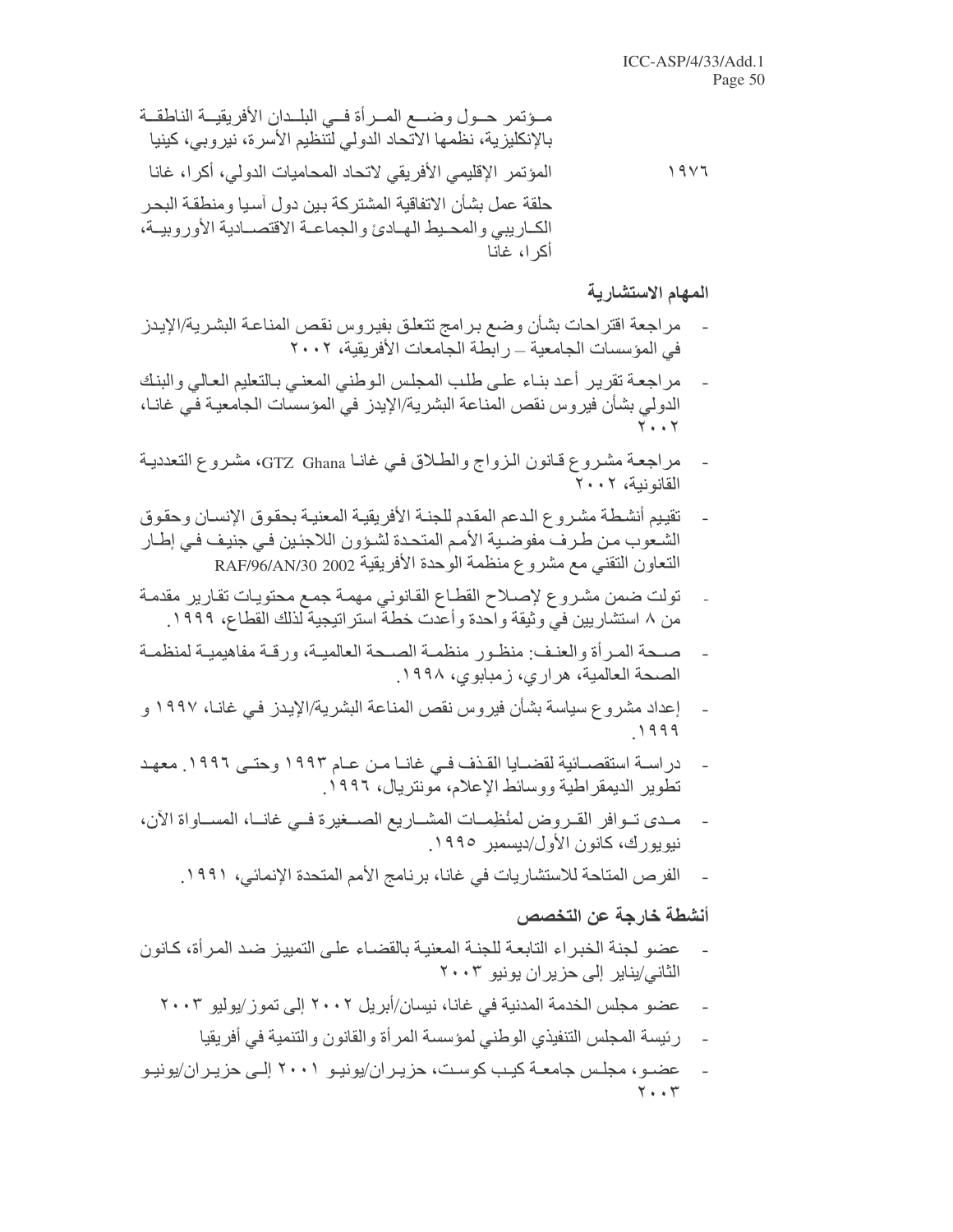- عضـو ، اللجنــة الرئـاسـية التــى حققت فــى كار ثــة الإسـتاد التــى وقعت فــى غانــا فــى ٩ أيار/مايو ٢٠٠١
	- عضو ، في مجلس أمناء جمعبة غانا للمكفو فبن
- عضبو، فبي مجلس إدارة مؤسسة غريت كُومشن مُوفِقينت Great Commission  $\overline{\phantom{a}}$ Movement؛ غانا
- عضو ، مجلس إدار ة مصر ف بـار كليز ، غانـا مـن ٢٠٠١ إلـى تشـر ين الأول/أكتـوبر  $Y \cdot \cdot Y$
- عضـو، مجلـس أمنـاء معهـد أكروفـي ريسـتالير للاهـوت والبحـوث التطبيقيـة، أكر وبونغ، أكو ابيم، غانا
	- عضو ، اللجنة المشتركة بين الكنائس للخدمات المسكونية، الكنيسة المشيخية لغانا
- رِ بُيسة مجلس إدار ة مؤسسة المر أة والقانون والتنمية، من عام ١٩٩٥ إلى كانون الأول/ديسمبر ١٩٩٧، وعضو مجلس الإدارة من عام ١٩٩١ إلى عام ١٩٩٨
	- عضو، مجلس إدارة مؤسسة غانا لمحو الأمية القانونية والموارد القانونية
		- عضو ، مجلس إدار ة مجلس المساعدة القانو نية في غانا، ١٩٩٢-١٩٩٦
- عضو ، مجلس إدار ة هيئة غرافيك، تشرين الأول/أكتوبر ١٩٩٥ إلىي أيلول/سبتمبر ١٩٩٧، ومن تشرين الأول/أكتوبر ١٩٩٨ حتى كانون الأول/ديسمبر ٢٠٠٢
- عضــو، مجلــس إدارة المركــز الــدولي لحقــوق الإنســان والنطــوير الــديمقراطي، مونتريال، حزيران/يونيو ١٩٩٣- تشرين الأول/أكتوبر ١٩٩٧
- عضو، مجلس إدارة معهد المرأة والقانون والتنمية، واشنطن العاصمة، ١٩٩٣  $Y \cdot Y$ الم
	- رِ ئِيسة اللَّجِنة الكنسية للإدار ة المدر سية، ١٩٩١-١٩٩٦
- ر ئبســة اللجنــة التو جبـهيــة المعنيــة بالمســاعدة القانو نبــة التابعــة لاتحــاد المحامبــات الدولي، ١٩٨٦-١٩٩٤
	- نائبة الرئيس الأولى لنقابة الاستشاريين في غانا، ١٩٩١-١٩٩٣
		- محر ر ة، المجلة القانو نية لجامعة غانا، ١٩٨٦-١٩٩٢
	- عضو، مجلس أمناء صندوق تعليم الأطفال، غانا، ١٩٨٨-١٩٩٣
	- عضو ، اللجنة التأديبية لمجلس الشؤون القانونية العامة في غانا، ١٩٨٣-١٩٩٢
- مراقبــة بالنيابــة، فولتــا هــول، جامعــة غانــا، كــانون الأول/ديســمبر ١٩٨٧ إلــي نبسان/أبريل ١٩٩٠
	- ر ئيسة اتحاد المحاميات الدولي، غانا، ١٩٨٦-١٩٨٩
- رئيسة رابطة الأباء والمدرسين لمدرسة ريدج تشيرتش، تشرين الأول/أكتوبر ١٩٨٦ ـ تشرين الأول/أكتوبر ١٩٨٧
	- نائبة المرشد، فولتا هول، جامعة غانا من ١٩٧٧ إلى ١٩٨٠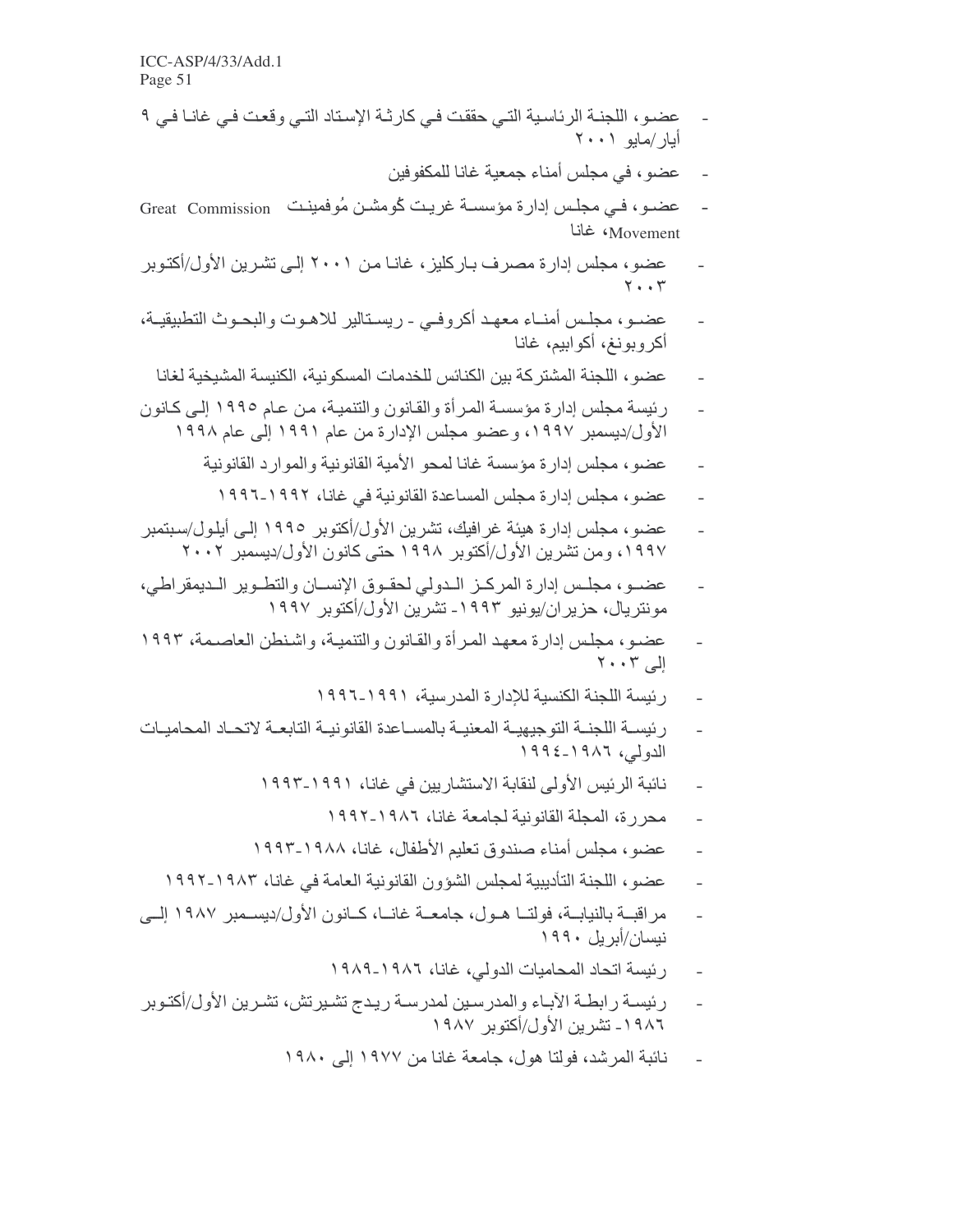البحوث الراهنة

- إجراء بحث عن وضع المرأة في القانون في بلدان أفريقيا جنوب الصـحراء، نشر في شكل كتاب مع سبِنّتيا بو مان في تمو ز /يولّيو ٢٠٠٣
- تنسيق مبادرة بحثية كبرى بشأن المرأة والقانون في بلدان غرب أفريقيا الناطقة بالانكليزية وتشمل المبادرة بلدانا مثل غانا ونيجيريا وسيراليون وغامبيا وقد أصدر المشروع أول منشوراته وهو يحمل عنوان: A Situational Analysis of Some Key Issues Affecting Women، تحرير أكوا كوينيهيا. ونشر الكتاب الثاني عن العلاقات بمنظور الفوارق الجنسية في الأسرة في غرب أفريقيا في كانون الأول/ديسمبر ٢٠٠٣
- تدريب قيـادات نسـائية مـن منظمـات أهليـة لتنفيـذ بـرامج للتوعيـة بـالحقوق ومحـو الأميـة القانونيـة، فـي غانـا وبلدان أفريقيـة أخـري شـملت حتـي الآن أوخنـدا وكينيـا و ليبر يا

أنشطة أخرى

- كانون الثاني/يناير ٢٠٠٢: صحموا في فريق شركة النفط الوطنية لغانا الذي تفاوض باسم حكومـة غانـا علـى اتفـاق للتنقيب عن الـنفط فـى البحـار العميقـة مـع شركة يوجد مقر ها في تكساس.
- شباط/فبراير ٢٠٠٢: مشاركة في فريق التفاوض التابع لشركة تيما لتكرير النفط بشأن تسديد القرض المستخدم لتجديد المعمل مع الممول فيتول

الهوايسة

العمل في الحديقة والمطالعة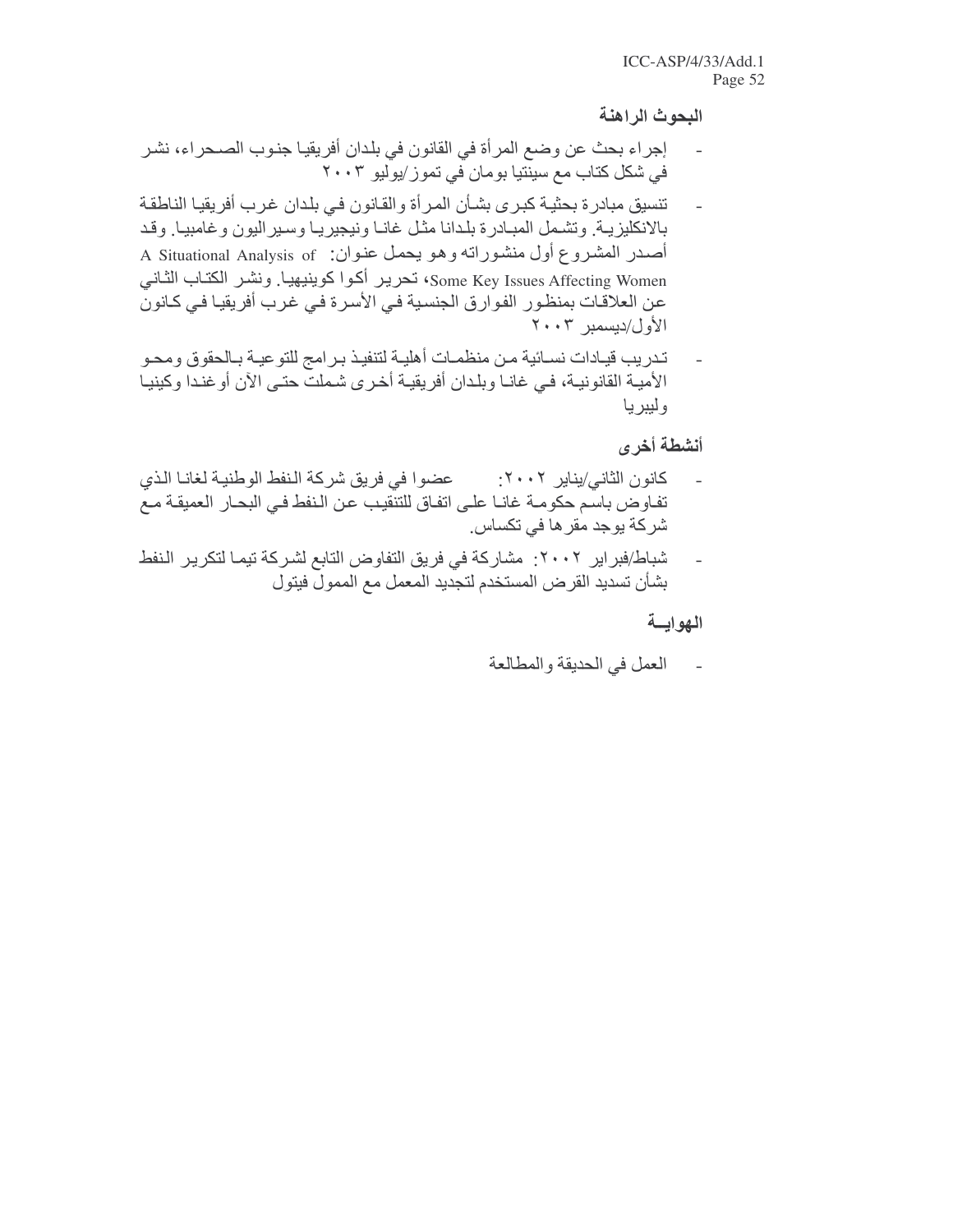#### سلید، تویلوما نیرونی (ساموا)  $-7$

[الأصل: بالانكليزية]

مذكرة شفوية

إن البعثــة الدائمــة لدولــة ســاموا المسنقلـة يشـرفـها أن تبلــغ الأمـانــة بقر ار ـحكومــة دولة ساموا المستقلة بترشيح تويلوما نيروني سليد لمنصب قاضـي فـي المحكمـة الجنائيـة الدو لبة

انتخب السبد تويلومـا نيرونـي سليد قاضـيـا علـي النحـو الواجب فـي الانتخابـات الأولى فـي شـهر شـبـاط/فبر ابـر ٢٠٠٣، و اختيـر بـالقر عــة للعمـل لمـدة ثـلاث سـنو ات، و بالتالي فهو مؤ هل للانتخاب مجددا لو لابة كاملة ٍ

عين القاضـي سليد فـي الشـعبة التمهيديـة فـي المحكمـة. وانتخب قاضـيا رئيسـا للدائر ة التمهيدية الثانية، و هو أيضـا عضو في الدائر ة التمهيدية الثالثة.

يشارك القاضـي سليد، بصـفته قاضـي ورئيس، عن كثب فـي أعمـال المحكمـة القضـائية، وهو نشط أيضـا فـي عمـل المحكمـة بوجـه عـام وعمـل مقررا أثنـاء أعمـال القضـاة التحضـيرية لنظـام المحكمـة الـذي اعتمـد فـي ٢٦ أيـار /مـايو ٤٠٠٤، و عمـل منسـقا لعدد من المسائل المحددة التي أثيرت بشـأن صـياغة النظـام، ولـه مسـؤوليات خاصــة فـي تنسيق التفاوض بشأن اتفاق المقر مع الدولـة المضـيفة، والدراسـات القانونيـة فـي القضـايـا المتعلقة بالشعبة التمهيدية

للقاضـي سـليد تجربــة كبيـرة تتعلـق بالمحكمــة، إذ عمـل نائـب عـام فـي سـاموا ومدعى عام، ويتمتع بمعرفة واسعة في مجال القانون الدولي العام، والقانون الإنساني الدولي وقانون حقوق الإنسان اكتسبها خلال عدة سنوات قضاها مع كمنولث الأمم وفيي سباق الأمم المتحدة

وبصفته سفير ساموا والممثل الدائم لدى الأمم المتحدة سابقا، شارك القاضيي سليد عن كثب في الأعمـال التحضـيرية لإنشـاء المحكمـة الجنائيـة الدوليـة، وفـي مـؤتمر رومـا المعقود فـي ١٩٩٨، كـان مـن ضـمن المنسـقين فـي وضـع نظـام رومـا الأساسـي للمحكمة

وترد معلومات إضافية عن مؤهلات القاضي سليد وتجربته في سيرته الذاتية المر فقة

ويرفق أيضا البيان المقدم لدعم ترشيحه بموجب المسادة ٣٦ من نظام المحكمة والقرار ICC-ASP/3/Res.6.

تعلَّق ساموا أهمية كبيرة على توظيف أشخاص بمؤهلات عليا في المحكمـة، و هـي مقتنعــة بــأن السـيد تويلومــا نيرونــي سـليد يناسـب أن يكـون قاضـيا فـي المحكمــة الْجنانَية الدولية، وترى ساموا خاصة أنه من الأساسي، وفي صـالح المحكمـة، أن تكون هنـاك اسـتمر ارية فـي ولايـة القضـاة وخـدمتهم، خاصـة فـي هـذه المرحلـة الحاسـمة مـن تطور المحكمة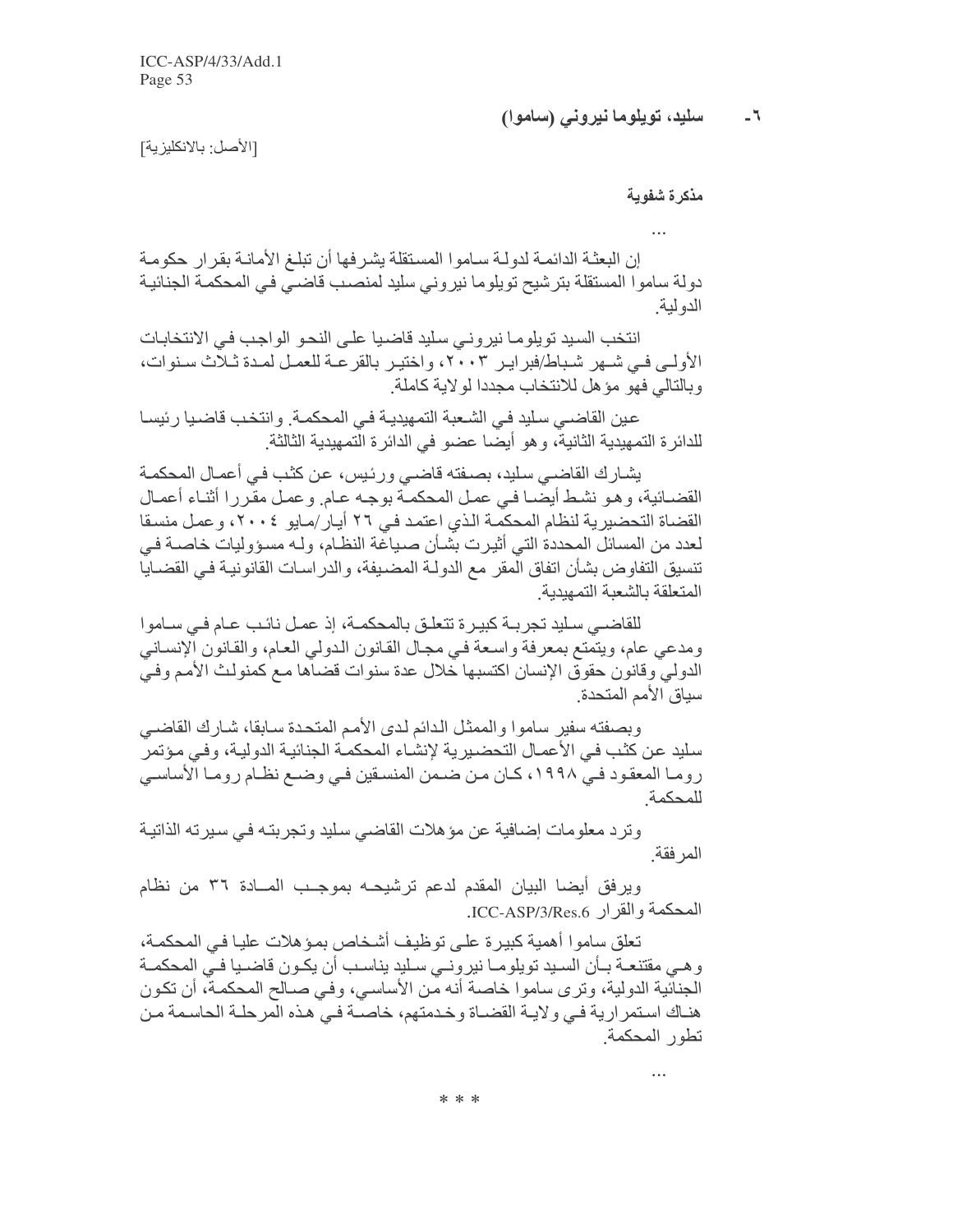بيان المؤهلات

البيان التـالي يدعم ترشيح القاضـي تويلومـا نيرونـي سـليد قاضـيا فـي المحكمـة الجنائيـة الدولية ويُقدَّم وفقـا للمـادة ٣٦ مـن نظَّام رومـا الأساسـي للمحكمـة الجنَّائيـة الدوليـة وقرار جمعيــة الـدول الأطــراف بشــأن اجـراءات ترشـيح وانتخـاب القضــاة للمحكمــة الجنائيــة الدو لبة:

يعدّ القاضـي سـليد، بوصـفه محـام وكبيـر المستشـارين لمـا يزيـد علـي ثمـاني  $-1$ سنوات، شـخص يتحلـى بـالأخلاق الرفيعـة والحيـاد والنز اهـة وتتـوفر فيـه المـؤهلات المطلوبة في دولة سوموا للتعيين في أعلى المناصب القضـائية (الفقر ة ٣ (أ) من المـادة ٣٦ من النظام الأساسي)؛

بعمله وتجربته بصفته مدع عام ومحام، ودوليا في مجالات القانون الإنساني  $-\tau$ الـدولي وقــانون حقـوق الإنســان، كمــا يـرد ذلـك بالتفصــيل فـي سـيرته الذاتيــة المرفقــة، ونتوفر في القاضـي سليد الشروط المنصـوص عليهـا فـي الفقرنين الفرعيتين ٬٬٬ و٬۲٬ من الفقرة ٣ (ب) من المـادة ٣٦ أثبت كفـاءة فـي مجـال القـانون الجنـائي والإجـراءات الجنائيـة والخبـرة المناسـبة اللازمـة بصـفته مـدع عـام ومحـامٍ فـي الإجـراءات الجنائيـة وأيضـا كفـاءة ثابتـة فـي مجـالات القـانون الـدولي ذات الصـلـة، لا سـيما القـانون الإنسـاني الدولي وقـانون حقـوق الإنسـان، وخبـرة واسـعة النطـاق فـي مجـال العمـل القـانوني ذي الصلة بالعمل القضائي للمحكمة؛

للقاضي سليد معرفة ممتاز ة باللغة الانكليزية التي يتحدثها بطلاقة (الفقر ة ٣  $-\tau$ (ج) من المادة ٣٦ من النظام الأساسي)؛

يفي القاضبي سليد بالشر وط المطلوبــة لتـولي أعلــي المناصـب القضــائية فـي  $\epsilon$ ساموا ويستوفي الشروط اللازمـة لترشيحه بالمحكمةالجنائيـة الدوليـة (الفقرة ٤ (أ) مـن المادة ٣٦ في النظام الأساسي)؛

يرشح القاضـي سليد لإدر اجه ضمن القائمـة ألـف لأغـر اض الفقر ة ٥ مـن المـادة  $\circ$ ٣٦ من التظام الأساسي؛

فيما يتعلَّق بالفقرات الفر عية من (١) إلى (٣) من الفقر ة ٨ (أ) من المـادة ٣٦  $\mathcal{L}_{-}$ من النظام الاساسي؛

- ٬۱٬ القاضي سليد ذو خبرة ومارس في ساموا وفي نيوزيلندا اللتين تطبقان نظم القانون العام؛
	- ٢٠، القاضي سليد مواطن من ساموا وعضو في المجموعة الأسيوية؛ ٣٠، القاضي سليد ذكر.

وفيما يتعلَّق بالفقرة ٨ (ب) من المادة ٣٦، اكتسب القاضـي سليد خبـرة قانونيـة  $-<sup>V</sup>$ في مجموعة كبيرة من المسائل المحددة ذات الصلة بعمل المحكمـة، تشمل، دون حصـر ، مسألة العنف ضد النساء والأطفال وتشمل خبرته في عمل المحاكم معالجة قضايا الاغتصاب والقتل وقضايا العنف والاعتداء الجنسى الخطيرة الأخرى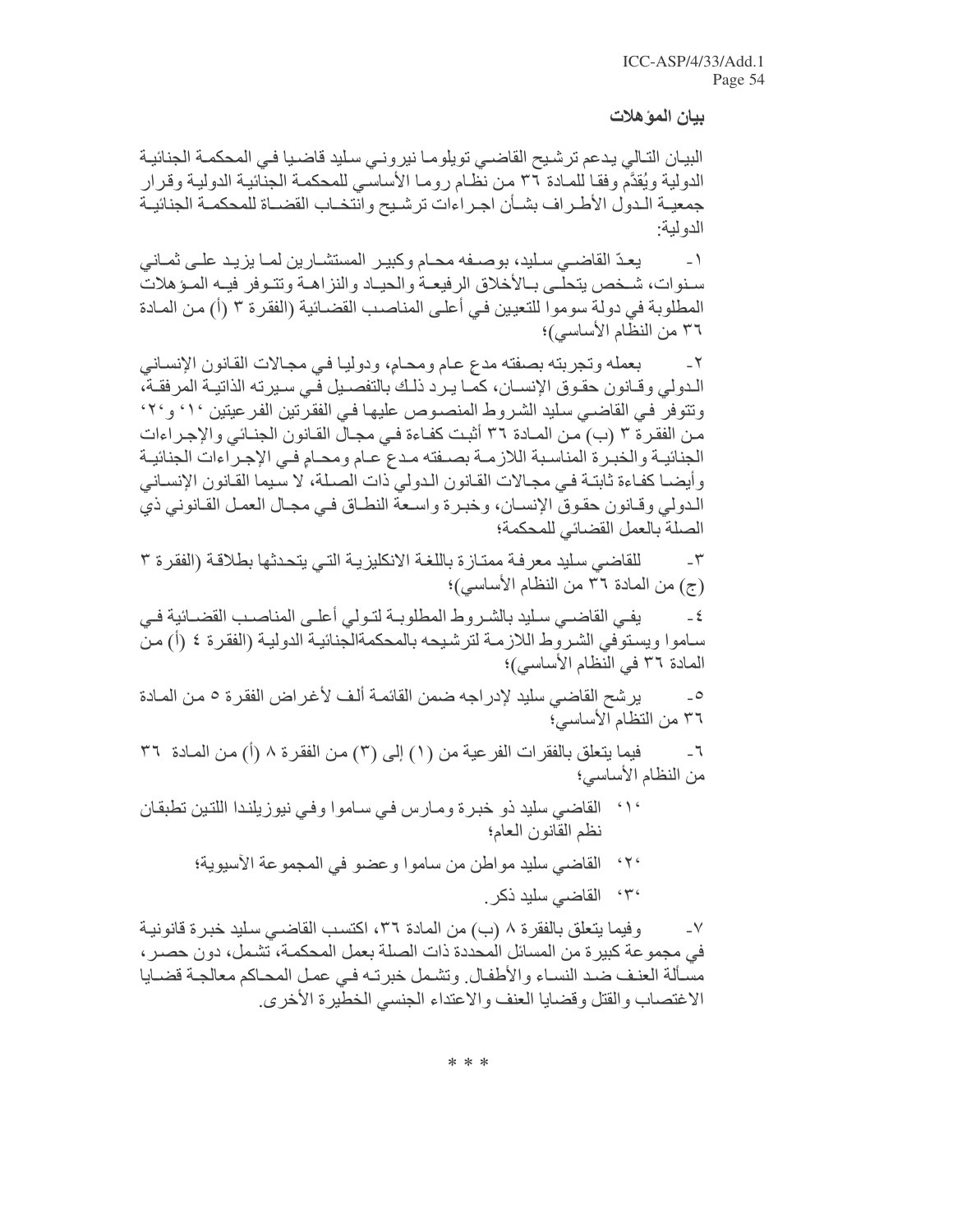الحياة الوظيفية:

# الأوسمة والمناصب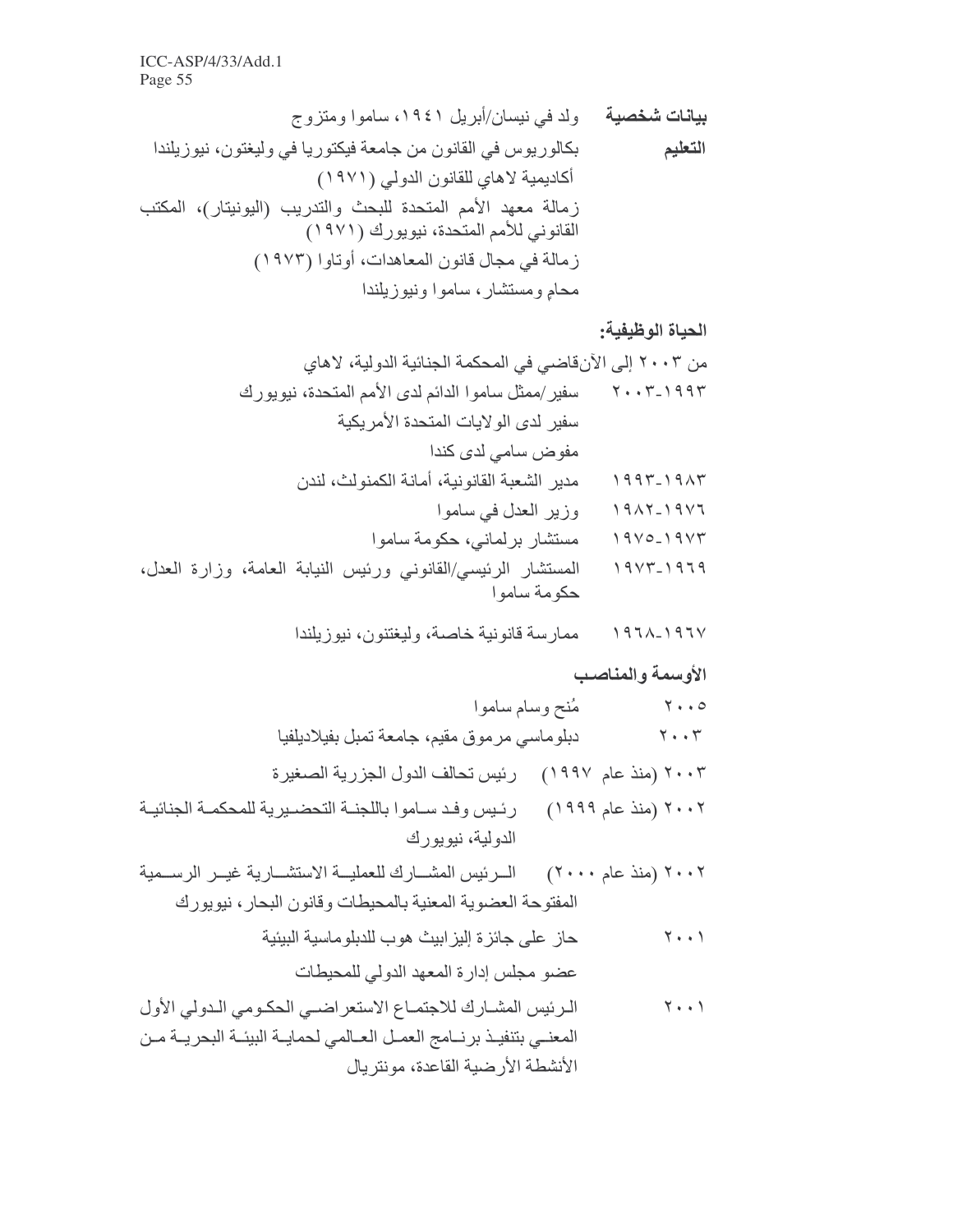| $Y \leftrightarrow * = Y \leftrightarrow Y$ | الـرئيس المشــارك، للفريــق الـعامــل المشــترك المعنــي بـالامتثــال فــي<br>إطار بروتوكول كيوتو بشأن تغير المناخ                                                      |
|---------------------------------------------|-------------------------------------------------------------------------------------------------------------------------------------------------------------------------|
| $\mathbf{y}$                                | عضــو المجلـس الاستشــاري لفرقــة عمــل الكمنولـث/البنــك الــدولي<br>المعني بالدول الصغيرة                                                                             |
| 1991                                        | رئيس وفد ساموا إلى مؤتمر الأمم المتحدة الدبلوماسي للمفوضين<br>المعني بإنشاء المحكمة الجنائية الدولية، ونائب رئيس المؤتمر                                                |
|                                             | منسق الديباجة والأحكام الختامية في مشروع نظـام رومـا الأساسـي،<br>المـؤتمر الدبلوماسـي للمفوضـين المعنـي بإنشـاء المحكمـة الجنائيـة<br>الدولية                          |
| 199V                                        | مـدير المناقشــة/الـرئيس، الحلقــة الدراسـية لمنتـدى جنـوب المحـيط<br>المهادئ بشأن القضايا النووية، صوفا، فيجي                                                          |
| $1991 - 1997$                               | رئـيس الفريـق العامـل للمجموعـة الأسـوية المعنـي بالإصــلاحات<br>الإجرائية للترشح للأمم المتحدة                                                                         |
| 1997                                        | رئيس الحلقة الدراسية السادسة لمنطقة أسيا والمحيط الهادئ بشأن<br>تغير المناخ صوفا، فيجي                                                                                  |
|                                             | نائب رئيس الفريق العامل التـابع لمحكمـة التحكيم الدائمـة المعنـي<br>بقانون البيئة والموارد الطبيعية، لاهاي                                                              |
|                                             | عضو فريق مراقبي الكمنولث، الانتخابات العامة في سير اليون                                                                                                                |
|                                             | رئيس، الاجتماع الإقليمي بشأن العلم وأثـار تغير المنـاخ فـي جـزر<br>المحيط الهادئ، أسيا، ساموا                                                                           |
| $Y \cdot Y / Y \cdot Y / 1990$              | عضو في المجلس التنفيذي لمرفق البيئة العالمية، واشنطن                                                                                                                    |
| $Y$ $1/199V/1990$                           | نائب الرئيس، مؤتمر الدول الأطراف في اتفاقيـة الأمـم<br>المتحدة الإطارية المتعلقة بتغير المناخ                                                                           |
| 1997/1990                                   | مستشــار لســاموا أمــام محكمــة الـعـدل الدوليــة فــى الطلبــات المتعلقــة<br>بالحصول على آراء استشارية بشأن مدى قانونية التهديد باستخدام<br>الأسلحة النووية، لاهاي   |
| 1990                                        | ممثل ولاية ميكرونيزيا الموحدة، وجزر مارشال، وجزر سليمان<br>وساموا في الطلب المقدم إلى محكمة العدل الدولية للتدخل في<br>قضية التجارب النووية (نيوزيلندا ضد فرنسا)، لاهاي |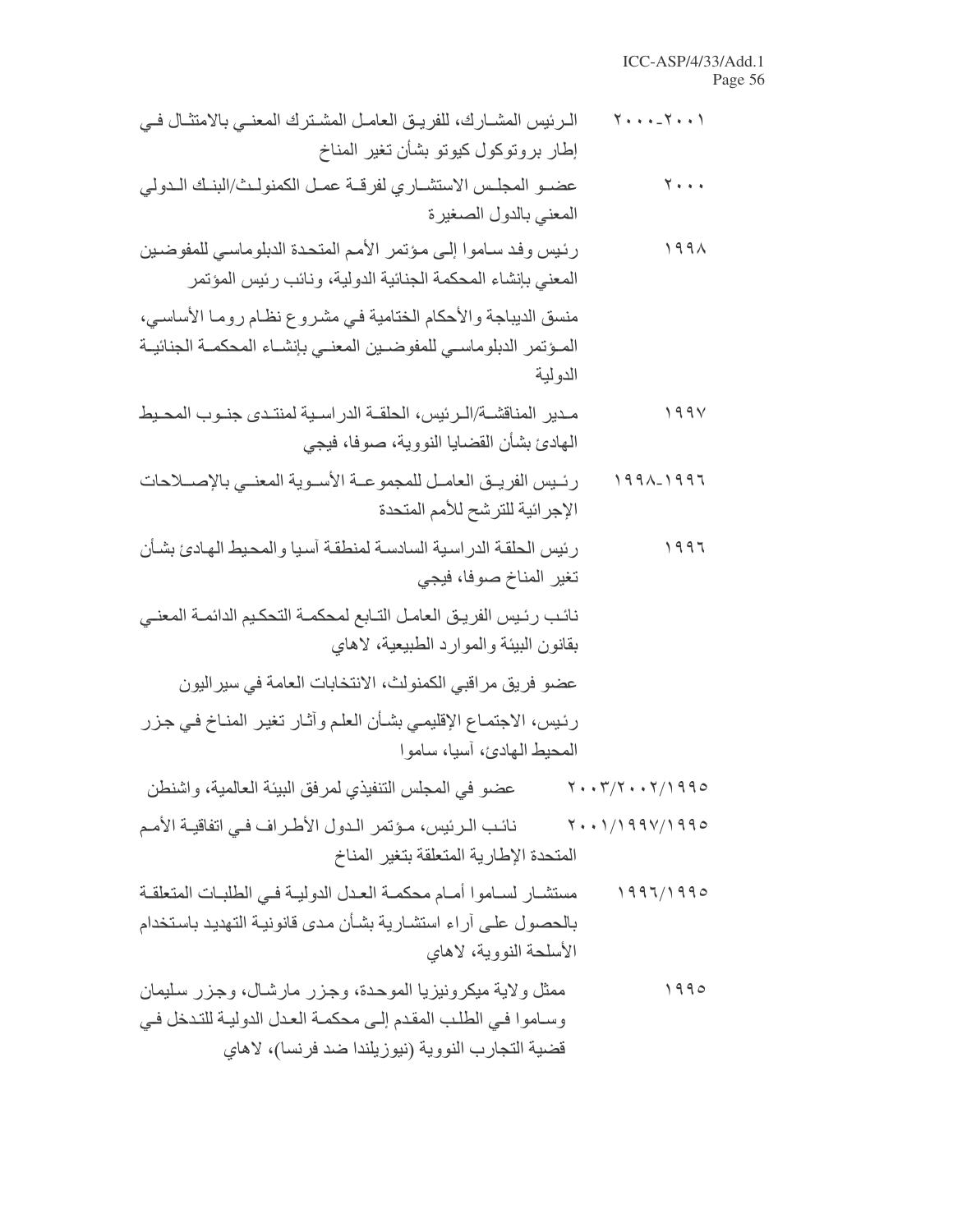| رئيس الفريق العامل الأول، اللجنـة التحضـيرية للمـؤتمر الحكومي<br>الــدولي المعنــي بـحمايـــة البيئـــة البحريـــة مــن الأنشــطة البريـــة،<br>ريكجافييك، أيسلندا                                                                                                                                                                                               |               |  |
|------------------------------------------------------------------------------------------------------------------------------------------------------------------------------------------------------------------------------------------------------------------------------------------------------------------------------------------------------------------|---------------|--|
| نائب رئيس، المؤتمر العالمي للتنمية المستدامة في الدول النامية<br>الجزرية الصغيرة النامية، بربادوس                                                                                                                                                                                                                                                                | 1992          |  |
| عضو بعثة الأمم المتحدة التابعة لمجلس الوصبايا إلىي إقليم بالاو<br>المشمول بالوصايا                                                                                                                                                                                                                                                                               | ۱۹۹۳          |  |
| اضطلع بصـفته كبيـر المستشـارين القـانونيين فـي الشـعبة القانونيـة<br>لأمانية الكمنولث، بعمل قبانوني واستشباري واسبع النطباق لبدي<br>الدول الأعضاء وفيما يتعلق بالمسائل القضائية والقانونية، بما في<br>ذلك المعابير الإنسانية الدولية وقانون حقوق الإنسان، والمحافظة<br>على سيادة القانون ووضع الترتيبات المتعلقة بالمساعدة المتبادلة<br>في مجال المسائل الجنائية | $1997 - 1917$ |  |
| رئــيس فريــق أمانـــة الكمنولــث لــدعم فريــق مراقبــي الاســتفتاء<br>الدستوري، سيشيل                                                                                                                                                                                                                                                                          | ۱۹۹۲          |  |
| رئـيس الفريــق العامــل المعنــي بمخطــط المنــاهج الدر اسـية لكليــة<br>الحقوق في جامعة جنوب المحيط الهادئ، بورت فيلا، فانواتو                                                                                                                                                                                                                                  |               |  |
| عضــو فريــق أمانــة الكمنولـث لــدعم بعثــة مراقبــي الانتخابــات،<br>الانتخابات العامة في ماليزيا                                                                                                                                                                                                                                                              | ۱۹۹۰          |  |
| مستشــار قــانونـي، وكالــة مصـــائد أسـماك منتــدى جنــوب المحــيط<br>المهادئ، هونيارا، جزر سليمان                                                                                                                                                                                                                                                              | ۱۹۸۹          |  |
| رئيس، المؤتمر القانوني الأول لمنطقة جنوب المحيط الهادئ،<br>آبيا، سامو ا                                                                                                                                                                                                                                                                                          | 1917          |  |
| مستشــار مســاعد للجنــة الدسـتورية الدوليــة للتحقيــق بشــأن شــعب<br>بانابان فی جمهوریة کیریباتی                                                                                                                                                                                                                                                              | 1912          |  |
| رئيس القضاة بالنيابة في سوموا خلال الفترات متقطعة                                                                                                                                                                                                                                                                                                                | $1917 - 191.$ |  |
| رئيس وفد ساموا لدى مؤتمر الأمم المتحدة الثالث المعنى بقانون<br>البحار                                                                                                                                                                                                                                                                                            | $19V7-19V7$   |  |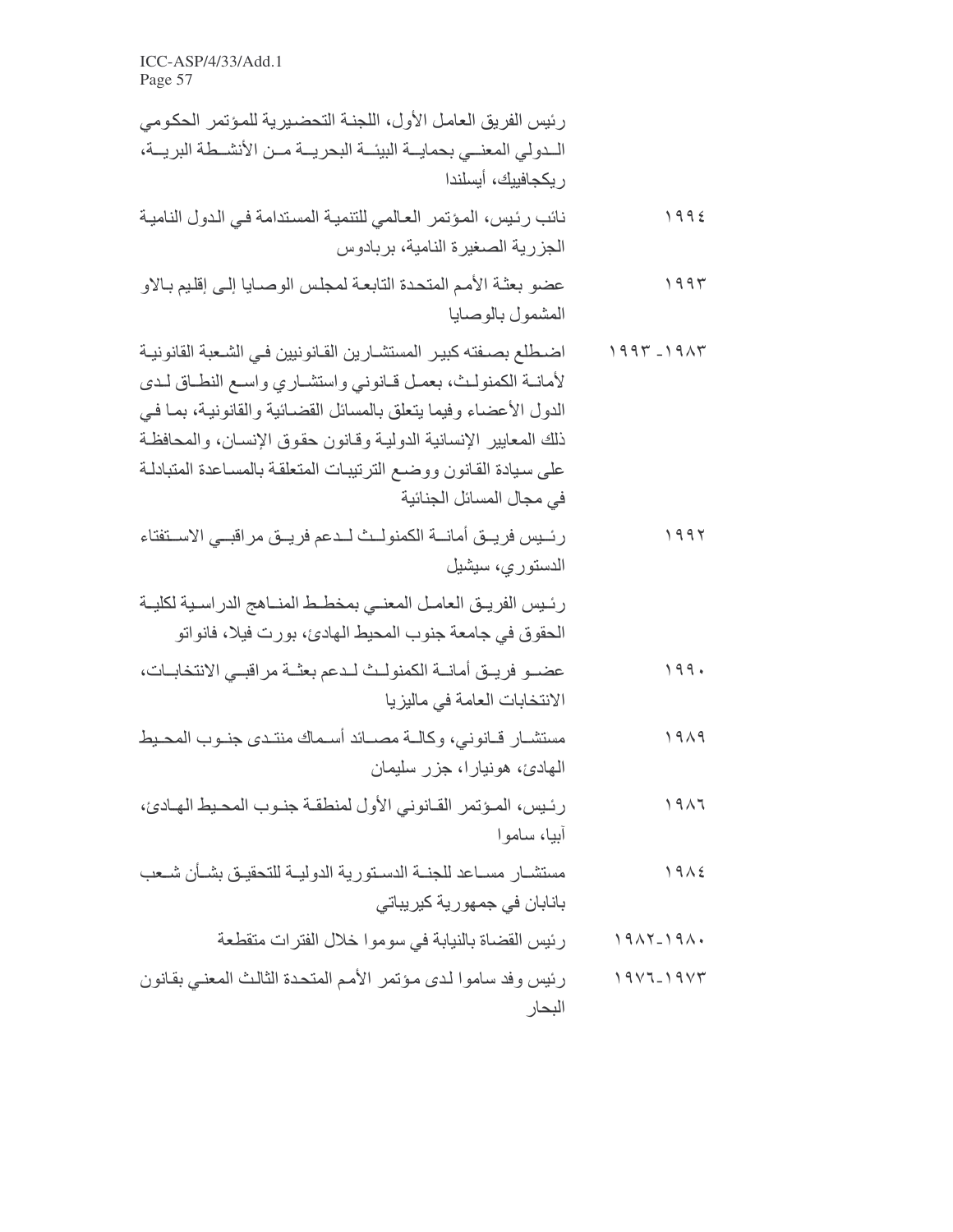# المقالات والعناوين

- The International Criminal Court: Independence and Interdependence, Victoria University of Wellington Law School, 2004
- Law Reform Potential in the Pacific Area, Australasian Law Reform Agencies Conference, Wellington, New Zealand, 2004
- The magnitude and scope of illicit trafficking in small arms and light weapons, a paper submitted at the United Nations Regional Disarmament Meeting, Wellington, New Zealand, 2001
- An Examination of the Kyoto Protocol from the Small Island Perspective, Tuiloma Neroni Slade and Jacob Werksman, 2000, *Climate Change and Development*, Yale School of Forestry & Environmental Studies, Luis Gomez-Echeverri (ed)
- Keynote address on Pacific Perspectives on International Law, International Law Association Conference, Wellington, New Zealand, 1999
- Keynote address on UNCED+7 and Barbados, *Pacem in Maribus XXVII* on Oceans in the New Millennium, Suva, Fiji, 1999
- Preamble and Final Clauses, Tuiloma Neroni Slade and Roger S. Clark, 1999, *The International Criminal Court: The Making of the Rome Statute: Issues, Negotiations, Results*, Roy S Lee (ed)
- The Convention on Climate Change: A view from the Small Island States, 1997, Our *Planet* (UNEP), Vol.9, No. 7
- Opening address before the International Court of Justice in Advisory Proceedings on the Legality of Nuclear Weapons, 1996, *The Case Against the Bomb*, Clark R S and Sann M (eds)
- Keynote address on the International Climate Change Negotiations on the Berlin Mandate at the Sixth Asia-Pacific Seminar on Climate Change, Suva, Fiji, 1996
- 1995 Review and Extension of the Treaty on the Non-Proliferation of Nuclear Weapons, 1995, *Review of European Community & International Environmental Law*, Sands P (ed)
- The Pacific Islands Law Officers Meeting (PILOM), 1992, *Melanesian Law Journal*, Nonggorr (ed)
- Forum Fisheries Agency and the Next Decade: the Legal Aspects, 1990, *The Forum Fisheries Agency: Achievements,Challenges and Prospects*, Herr R (ed)
- Law Officers in the Pacific Island States, 1988, *Law, Politics and Government in the Pacific Island State*s, Ghai, Y H (ed)
- Dissemination of Human Rights Standards in a Culturally Diverse Region, 1987, *Human Rights, Information and Dissemination*, UNESCO seminar publication
- A Constitution in Practice [1984] *New Zealand Law Journal* 181
- Joint-Editor, Commonwealth Law Bulletin (1983-1993)
- Member, Editorial Committee, Law Reports of the Commonwealth (until 1993)
- Compiler/Editor, Western Samoa Law Reports (until 1983)
- Additional addresses and papers on the International Criminal Court, environment and development issues, and on international climate change processes and negotiations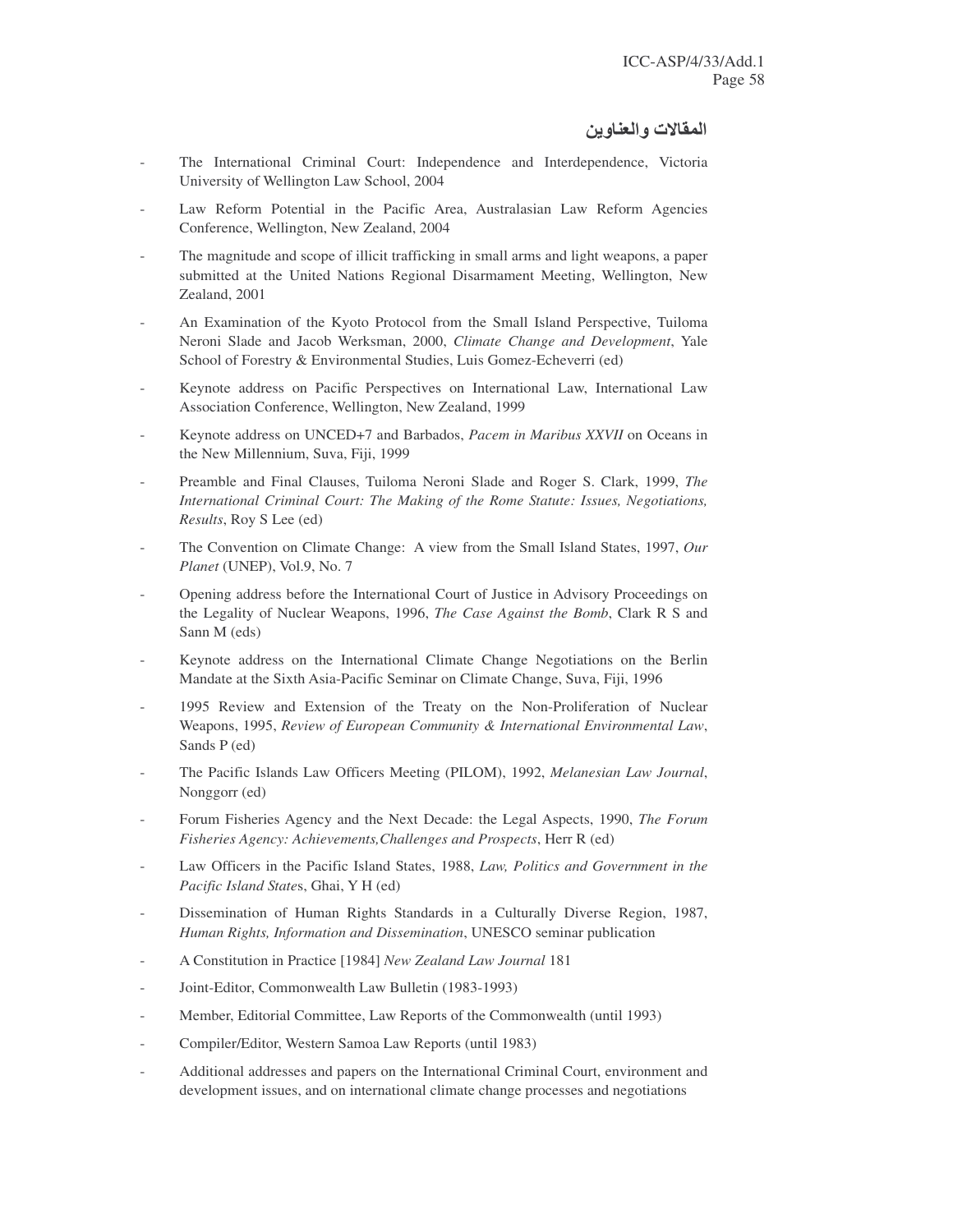سونغ، سانغ \_ هيون (جمهورية كوريا)  $-V$ 

[الأصل: بالانكليزية]

مذكرة شفوية

تهدى سفارة جمهورية كوريا تحياتها إلى أمانة جمعية الدول الأطراف وتتشرف بإبلاغها ، بالإشارة إلى المذكرة ICC-ASP/4/S/4 المؤرخة ١٨ نيسان/أبريل ٢٠٠٥، بأن جمهورية كوريا قررت ترشيح القاضي سونغ سانغ ــ هيون لإعادة انتخابه قاضيا في المحكمة الجنائية الدولية، وذلك في الانتخابات التي ستجرى أثناء جمعية الدول الأطراف التي ستعقد في كانون الثاني/يناير ٢٠٠٦.

ويرد ترشيح القاضي سونغ ضمن القائمة ألف لأغراض الفقرة ٥ من المادة ٣٦ من نظام روما الأساسي ومرفق مع هذه المذكرة البيان المقدم بموجب الفقرة ٤ (أ) من المادة ٣٦ من نظام روما الأساسي وسيرة القاضي سونغ الذاتية.

وقد تخصص القاضي سونغ في مجال القانون الجنائي والإجراءات الجنائية، وكذلك في مجالات القانون الدولي ذات الصلة بالمحكمة وقبل انتخابه قاضيا في المحكمة في ٢٠٠٣، كان يشغل منصب أستاذ بكلية الحقوق بجامعة سيول الوطنية منذ عام ١٩٧٢، ويعد أحد الباحثين المر موقين في هذا الميدان.

واتبعت في ترشيح القاضي سونغ إجراءات تسمية المرشحين لمحكمة العدل الدولية وفقًا للفقرة ٤ (أ) ٢٠' من المادة ٣٤ ن نظام روما الأساسي. وقد أبلغت المجموعة الكورية الوطنية في محكمة التحكيم الدائمة الحكومة الكورية في ٢٣ كانون الأول/ديسمبر ٢٠٠٤، بأنها قررت بعد مداولات دقيقة ترشيح القاضبي سونغ لإعادة انتخابه قاضيا في المحكمة الجنائية الدولية. وتؤيد الحكومة الكورية ترشيح القاضي سونغ

\* \* \*

بيان الموّ هلات

 $\cdot$   $\cdot$   $\cdot$ 

القاضي سونغ شخص ذو خلق رفيع وعلى درجة عالية من النزاهة والكمال،  $(1)$ يتمتع بالأهلية المطلوبة في جمهورية كوريا للتعيين في أرفع المناصب القضائية (الفقرة (٢) (أ) من المادة ٣٦ من نظام روما الأساسي).

ويفي القاضي سونغ بشروط الفقرتين الفرعيتين ١٢ و ٢٠ من الفقرة ٦(ب) من المادة ٣٦، حسبماً يرد تفصيله في سيرته الشخصية. وقد أثبت كفاءته في القانون الجنائي والإجراءات الجنائية، ولديه ما يلزم من خبرة ذات صلة، كمحام وباحث ومستشار قضائي، في مجال الإجراءات الجنائية. كما تخصص في مجالات ذات صلة من القانون الدولي، وبخاصة القانون الإنساني الدولي وقانون حقوق الإنسان، ولديه خبرة واسعة في مهنة القانون تعد ذات صلة بالأعمال القضائية للمحكمة الدولية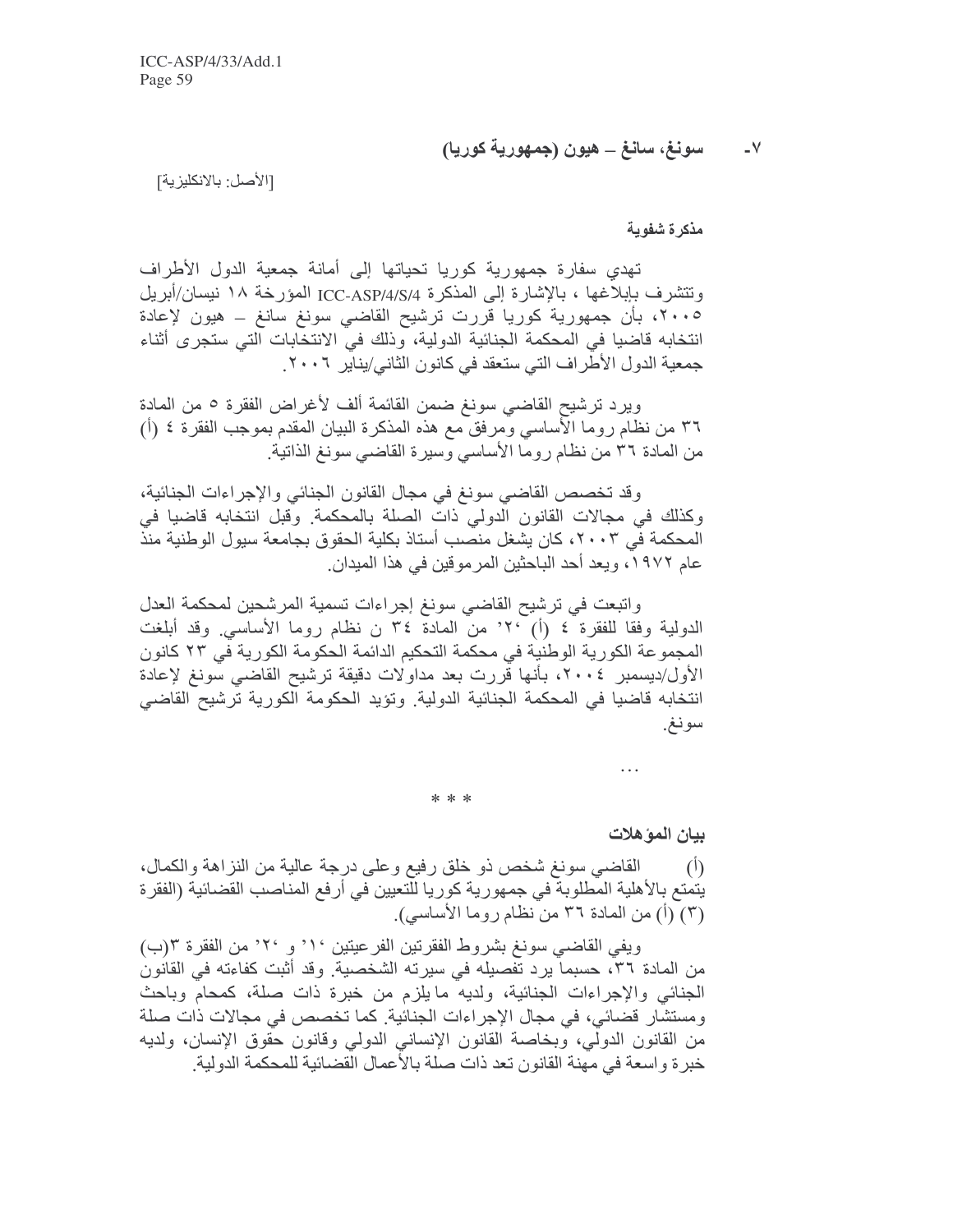والقاضبي سونغ، الذي حصل على درجتي ماجستير الحقوق ودكتوراه علم التشريع من الولايات المتحدة الأمريكية، وعمل محاميا وأستاذا زائرا في عدة بلدان أجنبية من بينها استراليا وألمانيا والمملكة المتحدة ونيوزيلندا وهولندا والولايات المتحدة، لديه معرفة ممتاز ة باللغة الانكليزية ويتكلمها بطلاقة. و هو يتكلم الفرنسية أيضا ولديه معرفة كبيرة بتلك اللغة (الفقرة ٣ (ج) من المادة ٣٦).

القاضي سونغ مرشح للإدراج بالقائمة ألف لأغراض الفقرة ٥ من المادة ٣٦  $(\hookrightarrow)$ من النظام الأساسي

وفيما يلي المعلومات المتصلة بالفقرات الفرعية ١٠ إلى ٣٠ من الفقرة ٨ (أ)  $(\tau)$ من المادة ٣٦ من النظام الأساسي:

- $\rightarrow \gamma$ إن القاضي سونغ مؤهل لشغل أعلى المناصب القضائية في جمهورية كوريا، التي يعمل نظامها القانوني بالقانون المدني كما أنه حصل على تعليمه القانوني على مستوى الدراسات العليا في الولايات المتحدة الأمريكية والمملكة المتحدة، اللتين يعمل نظامهما القانوني بالقانون العام
	- $25$ القاضي سونغ من مواطني جمهورية كوريا.
		- $25$ القاضبي سونغ ذكر ِ

ولدى القاضيي سونغ خبرة قانونية بشأن نطاق واسع من المسائل المحددة  $(4)$ المتصلة بأعمال المحكمة، بما في ذلك ما يلي، وإن لم يقتصر على ذلك:

- إن لديه خبرة عملية وأكاديمية واسعة في مجال القانون الجنائي والإجراءات الْجِنائِية وقانون الإثبات؛ وقد شارك بوصفه عضو اللَّجِنة الإستشارية للمحكمة العليا ووزارة العدل في كوريا في إصلاح نظام المنازعات القضائية الكوري فيما يتعلق بمدونة قوانين العقوبات والإجراءات الجنائية والمقاضاة أمام المحاكم، ضمن أمور أخرى؛
- كمـا أن لديـه خبـرة فـي مجـالات القـانون الـدولي ذات الصـلة، بمـا فـي ذلك القـانون الدولي للمحاكمات والتحكيم، وقانون حقوق الإنسان وحقوق الطفل؛ ولـه نشـاط فـي الترويج لحقوق الطفل بصـفته نائـب رئـيس مجلـس إدارة اليونيسـيف فـي كوريـا ورئيس مؤسسة الطفولة الكورية لسرطان الدم؛
- وقام بالقاء محاضر ات عن القانون الكوري في عدد من الجامعات المرموقة في استر اليا ونيوزيلندا والولايات المتحدة على مدى أكثـر مـن ٢٠ فصـلا دراسـيا، وأسهم في تنمية التعاون الدولي في الأبحاث القانونية

أخر *ي*.

 $* * *$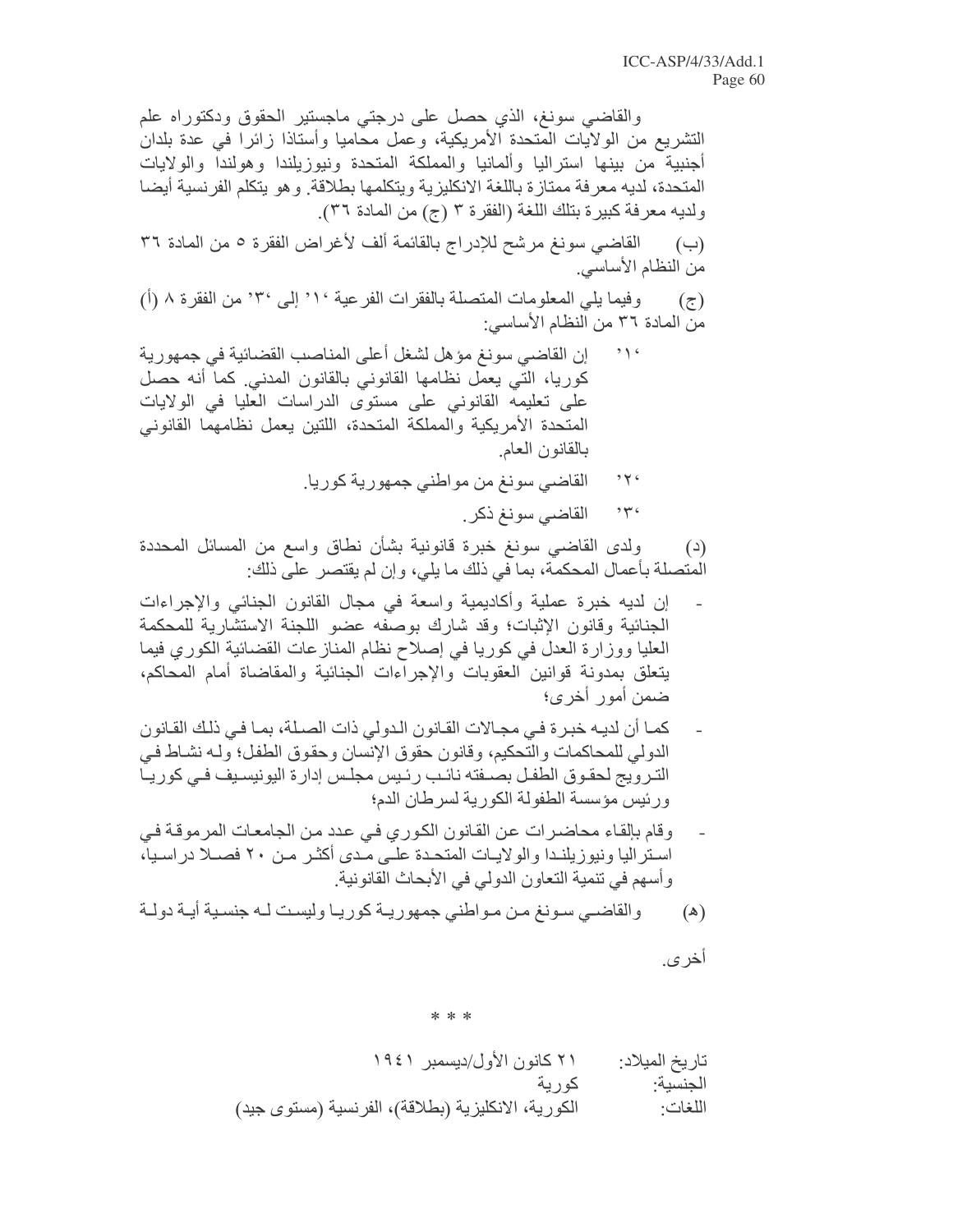# الخبرة الأكاديمية

- حاصل على بكالوريوس الحقوق من كلية الحقوق بجامعة سيول (١٩٦٣).
- حاصـل علـى ماجسـتير القــانون مـن كليــة حقـوق تــولين، نيــو أورليــانز ، الولايــات المتحدة، عضو زمالة مؤسسة فولبرايت (١٩٦٨).
- حاصـل علـى دبلـوم الدر اسـات القانونيــة المقارنــة، مـن جامعــة كمبريـدج، المملكــة المتحدة (١٩٦٩).
- حاصل علـى دكتـوراه علـم التشـريع مـن كليـة الحقـوق بجامعـة كورنيـل، إيتاكـا، نيويورك، الولايات المتحدة (١٩٧٠).
	- باحث زائر بكلية الحقوق بجامعة هامبورغ، ألمانيا (١٩٧٤-١٩٧٥).
	- حاصل على شهادة من أكاديمية لاهاي للقانون الدولي، هولندا (صيف ١٩٧٨).
- أستاذ زائر بكلية الحقوق بجامعة هارفارد، كمبردج، ماساتشوستس، الولايات  $\overline{a}$ المتحدة الأمريكية؛ وعضو المجلس الأمريكي لجمعية العلماء (١٩٧٨-١٩٧٩).

#### الخبرة المهنية

- انضم إلى نقابة المحامين الكورية (١٩٦٤)
- ممثـل النيابــة العامــة فــى المحكمــة العسـكرية، برتبــة كــابتن فــي الجـيش الكـوري  $(1971/1972)$ ممثـل الادعــاء العسـكرى لفتـرة الأشــهر السـتة الأولــي ثـم قــاض عسـكرى تــولى المحاكمة في قضايا جنائية في الجيش لمدة عامين ونصف
- محام أجنبي بمؤسسة هايت وغاردنر وبور وهافنز ، بنيويورك، الولايات المتحدة  $(19YY-19Y)$ 
	- محاضر في مادة القانون، بكلية الشرطة الوطنية، سيول، كوريا (١٩٨٣-٢٠٠٣) تدريس الإجراءات المقارنة للمحاكم، والاكتشاف، والإثبات والمقاضاة
- أستاذ القانون بجامعة سيول الوطنية، كوريا (١٩٧٢- ) تدريس قانون الإجراءات المدنية وقانون الإثبات وإجراءات المحاكم من ضمن
	- مو اضيع أخر ي
		- عميد كلية الحقوق بجامعة سيول الوطنية، كوريا (١٩٩٦-١٩٩٨)

# خبرات مهنية أخرى

# الخبرة على الصعيد المحلي

عضو اللجنة الاستشارية لوزير العدل، بكوريا (١٩٨١-٢٠٠٤) يشارك في الاجتماعات التي تعقدها اللجنة بانتظام للتداول بشأن إصلاح التحقيقات الجنائيــة، والمســائل المنعلقــة بلاجئــي كوريــا الشــمالية، واســتقلال النيابــة العامــة، والهجرة وإصلاح السجون، ضمن أمور أخرى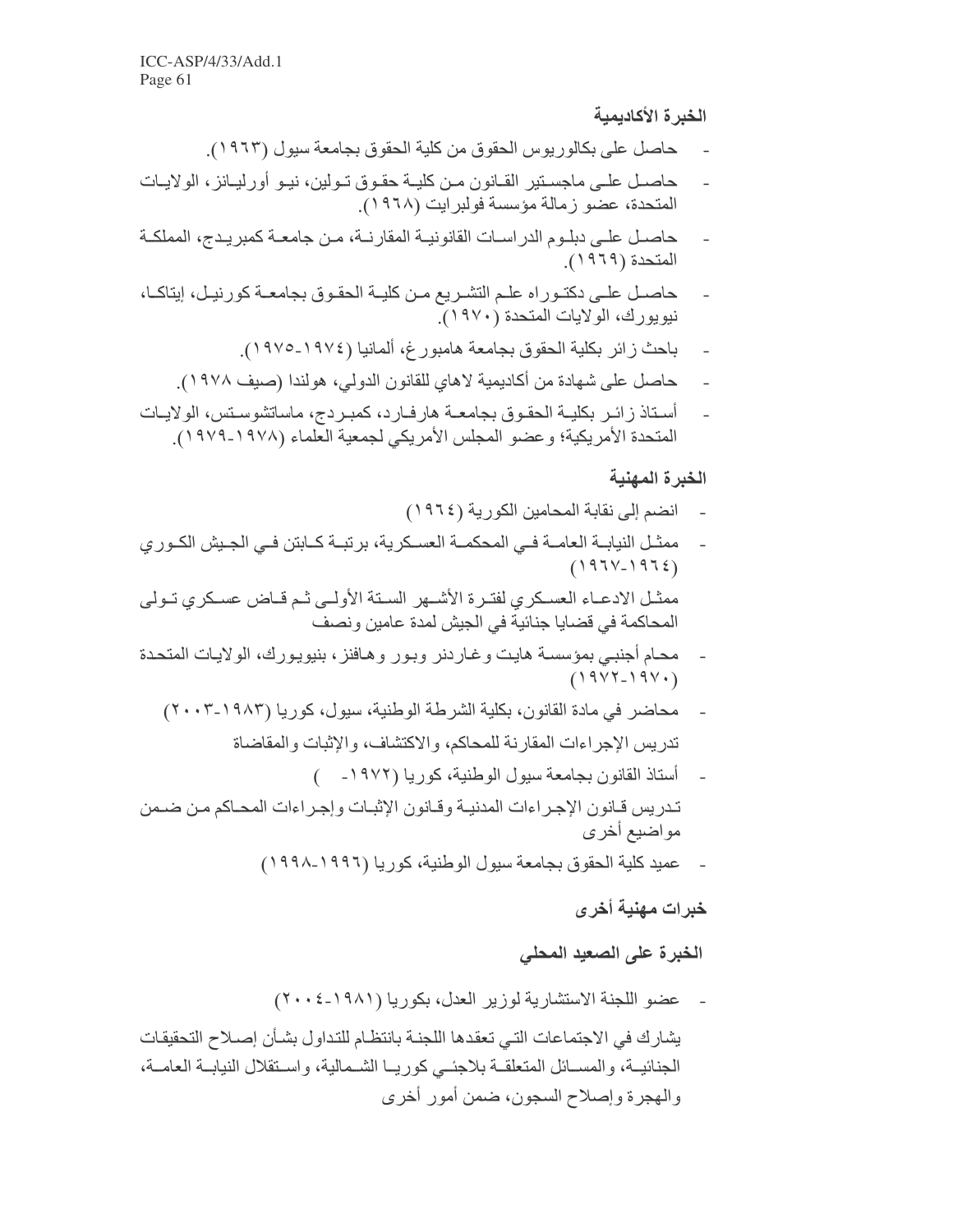- عضـو لجنــة إصــلاح نظــام المناز عــات القضــائية التابعــة للمحكمــة العليــا بكور يــا  $(Y \cdot \cdot \xi - 19V9)$ يشـارك فـي الاجتماعـات التـي تعقدها اللجنــة بـانتظــام للتـداول بشــأن مدونــة القـوانين الجنائية وقواعد المحكمة المتعلقة بالإجراءات الجنائية، ومدونـة قـوانين العقوبـات، ومدونة الإجراءات المدنية، وإجراءات المحاكم ونظام الإنفاذ
	- عضو لجنة الحكومة النظيفة التابعة لرئيس الوزراء (١٩٨٩-١٩٩٣)

يشارك في اجتماعات منتظمة للتداول بشأن إصلاح القانون المتعلق بالفساد وإساءة استعمال السلطة وبعض الجرائم الأخرى في نطاق الحكومة

- عضو لجنة رئيس الوزراء المعنية بحماية الشباب (٢٠٠١-٢٠٠٥)  $\mathbb{R}^2$ 
	- عضو اللجنة الرئاسية المعنية بالإصلاح القضائي (٢٠٠٥- )  $\overline{\phantom{a}}$

# الخبرة على الصعيد الدولي

- أسـتاذ زائـر بكليــة الحقـوق بجامعــة هارفــارد، كامبريـدج، ماساشوسـتس، الولايــات المتحدة (۱۹۹۱ و ۱۹۹۰ و ۱۹۹۹ و ۲۰۰۳)
- أستاذ قانون بـارز ببرنـامج إينيج رينر العـالمي للقـانون، بجامعـة نيويورك (١٩٩٤- $(1999$ 
	- عضو فني بلقب أستاذ، بكلية الحقوق بجامعة ملبورن، استراليا (٢٠٠٢- )
		-

- أستاذ زائر بكلية الحقوق بجامعة فكتوريا ولينغتون، نيوزيلندا (١٩٩٤)
- أستاذ زائر بكلية الحقوق، جامعة ملبورن باستراليا (١٩٩٠ و ١٩٩٢ و ١٩٩٤)
	-

# العضوية في هيئات أخرى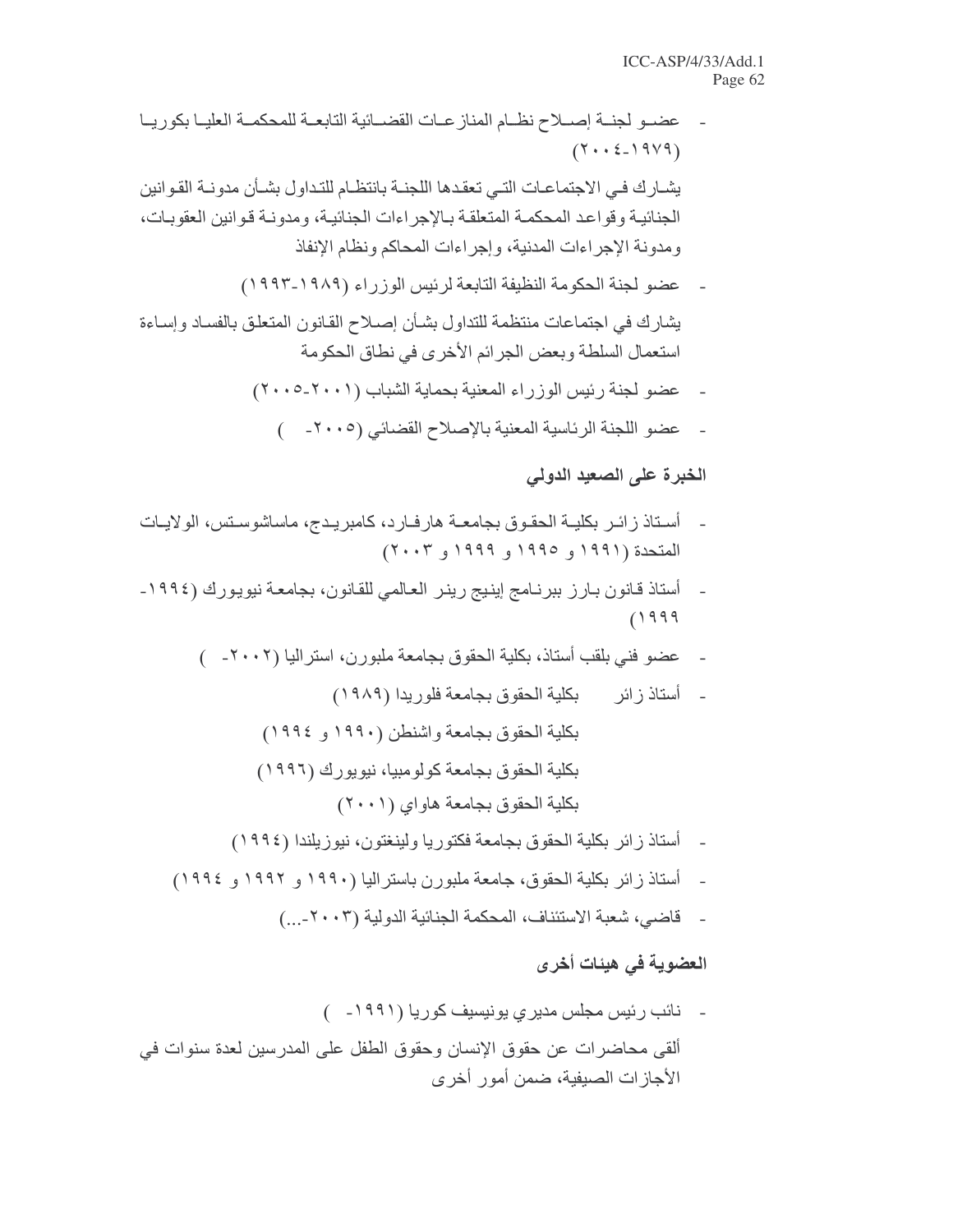- ( ئيس مؤسسة الطفولة الكوربة لسرطان الدم (١٩٩٩- )
- عضو مجلس الإدارة، المركز الكوري للخدمات القانونية للأسرة (١٩٩٩- )
	- عضو مجلس الإدارة، المؤسسة الجميلة (١٩٩٩- )
	- عضو مجلس الإدارة، التحالف الوطني لهيئات السلام الدينية (٢٠٠٢\_ )
		- رئيس رابطة أساتذة القانون الكورية (١٩٩٩- )
		- عضو المجلس التجاري الكوري النيوزيلندي (٢٠٠٠- )
- عضو المجلس الاستشاري لمجلة القانون والسياسة في بلدان حافة المحيط الهادئ (جامعة واشنطن، ١٩٩٥- )
- عضو المجلس الاستشاري الدولي والمجلس الاستشاري الاسترالي للمركز تـالمعنى يقانون الشر كات و التأمين (١٩٩٦ ــــ)
- عضو اللجنة الاستشارية الدولية الافتتاحية للمجلة الأستر الية للقوانين الآسيوي (جامعة ملبورن، ۱۹۹۸ )

# الأوسمة والتكريم

- جائز ة الثقافة القانو نية (ر ابطة المحامين الفيدر الية الكو ر ية، ١٩٩٨)
- الوسام الوطني من المرتبة الرفيعة الثانية (موران) (الحكومة الكورية، ١٩٩٧)
	- أبر ز ميدالية للخر يجين (جامعة كور نيل، ١٩٩٤)

### المنشور ات

#### الكتب

- An Introduction to Law and Economics (Korean) (Seoul: Kyungmunsa Pub., 1983)
- Introduction to the Law and Legal System of Korea (English) (Seoul: Kyungmunsa Pub., 1983) Korean Law in the Global Economy (English) (Seoul: Pakyoungsa Pub., 1996)
- The Korean Civil Procedure (Korean) (Seoul: Pakyoungsa Pub., 1976; revised ed.  $2004)$
- Basic Text on Maritime Law in Korea (Korean) (Seoul; Pakyoungsa Pub., 1999; revised ed. 2005)

#### المقالات

- The United Nations and Human Rights, UNICEF Teaching Materials, pp. 125-141, UNICEF/KOREA (Seoul, 1998)
- A Review on the Conventions on the Human Rights and Child's Rights, UNICEF Teaching Materials, pp. 101-121, UNICEF/KOREA (Seoul, 1999)
- The Legal Profession in Korea: Problems and Prospects for Reform, Kobe Law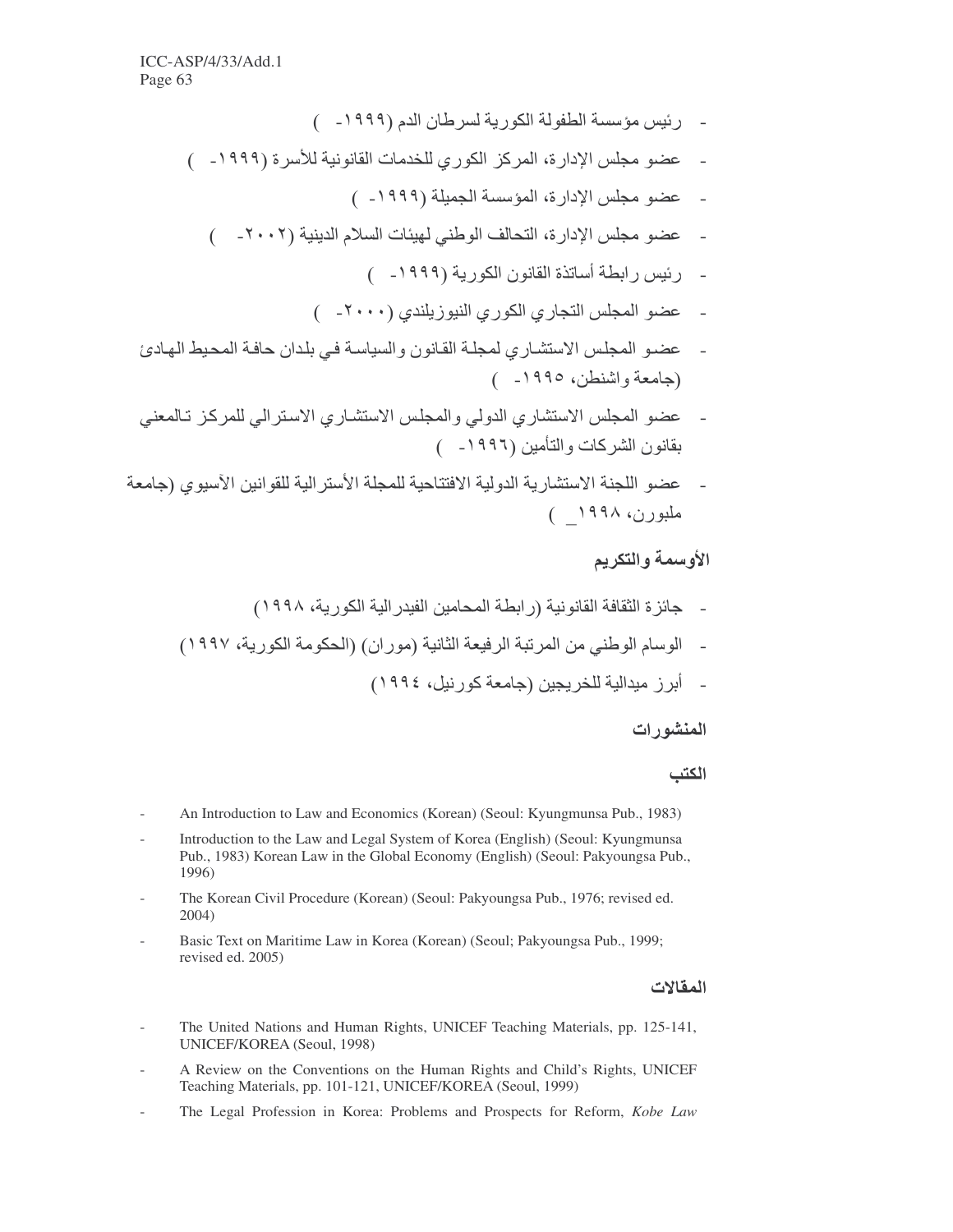*Journal*, Vol.49, No.2, pp. 119-151 (Kobe University Law School, Japan, 1999)

- Law and Policy of Securities Regulation in Korea, 4 *Pacific Rim Law and Policy Journal,* No.3, pp. 757-782 (UCLA, 1995)
- Ideology and Prospects of the Alternative Dispute Resolution, *The Civil Case Commentaries,* Vol.14, pp. 411-441 (Seoul, 1992)
- South Korean Law and Legal Institutions in Action, in Clark ed., *Korea Briefing*, Vol. pp.125-146 (The Asia Society, New York, 1991)
- Legal Education and Social Justice, in *The University in the Future World*, pp. 321- 333 (Yonsei University Press, Seoul, 1985)
- Family Court in Korea, in Nakamura, ed., *Family Law Litigation*, pp.205-215 (The Comparative Civil Law Institute, Waseda University, Japan, 1984)
- How to Diversify and Develop Legal Services Areas, research report submitted to the Minister of Justice, pp. 1-116 (Seoul, 1984)
- Domestic Court's Jurisdiction on Foreign State, *Festschriften for Justice Soonwon Bang*, pp. 252-270 (Seoul, 1984)
- A Review on the Federal Appeal System in the U.S., *The Civil Case Commentaries*, Vol.5, pp. 251-258 (Seoul, 1983)
- Functions of the Supreme Court and Newly Enacted Special Law on Expedition of Litigation, *Korean Bar Association Journal*, Vol.74, pp. 11-19 (Korean Bar Association, Seoul, 1982)
- Review on the Class Action, *Seoul Law Journal*, Vol.21, No.1, pp. 103-114 (The Law Research Institute, Seoul National University, 1980)
- Reform of Appeals System of the Korean Court, research report submitted to the Supreme Court, pp. 1-130 (Seoul, 1978)
- Reevaluation of the Legal Aid and its Modern Themes in Korean Perspective, *Seoul Law Journal*, Vol.17, No.2, pp. 69-100 (The Law Research Institute, Seoul National University, 1976)
- An Analytical Study of Court Cases on the Free Evaluation of Evidence Principle in Korean Procedure, *Seoul Law Journal*, Vol.15, No.2, pp. 49-90 (The Law Research Institute, Seoul National University, 1974)

-

المحاضرات التي ألقاها القاضي سونغ في الفترة الأخيرة فيما يتعلق ـ ببر امج التوعية بالمحكمة الجنانية الدولية

- "The International Criminal Court under the Rome Statute", at Cornell Law School, Ithaca, New York, U.S.A. April 3, 2003
- "A New World Court for Globalized Justice?" at Harvard Law School, Cambridge, MA., U.S.A., April 10, 2003
- "The International Criminal Court and its Jurisdiction", at Tampa Bar Association in Florida, U.S.A. May 19, 2003
- "Enforcing the International Criminal Court's Mandate in its Infancy: Challenges and Opportunities", at the Asian Experts' Study Session on the Implementation of the International Criminal Court, in Bangkok, Thailand, July 7-10, 2003
- "The International Criminal Court and East Asia: National Implementing Legislation", at the International Workshop organized by Minbyun-Lawyers for Democratic Society, in Seoul, Korea, July 24-25, 2003
- "Korean Criminal Justice System and the International Criminal Court", at the Second Roundtable Discussion on International Comparative Judicial Conference, Zhejiang University and New York University, in Hangzhou, China, October 23-25,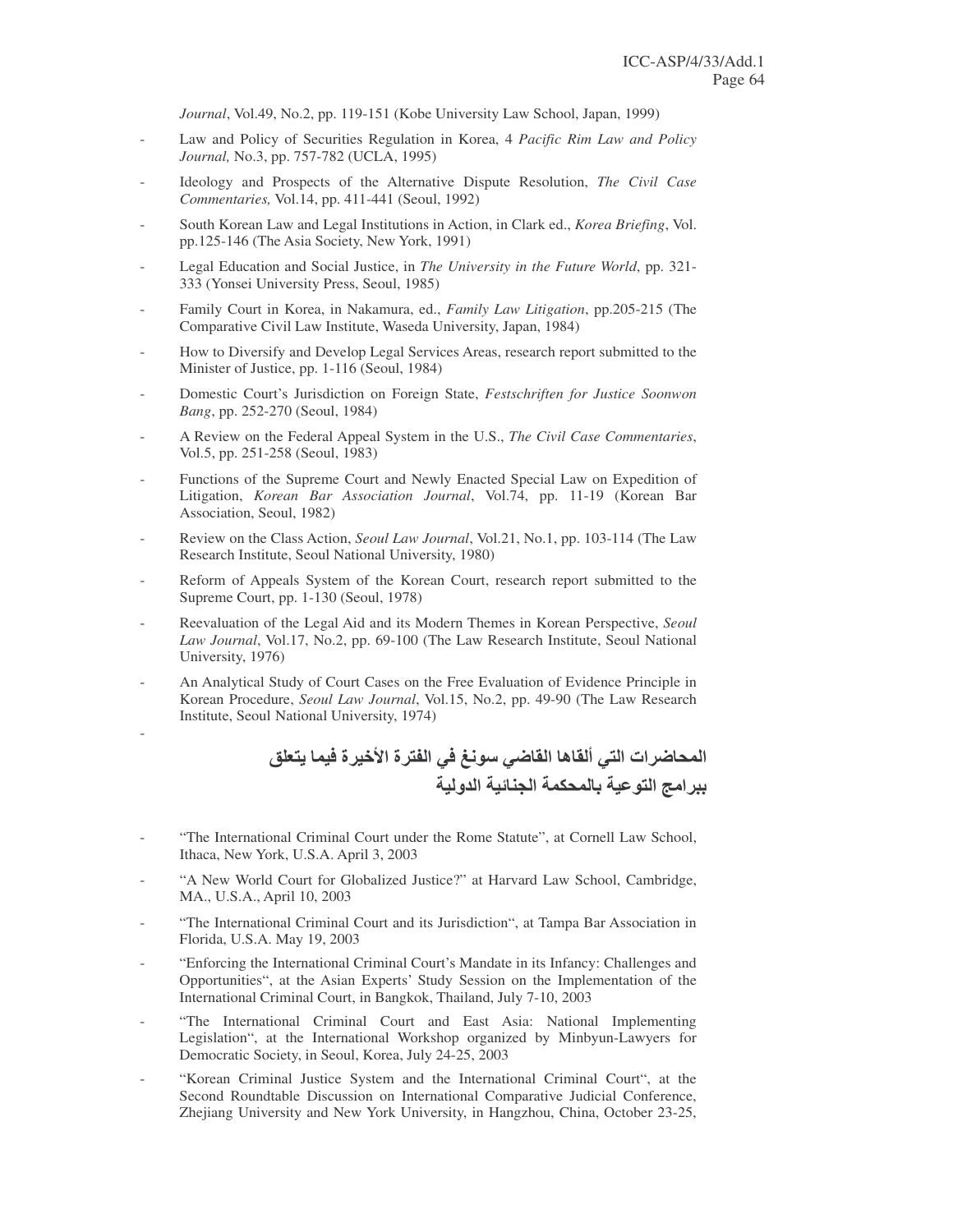2003

- "What does the International Criminal Court mean to Asians?" Speech to the Indonesian delegation visiting the International Criminal Court, The Hague, March 3, 2004.
- "Development of International Criminal Law and the International Criminal Court" at Seoul National University Law School, in Seoul, Korea, May 7, 2004
- "The Role of the International Criminal Court in the Repression of Breaches of International Humanitarian Law", at the Second ICRC Training Course on International Humanitarian Law for Professors of Law, in Amman, Jordan, August 28-September 10, 2004
- "The International Criminal Court and International Humanitarian Law", at Seoul National University Law Research Institute, in Seoul, Korea, October 19, 2004
- "The International Criminal Court and World Peace", at Chonnam National University Law School, Kwangju, Korea, October 21, 2004
- "New Trend of International Law: Changing Relationship between National Law and International Law", keynote address to the 4th Lawyers' Congress in Seoul, Korea, October 22, 2004
- "Korean Criminal Procedure and the Legal Instruments of the International Criminal Court", at Conference on Comparative Criminal Procedure organized by the Council on Foreign Relations in New York and New York University Law School, at the Pocantico Hills Conference Center, Tarrytown, New York, U.S.A., February 10-13, 2005
- "Global Jurisprudence Colloquium on Decisions of International Legal Institutions; Compliance and Enforcement", at Stanford Law School, Stanford, CA., U.S.A., March 17-18, 2005
- "International Criminal Justice in the 21st Century Role of the International Criminal Court", at Graduate School of International Studies Seoul National University, Seoul, Korea, May 4-5, 2005
- "International Criminal Court and Role of Lawyers", at Dong-Ah University Law School, Pusan, Korea, May 10, 2005
- "The Protection of Personal Liberty in the Korean Criminal Justice System and the International Criminal Court", at the Institute of Law, Chinese Academy of Social Sciences, Beijing, China, June 11-12, 2005
- "The International Criminal Court: Impartial and Efficient International Criminal Justice for Asia and the World", keynote speech to Shanghai Workshop on International Criminal Court: the Choice of China, organized by Shanghai Jiaotong University, Asian Legal Resource Center in Hong Kong and Project Office for Promotion of the International Criminal Court in China at the Research Center of Criminal Jurisprudence of Renmin University of China, at Shanghai Jiaotong University, Shanghai, China, June 18-19, 2005
- ICC Summer Course on the International Criminal Court at the Irish Centre for Human Rights, Galway, Ireland, July 9-14, 2005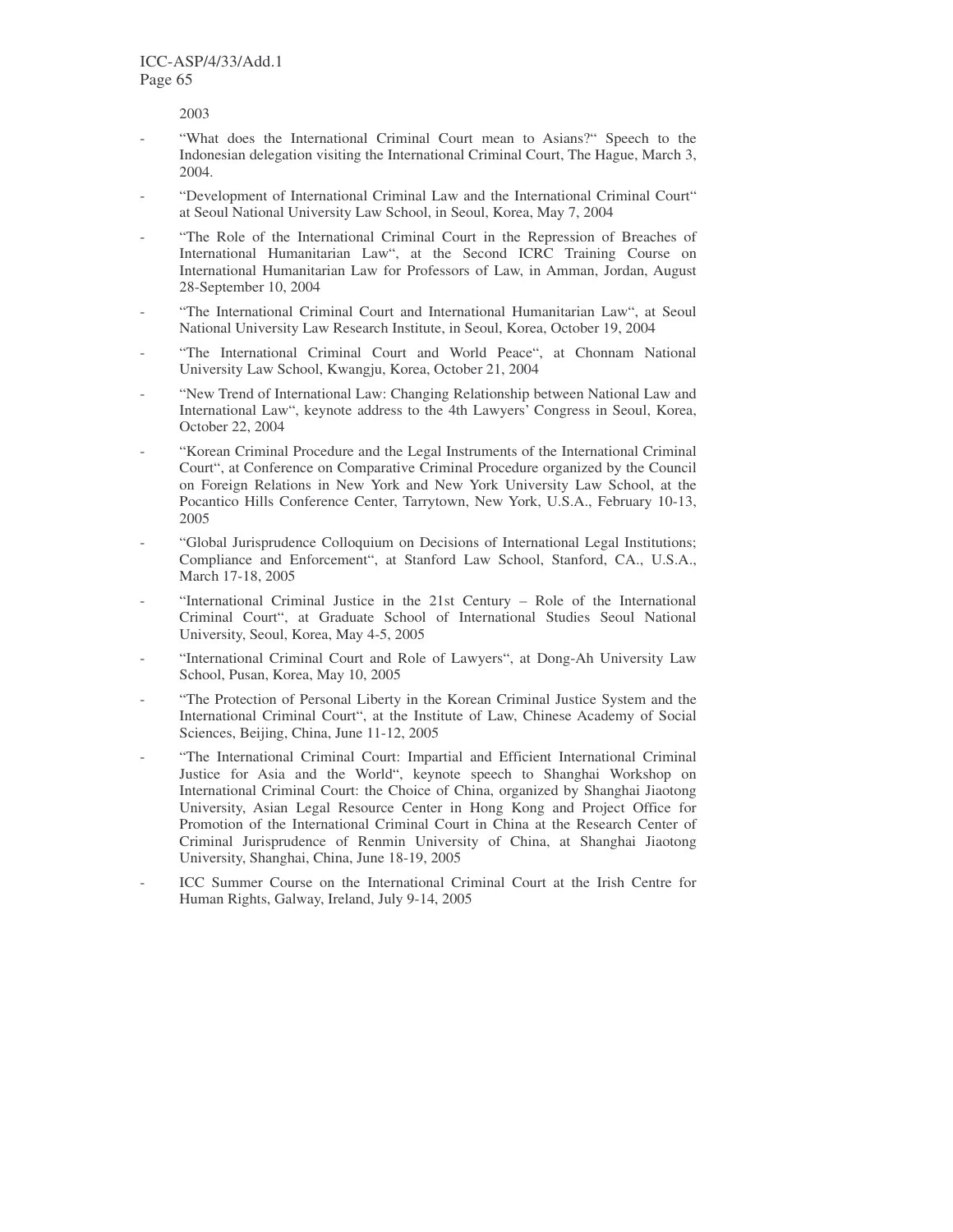#### تيام، الشيخ تيديان (السنغال)

[الأصل: بالفرنسية]

مذكرة شفوية

تهدي سفارة جمهورية السنغال في بروكسل تحياتها إلى أمانـة جمعيـة الدول الأطراف في نظام روما الأساسي للمحكمة الجنائية الدولية وتتشرف بإبلاغ الجمعية، بالإشارة إلى المذكرة الشفوية ICC-ASP/4/S/4 المؤرخة ١٨ نيسـان/أبريل ٢٠٠٥، بـأن السنغال قررت تسمية الأسناذ الشيخ تيديان تيام، مدير الشؤون القانونية والقنصلية بوزارة الخارجية، مرشحا لمنصب القاضي عن مجموعة الدول الأفريقية، القائمة بـاء، في الانتخاب المقرر عقده في يومي ٢٦ و ٢٧ كانون الثاني/يناير ٢٠٠٦ في نيويورك.

وترسل السفارة رفق هذه المذكرة السيرة الذاتية للأستاذ تيام وتطلب إلى أمانـة جمعية الدول الأطر اف أن تسجل ترشيحه و أن تبلغ الدول الأطر اف الأخر ي في نظام روما الأساسي بذلك

#### \* \* \*

بيان الموّ هلات

أستاذ المقانون المعام

 $\ddotsc$ 

- مدير الشؤون القانونية والقنصلية بوزارة الخارجية  $\overline{\phantom{a}}$
- عضو فريق خبراء الأمم المتحدة الحكومي السابق المعنى بالحق في التنمية  $\overline{a}$
- مدير مركـز البحث والدراسـة والتوثيـق بشـأن المؤسسـات والتشـريعات الأفريقيـة  $\sim$ (CREDILA) سابقا
- عضو في هيئة التدريس، كلية العلوم القانونية والسياسية، جامعة الشيخ أنتـا ديوب، داكار

اللغسات

 $-\lambda$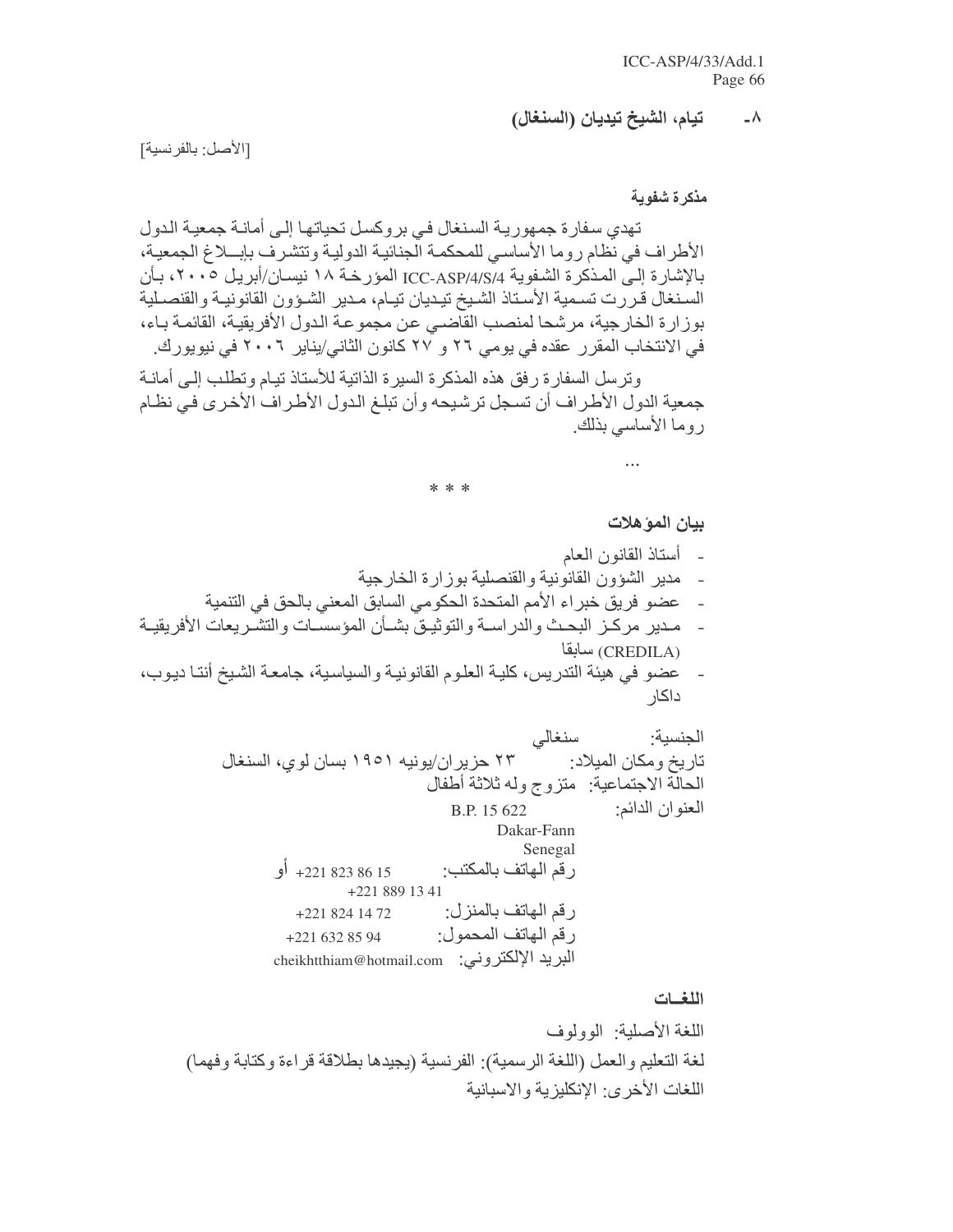المو هلات العلمية

- الليسانس في الحقوق، ١٩٧٥ (المادة الاختيارية: القانون الدولي والعلاقات الدولية، داكار)، بتقدير "مقبول"
- دبلوم الدراسات العليـا فـي القـانون العـام، ١٩٧٧، جامعـة بـاريس الخامسـة، بنقدير  $\overline{\phantom{a}}$ "مقبو ل"
- دبلـوم الدراسـات العليــا فــي العلـوم السياسـية (السياســة الدوليــة)، ١٩٧٨، جامعــة باريس الأولى بانتيون-السوربون، بتقدير جيد
- دبلوم معهد الأمم المتحدة للتدريب والبحث (UNITAR)؛ شـهادة القـانون الـدولي،  $\mathcal{L}_{\mathcal{A}}$ لاهای، ۱۹۸۱
- شـهادة معهـد هنـري دونــان (الحلقــة الدراسـية الأفريقيــة بشــأن القــانون الإنســاني الدولي)، ۱۹۸۳
- شهادة أكاديميـة القـانون الـدولي فـي لاهـاي، البرنـامج الخـارجي: حقـوق الإنسـان، المبادئ والممارسات في القانون الدولي، ١٩٨٨
- دكتوراه في القانون الدولي من جامعة باريس الأولى بانتيون السوربون في  $\overline{a}$ حزيـران/يونيـه ١٩٨٩ عـن رسـالة بعنـوان "إنهـاء الاسـنعمار وخلافـة الـدول فـي أفريقيا ـــ مساهمة في در اسة الخلافة في النظم القانونية'' مع مرتبة الشر ف

التخصصات

التدريس

- خبر ة عملية تبلغ ٢٦ عاما في التعليم والبحث، ١٥ منهـا فـي الأعمـال الإداريـة و ١٢ بصفة مدبر
- قام بتدريس المواد التالية في كلية العلوم القانونية والاقتصـادية بجامعة الشيخ أنتـا  $\mathcal{L}_{\mathcal{A}}$ دیوب فی داکار منذ عام ۱۹۷۹:
	- المنظمات الدولية (من عام ١٩٨٩ إلى عام ٢٠٠١)
		- القانون الدولي العام (منذ عام ١٩٨٩)
- القـانون الدسـتوري والمؤسسـات السياسـية (دروس تطبيقيـة) (مـن عـام ١٩٧٩ إلى عام ١٩٨٩)
	- تاريخ الفكر السياسي (من عام ١٩٩٢ إلى عام ٢٠٠١)
	- منهجية البحث والتحرير (من عام ١٩٨٠ إلى عام ٢٠٠١)
		- قانون الاتصالات الدولية (٢٠٠٠-٢٠٠١)
- محاضـرات فـي القـانون الـدولي العـام والمنظمـات الدوليـة للقسـم الدبلوماسـي بالمدرسة الوطنية للإدارة والقضاء في داكار (منذ عام ١٩٨٠)

# البحسوث

- ۔ القانون الدولمي العام
	- خلافة الدول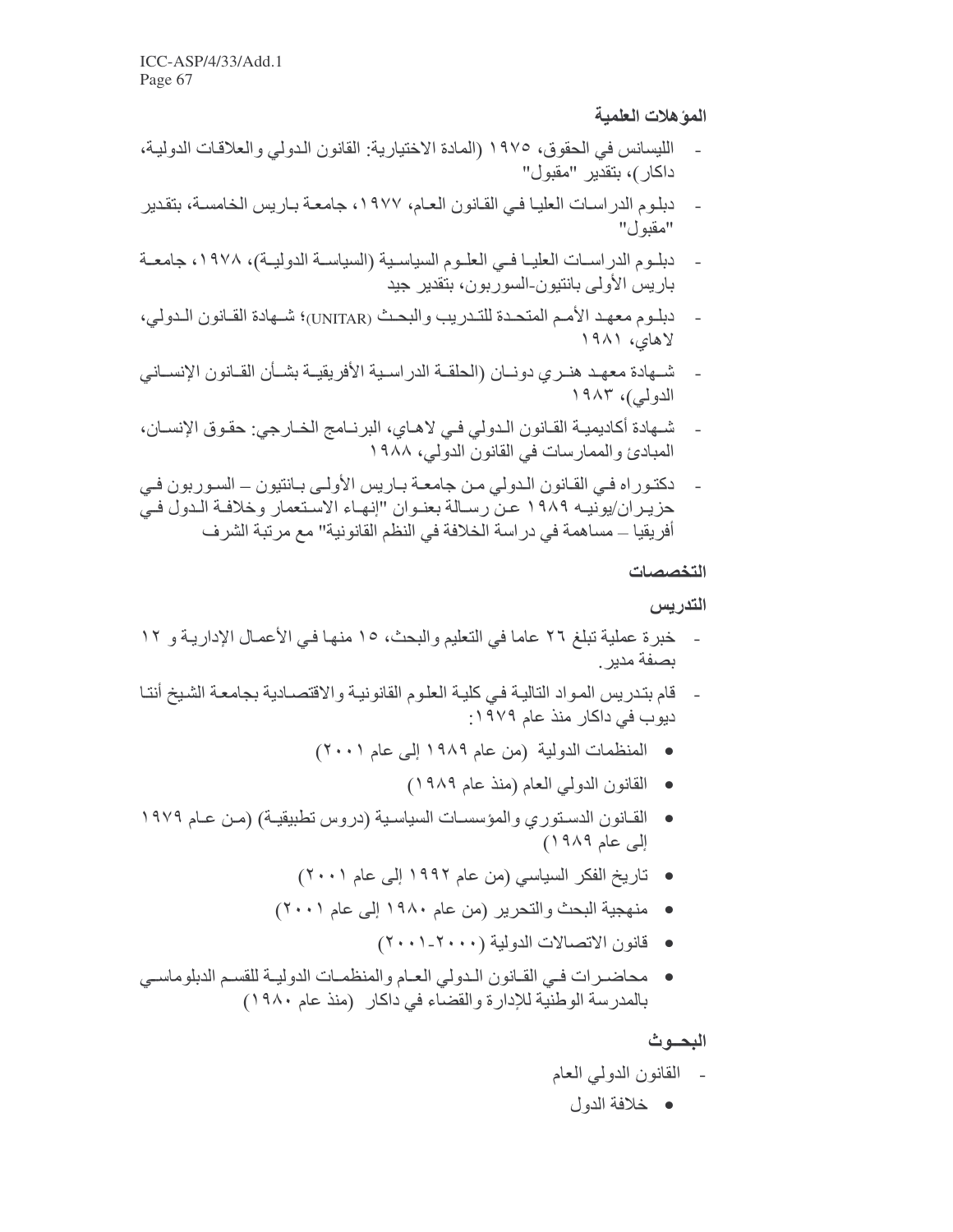- حقوق الإنسان
- القانون الإنساني وقانون النزاعات المسلحة
	- قانون المعاهدات
		- الأمن الدولمي
		- الحق في التنمية
			- العلوم الإدارية
	- العلاقة بين الإدارة والمواطنين
		- أمين المظالم، الوسيط
- الحقوق الدستورية والعلوم السياسية ـ القانون العام الداخلي
	- الديمقر اطية
	- مراقبة دستورية القوانين
		- الهيئات التنظيمية
	- قانون الوسائل السمعية البصرية والاتصال
		- حقوق الإنسان
- عضـو بعثـة المـراقبين الـدوليين للانتخابـات الرئاسـية والتشـريعية التـى أجريـت فـي جمهورية أفريقيا الوسطى في ٢٢ آب/أغسطس ١٩٩٣
	- طالب بأكاديمية القانون الدولي بلاهاي في مناسبات عديدة
- منسق ومقرر عام لندوة داكار الدولية بشأن تدريس القانون الدولي والبحث في  $\overline{a}$ القانون الدولي في أفريقيا (كانون الأول/ديسمبر\_ ١٩٨٥)
- شارك في العديد من اللقاءات العلمية في مجالي القانون العام والعلوم السياسة لا  $\overline{a}$ سيما في مجالي حقوق الإنسان والديمقر اطبة
	- ندوة بشأن الميثاق الأفريقي لحقوق الإنسان والشعوب (داكار ، ١٩٨٢)
		- ندوة بشأن حقوق الإنسان، جامعة كولومبيا (نيويورك، ١٩٨٣)
	- حلقة دراسية بشأن تدريس حقوق الإنسان والسلام، جامعة داكار (١٩٨٤)
- حلقة دراسية بشأن القانون الإنساني الدولي برعاية معهد العلاقات الدولية في الكاميرون ومعهد هنري دونان في جنيف (باوندي ١٩٨٣)
- ندوة جمعية الحقوقيين الأفارقة بشأن أفريقيا "منظمة الوحدة الأفريقية والنظام القانوني الجديد" (ليبر فيل، ١٩٨٤)
- منسق حلقة داكار الدر اسية الإقليمية بشـأن حقوق الطفل التـى نظمت بالاشـتر اك مـع منظمـة الأمـم المتحـدة للطفولـة (اليونيسـيف) والمنظمـة الوطنيـة لحقـوق الإنسان، داكار ، ٢٣ ــ70 تشرين الثاني/نوفمبر ١٩٨٨
- ندوة حقوق الإنسـان التـى نظمتهـا منظمـة France-Libertés بمناسـبة الـذكرى الســنوية الأربعــين للإعــّلان العــالمي لحقــوق الإنســان، بــاريس، كــانون الأول/ديسمبر ١٩٨٨
- نـدوة داكـار الدوليــة بشــأن الـذكر ي المئويــة الثانيــة لقيــام ثـور ة ١٧٨٩ وحقـوق الإنسان، شباط/فبر اير ١٩٨٩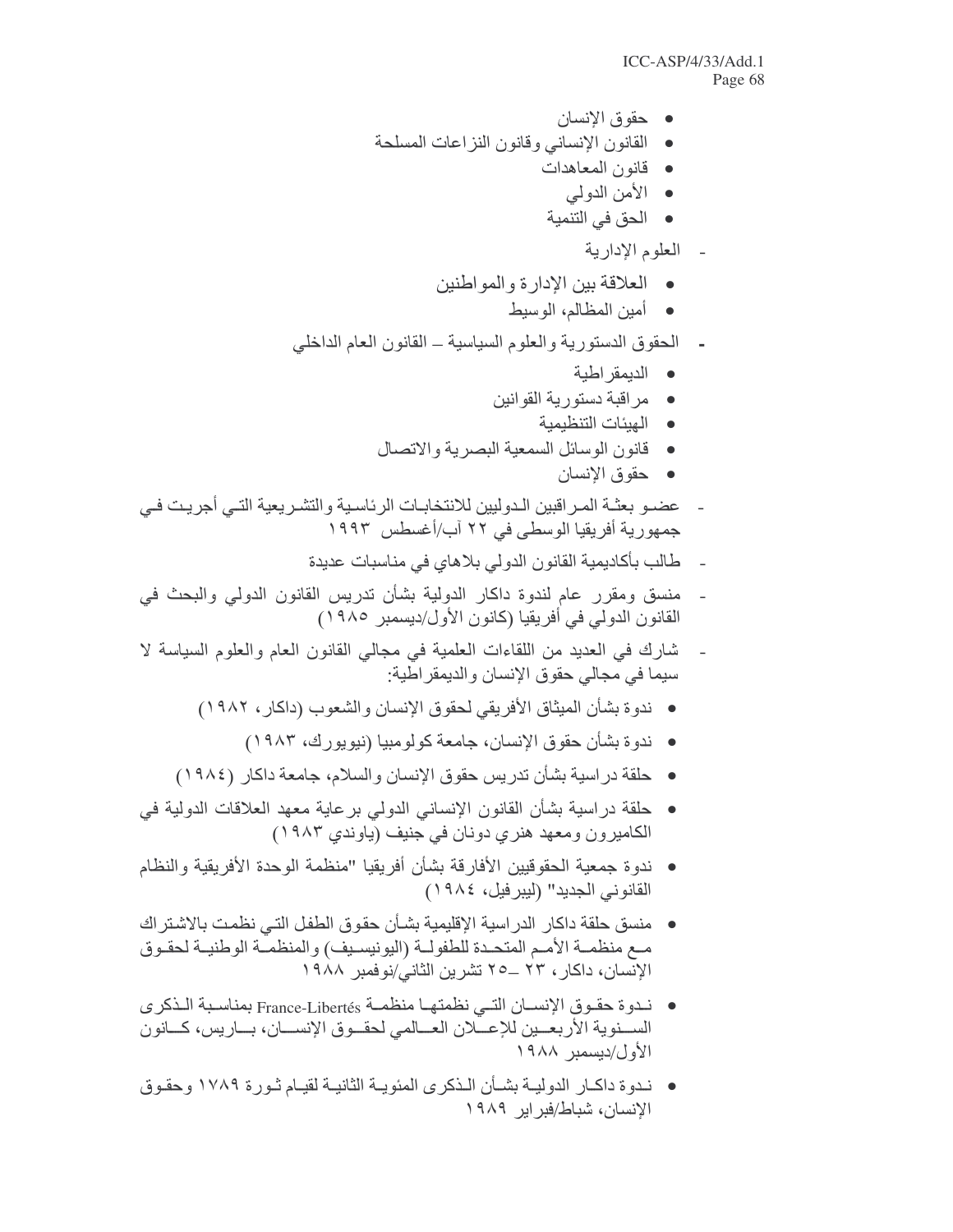- المجـال الفرانكوفـوني لحقـوق الإنسـان، وهـي نـدوة نظمتهـا المنظمـة الوطنيـة لحقوق الإنسان بدعم من وكالة النعاون الثقافي والنقني فيي داكار في أيار/مايو ۱۹۸۹
	- مؤتمر توطيد الديمقر اطية التعددية، داكار ، ٦-٩ تشرين الثاني/نوفمبر ١٩٩٠
- نحوة شــارل دي جـول والســنغال، داكــار ٢٨ شــباط/فبر ايــر ــ ٣ آذار/مــارس 199.
- مؤتمر ٍ عن حالـة حقوق الإنسـان وتعزيز هـا فـي غرب ووسـط أفريقيـا ــ مؤسسـة فريــدير يك إيبــر والمركــز الأفريقــي لدر اســـة الديمقر اطيـــة وحقــوق الإنســـان، بانجول، ١٠-١٢ كانون الأول/ديسمبر ١٩٩٢
- المؤتــمر الدولي للتكامل غلإقليمي لغرب أفريقيا (مركز أبحاث القانون الدولي) داكار ١١-١٥ كانون الثاني/يناير ١٩٩٢
- المؤتمر الدولي لتدر بس حقوق الإنسان والديمقر اطية ، اليونسكو / اللجنـة الكنديـة لليونسكو، مونتريال ٨-١١ آذار/مارس ١٩٩٣
- المشــاركة مــع مؤسســة فريــديريك إيبــر فــى تنظـيم النــدوة دون الإقليميــة بشــأن موضوع ''الديمقر اطية وسيادة القانون والتنمية'' (كانون الثاني/يناير ١٩٩٤)
- مقرر عام للقاءات الدوليـة بشـأن ''الدولـة الأفريقيـة فـي مطلـع الألفيـة الثالثـة''، داکار ۷-۷ حز بر ان/بو نبه ۱۹۹۷

المشاركة في الاجتماعات والمفاوضات الدولية

- المـؤتمر الإقليمـي لتنفيـذ النظـام الأساسـي للمحكمـة الجنائيـة الدوليـة، لجنـة الصـليب الأحمر الدولية، أبيدجان، كانون الثاني/ينآير ٢٠٠٢
- اجتماع الممثلين الدائمين للخبر اء الأفر يقيين المعنى بوثائق الهيئات التابعة للاتحاد الأفريقي، أديس ابابـا، الدورتان الأولـى والثانيـة (٢١-٢٥ كـانون الثـانـي/ينـاير و ١٤-۲۱ شباط/فبر ایر ۲۰۰۲)
- الـدورة التاسـعة للجنــة التحضــيرية للمحكمــة الجنائيــة الدوليــة، نيويــورك، ٨-١٢ نېسان/اُبر بل ۲۰۰۲
- الدورة العادية الثامنة والخمسون للجنة حقوق الإنسان، جنيف، ١٨ آذار/مارس ــ ۲٦ نیسان/أبر پل ۲۰۰۲
- الـدورة العاشـرة للجنـــة التحضــيرية للمحكمــة الجنائيــة الدوليــة، نيويـورك، ١ ـــ ١٢ تموز ⁄يوليو ٢٠٠٢
- الاحتفال باعتماد النظام الأساسي للمحكمة الجنائية الدولية، روما، ١٧ تموز/يوليو  $Y \cdot Y$
- الدورة الثامنة لمجلس وجمعية السلطة الدولية لقاع البحار ، كينغستون، جامايكـا، ٥-١٦ آب/أغسطس ٢٠٠٢
- جمعية الدول الأطراف في نظام روما الأساسي للمحكمة الجنائية الدولية، نيويورك (الدورة الأولى، الاستئناف الأول)، ٣-٧ شباط/فبر ابر ٢٠٠٣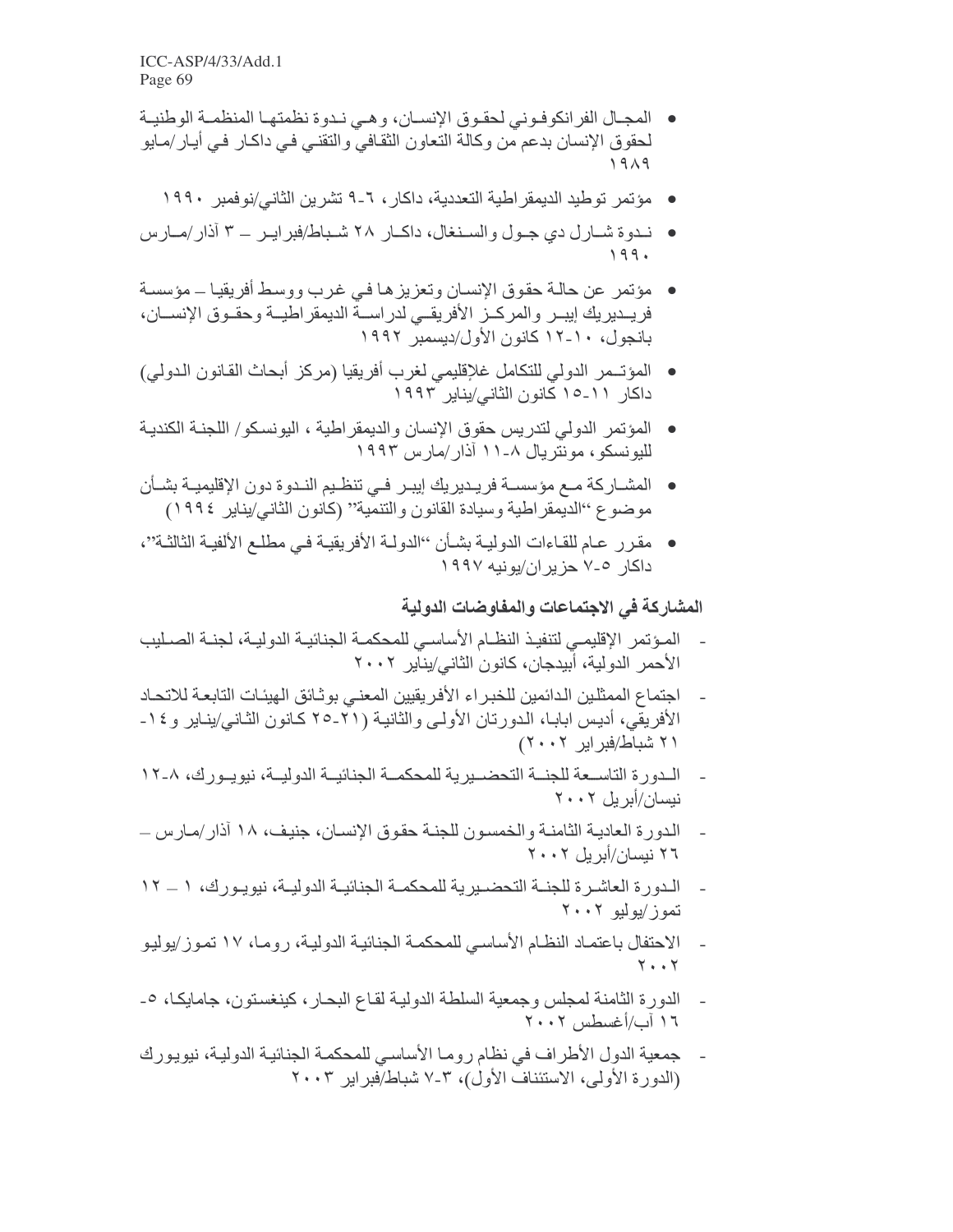- الدورة العادية التاسعة والخمسون للجنة حقوق الإنسان، جنيف، ٥-١٥ نيسان/أبريل  $Y \cdot \cdot Y$
- جمعية الدول الأطراف في اتفاقية الأمم المتحدة لقانون البحار (اتفاقيـة مونتيغو بـاي )، نيويورك، ٧-١٤ حزيران/يونيو ٢٠٠٣
- جمعية الدول الأطراف في نظام روما الأساسي للمحكمة الجنائية الدولية، نيويورك (الدورة الثانية)، ٨-١٢ أيلول/سبتمبر ٢٠٠٣
- الجمعية العامة للأمم المتحدة، الدورة الثامنة والخمسون، نيويورك، ١٠-٢٧ تشرين الأول/أكتوبر ٢٠٠٣
- "تنفيـذ نظـام رومـا الأساسـى للمحكمــة الجنائيــة الدوليــة"، حلقــة عمــل إقليميــة، واغادوغو، بوركينا فاصو، ١٥-١٧ كانون الأول/ديسمبر ٢٠٠٣
- الدوررة السنون للجنــة حقـوق الإنســان، جنيـف، ٣٠ آذار /مــار س ـــ ١٣ نيســان/أبريـل  $\overline{\phantom{a}}$  $Y \cdot Y$
- المرافعات الشفوية أمـام محكمـة العدل الدوليـة فـي الطلب المقدم مـن الجمعيـة العامـة للأمم المتحدة للإفادة بـالر أي فـي الآثـار القانونيـة المترتبـة علـي الجدار العـازل الذي أقامتُه اسـرائيل فـى الأراضــى الفلسـطينية المحتلـة، لاهـاي، ٢٣-٢٥ شـباط/فبرايـر  $Y \cdot \cdot 2$
- جمعية الدول الأطراف في اتفاقية الأمم المتحدة لقانون البحار (اتفاقيـة مونتيغو بـاي )، نيويورك، ١٤-١٨ حزير ان/يونيو ٢٠٠٤
- الجمعيــة العامــة للأمــم المتحـدة، الــدورة التاســعة والخمسـون، نيويـورك، تشــرين  $\overline{a}$ الأول/أكتوبر ٢٠٠٤
- الـدورة الحاديــة والسـتون للجنــة حقــوق الإنســان، جنيــف، ٢٧ آذار/مــارس ١٢ نبسان/أبر بل ۲۰۰۰
- الدورة العادية السابعة والثلاثون للجنة الأفريقية لحقوق الإنسان والشعوب، بـانجول، ۲۷ نیسان/اْبِر بِل ـــ ۱۱ ایار /مایو ۲۰۰۰

المسووليات العلمية والإدارية

- من ١٩٩٠ إلى ١٩٩٨، مديرا لمركز البحث والدراسة والتوثيق بشأن المؤسسات والتشريعات الأفريقية (CREDILA)
- وكان مسؤولا عن وضع وتنفيذ برامج الدراسات والأنشطة الخاصىة بالمركز وعن تعبئة جميع الموارد البشرية والمادية المتاحة لذلك وقام بالاستعانة بهيئة التدريس والباحثين في الكلية، مراعيا تخصصاتهم المختلفة، بتنفيذ البحوث التي أقر ها المركز ، لا سيما في إطار إدارة الدراسات والأبحاث التي أنشئت داخل المر كز
	- ر ئيس ر ابطـة أساتذة القانون و الاقتصـاد الأفار قـة (AMEADE) بجامعة داكار
- الأمـين العـام والمسـؤول عـن مجلّـة "Annales Africaines" وهـي ومجلّـة قانونيــة واقتصـادية وإداريـة تصدر ها كليـة العلوم القانونيـة والاقتصـادية بجامعـة داكـار (منذ عام ١٩٥٤) من عام ١٩٨٥ إلى عام ١٩٩٨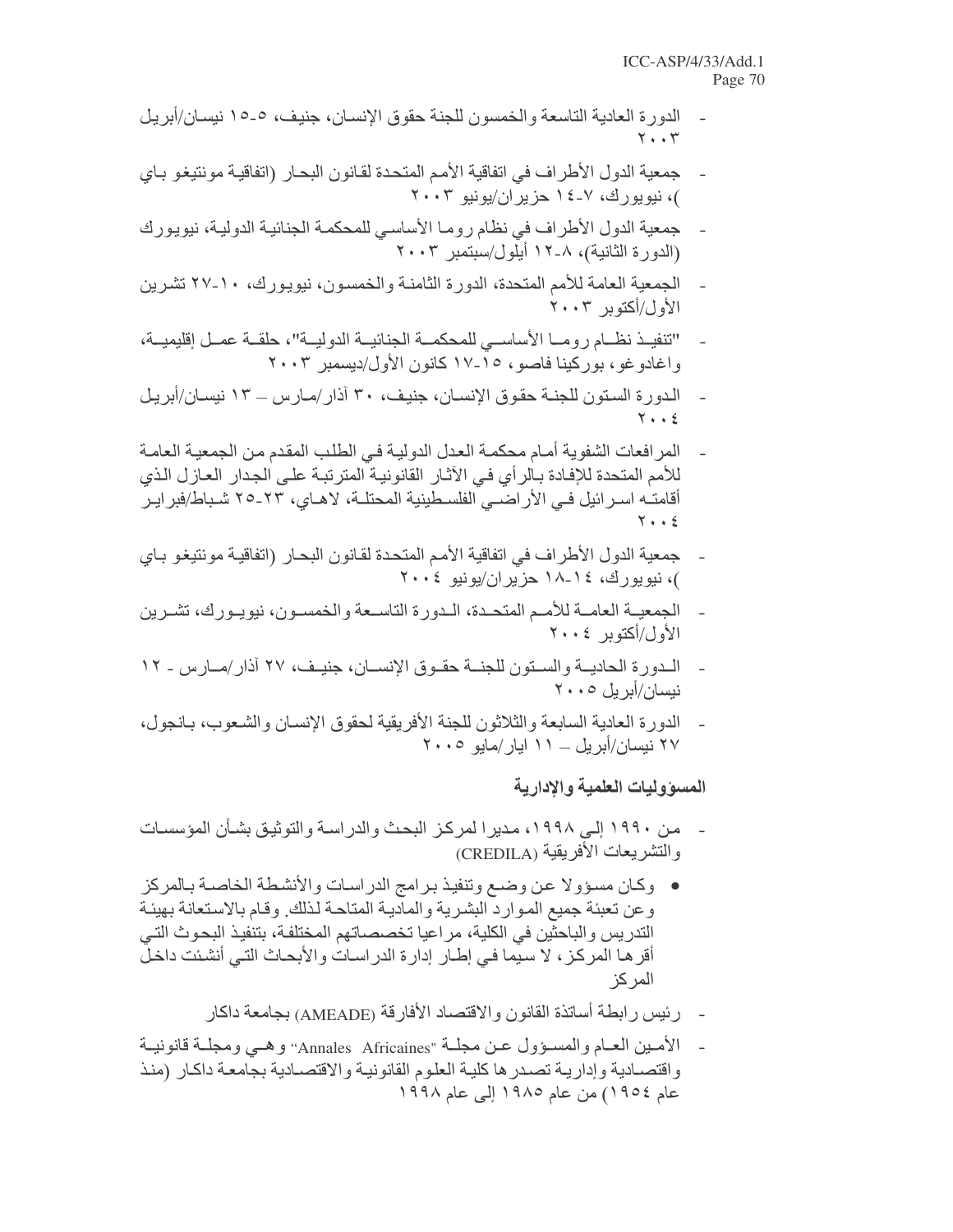- رئيس تحرير مجلة Pax Africa سابقا، و هي مجلة للدراسات والإعلام والتربية تصدر ها المنظمة الوطنيـة لحقوق الإنسان (ONDH)
- رِ نِيسٍ لجنةٍ صندوق البحوث بالجامعة (السنغال) (منذ إنشاء الصندوق حتى عام  $\sim$  $(1 \cdot \cdot \cdot$
- وقيام بهذه الصيغة بإعداد الوثبائق المتعلقية بإنشياء وإدار ة صيندوق البحوث في الجامعة وبإعداد دليل لعمليات الصندوق المتعلقة بتمويل البحوث الجامعية، وهوَّ دليل اشترط البنك الدولي وجوده لتلبية الطلب المقدم من حكومة السنغال للتفاو ض بشأن تمويل هذه البحوث
- وقام بإدارة أعمال اللجنة الفرعية التي أنشأها عميد كلية العلوم القانونية والاقتصـادية في داكار ، بناء على طلب من الجامعة، بشأن الحصانات و الحريات الجامعية
- وساهم بهذه الصمفة في وضمع النص الجديد لقانون الحصمانات والحريات الحامعنة
- عضبو في مجلس الممتحنين ومساعد المشرف على رسالة الدكتوراه المقدمة من السيد مارسلين أوبو أبي بكلية العلوم القانونية والسياسية بجامعة الشيخ أنتـا ديوب بداكار في ٤ كانون الثاني/يناير ٢٠٠١ بعنوان "الميثاق الأفريقي لحقوق الإنسان والشعوب والنكامل الإقليمي"
- عضو في لجنة اختيار مواضيع الرسائل والبحوث التي تستحق منحا دراسية التابعة لمجلس تنمية البحوث في مجال العلوم الاجتماعية في أفريقيا، دور ة ٢٠٠٢
	- عضو في عدة منظمات وجمعيات علمية:
	- عضو مؤسس في الجمعية الأفريقية للقانون الدولي
	- عضو في الجمعية الأفر يقية للقانون الدولي و القانون المقار ن
		- عضو الجمعية الأفر يقية للعلوم السياسية  $\sim$   $\sim$
	- عضو في مجلس تنمية البحوث في محال العلوم الاجتماعية في أفريقيا
- عضـو فـي جمعيـة الأعضـاء المستمعين وقدماء المستمعين لمحاضـرات أكاديميـة  $\overline{a}$ القانون الدولي بلاهاي
- عضبو مؤسس ونائب سابق لرئيس المنظمة الوطنية لحقوق الإنسان (السنغال) المنتسبة إلى الاتحاد الدولي لحقوق الانسان
	- شارك بنشاط في الوساطة السياسية التي قام بها فريق مختار من المنظمة الوطنية لحقوق الإنسان َّأَتْناء الأز مة التي تعريضَت لها السنغال في عام ١٩٨٨ من أجل الإسهام في توليد الظروف المؤدية إلى عودة السلام والانسجام في الوطن.

### المنشور ات

### المؤلفات

Les Etats et la violence: Guerres de libération nationale et conflits armés internes, Diplomatic Conference on the Reaffirmation and Development of International Humanitarian Law Applicable in Armed Conflicts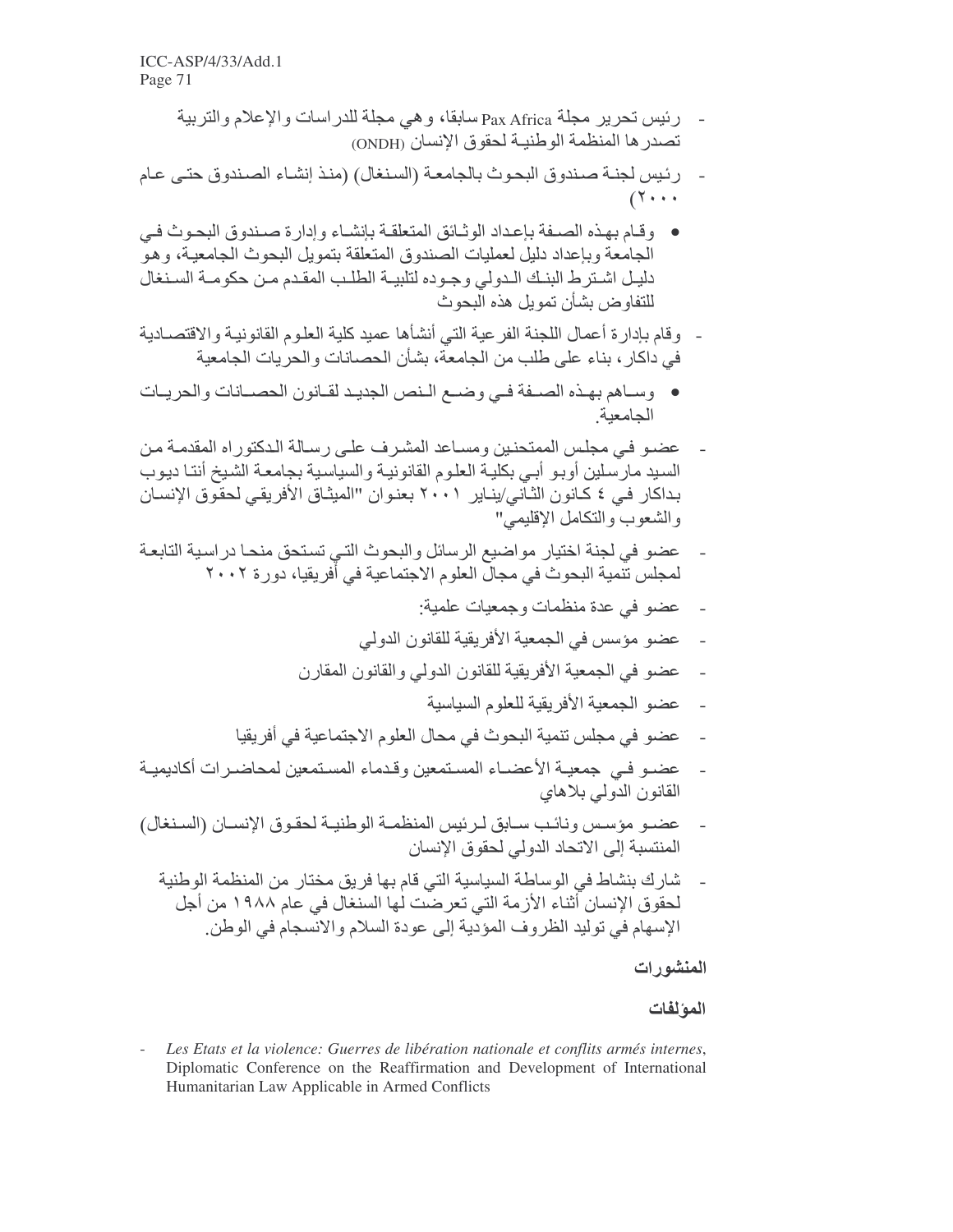- *Décolonisation et succession d'Etats en Afrique: contribution à l'étude de la succession à l'ordre juridique*, doctoral thesis in law (public international law) submitted and defended in June 1989 at the University of Paris I Panthéon-Sorbonne, 2 vols., 709p.
- *Droit public du Sénégal*, vol. 1 "L'état et le citoyen" (texts and documents), Dakar, les Editions du CREDILA, 1993, 309p.
- Thiam, Cheikh T., ed., *Démocratie, état de droit et développement en Afrique* (forthcoming)
- *Le médiateur de la République* (forthcoming)
- Thiam, C.T. and D. Sy. *Législations et pluralisme radiophonique en Afrique de l'Ouest*, Paris, l'Harmattan/CREDILA/Panos Institute, 1997, 143p.
- Thiam, C.T. and D. Sy. *Breaking monopolies: legislation and radio pluralism in West Africa*, Lusaka, Aquila Printers (CREDILA-Panos Institute), 1996, 93p.
- Thiam, C.T., ed., *La régionalisation: Approche sénégalaise et expérience française*, Dakar, Les Editions du CREDILA, 1998, 376p.

المقالات و الدر اسات و الكلمات

- "Succession d'Etats", *Encyclopédie juridique de l'Afrique*, volume II, chapter IV. Dakar/Lomé/Abidjan, NEA, 1982
- "Faut-il créer un Ombudsman au Sénégal?", *Annales africaines*, a law, economics and management review of the Faculty of Legal and Economic Sciences of the University of Dakar, 1983-1984-1985:57-66
- "Le statut des enseignants des Universités", (Proceedings of the Dakar Colloquium on Public Service), RIPAS, 1985
- "Le concept de sécurité en Afrique", (Conference of African Research Institutes, Algiers, 24-25 March 1990), UNIDIR/90/109, New York, United Nations, 1991:32 et seq. and 112 et seq.
- "La recherche en droit international en Afrique", *L'Afrique et le droit international* (Proceedings of the Dakar International Colloquium on Teaching of and Research into International Law in Africa, Dakar, 11-13 December 1985), *Annales africaines* special issue, 1986-1987-1988
- "La convention de Vienne sur la succession d'Etats en matière de biens, archives et dette d'Etat", *Annales africaines*, 1983-1984-1985:283-304
- "De la Communauté à la lumière des idées politiques et institutionnelles du Général de Gaulle", (Colloquium on Charles de Gaulle and Senegal, French Embassy and Cooperation Mission at Dakar). 1990:210-217
- "Des systèmes d'information en matière d'enseignement supérieur", (Workshop on management of higher education institutions in Africa, Dakar, 25-30 June 1990), 90/HE-MAN/6. Dakar, UNESCO/BREDA, 1990
- "L'Evolution du contrôle de constitutionnalité des lois au Sénégal: de la libéralisation à la démocratisation du contrôle", May 1999, 86p.
- "Réflexions critiques sur l'institution du médiateur au Sénégal et sur son premier bilan", May 1997, 44p.
- "L'intervention sénégalaise dans la résolution de la crise Bissau guinéenne"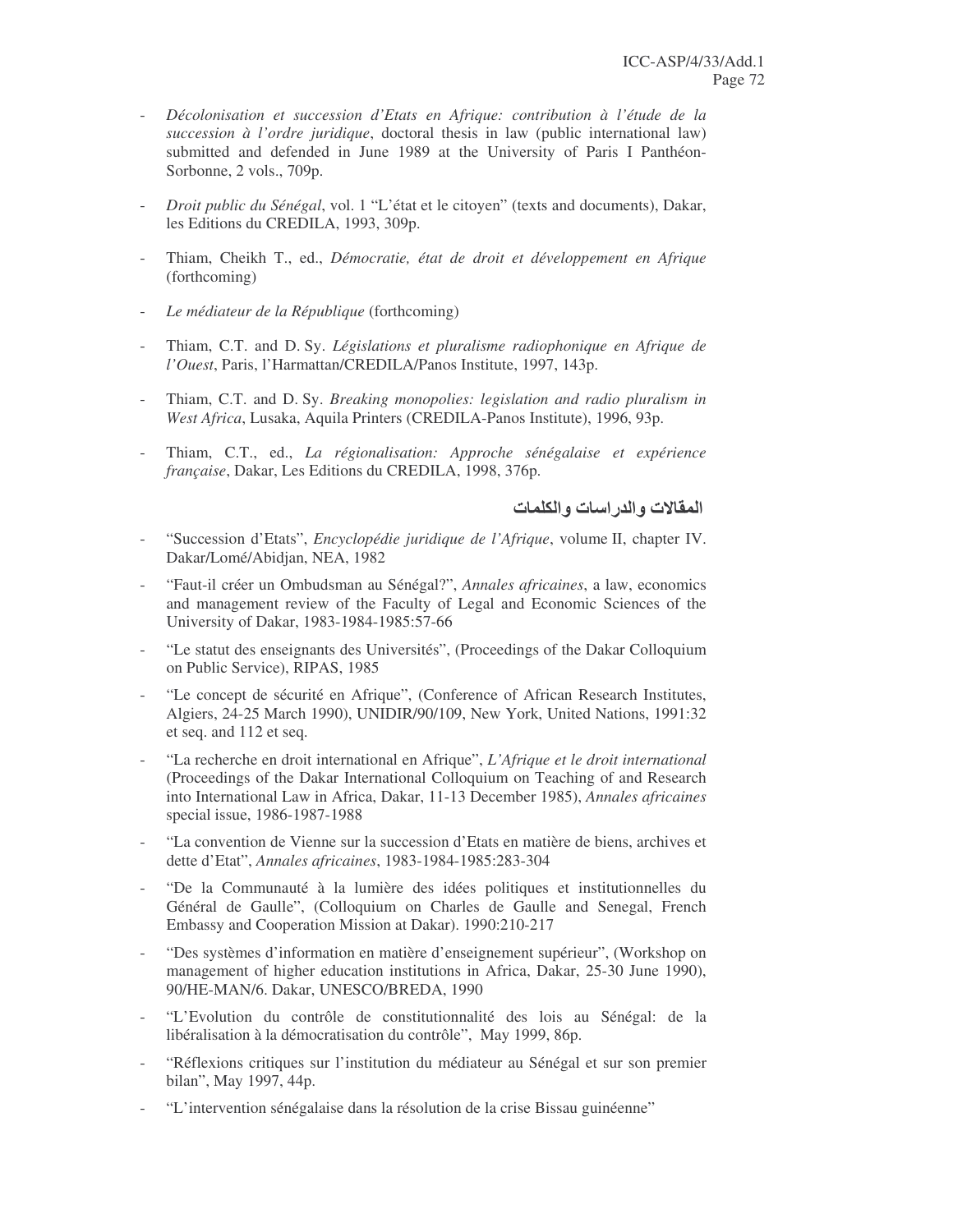- "De l'acte constitutif de l'Union Africaine". November 2000
- Written statement by the Government of Senegal, submitted to the International Court of Justice on 30 January 2004, on the advisory opinion on the legal consequences of the construction of a wall on occupied Palestinian territory by the State of Israel
- Statement by the Government of Senegal on 24 February 2004 to the International Court of Justice during the public hearings on the request for an advisory opinion on the legal consequences of the construction of a wall on occupied Palestinian territory by the State of Israel
- "Droit au développement et NEPAD", communication to the Francophone consultations associated with the sixtieth session of the Commission on Human Rights, Geneva, April 2004
- "Droits humains et clonage", communication to the Francophone consultations associated with the sixty-first session of the Commission on Human Rights, Geneva, 6 April 2005

#### الأعمال الأخر ي

- إعداد الوثيقة التأسيسية واللائحة الإدارية والمالية لمؤتمر وزراء الزراعة في .<br>غر ب و وسط أفريقيا المعتمدتين في ياوندي في عام ١٩٩٦.
- المشاركة بصفته ممثلا للجامعة في إعداد القانون السنغالي لمؤسسات الخدمات العامة
- إعداد نصوص النظامين الأساسي والداخلي للصندوق الوطني للبجوث الزراعية والزراعية الغذائية (FNRAA) اللذين تم اعتمادهما بمرسوم من الحكو مة السنغالبة بنمو بل مشتر ك ببن البنك الدو لي و الحكو مة السنغالبة
- إعداد النظام الأساسي لشبكة البحوث المتعلقة بالسباسات الزر اعبة التابعة لمؤتمر وزراء الزرآعة في غرب ووسط أفريقيا والنظام الداخلي للجنتين الادار بة و العلمبة للشبكة
- وضع وصباغة الاتفاقية الخاصة بإنشاء مؤسسة كارانتا لدعم السباسات التعليمية غير الرسمية في أفريقيا (بوركينا فاصو ومالي والسنغال) التي صدقت عليها الحكومة السَّنغالية في عام ٢٠٠٤، وإعداد النظامين الأساسي والداخلي للمؤسسة واتفاقية المقر الخاصبة بها
- تنفيذ الهيكل القانوني والمؤسسي الجديد للمكتب الأفريقي للعلوم التربوية (ABES) وهي وكالَّة متخصصة تابعة لمنظمة الوحدة الأفريقية/الآتحاد الأفريقي، ٢٠٠١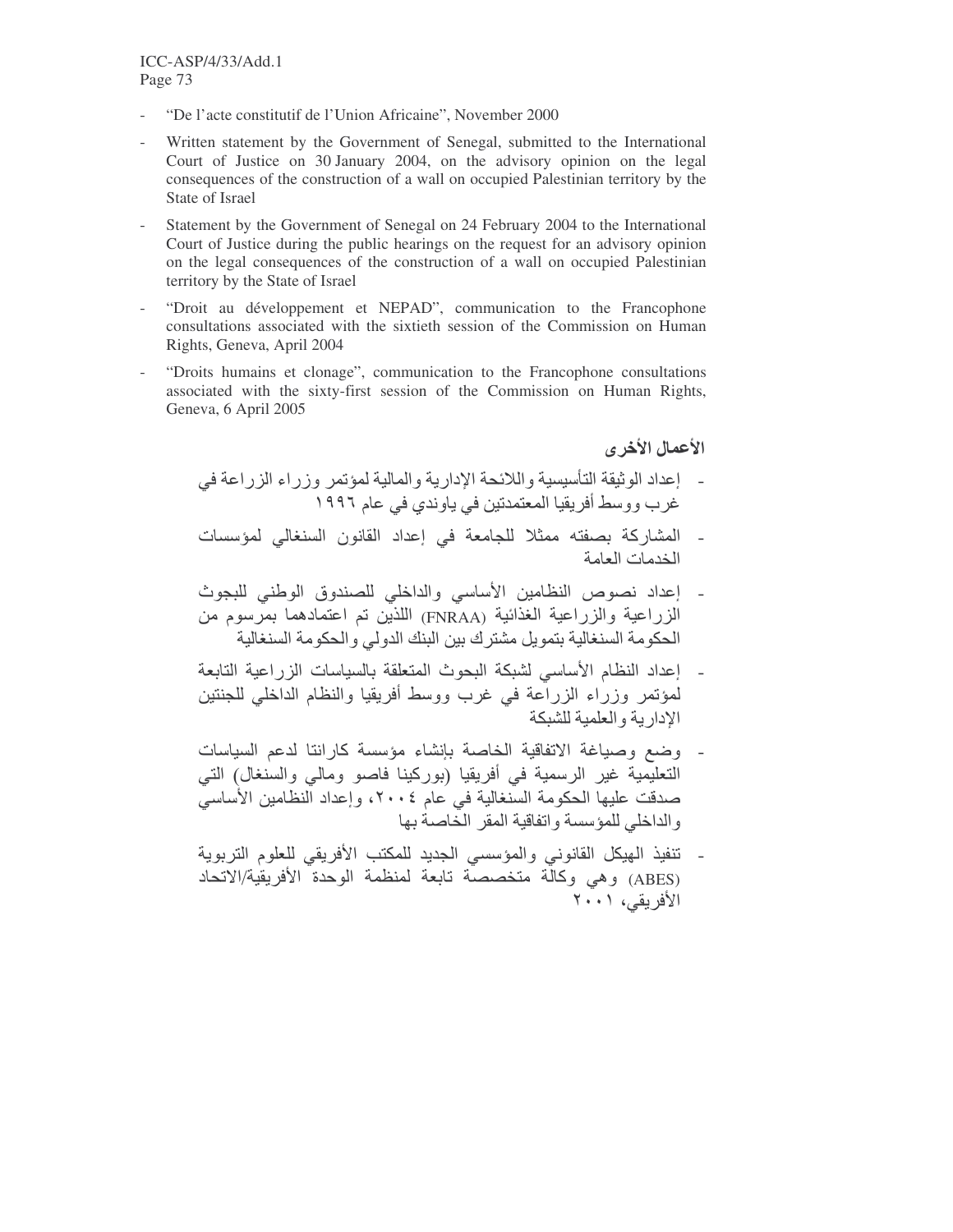#### ترندافيلوفا، إيكاترينا (بلغاريا)  $-9$

[الأصل: بالانكليزية]

مذكر ة شفوية

تهدي سفارة جمهوريـة بلغاريـا فـي لاهـاي تحياتهـا إلـي أمانـة جمعيـة الـدول الأطراف في نظام روما الأساسي وتتشرف بإبلاغكم، بالإشارة إلى مذكرة الجمعية ICC-ASP/4/S/4 المؤرخــة ١٨ نيســان/أبريــل ٢٠٠٥، بــأن جمهوريــة بلغاريــا قــررت ترشيح الأستاذة إيكاترينــا ترنـدافيلوفا لمنصـب القاضــي فـي المحكمــة الجنائيــة الدوليــة ِ وسيجرى الانتخاب لهذا المنصب أثناء الدورة الرابعة المستأنفة لجمعية الدول الأطراف في نظام روما الأساسي التي ستعقد في كانون الثاني/يناير ٢٠٠٦ في نيويورك.

و الأستاذة تر نـدافيلو فا خبيـر ة مشـهو د لـهـا بـالكفـاءة فـي القـانو ن الـجنـائـي و قـانو ن الإجراءات الجنائيـة والقـانون الجنـائي الـدولي ولـديها خبـرة واسـعة أيضـا فـي مجـال القـانون الـدولي لحقـوق الإنسـان والقـانون الإنسـاني الـدولي. ونتمتـع بـأخلاق رفيعـة، وبالعدالة والنز آهة، وبسمعة دولية كأسناذة ذات خبرة طويلة ومحامية ذات كفاءة عالية

ومرفق بهذه المذكرة السيرة الذاتية للأستاذة إيكاترينا ترندافيلوفا وبيان مقدم وفقـا للفقرة ٤(أ) مـن المـادة ٣٦ مـن نظـام رومـا الأساسـي والفقرة ٦ مـن قرار جمعيـة الدول الأطراف ICC-ASP/3/Res.6 بشـأن اجـراءات ترشـيح وانتخـاب القضـاة فـي المحكمة الجنائية الدولية المعتمد في ١٠ أيلول/سبتمبر ٢٠٠٤.

\*\*\*

بيان المو هلات

تتمتع الأستاذة إيكاترينا ترندافيلوفا بأخلاق رفيعة، وبالعدالة والنزاهة، ولديها  $-1$ جميع المؤهلات المطلوبـة فـي جمهوريـة بلغاريـا لتعيينهـا فـي أعلـي المناصـب القضـائية (الفقرة ٣(أ) من المادة ٣٦ من نظام روما الأساسي).

وتستوفي الأستاذة ترندافيلوفا الشروط المطلوبة في كل من الفقرتين ٣ (ب)' ` و ٣(ب) ' ٢' من المادة ٣٦، على النحو المبين في سيرتها الذاتية.

وتتمتع الأستاذة ترندافيلوفا بكفاءة مشهود بها فيي القانون الجنائي وقانون الإجراءات الجنائية والقانون الجنائي الدولي وهي مدرسة للقانون الجنائي منذ عام ١٩٨٤ ومن الخبراء المرموقين في بلغاريـا فـي مجـال القـانون الجنـائي ــ وشـاركت بنشاط منذ عام ١٩٩٠ في صياغة قانون الاجراءات الجنائية البلغاري وكانت رئيسة للفريق الذى أعد الإصلاحات الجوهرية لقانون الإجراءات الجنائية البلغاري ليتماشى مع المعايير الأوروبيـة والدوليـة لإقامـة العدل بصـورة فعالـة وحمايـة حقوق الإنسـان (١٩٩٨-١٩٩٩). و الأستاذة ترندافيلوفا خبيرة لدى وزارة العدل، ووزارة الخارجيــة، ووزارة الداخليـة، والمحكمـة الدسـتورية، ومحكمـة الـنقض العليـا، وبرلمـان جمهوريـة بلغاريـا بشـأن المسـائل المختلفـة المتعلقـة أساسـا بالقـانون الجنـائي وقـانون الإجـراءات الجنائيـة والقـانون الجنـائي الـدولي وكانـت رئيسـة للشـعبة الجنائيـة باللجنــة القانونيـة الاستشــارية للبرلمــان البلغــاري (٢٠٠١- حزيــران/يونيــو ٢٠٠٥). وقــدمت الأســتاذة ترندافيلوفا آراء استشارية كثيرة للهيئات أعلاه فيما يتعلق بفكرة إنشاء محكمة جنائية دولية دائمة (١٩٩٢-١٩٩٣).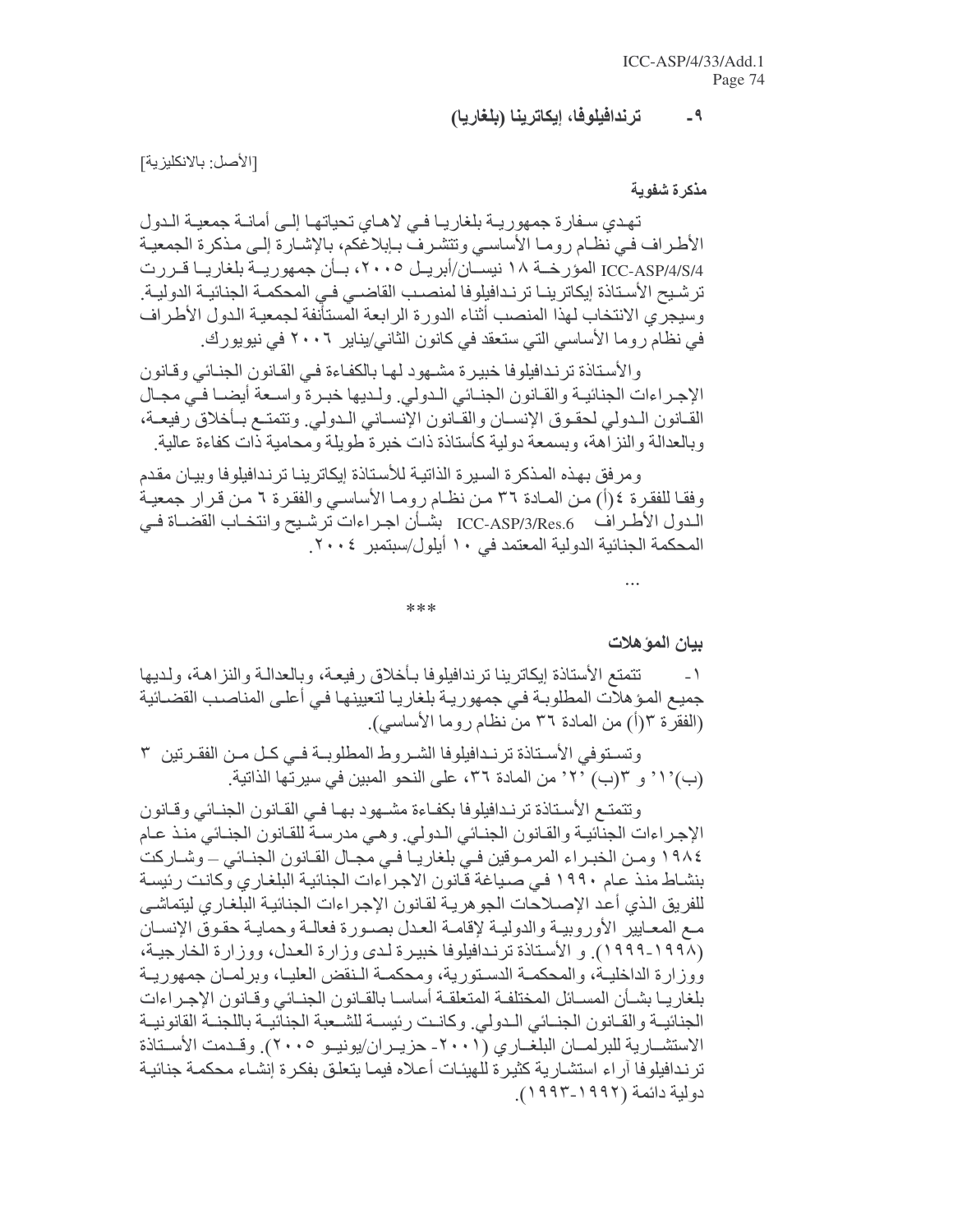وخلال فيام الأسناذة ترندافيلوفا بالأعمىال القضبائية، عملت وكبلا للنيابية بالمحكمة الجزئية لمدينة صوفيا (١٩٨٥-١٩٨٩) وممثلا لبلغاريا في لجنـة منـع الجريمـة و العدالة الجنائية التابعة للأمم المتحدة (فيينا، ١٩٩٢-١٩٩٤).

ولدى الأستاذة ترندافيلوفا كفاءة واضحة في المجالات ذات الصلة بالقانون الدولي مثل قـانون حقوق الإنسـان والقـانون الإنسـاني الـدولي. وقامت منـذ عـام ١٩٩٧ بالقاء محاضرات بشأن الاتفاقية الأوروبية لحقوق الإنسان والسوابق القضائية للمحكمة الأوروبية لحقوق الإنسان في دورات تعليمية ومؤتمرات وحلقات دراسية مختلفة داخل بلغار با وخار جها

ونشرت الأستاذة ترندافيلوفا أكثر من ٧٠ مؤلفا في بلغاريا وفي الخارج (الولايــات المتحـدة الأمريكيــة، وفرنســا، وايطـاليــا، وهولنــدا) فــى مجــال قــانون حقـوق الإنســان، وقــانون الإجـراءات الجنائيــة الدوليــة، وقــانون الإجـراءات الـجنائيــة، والقــانون المقارن، والقانون الدستوري

وحصلت الأستاذة ترندافيلوفا، نظر الكفاءتها الوظيفية الممتازة، على منحتى ألكسندر فون هامبولت (١٩٩٣-١٩٩٤) و فولبرايت (١٩٩٧) اللتين سـاهمنا كثيرا فـي در استها المقارنة للقانون الجنائي والعدالة الجنائية

وتجيد الأستاذة تر ندافيلوفا عدة لغات أجنبية. ولديها معرفة ممتازة باللغتين الإنكليزيية والروسية وتتحدث بهما بطلاقة ولديها أيضا معرفة عملية جيدة باللغة الألمانية

ويرجع ترشيح الأستاذة ترنـدافيلوفا إلـى المجموعـة الوطنيـة البلغاريــة فـي محكمة التحكيم الدائمة وفقا للفقرة ٤ (أ) ٢٠' من المادة ٣٦ من نظام روما الأساسي.

ولأغراض تطبيق الفقرة ٥ من المادة ٣٦ من نظام روما الأساسى، رشحت  $-\tau$ الأستاذة ترندافيلوفا لإدراجها في القائمة ألف ِ

- وفيما يلي المعلومات المتعلقة بالفقرات الفرعية ٨ (٣) ١٠ إلى ٣٠ من المادة  $\mathsf{r}$ ٣٦ من نظام روما الأساسي:
- ٬۱٬ تتمتـع الأسـتاذة تر نـدافيلوفا بـالمؤهلات اللازمـة وتعمـل فـى جمهوريـة بلغاريا التي تملك نظاما قانونيا مماثلا للنظام القانوني المعمول بـه فـي القارة الأوروبية؛
- ٬۲٬ الأستاذة ترندافيلوفا من مواطني جمهورية بلغاريا التي هي عضو في مجمو عة دو ل أو ر و بـا الشر قية؛ °۳، الأستاذة تر ندافلو فا من الإناث
	-
- الأستاذة ترندافيلوفا من مواطني جمهوريـة بلغاريـا ولا تتمتـع بجنسـية دولـة  $-\epsilon$ أخر ي.

\* \* \*

تاريخ ومكان الميلاد: ٢٠ حزير ان/يونيو ١٩٥٣، صوفيا، بلغار يا بلغار ية الجنسية: الْبِلْغَارِ بِهْ - الْلُّغَةِ الأَصْلِيةِ اللغات·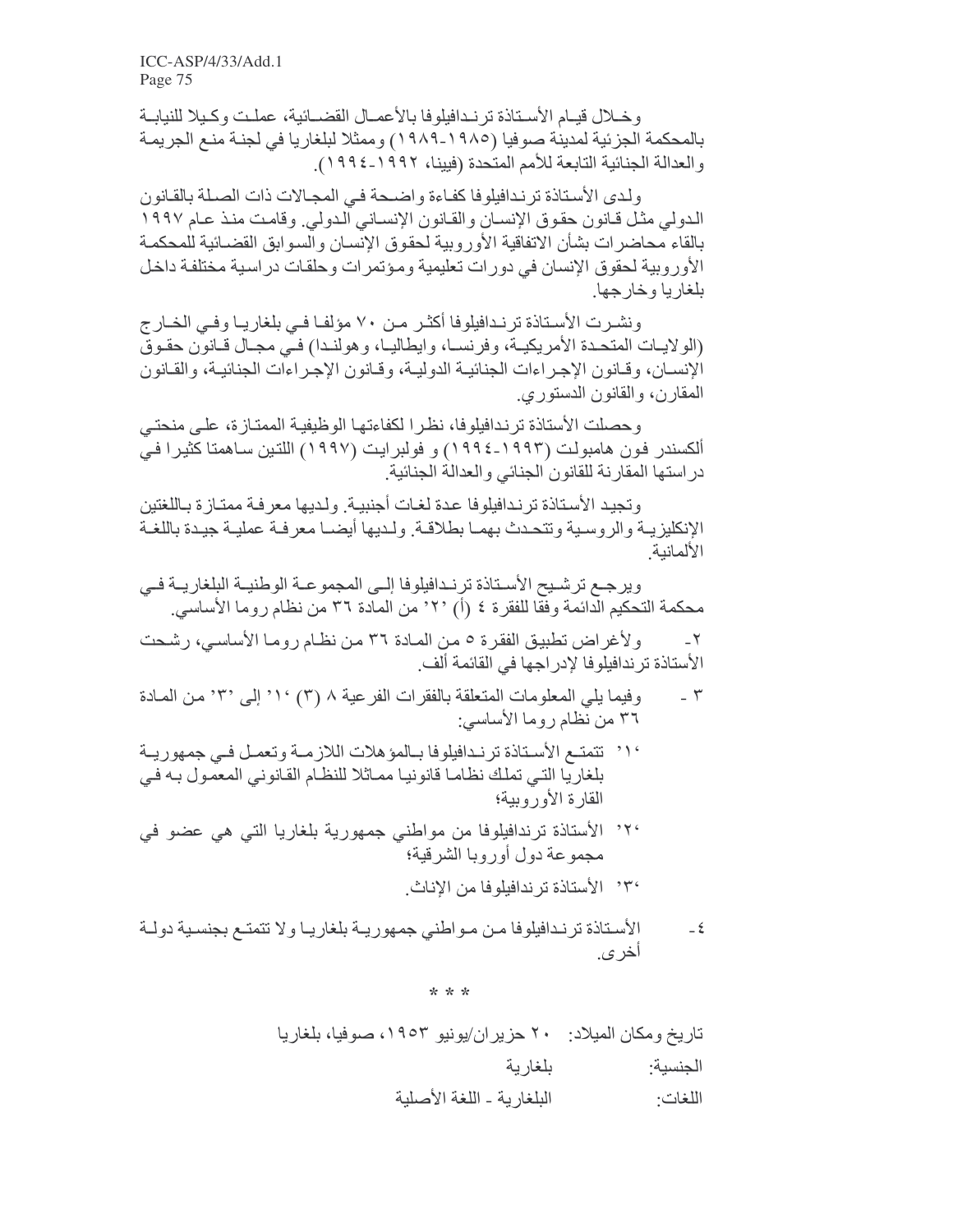| الانكليزية ــ بطلاقة           |  |
|--------------------------------|--|
| الروسية – بطلاقة               |  |
| الألمانية ـــ معرفة عملية جيدة |  |

الحالة الاجتماعية: متزوجة .<br>الزوج: أميل روسيف باشفاروف، مهندس مدني<br>الإبنة: تاتيانا أميلوفا باشفاروفا، قاضية، تبلغ ٢٧ سنة من العمر  $-4 - \pi$ 

| 003592 8680310 | الهانف·            |
|----------------|--------------------|
| 0035928682212  | الفاكس:            |
| 00359887328941 | الهاتف المحمو ل:   |
| eptrend@abv.bg | البريد الإلكتروني: |

### التعليم

| المدرسة الإنكليزية، بلغاريا                                  | $19YY-197Y$       |
|--------------------------------------------------------------|-------------------|
| كلية الحقوق، جامعة صوفيا "St. Kliment Ohridski" ، بلغاريا    | $19YV-19YY$       |
| در اسـات عليـا، كليـة الحقوق، جامعـة صـوفيا    St.  Kliment' | $1917 - 1917$     |
| `Ohridski'، بلغاريا. المشرف العلمي: الأكاديمي ستيفان بافلوف  |                   |
| دكتوراه في القانون، القضاء الجنائي                           | حزیران/یونیو ۱۹۸٤ |

## المراتب والدرجات العلمية

|                                                     | الدكتو ر اه | $19 \wedge 5$ |
|-----------------------------------------------------|-------------|---------------|
|                                                     | استاذ مساعد | $3997$        |
| "St. Kliment Ohridski" صوفيا "St. Kliment Ohridski" |             | Y \           |

### المؤهلات العلمية/المنح الدراسية

| حزیران/یونیو ۱۹۸۳      | التخصص في معهد الدولة والقانون، موسكو ، الاتحاد الروسي     |
|------------------------|------------------------------------------------------------|
| كلون الثاني/يناير ١٩٨٥ | التخصص في معهد الدولة والقانون، موسكو، الاتحاد الروسي      |
| $1992 - 1997$          | منحـة ألكسـندر فـون هامبولـت الدراسـية، جامعـة أوغسـبورغ،  |
| ألمانيا                |                                                            |
| 199V                   | منحة فولبرايت الدراسية، جامعة كاليفورنيا، الولايات المتحدة |
|                        | الأمريكية                                                  |

### الخلفية والأنشطة الوظيفية

| $19YA-19YV$   | محامية تحت التدريب بمحكمة مدينة صوفيا، بلغاريا                            |
|---------------|---------------------------------------------------------------------------|
| $1917 - 1919$ | دراسات عليا، جامعة صوفيا                                                  |
| منذ عام ١٩٨٤  | 'St. Kliment Ohridski'' صوفيا ''St. Kliment Ohridski''                    |
| $1919 - 1910$ | وكيل نيابة بالمحكمة المحلية لمدينة صوفيا (مع التدريس في<br>بالجامعة أيضا) |
| منذ عام ١٩٩٥  | أستاذ بكلية الحقوق، جامعة فيليكو تورنوفو St Cyril and'<br>Methodius"      |
| منذ عام ١٩٩٥  | محامية (مع التدريس في بالجامعة أيضا)                                      |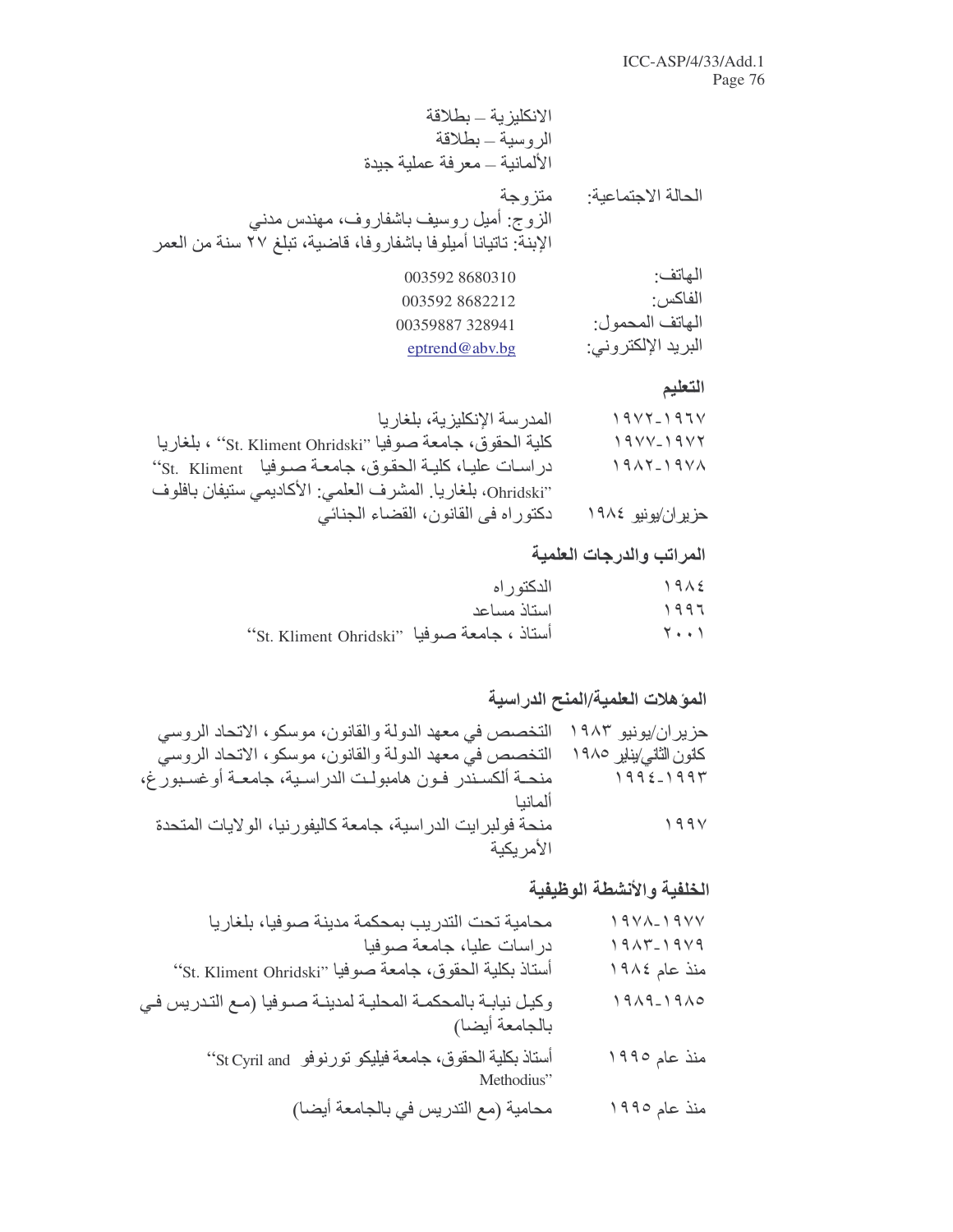| عضو في لجنة العلوم الاجتماعية بوكالة الاعتماد العليا التابعة<br>لمجلس الوزراء البلغاري                   | $\mathbf{Y} \leftrightarrow \mathbf{Y} - \mathbf{Y} \leftrightarrow \star$ |
|----------------------------------------------------------------------------------------------------------|----------------------------------------------------------------------------|
| المستشــار العلمــي لبرنــامج الزمــالات الدراسـية المشـترك بـين<br>الحكومة الأمريكية والبرلمان البلغاري | $Y \cdot \cdot 0 - Y \cdot \cdot \cdot$                                    |
| رئيســة الشــعبة الجنائيــة باللجنــة القانونيــة الاستشــارية التابعــة<br>لرئيس البرلمان البلغاري      | $Y \cdot \cdot \circ_{-} Y \cdot \cdot \cdot Y$                            |
| عضو في المجلس العلمي المتخصص للعلوم القانونية                                                            | $Y \cdot \cdot \xi - Y \cdot \cdot Y$                                      |
| نائب رئيس المجلس العلمي المتخصص للعلوم القانونية                                                         | $Y \cdot \cdot \xi - Y \cdot \cdot Y$                                      |
| عضىو في اللجنة القانونية للجنة الوطنية العليا للاعتماد التابعة<br>لمجلس الوزراء البلغاري                 | $Y \cdot \cdot 0 - Y \cdot \cdot \xi$                                      |
|                                                                                                          | الأنشطة الدولية                                                            |
| ممثلة بلغاريبا فبي لجنبة منبع الجريمية والعدالية الجنائيية التابعية                                      | $1992 - 1997$                                                              |

- كانون الثاني/يناير ١٩٩٣ أستاذ زائر بجامعة توكاي، اليابـان ــ محاضـرت بشـأن الإصــلاح القضائي في بلغاريا وبشأن تنفيذ المعايير الدولية لحقوق الإنسان في القانون الجنائي والإجراءات الجنائية
- متحدث فـي النـدوة السـنوية السـابعة لجمعيــة فولبر ايـت بشــأن آذار /مارس ۱۹۹۷ المشـاكل القّانونيــة الدوليــة. (تقريــر : "فعاليــة القضــاء الجنــائي والدفاع عن حقوق الإنسان في الولايات المتحدة الأمريكية")، سان فر انسیسکو
- حزير إن/يونيو ١٩٩٧ محاضـر ات بشـأن جـر ائم الأحـداث فـي جامعـة كاليفورنيـا، كليـة دبفبس للقانو ن
- الاشتراك في برنامج الزيارات الدولي (قضايا متصلة بالقضاء آب/أغسطس ۲۰۰۰ الجنائي) بدعوة من وزار ة خار جية الولايات المتحدة الأمر يكية
- تشرين الأول/أكتوبر ٢٠٠٠ الاشــتراك فــي الاجتمــاع الــدولي للحــائزين علــي جــائز ة هامبولت في القانون الجنائي والقضباء الجنائي السابقين بشأن القضايا المتصلة للإجرام الدولّي، بامبر غ، ألمانياً
- زيــارة عمــل فــي ليتوانيــا فــي إطــار مشــروع معهــد المجتمــع<br>المفتوح "الوصـول إلـي العدالة" آذار/مارس ۲۰۰۲
- الاشتراك في الاجتماع السنوي لمنظمة الأمن والتعاون في أيار/مايو ٢٠٠٢ أوروبا المعنون "القضاء الجنائي وحقوق الإنسان"، وارسو
- خبيرة غير متفرغة لمشروع التوأمة (بلغاريا والنمسا) "تنفيذ  $Y \cdot Y - Y \cdot Y$ اســتراتيجية الإصـــلاح القضــائي فــي بلغاريــا. الوصــول إلــي  $\|\ddot{a}\|_{\infty}$
- خبيرة أوروبيـة فـي إطــار مشـروع كــاردز (CARDS) الإقليمـي منذ عام ٢٠٠٤ لعبام ٢٠٠٣ التبابع للمفوضيية الأوروبيية بشبأن "إنشباء نظبام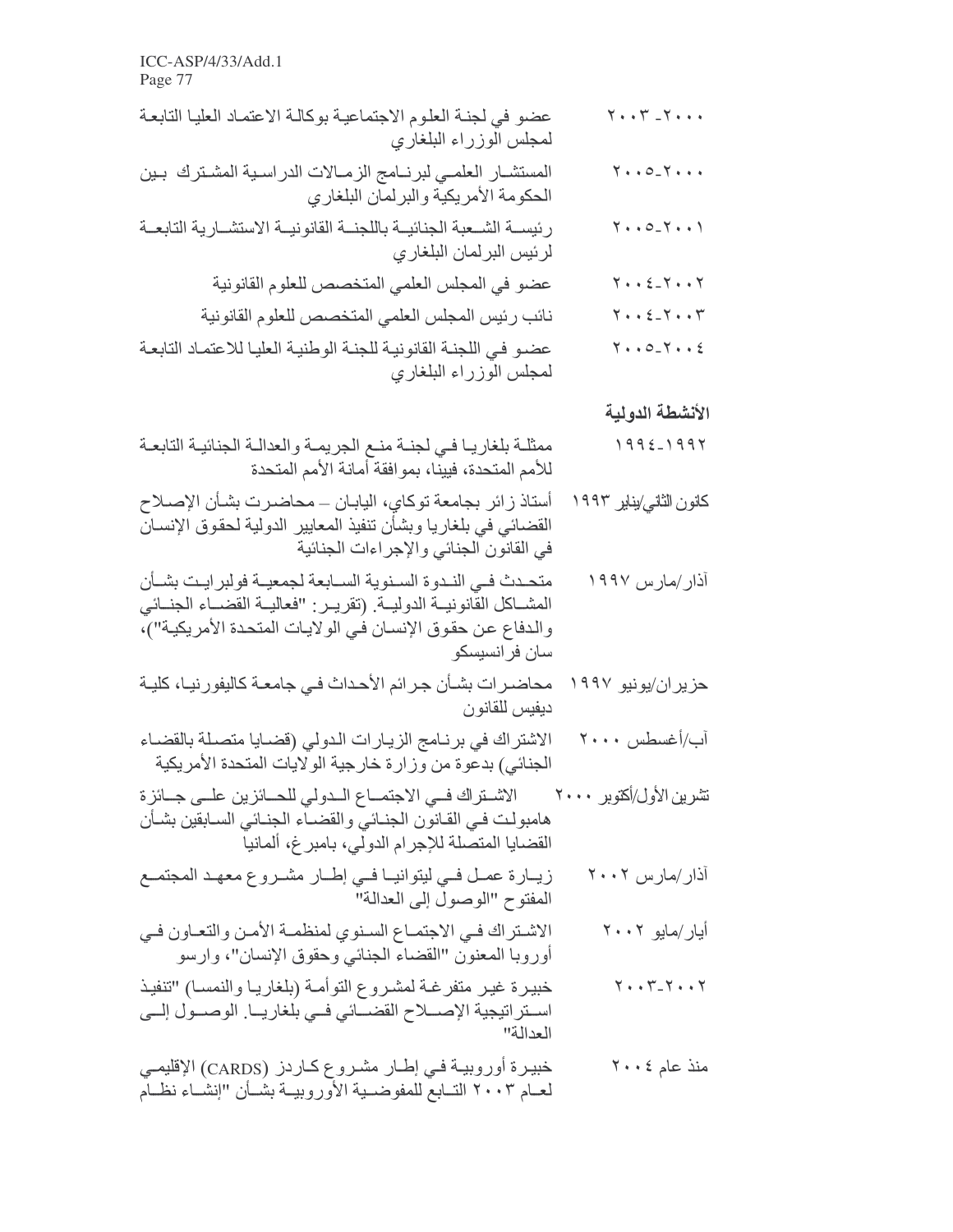| قضــائي مسـتقل وجـدير بالثقـة وصــالح للعمـل، وتعزيـز التعـاون<br>القضـائي في البلقان الـغربية''                                                                                                                                                              |
|---------------------------------------------------------------------------------------------------------------------------------------------------------------------------------------------------------------------------------------------------------------|
| زيارة عمل إلى أسبانيا بشأن إصلاح القضاء الجنائي في بلغاريا                                                                                                                                                                                                    |
| زيارة عمل إلى كرواتيا في إطار مشروع كاردز                                                                                                                                                                                                                     |
| زيارة عمل إلى الجبل الأسود في إطار مشروع كاردز                                                                                                                                                                                                                |
| توصـيات إلــي حكـومتي كرواتيـا والجبـل الأسـود بشـأن نتـائج<br>زيارات العمل                                                                                                                                                                                   |
| المتعلقة باستقلال القضاء والمسائل المتعلقة بحقوق الإنسان                                                                                                                                                                                                      |
| متحدثـة بوصــفها خبيـرة أوروبيــة لمشـروع كــاردز فــي المـؤتمر<br>الـدولي المعقود فـي سكوبي بشـأن إصـلاح النظـام القضـائي فـي<br>جمهورية مقدونيا اليوغوسلافية السابقة: إسهام مشروع كاردز<br>الإقليمي لعام ٢٠٠٣ في الإصلاح القضائي المقبل : استقلال<br>القضاء |
|                                                                                                                                                                                                                                                               |

تموز/يوليو ۲۰۰۰ زيارة عمل إلى البانيا في إطار مشروع كاردز

### الأنشطة في مجال حقوق الإنسان والمحكمة الجنائية الدولية

- الاشتراك في المؤتمر الدولي بشأن "حقوق الإنسان والعدلة  $199.$ الجنائية"، سيراكوز، إيطاليا
- عضـو فـي اللجنـة الحكوميـة الدوليـة المعنيـة بالإعداد للتصـديق 1991 علـى الاتفاقيــة الأوروبيــة لحقـوق الإنســان والحريــات الأساسـية وإصلاح القـانون البلغـاري بمـا يتماشـي مـع السـوابق القضـائية للمحكمة الأور وبية لحقوق الإنسان
- إسداء المشورة لوزارة الخارجية فيما يتعلق بفكرة إنشاء محكمة  $1997 - 1997$ جنائبة دولبة
- رئيســة الفريــق العامــل الــذي أعــد الإصـــلاح الجــوهري فــي  $1999 - 1991$ الإجراءات الجنائية بمـا يتماشـي مـع المعـايير الأوروبيـة والدوليـة لإدارة القضاء وحماية حقوق الإنسان بصورة فعالة
- محاضر في الحلقة الدراسية التي نظمها مجلس أوروبا بشأن أيار/مايو ٢٠٠٠ المسادتين ٥ و ٦ مــن الاتفاقيـــة الأوروبيـــة لحقــوق الإنســـان، بالاشتر اك مع السيد دنيس بر يبو ز يا من إدار ة حقو ق الإنسان
- كانون الأول/ديسمبر ٢٠٠١ إعــداد رأى استشــارى مســتقل لمــؤتمر ميثــاق تحقيــق الاستقرار بشأن "تنفيذ نظام روما الأساسي في البلدان الأعضـاء في ميثاق تحقيق الاستقرار "، كرواتيا
- الكلمة الافتتاحية للاحتفال بمضيى عشر سنوات على التصديق أيلول/سبتمبر ٢٠٠٢ علـى الاتفاقيـة الأوروبيـة لحقوق الإنسـان، مـؤتمر دولـى برعايـة رئيس جمهورية بلغاريا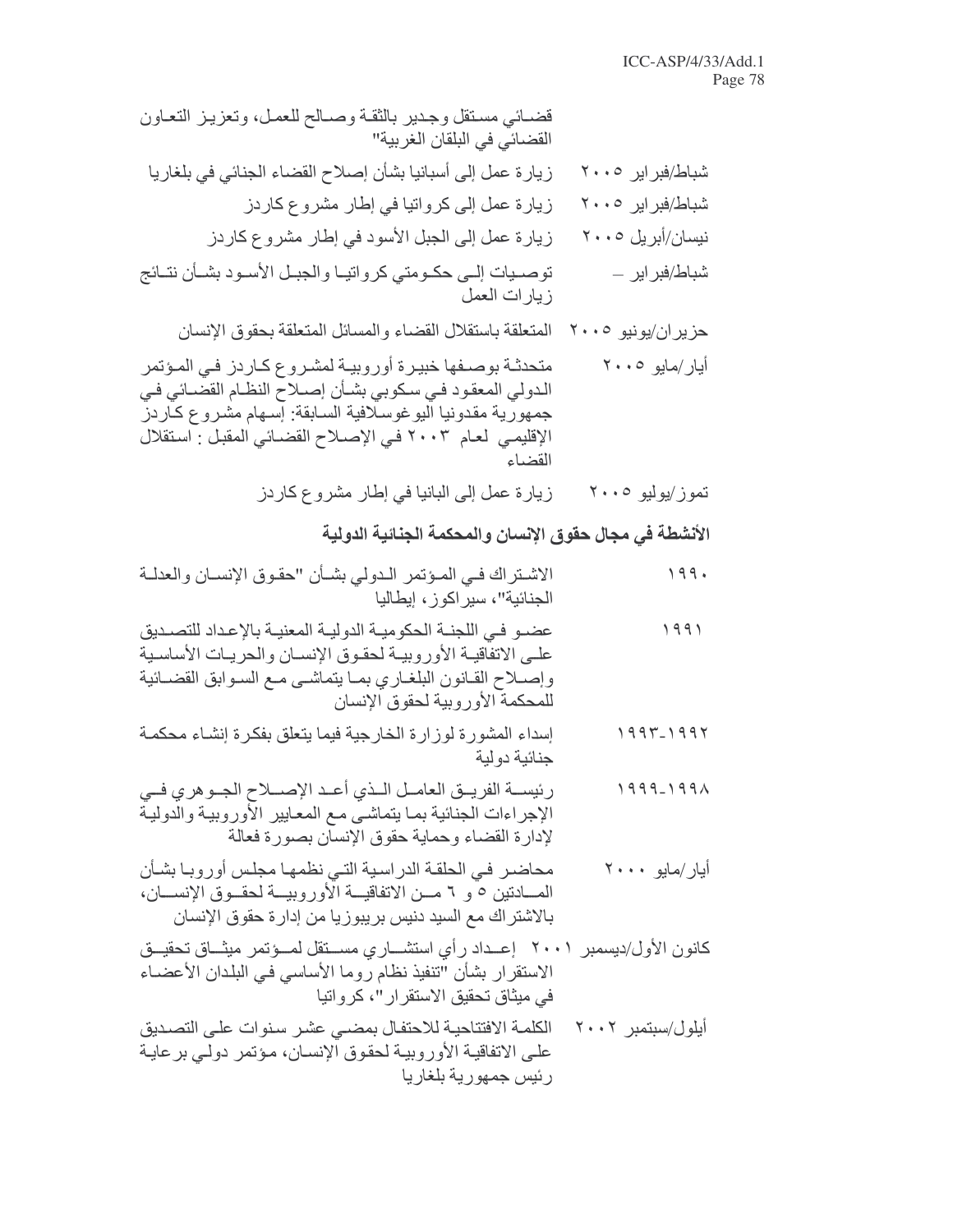- تقريـر إلـى المـؤتمر الـدولي الـذي نظمتـه الرابطـة الأوروبيـة أيار/مايو ٢٠٠٣ للحقوقيين الديمقر اطيين في جنيف بعنوان "قانون جرائم الحرب البلغار ي في ضوء المعايير الدولية للقانون الإنساني الدولي"
- تقرير ومواد إلى المؤتمر المعقود في طشقند، أوزبكستان، بشأن أيار/مايو ٢٠٠٥ إصلاح القضاء الجنائي في أوزبكستان وفقا للمعايير الدولية لحقوق الإنسان (وبوجه خاص بشأن القضايا المنصلة بالإحضار أمام المحكمة)

### المحاضرات فى مجال القضاء الجنائي وحقوق الإنسان

- محاضــرات وحلقــات دراســية بشــأن القضــاء الجنــائي، كليــة منذ عام ١٩٨٤ ساعة أكادبمبة
- محاضرات بشأن القضاء الجنائي، كلية الحقوق، جامعة فيليكو منذ عام ۱۹۹۰ تورنوفو ''St. St Cyril and Methodius'' — ° 1 ° ساعة أكاديمية
- محاضــرات بشــأن المــواد ٥ و ٦ و ٨ مــن الاتفاقيــة الأوروبيــة  $Y \cdot \cdot 1 - 199V$ لحقوق الإنسان والحريات الأساسية لطلبة الدراسات العليا قام بتنظيمها المركز المشترك بين الجامعات المعنى بحقوق الإنسان
- محاضر ات بشأن الاتفاقيـة الأور وبيـة لحقوق الإنسـان و السـو ابق منذ عام ۱۹۹۸ القضــائية للمحكمــة الأوروبيــة لحقـوق الإنســان فــى الحلقــات الدر اسبية وحلقات العمل المعقودة للقضاة والتبى قام بتنظيمها اتحاد القضاة في بلغاريا والمعهد الوطني للعدالة
- تشـرين الأول/أكتـوبر ٢٠٠٥ المجموعــة الأولــي مـن المحاضـرات فــي كليــة الحقـوق بجامعــة صــوفيا بشــأن الإجـر اءات الجنائيــة الدو ليــة ـــ ٤٥ ســاعة أكاديميــة، مــع التركيــز علــى تطــور فكــرة إنشــاء محكمــة جنائيــة دولية، ونظام روما الأساسي، ونظام وأنشطة المحكمة الجنائية الدو لبة
- تشـرين الأول/أكتـوبر ٢٠٠٥ دورة باللغــة الإنكليزيــة للطلبــة الأجانــب بشــأن المعــايير الأوروبية لحماية حقوق الإنسان في الإجراءات الجنائية ـــ ٣٠ ساعة أكاديمية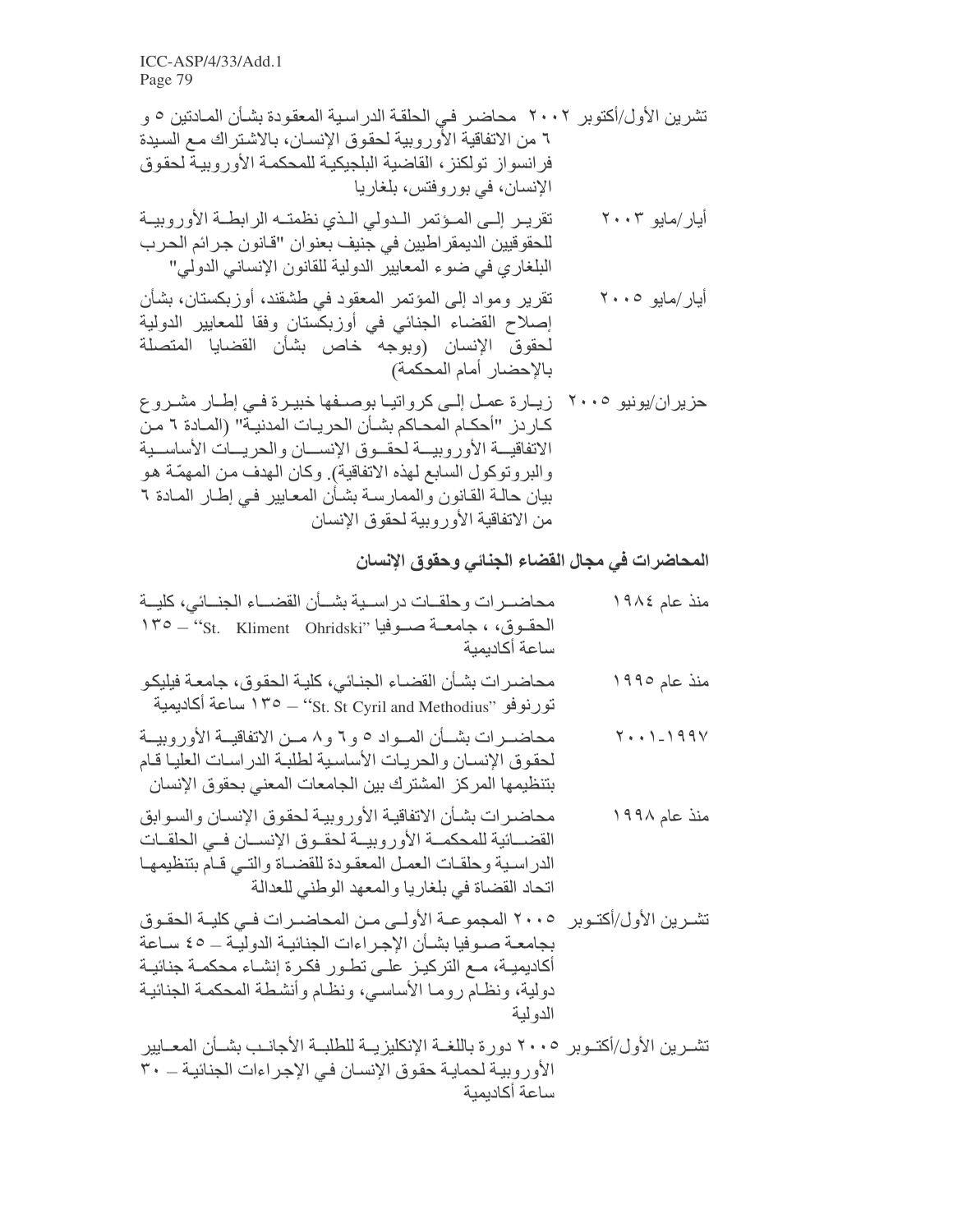مشرفة علمية علىي طالب بالدراسات العليا بمعهد العلوم الجنائية يعد رسالة بشأن القضبابا المتعلقة بالمحكمة الجنائية الدولية

البحوث القانونية في مجال المعايير الدولية لحقوق الإنسان

مشرفة علمية على البحوث التي يعدها طلبة القانون في إطار  $Y \cdot 0 - Y \cdot 1Y$ "البرنامج الدراسي الداخلي" مع البرلمان البلغاري وتشمل بحوث قانونية كثيرة في مجالات قانونية مختلفة، عن طريق تحليل ممارسة المحكمة الأوروبية لحقوق الإنسان، وأعمال الإتحاد الأوروبي، ومجلس أوروبا، والأمم المتحدة، ومنظمة حلف الأطلسي، وإنحاد غرب أوروبا، ومنظمة الأمن والنعاون في أوروبا، ومجموعة الثمانية، وقوانين الدول الأعضاء في الاتحاد الأوروبي، وقوانين بلدان وسط أوروبا وأوروبا الشرقية، واسكندينافيا، واستراليا، وكندا، والولايات المتحدة الأمريكية، وبلدان أمريكا اللاتينية، واليابان، والاتحاد الروسي، وأوكر انيا، فضلاً عن أعمال مؤسسات مثل الإنتربول، ومكتب التحقيقات الفدرالي، ووحدة التعاون القضائي التابعة للاتحاد الأوروبي، وميثاق تحقيق الاستقرار ، وما إلى ذلك. وقد تضمنت البحوث القانونية المتصلة بالمعايير الدولية لحقوق الإنسان ما يلي: كانون الثاني/يناير ٢٠٠١ مشروع قانون مكافحة التمييز ، ٢٦٤ صفحة شباط/فبر اير ( ۲۰۰ استخدام وسائل المر اقبة الخاصة، ٤ • ١ صفحات الخدمات الخاصة- المخابر ات، و الأجهز ة المضادة للمخابر ات آذار /مار س ۲۰۰۱ وغيرها، ١٥٨ صفحة النظام القانوني للعلاج الطبي الإلزامي للمجرمين الذين يدمنون آب/أغسطس ٢٠٠١ المخـدر ات قبـل تنفيـذ عقوبـات السـجن الصــادرة ضـدهم، ٩١ صفحة الاتفاقيات الأوروبيــة التــى اعتمـدها الاتحـاد الأوروبــى ومجلس أيلول/سبتمبر ٢٠٠١ أوروبـا والتـى صـدقت عليهـا بلغاريـا أو لـم تصـدق عليهـا، ١٥٢ صفحة كانون الأول/ديسمبر ٢٠٠١ مر اقبة الأسلحة النارية والذخائر والمفر قعات، ٢٨ صفحة نيسان/أبريل ٢٠٠٢ الإر هاب الدولي، ٣٣٢ صفحة الإجـراءات الجبريــة (التعـدي)، الأنـواع المختلفـة: الإجـراءات تموز/يوليو ٢٠٠٢ المتعلقة بتطبيقها (إجراءات التطبيق) الإجراءات التمييزيـة (المـوجزـة) فـي الإجـراءات الجنائيـة، ١٣٩ أب/أغسطس ٢٠٠٢ صفحة النظام العقابي للمجرمين الأحداث، ١٧١ صفحة شباط/فبراير ۲۰۰۳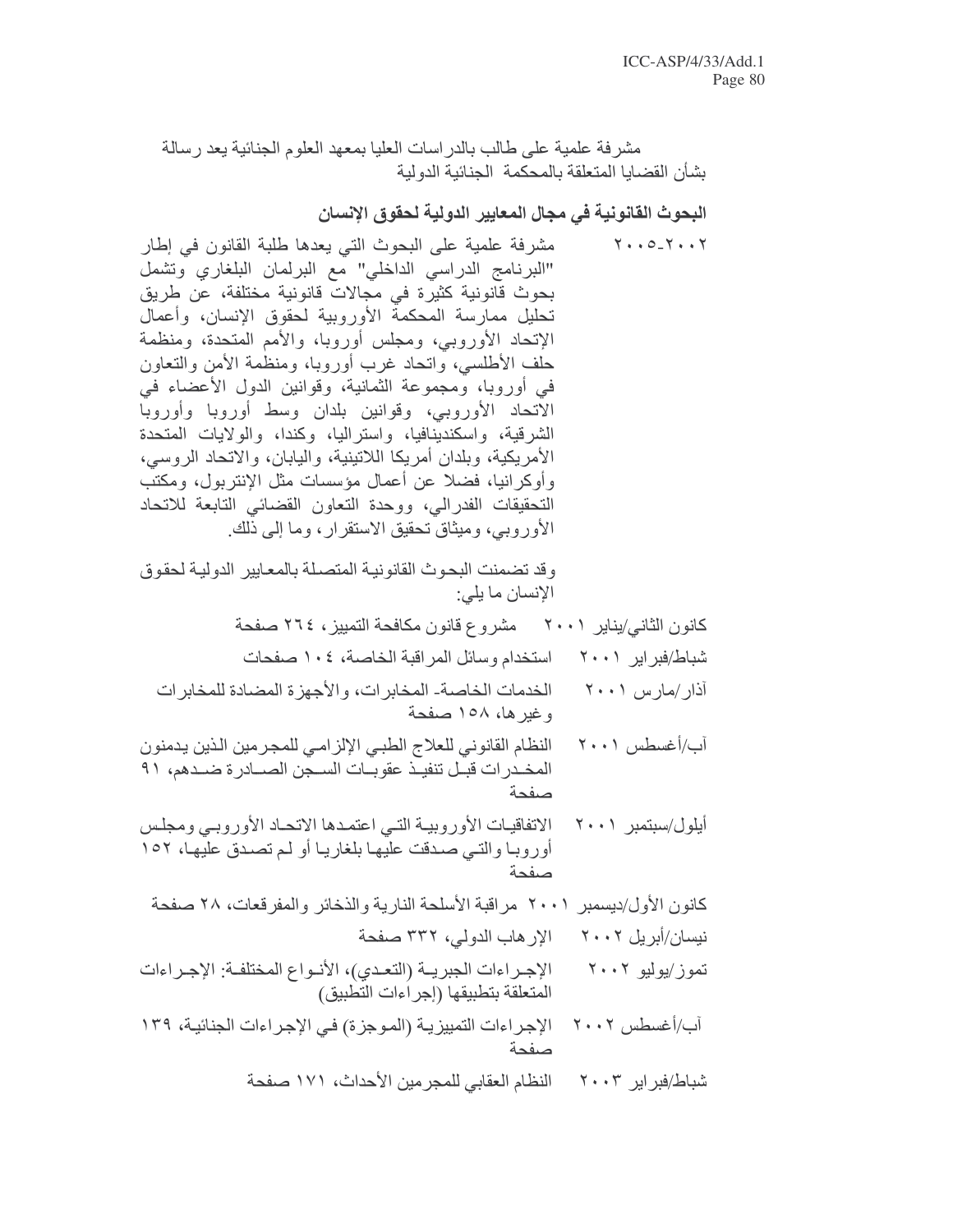- قانون مصادرة الممتلكات التي يتم الحصول عليها بطرق شباط/فبر ابر ٢٠٠٤ مخالفة للقانون ــ الممارسـة القانونيـة فـي إيرلندا وبلدان أخرى، ١١٥ صفحة
	- حالة خدمات الحماية في الاتحاد الأوروبي، ٦١ صفحة آذار ⁄مارس ٤ . ٢٠
- قوانين البلدان الأوروبية وبلدان أخرى المتعلقة بإنشاء وحدات آذار /مار س ٤ . ٢٠ التحقيق الضريبية (الشرطة الضريبية)، ١٤٢ صفحة
- القوانين والمؤسسات الدولية للتعاون في مكافحة الإجرام أيلول/سبتمبر ٢٠٠٤ الدولي، ١٨٢ صفحة
	- آذار /مار س ٢٠٠٥ الشر طة السرية في القوانين الأجنبية، ١١٥ صفحة

#### الأنشطة المتعلقة بالإصلاح القانوني في بلغاريا

- المشاركة في صباغة القوانين المتعلقة بالعدالة الجنائية منذ عام ۱۹۹۰
- إلقاء محاضرات في الحلقات الدراسية وحلقات العمل منذ عام ۱۹۹۰ والمؤتمرات بشأن التعديلات التشريعية، والقانون الجنائي المقارن، وقانون الإجراءات الجنائية، والاجراءات الجنائية الدو لية
- خبيرة لوزارة العدل، ووزارة الخارجيــة، ووزارة الداخليــة، منذ عام ۱۹۹۰ بشــأن مســائل قانونيــة مختلفــة تتعلــق خاصـــة بالقــانون الـجنــائـي وقبانون الإجراءات الجنائيية، فضبلا عين القبانون الأوروبي والقانون الدولي لحقوق الإنسان
- خبيـرة لإسـداء المشـورة لمحكمــة الـنقض العليــا والمحكمــة منذ عام ۱۹۹۸ الدستورية البلغاريتين وبرلمان جمهورية بلغاريا
- تشرين الأول/أكتوبر ١٩٩٩ محاضــر فــي المــؤتمر الإقليمــي لمحكمــة الاســتئناف فــي صدوفيا لتوضديح الأفكسار المتصطة بالإصطلاحات الرئيسية للإجراءات الجنائية في بلغاريا
- تشرين الثاني/نوفمبر ١٩٩٩ محاضر في المؤتمر الإقليمي للدوائر الاستئنافية في فيليكو تورنوفسو وفارنسا لتوضسيح الأفكسار المتصسلة بالإصسلاحات الرئيسية للإجراءات الجنائية في بلغاريا
- كـانون الأول/ديسـمبر ١٩٩٩ محاضـر فـي المـؤتمر الإقليمـي للـدوائر الاسـتئنافية فـي بلوفديف وبور غـاس لتوضـيح الأفكـار المتصـلة بالإصــلاحات الرئيسية للإجراءات الجنائية في بلغاريا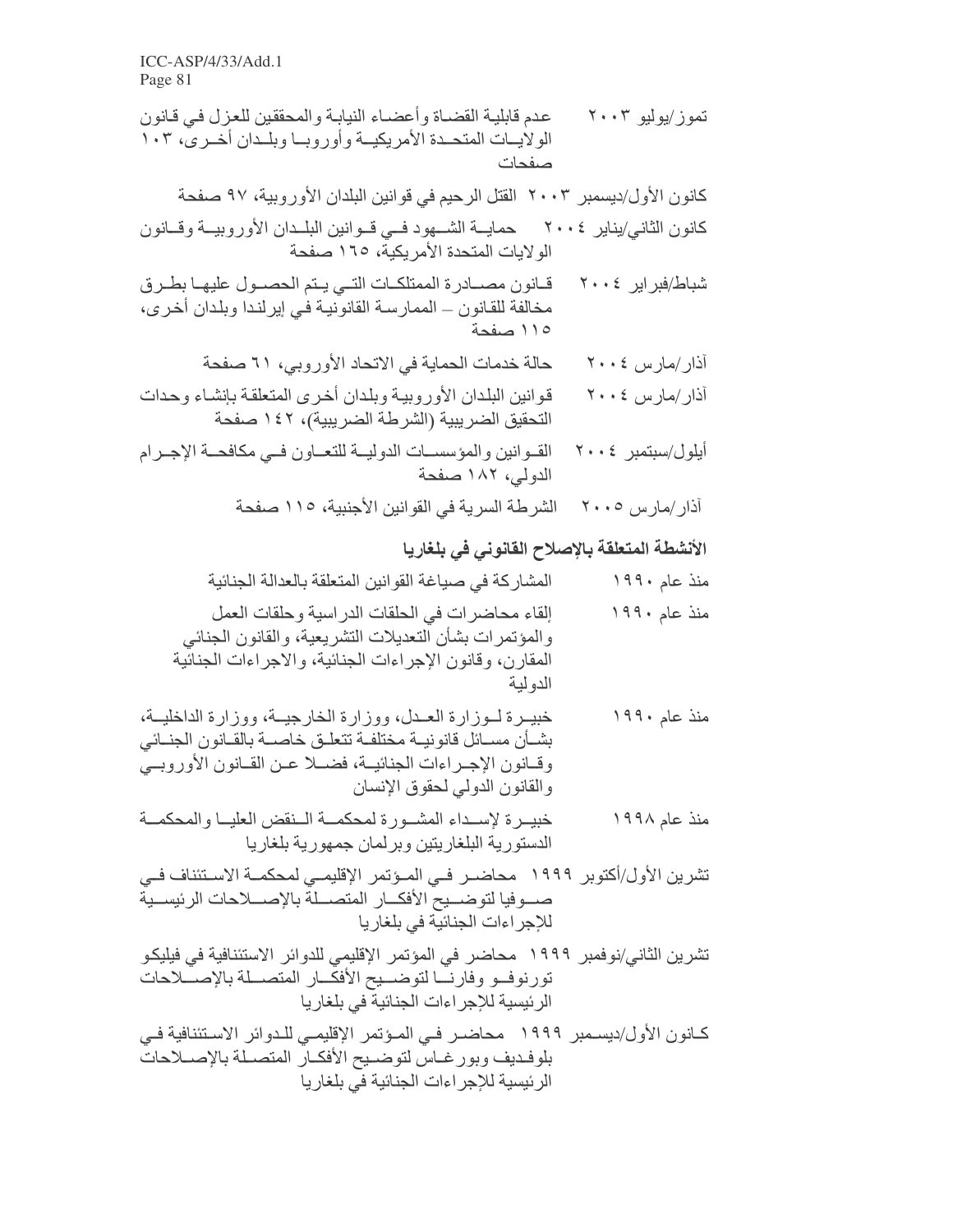| مستشار اللجنة القانونية للجمعية الوطنية بشأن تعديل واستكمال<br>القانون الخاص بمدونة الإجراءات الجنائية                                                                  | نیسان/أبریل ۲۰۰۳                      |
|-------------------------------------------------------------------------------------------------------------------------------------------------------------------------|---------------------------------------|
| اسداء المشورة بشأن القانون المعدل لقانون الإجراءات الجنائية<br>بناء على طلب المجلس التشريعي للرئيس                                                                      | أبار/مابو ۲۰۰۳                        |
| تشرين الأول/أكتوبر ٢٠٠٤  اسداء المشورة لمجلس القضاء الأعلى بشأن مفهوم مجلس<br>الوزراء لإصلاح القضاء الجنائي                                                             |                                       |
| عضو الفريق العامل المعني بقانون الإجراءات الجنائية الجديد<br>لبلغاريا                                                                                                   | $Y \cdot \cdot 0 - Y \cdot \cdot \xi$ |
| عضمو الفريـق العامـل المعنـي بقـانون تسـليم المجـرمين وأمـر<br>القبض الأوروبي                                                                                           | $Y \cdot \cdot 0 - Y \cdot \cdot \xi$ |
| عضو الفريق العامل المعني بصباغة قانون المساعدة القانونية                                                                                                                | $Y \cdot \cdot 0 - Y \cdot \cdot \xi$ |
| الاشتراك في المناقشات الجاريـة مـع ممثلـي سـفارات الـدول<br>الأعضــاء فـي الاتحــاد الأوروبــي والمفوضــية الأوروبيــة بشــأن<br>قضايا الإصلاح في إدارة القانون الجنائي | $\mathbf{Y} \cdot \cdot \mathbf{0}$   |
| إسداء المشورة لمجلس القضـاء الأعلـى بشـأن مشـروع قـانون<br>الإجراءات الجنائية الجديد                                                                                    | أبار/مايو ۲۰۰۵                        |

المنشورات

أكثر من ٧٠ مؤلفا في بلغاريا وفي الخارج (الولايات المتحدة الأمريكية، وفرنسا، وايطاليا، وهولندا) في مجال قانون حقَّوق الإنسان، وقانون الإجراءات الجنائية الدولية، وقانون الإجراءات الْجنائية، والقانون المقارن، والقانون الدستوري ومن أهم المنشورات في مجال المعايير الدولية لحقوق الإنسان ما يلي:

- "Ensuring the Right to Effective Council for the Defense in Bulgaria". In: International Review of Penal Law, Criminal Justice and Human Rights, 1991, **USA**
- "Legal Reform in the Criminal Procedure of Bulgaria", In: Revue Internationale de Sciences Criminelles de Paris, Center International de Paris, 1993, Paris
- "The European Convention for the Protection of Human Rights and Fundamental Freedoms and Some Criminal Justice Issues in the Republic of Bulgaria", Pravna Misul ("Legal Thinking Review"), 1993, issue 2
- "Criminal Procedure in Bulgaria". In: Legal Reform in Post-Communist Europe, 1995, USA
- "Detention under the Code of Criminal Procedure and Civil Rights", Pravata na choveka ("Human Rights Review"), 1998, issue 1
- "Judicial Control over Detention under the Code of Criminal Procedure", Pravata na choveka ("Human Rights Review"), 1998, issue 2
- "Protection of Civil Rights under the ECHR and the Forthcoming Changes in the  $\overline{a}$ Criminal Procedure Code", Pravata na choveka ("Human Rights Review"), 1998, issue 4
- "Some Issues Raised by Article 5 of the ECHR Regarding the Serving of Sentences". In: Pravata na Choveka ("Human Rights Review"), 2002, issue No.  $\overline{4}$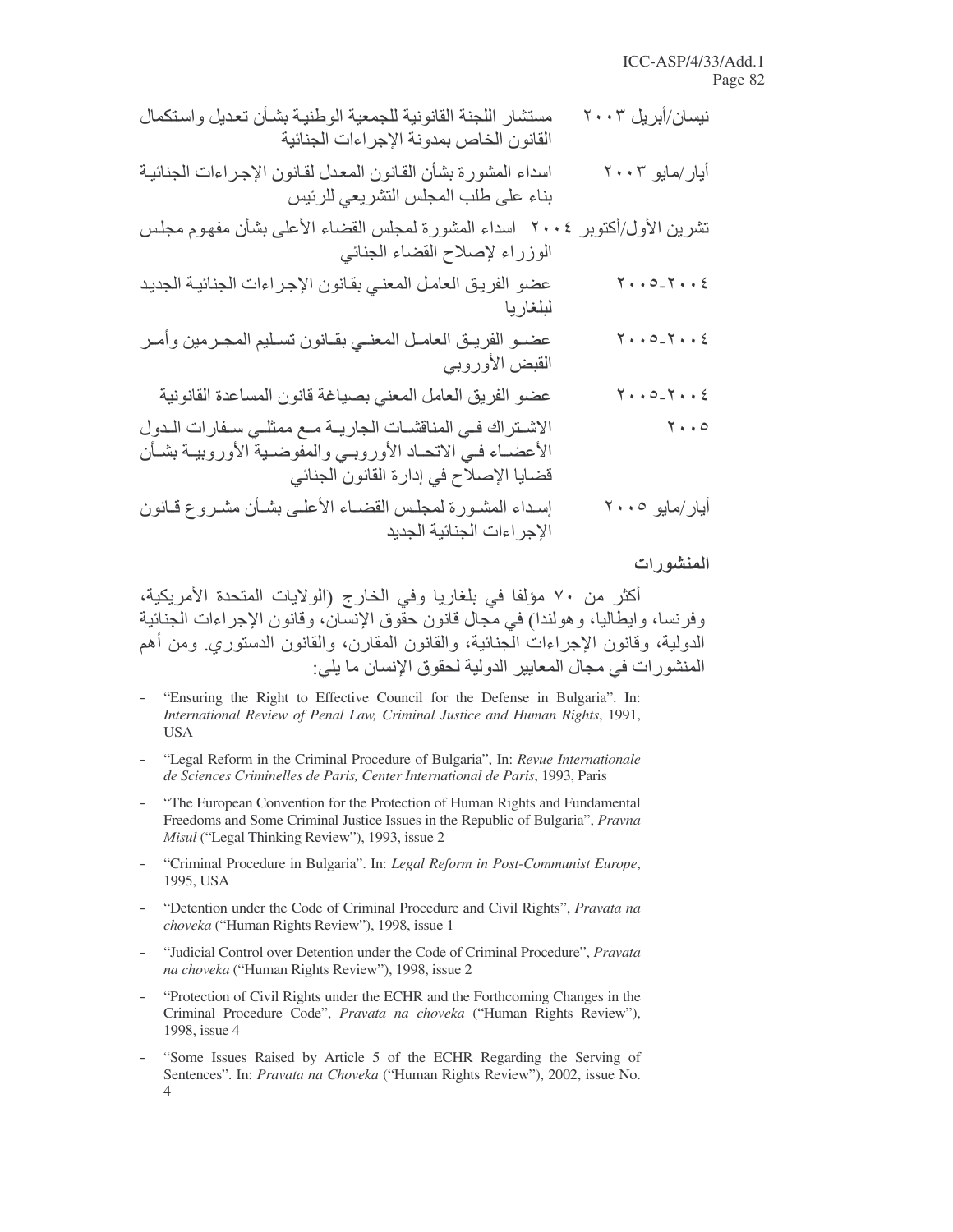"The Reform in Criminal Jurisdiction in the Republic of Bulgaria according to European Standards". In: First Week of Law. Spain and Bulgaria. Reform of the Judiciary in the Process of the Accession of the Republic of Bulgaria to the European Union (Sofia, October 15-17, 2003), 2004

المقالات:

- 1992 "Attorney at Law in Criminal Justice", (248 p.)
- 1995 "Judicial Control in the Pre-trial Stage of the German Criminal Procedure", (212 p.)
- 1996 Case-book of the Practice of the Bulgarian Supreme Court 1975-1995, (436 p.)
- 1999 "Criminal Law – Republic of Bulgaria" (International Encyclopaedia of Laws, Kluwer) Law International), co-author for the Criminal Procedure, (190 p.)
- "Amendments to the Criminal Procedure Code: Theoretical Grounds, Legislative 2000 Decisions, Tendencies" (294 p.). The monographic paper is based entirely on a comparative law analysis of the best models of criminal procedure systems and the established international and European standards in human rights. It explains the new philosophy and the concept of the fundamental changes in the Bulgarian judicial system since 1999 and the trends to be followed in building an operative and efficient system drawing on the best European and world experience

Publishing - pending - Ciela Publishing House - "The Right to Liberty and Security of Person under Article 5 ECHR and the Bulgarian Legislation", 2000.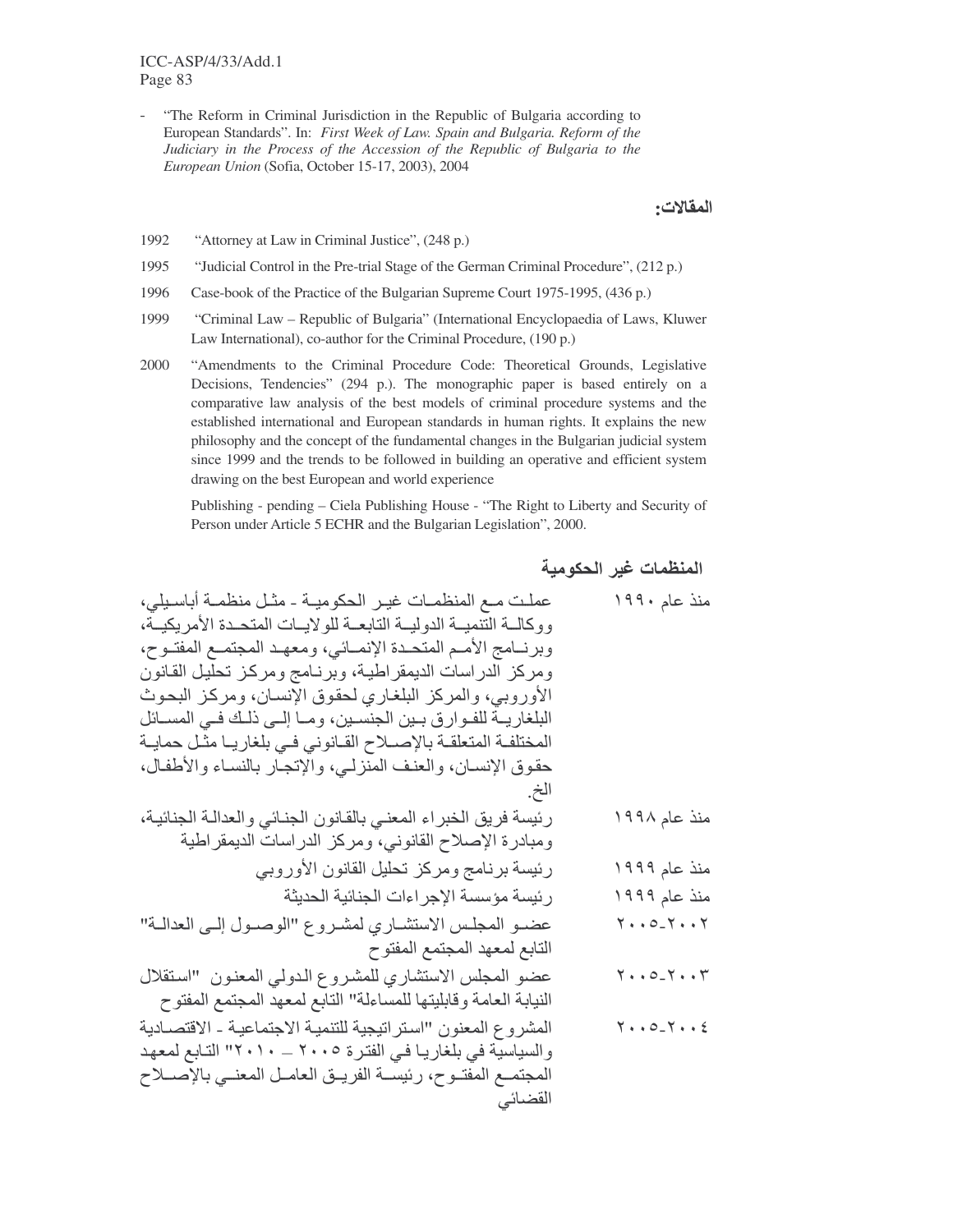## الجمعيات المهنية

| عضو في نقابة المحامين البلغارية                                  | منذ عام ۱۹۸۰                                                            |
|------------------------------------------------------------------|-------------------------------------------------------------------------|
| عضو في اتحاد العلماء البلغاريين                                  | منذ عام ١٩٨٤                                                            |
| عضـو شـرف فـي اللجنــة العلميــة للمراسـلين الأوروبـين التابعــة | 1991                                                                    |
| للمركز الدولي للتوثيق والتنبؤ في باريس                           |                                                                         |
| عضو في جمعية هامبولت البلغارية                                   | منذ عام ١٩٩٤                                                            |
| عضو في جمعية فولبرايت البلغارية                                  | منذ عام ۱۹۹۷                                                            |
| رئيسة الدائرة القانونية لاتحاد العلماء البلغاريين                | $\mathbf{Y} \cdot \cdot \mathbf{Y} = \mathbf{Y} \cdot \cdot \mathbf{Y}$ |
| عضو في هيئة تحرير مجلة ''Human Rights Review''                   | منذ عام ۲۰۰۳                                                            |
| عضو في جمعية المرأة والخبرة المجتمعية الدولية، باريس             | منذ عام ٢٠٠٤                                                            |
|                                                                  |                                                                         |

# الجوائز والأوسمة

| شهادة تقدير من الجمعية الوطنية لنشر المعارف القانونية          | 1912                  |
|----------------------------------------------------------------|-----------------------|
| بوصفها أفضل المحاضرين من الشباب في ذلك العام                   |                       |
| جائزة "مؤلف العام" لإسهامها في المؤلفات القانونية بالمقال      | $Y \cdot \cdot \cdot$ |
| المعنون "تعديلات قانون الإجراءات الجنائية منذ عام ١٩٩٩:        |                       |
| الأسس النظرية، والقرارات التشريعية، والاتجاهات"                |                       |
| جائز ة تقدير ية من المبادر ة القانونية للتدريب والتطوير (LITD) | $Y \cdot \cdot \xi$   |
| لإسهامها في أنشطة المبادرة المنعلقة بالإصلاح القانوني          |                       |
| وتثقيف القضاة والمدعين العامين                                 |                       |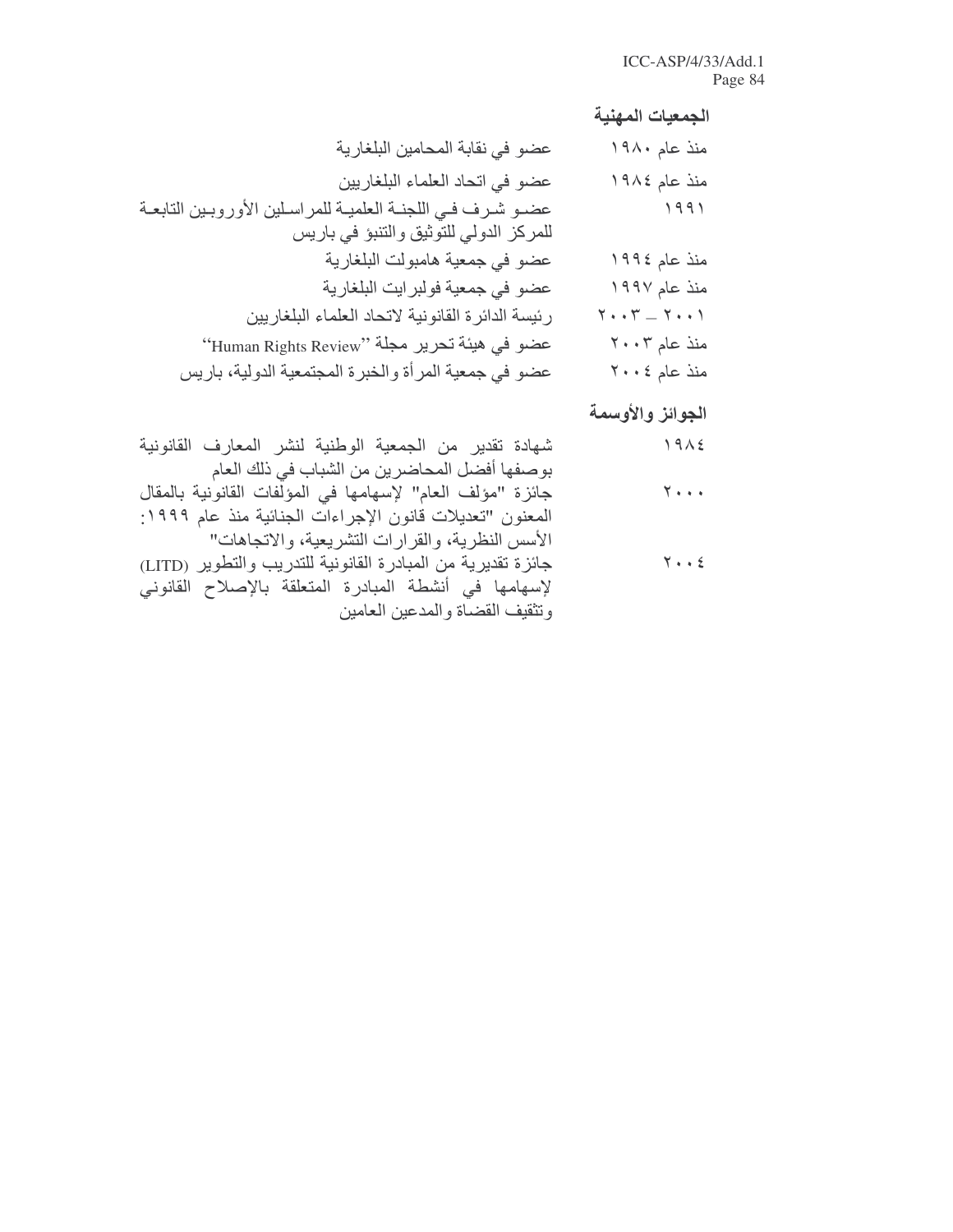### ١٠ - أوشاكا، أنيتا (لاتفيا)

[الأصل: بالانكليزية]

مذكرة شفوية

تهدي سفارة جمهورية لاتفيا تحياتها إلى أمانـة جمعيـة الدول الأطـراف فـي نظـام رومـا الأساسـي للمحكمـة الجنائيـة الدوليـة وتتشـرف بـإبلاغ مـدير الأمانـة، بالإشـارة إلـي الْمذكر ة ICC-ASP/4/S/4 الْمؤرخة ١٨ نيسـان/أبريل ٢٠٠٥، بتسمية القاضية أنينـّا أوشـاكـا مر شحة لإعادة انتخابها قاضيا في المحكمة الجنائية الدولية.

و مر فـق بـهـذه المـذكر ة السـبر ة الذاتبــة للقاضـبـة أو شــاكـا و بيـان مقـدم و فقـا للفقـر ة ٤ (أ) من المـادة ٣٦ مـن نظـام رومـا الأساسـي للمحكمـة الجنائيـة الدوليـة والفقر ة ٦ مـن قرآر جمعيـة الـدول الأطـراف بشـأن اجـراءات ترشـيح وانتخـاب القضـاة فـي المحكمـة الجنائية الدولية

 $* * *$ 

بيان الموّ هلات

انتخبت القاضية أوشـاكا قاضـيا فـي المحكمـة الجنائيـة الدوليـة فـي الانتخابـات الأولى المعقودة في شباط/فبر اير ٢٠٠٣ . وكانت مدة ولايتها نتيجة للقر عة التي أجريت في ذلك الحين هي ثلاث سنوات وبالتالي فإنها مؤهلة لإعادة انتخابها مدة ولاية كاملة. وتعمل القاضية أوشاكا الآن في شعبة المحاكمات التابعة للمحكمة

وبناء على ما تتطلبه الفقرة ٣(أ) من المادة ٣٦ من النظام الأساسي، تتمتع القاضية أوشاكا بأخلاق رفيعة وبالحياد والنزاهة وجرى ترشيحها وفقا للإجراءات المتعلقة بتسمية المرشحين للتعيين في أعلى المناصب القضائية في لاتفيا. وقامت وزارة العدل في جمهورية لاتفيا بترشيحها بناء على كفاءتها الثابتة في المجالات ذات الصلة بالقانون الدولي، بما في ذلك القانون الإنساني الدولي وقانون حقوق الإنسان، وخبرتها الواسعة العملية في النظـام القـانوني للاتفيـا (الفقرنـان ٤ و ٣(ب) ٢٠' مـن المـادة ٣٦). وتوصسي الرابطــة الدوليــة للقاضــيات ومركــز القيــادة العالميــة النســائية كــذلك بقــوة ىتر شېخها

وبناء على ما تتطلبه الفقرة ٣(ج) من المـادة ٣٦ من النظـام الأساسـي، تتمتـع القاضية أوشاكا بمعرفة ممتازة وطلاقة في اللغة الإنكليزية

و هـي مؤ هلــة لــلإدراج فــي القائمــة ألـف أو القائمــة بــاء، غيـر أنـهــا مرشــحة، لأغراض الفقرة ٥ من المادة ٣٦ من النظام الأساسي، للإدارج في القائمة باء.

وفيما يتعلَّق بالمعلومات المطلوبة في الفقرات الفرعية ' ١ ْ' إلى ' ٣ ْ من الفقر ة ٨(أ) من المادة ٣٦:

- القاضية أوشاكا هي القاضية الوحيدة التي تمثل مجموعة دول أوروبا الشرقية في الجهاز القضائي للمحكمة بأكمله وهي إحدى القضاة السبعة الإناث في المحكمة حاليا.
- القاضـية أوشـاكا تتمتـع بخبـرة واسـعة فـي مجـال حمايـة حقـوق المـرأة والأطفال (الفقرة ٨ (ب) من المادة ٣٦).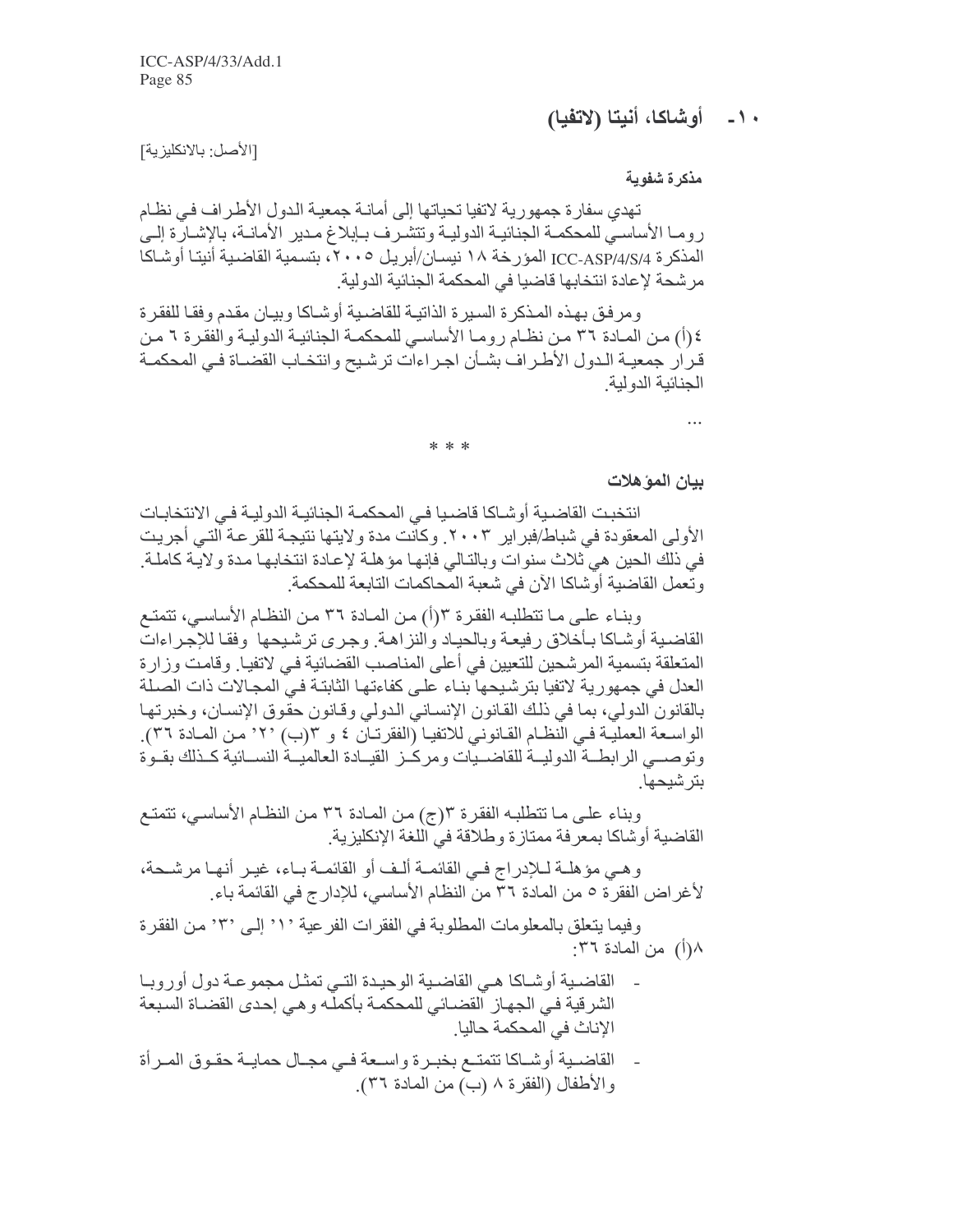- القاضية أوشـاكا مـن مـواطني لاتفيـا ولا تتمتـع بجنسـية أي دولـة أخـري (الفقرة ٧ من لمادة ٣٦).  $* * *$ 

قاضية وأستاذة جامعية وحائزة على درجة الدكتوراه

العنوان في لاهاي:

**International Criminal Court** Maanweg 174, 2516 AB, The Hague, Netherlands الماتف: 5158308 3170+ الفاكس: 158789 3170+ anita.usacka@icc-cpi.int (البريد الإلكتروني:

العنوان الشخصبي في لاتفيا:

Pulkveza Brieza str. 7 app. C-417 Riga LV-1010, Latvia

#### التعليم

كلية الحقوق في جامعة لاتفيا، التخصص: العلوم القانونية  $1910 - 191.$ دراسات عليا في كلية الحقوق في جامعة موسكو الحكومية  $191 - 1917$ 

#### الدرجات العلمية

٢٠٠٢ أستاذة ١٩٩٩ أستاذة مساعدة ١٩٩٣ الحصول على لقب محاضر دكتورة في العلوم القانونية  $3997$ معيدة في قسم المدخل للقانون العام  $19\lambda$ ١٩٨٠ ماجستير في العلوم القانونية

#### اللغات

| اللغة الأصلية | اللاتفية _   |
|---------------|--------------|
| بطلاقة        | الانكليزية _ |
| بطلاقة        | الروسيــة ــ |

#### الوظائف السابقة

| قاضية في المحكمة الجنائية الدولية (شعبة المحاكمات)      | منذ عام ٢٠٠٣   |
|---------------------------------------------------------|----------------|
| قاضية في المحكمة الدستورية لجمهورية لاتفيا              | منذ عام ١٩٩٦   |
| أستاذة مساعدة في قسم المدخل للقانون العام بجامعة لاتفيا | منذ عام ۱۹۹۹   |
| أستاذة مساعدة في كلية الحقوق بمدينة ريغا                | $Y + 1 - 1999$ |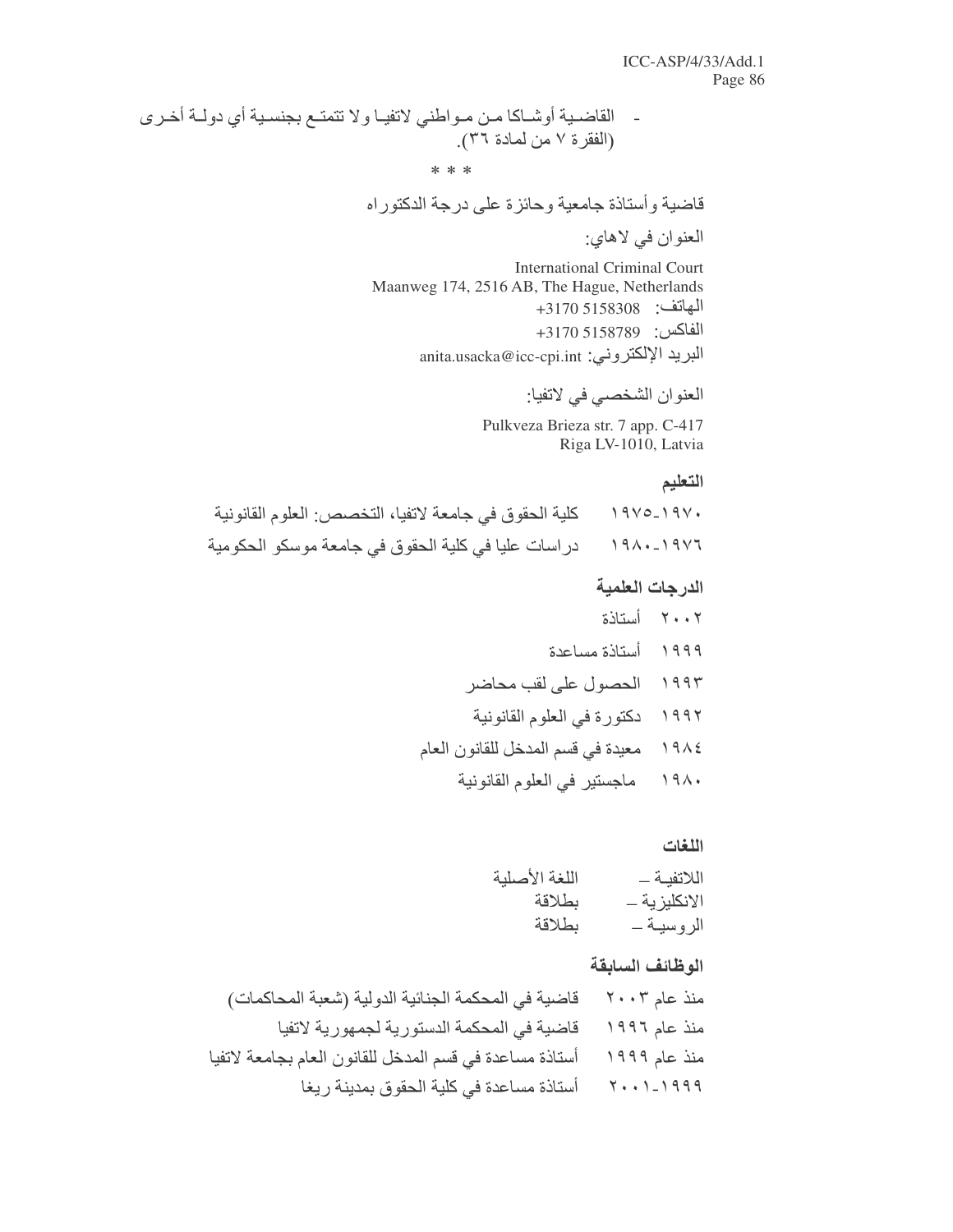معيدة في قسم المدخل للقانون العام بجامعة لاتفيا  $19V7-19V0$ 

#### مشاريع البحوث الدولية

- بحوث في معهد المجتمع المفتوح "رصد عملية انضمام الاتحاد الأوروبي: الاستقلال القضائي". تقريرٌ ، لاتفيا، معهد المجتمع المفتوح، ٢٠٠١
- مشروع: القانون الإداري في أوروبا الوسطى والشرقية. معهد المجتمع المفتوح،
- مشروع: ''بحوث حول الديمقراطية المباشرة في دول أوروبا الشرقية والوسطى'' (بو دايست)، ۱۹۹۷
- مديرة برنامج التعاون بين كلية حقوق نورث وسترن التابعة لمعهد لويس وكلارك (الولايات المُتحدة) وكلية الحقوق في جامعة لاتفيا، ١ أيلول/سبتمبر ١٩٩٨ \_ ٣١ أب/أغسطس ٢٠٠١
- ً مِشْرُوع: "إنشاء إدارة فعالمة في لاتفيا (منظمة الأمن والتعاون في أوروبا، مركز الدانمرك لحقوق الإنسان وكلية الإدارة الحكومية في لاتفيا)"

### المشاركة في برامج الخبرة

- خبيرة دولية في لجنة مناقشة أطروحة الدكتوراة التي قدمتها السبدة كارولينا تاوب إلى جامعة أوبسالا (السويد) بعنوان ''الدستورية في إستونيا ولاتفيا وليتوانيا. دراسة في القانون الدستوريَ المُقَارِنْ''، أيار /مايو ٢٠٠١
	- خبيرة في مجلس الترقيات ببشعبة العلوم القانونية والحقوق المدنية
- خبيرة فـي مؤسسـة سـوروس ــ لاتفيـا فـي القطـاع المعنـي بترجمـة سلسـلة ''الفـرد و المجتمع'
	- خبيرة وعضوة في البرنامج القانوني لمؤسسة سوروس بلاتفيا

### التقارير المقدمة في المحاضر ات العلمية الدولية

- "Enforceable International Law Capable of Safeguarding Children's Right to Inherit a Safe and Healthy Ecology" (5<sup>th</sup> International Conference of Chief Justices of the World on Article 51 of the Constitution of India, Lucknow, 10-12 December 2004)
- "The Role of the Constitutional Courts in the Protection of Electoral Rights (Example of Latvia)" ( $7<sup>th</sup>$  International Forum on the Constitutional Justice "Political Rights and Free Elections", Moscow, 22-23 October 2004)
- "Access to Justice and the EU Constitution" (34<sup>th</sup> Session Asser Institute Colloquium on European Law, the EU Constitution: The Best Way Forward, The Hague, 13-16 October  $2004)$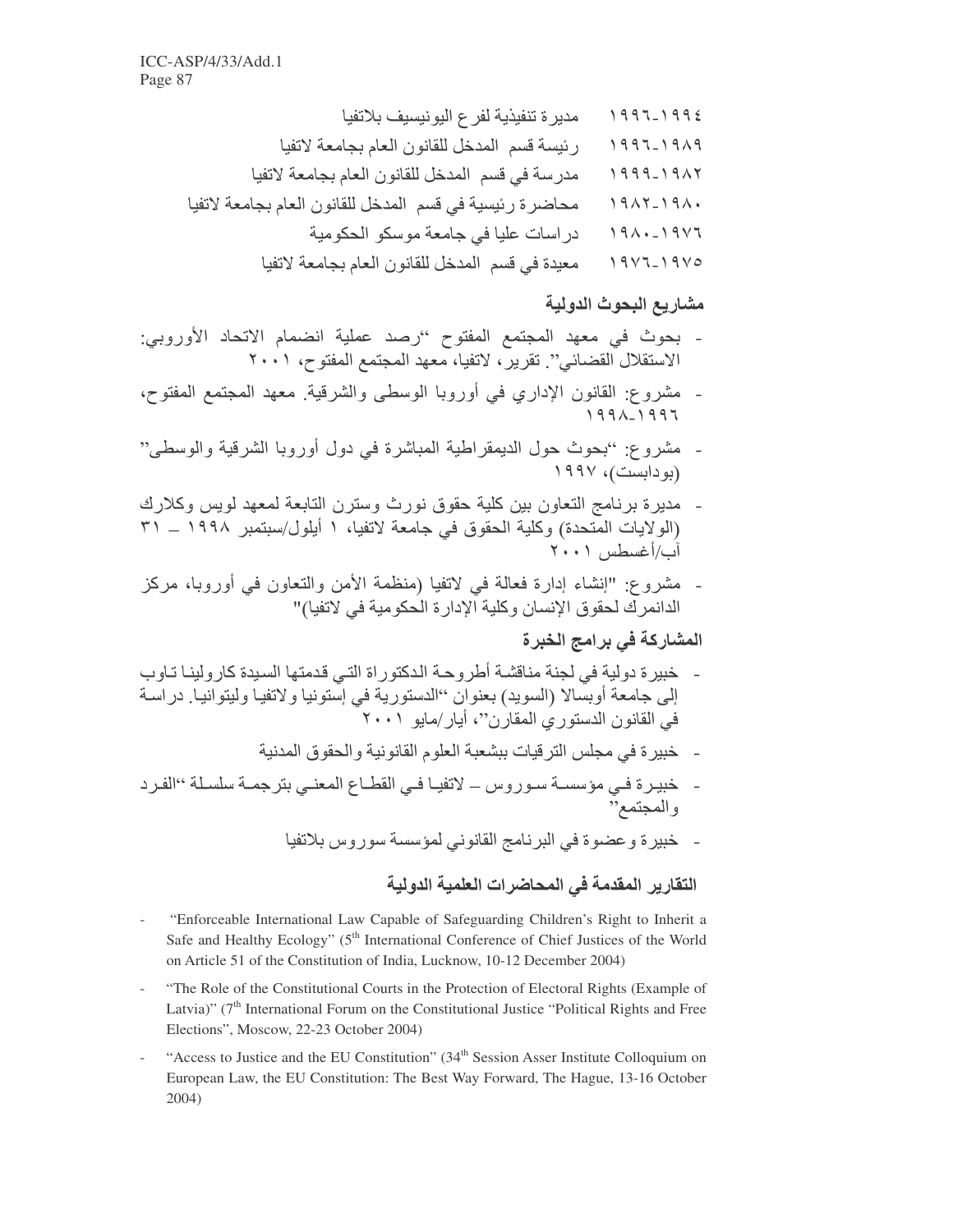- "Specific Problems in the Latvian Constitutional and Legal Order" (Final Conference Matra Multi Country Project – The Hopes and Fears of New Member States and (Pre)Candidate Countries, The Hague, 13 October 2004)
- "Fundamental Human Rights and Interpretation of the Satversme in the Republic of Latvia Constitutional Court Judgments." (Vilnius Conference: "Interpretation and its Direct Application", 15-16 March 2002). The report was handed in for publication.
- "Judges as guardians of the Constitution: 'Strict' or 'Liberal' Interpretation" (Conference on "Old and New Constitutions. Constitution as the document of possible changes"). Oslo, Norway,  $31.01 - 01.02$ ,  $2002$ . The report was handed in for publication.
- "Constitutional Changes in Ten Years after Regaining Independence" (Conference in Athens, Greece from 7-9 December 2001). Handed in for publication.
- The Republic of Latvia Constitutional Court and the Germany Foundation for International Co-operation in an International Workshop "Protection of Human Rights at the Constitutional Court" held on 9-10 November 2001. The Report "Interpretation of the Satversme Chapter 8 'The Fundamental Human Rights' in Constitutional Court Judgments" was published in "Lawyer's Word" (Jurista Vārds), No.230, 27.11.2001
- "Конституционные гарантии прав личности в Латвии". (Constitutional Guarantees of Human Rights in Latvia), delivered at the conference at the Vroclav University, Poland, on 20-21 September 2001 and published in the book *Europa Wshodnia-Ameryka Łaciska. Pozycja jednosti i system rz*-*du*. Wrocław, Wydawnictwo Uniwersytetu Wrocławskiego, 2002, pp. 184-188
- "The Present Independence Status of Judges in Latvia", (Conference on the "Independence of the Judges and the Issues of Public Trust: The Baltic States and Poland", held in Vilnius, Lithuania, on 02-03 March 2000)
- "The Constitutional Impact of the European Integration Enlargement at EU and National Level". Conference in The Hague, Netherlands, 20- 23 September 2000. The Report "The Impact of the European Integration Process on the Constitution of Latvia" published in *EU Enlargement. The Constitutional Impact at EU and National Level*. The Hague, 2001, pp.337-346
- "Some Problems of Domestic Violence against Women in Latvia: Legal Aspects." The report was delivered at the judges' meeting on issues of the Conventions on the Rights of the Child and Eradication of any Discrimination against Women in Vienna, Austria, in October 1999 and was published in the book *Bringing International Human Rights Law Home*. New York, United Nations, 2000; pp. 196-199
- "Courts in Latvia and Independence of the Judicial Power", delivered at the Annual Conference of the Latvian Lawyers' Association in Washington, USA, from 01-02 October 1998
- "The Child as a Witness, its Legal Status in Latvian Legislature", delivered at the Conference of the International Women Judges Organisation in Ottawa, Canada from 21- 24 May 1998
- "Exploitation of Prostitution by the third party (Human Rights Aspects)" delivered at the International Conference of the Women Lawyers Organisation and the Association of Italian Judges in Rome, Italy, in November 1997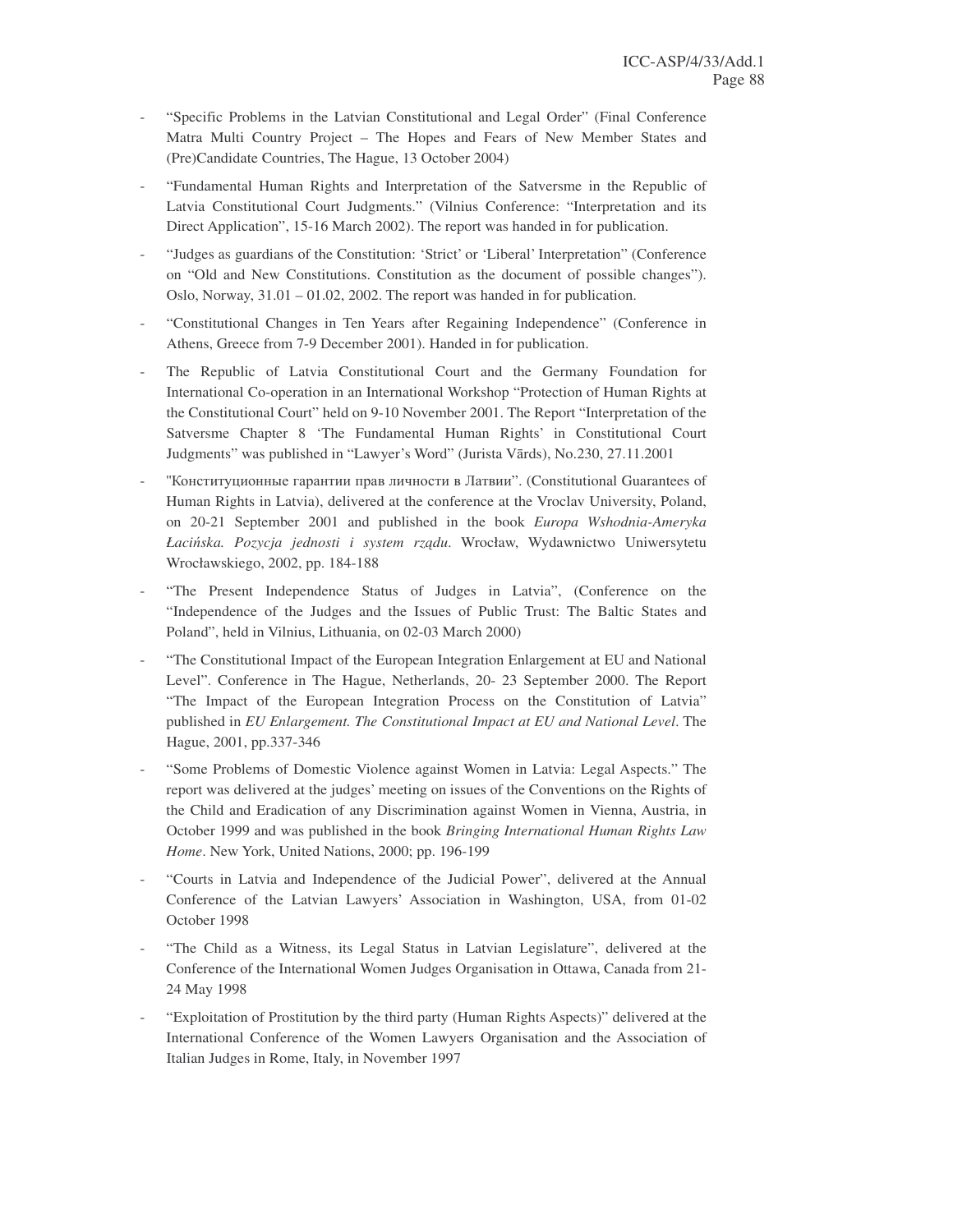"Case Study: The Powers of the Parliament and Government in Latvia" delivered at the Administrative Law Conference in Budapest, Hungary, 01-05 September 1997 and published in the book: "Administrative Law." Budapest, 1997- pp.118-120

### المنشورات القانونية

- Роль конституционного суда в защите избирательны х прав: пример Латвии (The Role of Constitutional Court in Protection of the Electoral Right: Latvia); СРАВНИТЕЛЬНОЕ КОНСТИТУЦИОННОЕ ОБОЗРЕНИЕ: Индекс 80643; ISSN 1812-7126; No 1 (50) 2005 (83-85)
- "Constitutional Review in Latvia and Spain", in *The Spanish Constitution in the European Constitutional Context*, Dykinson, S.L, Madrid, 2003, pp 1179-1194.
- "Fundamental Human Rights and Interpretation of the Constitution by the Constitutional Court of the Republic of Latvia", in *Interpretation and Direct Application of the Constitution*. Vilnius, Constitutional Court of the Republic of Lithuania, 2002, pp. 128- 138.
- "Ten Years of Constitutional Development in Latvia after the Renewal of Independence". In *The Constitutional Revision in Today's Europe*. London, Esperia Publications Ltd, 2002, pp. 309-318.
- Конституционные гарантии прав личности в Латвии. In the book *Europa Wshodnia-Ameryka Łaciska. Pozycja jednosti i system rz*-*du*. Wrocław, Wydawnictwo Uniwersytetu Wrocławskiego, 2002, pp. 184-188. (Constitutional Guarantees of Human Rights in Latvia. In the book "*Europa Wshodnia-Ameryka Łaciska. Pozycja jednosti i system rz*-*du*. Wrocław, Wydawnictwo Uniwersytetu Wrocławskiego, 2002, pp. 184- 188.)
- Interpretation of Chapter 8 "Fundamental Human Rights" in Constitutional Court Judgments. Latvijas Vēstnesis, 27.11.2001, No.171. Satversmes 8. nodaļas "Cilvēka Pamattiesības" interpretācija Satversmes tiesas spriedumos. Latvijas vēstnesis, 27.11.2001, No. 171.
- "Techniques and Procedures for Popular Votes". In the book *Direct Democracy The Eastern and Central European Experience*. Ashgate Publishing Limited. Aldershot. Burlington USA. Singapore. Sydney, 2001, pp. 256- 263.
- "Judicial Independence in Latvia". In the book *Monitoring the EU Accession Process: Judicial Independence*. Central European University Press. Hungary, 2001, pp. 225-266.
- Independence of the Judicial Power in Latvia//Monitoring the EU Accession Process: Independence of the Judicial power. Report. Latvia. The Open Society Institute, 2001, pp.67-107. (Tiesu varas neatkarība Latvijā/ Pirmsiestāšanās procesa ES monitorings: Tiesu varas neatkarība. Ziņojums. Latvija . 2001. Atvērtās Sabiedrības Institūts, 2001, pp. 67-107).
- "Direct democracy in Latvia. Country report". In the book *Direct Democracy. The Eastern and Central European Experience*. Ashgate Publishing Ltd. Aldershot. Burlington USA. Singapore. Sydney, 2001, pp.94-108.
- "The Impact of the European Integration Process on the Constitution of Latvia". In the book *EU Enlargement. The Constitutional Impact at EU and National Level*. The Hague, 2001, pp. 337 – 346.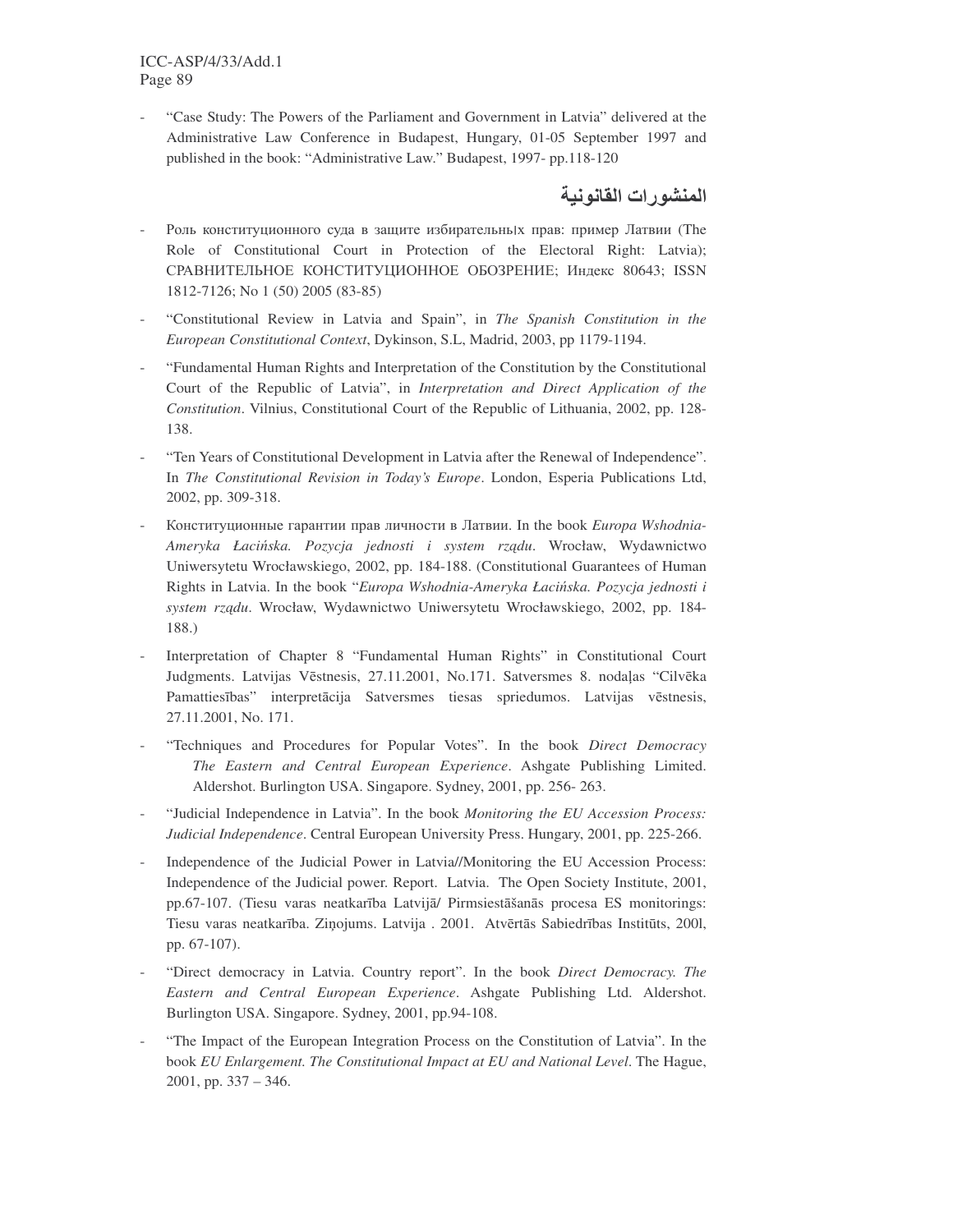- International Human Rights and their Historical Development. The Law and the Rights, Volume 2, pp. 326 – 331, November 2000 (No.11). (Starptautiskās cilvēktiesības un to vēsturiskā attīstība. // Likums un tiesības, 2.sēj., 2000, novembris /Nr.11/, lpp. 326 -331.
- "Some Problems on Domestic Violence against Women in Latvia: Legal Aspects". In the book *Bringing International Human Rights Law Home*. New York, United Nations, 2000, pp. 196-199.
- "Administrative Law in Latvia". In the book *Administrative Law in Central and Eastern Europe (1996-1998)*. Budapest, CEU Press, 1999, pp. 139-176.
- On Different Problems of Legal Ethics in the World and in Latvia. The Law and the Rights, Volume 1, pp. 49-52, October, 1999 (No.2). (Par dažādām juridiskās ētikas problēmām pasaulē un Latvijā. // Likums un tiesības, 1.sējums, 1999.okt. /Nr.2/, lpp. 49-52.
- The Natural Principle of Justice and the Administrative Process. Procedural Justice. Riga, LU, 1998, pp.13-20. (Dabiskā taisnīguma princips un administratīvais process. Procesuālais taisnīgums. Rīga, LU, 1998, lpp.13-20).
- The European System of Protecting Human Rights. Latvijas Vēstnesis 07.05.1998, No.127. (Eiropas Cilvēktiesību aizsardzības sistēma.//Latvijas Vēstnesis 07.05.1998 Nr. 127.
- The Powers of Parliament and Government in Latvia.1997//Administrative Law. Budapest, 1997, pp.118-121.
- Children Protection as a Constituent Part of International Human Rights. Issues on Living Conditions. Social work: Conclusions, Experience and Practice. Riga, 1996, pp.109-113. Bērnu tiesības kā starptautisko cilvēktiesību sastāvdaļa. Dzīves jautājumi. Sociālais darbs: atziņas, pieredze un prakse. R., 1996, lpp.109-113.
- Grundzüge der Entwicklung des Rechtssystems Lettlands seit der Unabhängigkeitserklärung von 1990. Recht in Ost and West No.3, 1995.
- Elaboration of Theoretical Concept on Approximation of Procedural Provisions of the Latvian Laws with European Standards (under the guidance of Prof. E.Melkisis).

المولفات التعليمية والمنهجية

- Curriculum of Public Law Courses at Department of General Law University of Latvia, Riga, Latvia// Administrative Law. Budapest, 1997, pp. 91- 94.
- "Case Study: The Powers of the Parliament and Government in Latvia" delivered at the Administrative Law Conference in Budapest, Hungary, 01-05 September 1997 and published in the book: *Administrative Law*. Budapest, 1997- pp. 118-120.
- Elaboration of the State Administration School training programme and course for the civil servants to qualitatively carry out the training process of state civil officials. The course includes: development of international human rights; the legal system of the Republic of Latvia and international norms, incorporated into it; the UN system for protection of human rights and the European system for the protection of human rights. (On request of the State Human Rights Bureau; Agreement No. 226, 16.12.1997).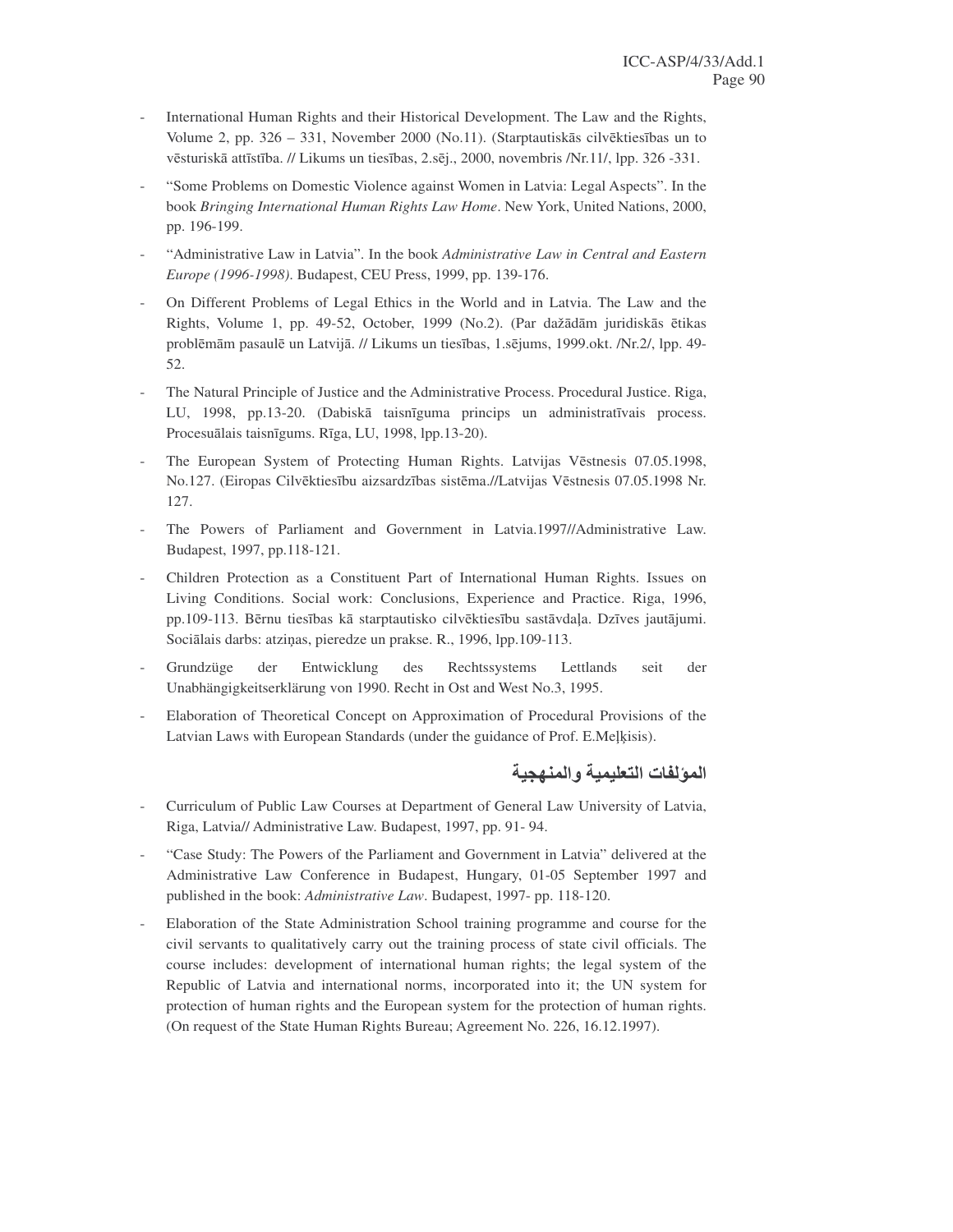الزيارات العلمية للجامعات الأخرى

كانون الثاني/يناير ٢٠٠٣ أستاذ زائر في كلية لويس وكلارك للحقوق في بورتلاند بالو لإبات المتحدة الأمر بكبة

أيار /مايو حز بر ان/ يونيو ٢٠٠٢ أستاذ ز ائـر ِ فـي كليـة لـو يس و كـلار ك للحقو ق فـي بورتلاند بالولايات المتحدة الأمريكية لتدريس القانون الدستوري المقارن

١٩٩٩ (شهر واحد) مستاذ زائـر فـي جامعــة روبـرت شـومان بستراسـبور غ لإلقـاء محاضــرات عــن التطــورات الدســتورية فــى لاتفيــا، تجديــد الاستقلال وخلافية البدل، ومشباكل حقبوق الإنسيان وحقبوق الأقلبات في لاتفبا

الأنشطة التربوية (في السنوات الست الأخيرة)

الإشراف على ٢٠ أطروحة للحصول على درجة الماجستير

المحاضرات والحلقات الدر اسية

محاضر ات - ٤٤ ساعة القانون العام حلقات در اسبة - ٢٠ ساعة محاضرات ـ ٣٢ ساعة القانون المقارن محاضر ات - ٣٢ ساعة القواعد الأساسية للقانون حلقات در اسية ـ ٣٢ ساعة محاضر ات - ٣٢ ساعة محقوق الإنسان محاضرات - ٣٢ ساعة المدخل للقانون محاضر ات - ٣٢ ساعة المدخل للقانون المقارن محاضرات ـ ٣٦ ساعة القانون الدستوري المقارن حلقات در اسبة ــ ٣٢ ساعة منذ عام ٢٠٠٤: القاضي المختص ببرنامج تعزيز القدرات القضائية في المحكمة الجنائية الدولية

> العضوية في المنظمات الدولية والوطنية - عضو في الرابطة الأوروبية للمحاميات (منذ عام ٢٠٠٥) - عضو في المجموعة الأوروبية للقانون العام (منذ عام ٢٠٠٤) - عضو في الرابطة الدولية للقاضيات (منذ عام ١٩٩٧)

> > - عضو في مجلس إدار ة مركز تدريب المحاميات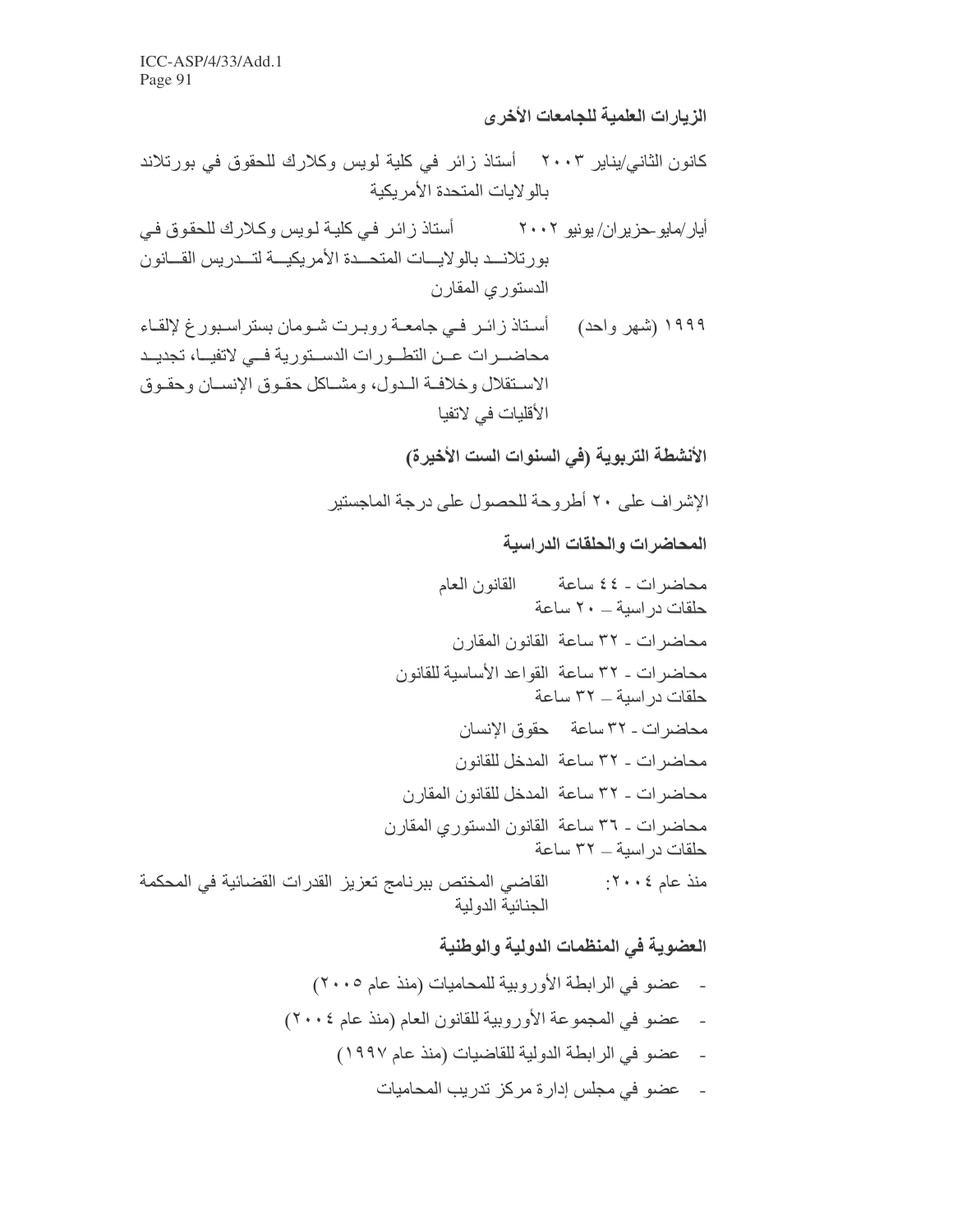- عضو في مجلس الدر اسات بجامعة لاتفيا
- عضو في هيئة تحرير مجلة "القانون والحقوق"
- عضــو فــي اللجنــة الفر عيــة التابعــة لمجلــس أوروبــا بشــأن الإجــراءات القانونيــة الدستورية
- خبيـر فـي الفريـق المعنـي بوضــع مفهـوم القــانون الجديـد علــي السـلطـة القضــائية  $(1 \cdot \cdot \cdot)$
- خبير وطني في فريق خبراء الاتحاد الأوروبي بشأن تقييم العدالة والشؤون الداخلية  $\overline{a}$ في جمهورية لاتفيا في سياق توسيع الاتحاد الأوروبي (لإعداد خلاصة عن إمكانية انضمام لاتفيا إلى الاتحاد الأوروبي) -في كانون الأول/ديسمبر ٢٠٠١
	- عضو منذ عام ١٩٩٧ في الرابطة الدولية للمحاميات
	- ١٩٨٩-١٩٩٦ : رئيسة قسم المدخل للقانون العام في جامعة لاتفيا

الدور ات التدر ببية

- ٢٣-٢٥ حزير ان/يونيو ٢٠٠٥- زيـار ة عمـل لقضـاة المحكمـة الجنائيـة الدوليـة إلـي المعهد العـالي الـدولي للعلـوم الجنائيــة (ISISC) فـي سـبر اكو ز\_ بايطاليــا حيـث نــاقش القضاة مع المحاضرين مسائل متعلقة بالقانون الجنائي ذات صلة بالمحكمة الجنائية الدولية
- ١٧ شـباط/فبرايـر ٢٠٠٥- أســاليب إدارة الجلســات: القضـــاة الــذين يتــدخلون فــى الإجراءات والقضاة السلبيون؛ حلقة عمل من إعداد برنامج تعزيز القدرات القضائية التابع للمحكمة الجنائبة الدولبة
- ٢٦ كانون الثاني/يناير ٢٠٠٥ منع تخويف الشهود من جديد في قاعة المحكمة، محاضررة من إعداد السيدة ماريانـا سنداك والسيدة رودانـا كوبيلون قامت بتنظيمهـا و حدة الضحايا و الشهو د التابعة للمحكمة الجنائية الدو لية
- ١١-١٢ أيار /مايو ٢٠٠٤- تدريب مكثف لقضاة المحكمة الجنائية الدولية استغرق اسبوعين بشأن القضايا المتعلقة بالاختلاف بين الجنسين، والتفاعل مع وسائط الإعلام، و مبدأ التكامل
- ٢٩ أذار/مارس ٢٠٠٤- حلقة دراسية استغرقت يوما واحدا بشأن الاتصال بين الثقافات المختلفة تضمنت محاضرات وحلقات مناقشة مع خبراء في هذا المجال من إعداد الحكومة الهولندية
- أذار/مارس ٢٠٠٤ ـ خلفية عملية الحقيقة والمصالحة في جنوب أفريقيا ووضعها الحالي، محاضر ة من إعداد و حدة الضحابا و الشهو د التابعة للمحكمة الجنائبة الدولبة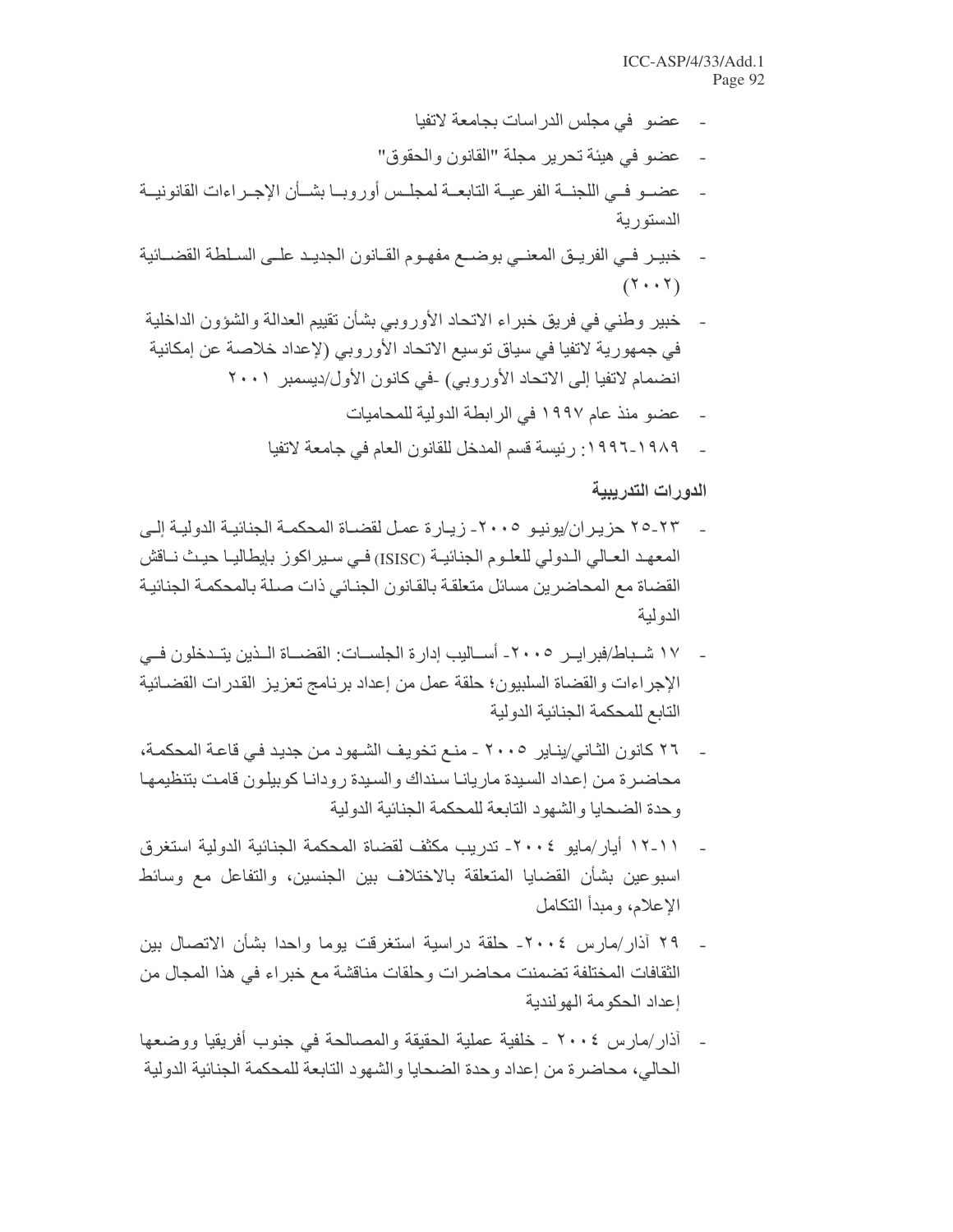- ١٣-٩ تشرين الأول/أكتوبر ٢٠٠٢ دور ة تدريبية مكثفة بشأن "الاختلاف بين الجنسين والعدالة والمحكمة الجنائية الدولية" قدمها أكاديميون خبراء في القانون الْجِنَائِي الْدُولِي وحقوق الإنسان للكشف عن تعقيدات نظام روما الأساسي وكان الهدف من هذا البرنامج هو إعداد قاضيات متميزات للعمل في المحكمة الجنائية الدولية المنشأة حديثا
- كانون الثاني/يناير ٢٠٠٢ برنامج تدريبي على قانون الاتحاد الأوروبي للقضاة في وارسو، بولندا (برنامج PHARE).
- تشرين الأول/أكتوبر ٢٠٠١ برنامج تدريبي على قانون الاتحاد الأوروبي للقضاة في كراكوف، بولندا (برنامج PHARE).
- ـ ( ٢٠٠١ (ثلاثة أسابيع) ـ اكتساب الخبرات بشأن أساليب العمل في محاكم ولايتي أوريغون وكاليفورنيا بالولايات المتحدة الأمريكية، وأجراء بحوث في كلية لويس وكلارك للحقوق في بورتلاند بالولايات المتحدة الأمريكية
- (أسبوع واحد) ـ برنامج تدريبي بشأن "المشاكل الموضوعية للقانون العام" في مركز القانون العام، أثينا، اليونان
- ٢٠٠٠ (ثلاثة أسابيع) ــ بحوث في كلية لويس وكلارك للحقوق في بورتلاند بالو لابات المتحدة الأمر بكبة
- ١٩٩٩ (أسبو ع واحد) اكتساب الخبر ات في المحكمة العليا ومحاكم أخرى في كندا
- ۔ ١٩٩٩ (أسبوع واحد) ۔ اكتساب الخبرات في محاكم كوبنهاغن (الدانمرك) ومؤسساتها القانونية
- 1997 (أسبوع واحد) دراسة صبغية في جامعة أوروبا الوسطى حول القانون الإداري في بودابست (هنغاريا)
- ـ 1997 (أربعة أسابيع) دورة در اسية خاصة في المحكمة العليا الأمريكية، ومحاكم و جامعات أخر ي مختلفة
- ـ 1997 (أسبو ع واحد) اكتساب الخبر ات في محكمة العدل الأور وبية (لكسمبر غ).

#### المؤتمرات

- المؤتمر السنوي للتحالف الأكاديمي في لاهاي "من السلام إلى العدل ـ المساءلة الجنائية الدولية وحقوق الطفل"، لاهاي، ١٧-١٨ آذار/مارس ٢٠٠٥
- المؤتمر السنوى للشبكة الدولية للقانون الجنائي "الآثار الدولية والوطنية للمحكمة الْجِنَائِيةِ الَّذِو لَبِهَ"، لاهاي، ٦-٧ كانون الأول/ديسمبر ٢٠٠٤